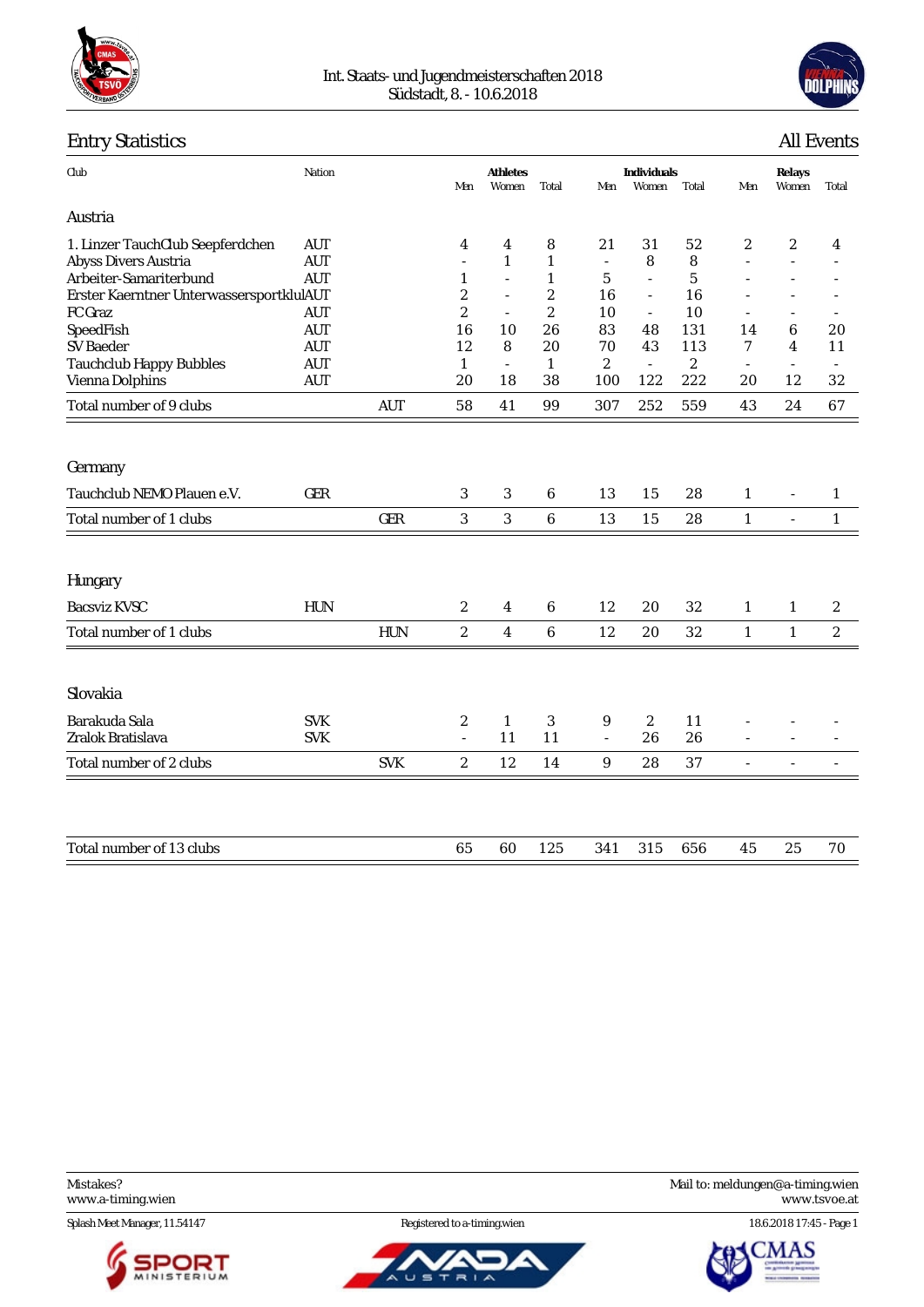



Meet name: Int. Staats- und Jugendmeisterschaften 2018 Location (City): Südstadt (AUT) Pool: Long Course (50m)<br>Date: 08.06.2018 - 10.06.2018 Number of lanes: 8 (1 - 8) Date: 08.06.2018 - 10.06.2018 Mumber of lanes: 8 (1 - 8)<br>Pool name: Bundessport und Freizeit-Zentrum Südstadt Timining equipment: Automatic Bundessport und Freizeit-Zentrum Südstadt Timining equipment:

Start method: 1 start rule

#### Session No. 1 - 8. June 18, 08.06.2018

| $#$ Role<br>No.              | Name                         |   | Club       | City | Grade                              | Remarks |
|------------------------------|------------------------------|---|------------|------|------------------------------------|---------|
| 1 The chief recorders        | STEINER, Andreas Ing.        | M | <b>ATW</b> | Wien | Technical Crew, SR                 |         |
| 2 The recorders              | SCHMID, Michael              | М | <b>ATW</b> | Wien | Judge, KR                          |         |
| 3 The recorders              | FLASCHNER, Melanie           | F | <b>ATW</b> | Wien | Judge, KR                          |         |
| 4 The chief judge            | KESZTHELYI, Ferenc Mag. (FH) | M | <b>ATW</b> |      | Straßhof an der Technical Crew, SR |         |
| 5 The style judge            | FLASCHNER, Maximilian        | M | <b>ATW</b> | Wien | Judge, KR                          |         |
| 6 The starters               | SCHMIDT, Konrad              | M | <b>FSD</b> |      |                                    |         |
| 7 The announcers or speakers | DERFLINGER, Georg            | M | <b>FSD</b> |      |                                    |         |
| 8 The timekeeper             | SCHMIDT, Irene               | F | <b>FSD</b> |      | Judge                              |         |
| 9 The timekeeper             | SCHMID, Bernhard             | M | <b>FSD</b> |      |                                    |         |
| 10 The timekeeper            | <b>BERTL, Wolfang</b>        | М | unattached |      |                                    |         |
| 11 The time keeper           | HÜBEL. Alexander             | M | <b>FSF</b> |      |                                    |         |
| 12 The timekeeper            | HÜBEL, Hajnalka              | F | <b>FSF</b> |      |                                    |         |
| 13 The timekeeper            | HEINZE, Robert               | M | <b>FSD</b> |      |                                    |         |
| 14 The timekeeper            | BIRO, Oliver                 | М | <b>FSD</b> |      |                                    |         |
| 15 The timekeeper            | SARMA, Maria                 | F | <b>ATW</b> |      | Judge, SR                          |         |
| 16 The turning judges        | DEUSCH, Christian            | M | <b>FSD</b> |      |                                    |         |
| 17 The turning judges        | LEIRICH, Alfred              | M | <b>FSD</b> |      |                                    |         |
| 18 The turning judges        | WEICHBERGER, Anita           | F | <b>FSF</b> |      |                                    |         |
| 19 The turning judges        | MAR, Martin                  | M | unattached |      |                                    |         |
| 20 The pre-start judge       | <b>KESZTHELYI, Annett</b>    | F | <b>ATW</b> |      | Straßhof an der Adminsitration, AD |         |
| 21 The pre-start judge       | FOCHLER, Marit               | F | <b>ATW</b> |      |                                    |         |
| 22 The master of ceremonies  | WOJNAR, Elisabeth            | F | FSF        |      |                                    |         |
| 23 The master of ceremonies  | <b>KASTNER, Angela</b>       | F | <b>FSF</b> |      |                                    |         |
| 24 other                     | BENIGNI, Guido               | M | <b>FSD</b> |      |                                    |         |
|                              |                              |   |            |      |                                    |         |

Signature secretary Signature referee

Splash Meet Manager, 11.54147 Registered to a-timing.wien 15.06.2018 18:15 - Page 1





Mistakes? Mail to: [meldungen@a-timing.wien](mailto:meldungen@a-timing.wien) <www.a-timing.wien> <www.tsvoe.at>

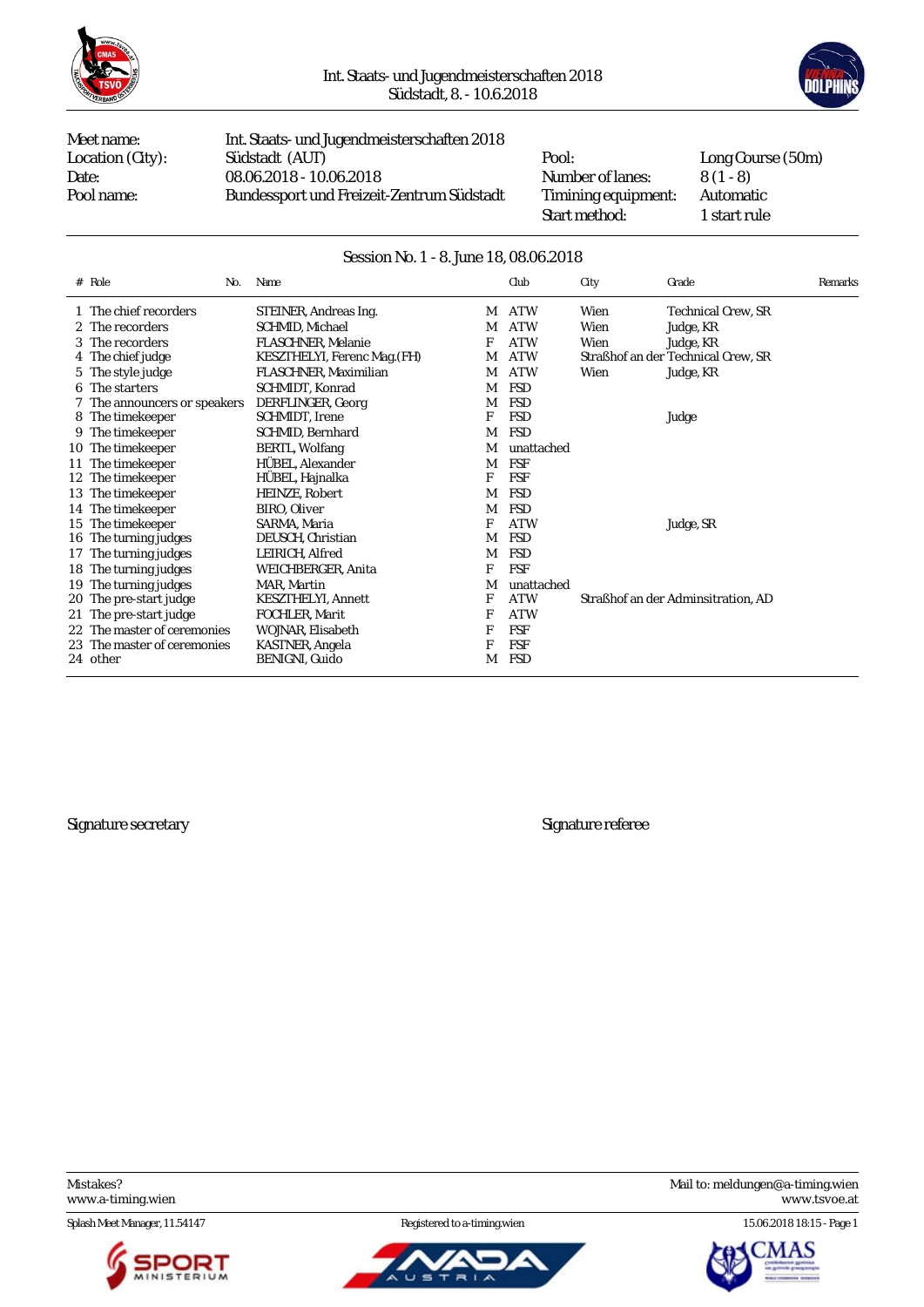

#### Int. Staats- und Jugendmeisterschaften 2018 Südstadt, 8. - 10.6.2018



| Event 1 | 08.06.2018 - 17:15                                                 |                   |                |                                      | Women, 400m Immersion         |                                  |     |         |                                               |                                       | <b>Open</b><br>Results |
|---------|--------------------------------------------------------------------|-------------------|----------------|--------------------------------------|-------------------------------|----------------------------------|-----|---------|-----------------------------------------------|---------------------------------------|------------------------|
| Points: |                                                                    |                   |                |                                      |                               |                                  |     |         |                                               |                                       |                        |
|         | Rank Name                                                          | Nation YB         |                | Club                                 | Time                          | Ti.behind                        | Pts | 100m    | 200m                                          | 300m                                  | 400m                   |
|         | ÖM: A - Allgemeine Klasse                                          |                   |                |                                      |                               |                                  |     |         |                                               |                                       |                        |
|         | 1. DEUSCH, Anna Lena<br>Österreichischer Meister                   | AUT               | 02             | Dolphins                             | 4:14.16                       |                                  |     |         |                                               | 58.20 1:03.42 1:06.23 1:06.31         |                        |
|         | 2. LEIRICH, Vanessa<br>3. MITTERMAYR, Kristina<br>4. BERNHAUS, Lea | AUT<br>AUT<br>AUT | 04<br>00<br>02 | Dolphins<br>1. Linzer TC<br>Dolphins | 4:24.53<br>4:57.81<br>5:00.98 | $+10.37$<br>$+43.65$<br>$+46.82$ |     | 1:09.47 | 1:00.03 1:06.06<br>1:15.16<br>1:05.33 1:16.93 | 1:10.23 1:08.21<br>1:17.85<br>1:19.49 | 1:15.33<br>1:19.23     |
|         | 5. NUSSBAUMER, Mia<br>DNF BENIGNI, Anna Apollonia                  | AUT<br>AUT        | 01<br>06       | 1. Linzer TC<br>Dolphins             | 5:03.42                       | $+49.26$                         |     |         |                                               | 1:10.79 1:16.97 1:18.52 1:17.14       |                        |
|         | ÖM: B Jahrgang 2001/2002                                           |                   |                |                                      |                               |                                  |     |         |                                               |                                       |                        |
|         | 1. DEUSCH, Anna Lena<br>Österreichischer Jugend B Meister          | AUT               | 02             | Dolphins                             | 4:14.16                       |                                  |     |         |                                               | 58.20 1:03.42 1:06.23 1:06.31         |                        |
|         | 2. BERNHAUS, Lea<br>3. NUSSBAUMER, Mia                             | AUT<br>AUT        | 02<br>01       | Dolphins<br>1. Linzer TC             | 5:00.98<br>5:03.42            | $+46.82$<br>$+49.26$             |     |         | 1:05.33 1:16.93<br>1:10.79 1:16.97            | 1:19.49 1:19.23<br>1:18.52 1:17.14    |                        |
|         |                                                                    |                   |                |                                      |                               |                                  |     |         |                                               |                                       |                        |
|         | ÖM: C Jahrgang 2003/2004                                           |                   |                |                                      |                               |                                  |     |         |                                               |                                       |                        |
|         | 1. LEIRICH, Vanessa<br>Österreichischer Jugend C Meister           | AUT               | 04             | Dolphins                             | 4:24.53                       |                                  |     |         |                                               | 1:00.03 1:06.06 1:10.23 1:08.21       |                        |
|         | ÖM: D Jahrgang 2005 und jünger                                     |                   |                |                                      |                               |                                  |     |         |                                               |                                       |                        |
|         | DNF BENIGNI, Anna Apollonia AUT                                    |                   | 06             | Dolphins                             |                               |                                  |     |         |                                               |                                       |                        |
|         | <b>International Rating</b>                                        |                   |                |                                      |                               |                                  |     |         |                                               |                                       |                        |
|         | 1. MALINOWSKA, Lena                                                | <b>SVK</b>        | 00             | Zralok Bratislava                    | 3:44.68                       |                                  |     | 50.43   | 48.35                                         | 1:08.43                               | 57.47                  |
|         | 2. DEUSCH, Anna Lena                                               | AUT               | 02             | Dolphins                             | 4:14.16                       | $+29.48$                         |     | 58.20   | 1:03.42                                       | 1:06.23                               | 1:06.31                |
|         | 3. LEIRICH, Vanessa<br>4. MITTERMAYR, Kristina                     | AUT<br>AUT        | 04<br>00       | Dolphins<br>1. Linzer TC             | 4:24.53                       | $+39.85$<br>$4:57.81 + 1:13.13$  |     | 1:00.03 | 1:06.06<br>1:09.47 1:15.16                    | 1:10.23<br>1:17.85                    | 1:08.21<br>1:15.33     |
|         | 5. BERNHAUS, Lea                                                   | AUT               | 02             | Dolphins                             |                               | $5:00.98 + 1:16.30$              |     | 1:05.33 | 1:16.93                                       | 1:19.49                               | 1:19.23                |
|         | 6. NUSSBAUMER, Mia                                                 | AUT               | 01             | 1. Linzer TC                         |                               | $5:03.42 + 1:18.74$              |     |         |                                               | 1:10.79 1:16.97 1:18.52 1:17.14       |                        |
|         | DNF BENIGNI, Anna Apollonia                                        | AUT               | 06             | Dolphins                             |                               |                                  |     |         |                                               |                                       |                        |
| Event 2 |                                                                    |                   |                |                                      | Men, 1500m Surface            |                                  |     |         |                                               |                                       | <b>Open</b>            |
|         | 08.06.2018 - 17:20                                                 |                   |                |                                      |                               |                                  |     |         |                                               |                                       | Results                |
| Points: |                                                                    |                   |                |                                      |                               |                                  |     |         |                                               |                                       |                        |
|         | Rank Name                                                          |                   |                | Nation YB                            | Club                          |                                  |     |         | Time                                          | Ti.behind                             | Pts                    |
|         | ÖM: A - Allgemeine Klasse                                          |                   |                |                                      |                               |                                  |     |         |                                               |                                       |                        |
|         | 1. EISSERER, Geza                                                  |                   |                | AUT<br>94                            | 1. Linzer TC                  |                                  |     |         | 15:51.40                                      |                                       |                        |

| 100m:              | 56.60          | 56.60                                                       | 500m:                                          | 5:10.94   | 1:02.99            | 900m:              | 9:24.51                                   | 1:03.80              | 1300m:             | 13:40.71 | 1:04.80                          |
|--------------------|----------------|-------------------------------------------------------------|------------------------------------------------|-----------|--------------------|--------------------|-------------------------------------------|----------------------|--------------------|----------|----------------------------------|
|                    |                |                                                             |                                                |           |                    |                    |                                           |                      |                    |          | 1:05.10                          |
| 300m:              | 3:04.67        | 1:03.78                                                     | 700m:                                          | 7:17.64   | 1:03.50            | 1100m:             | 11:31.66                                  | 1:03.92              | 1500m:             | 15:51.40 | 1:05.59                          |
|                    |                |                                                             | 800m:                                          |           |                    |                    |                                           |                      |                    |          |                                  |
|                    |                |                                                             |                                                | AUT<br>03 |                    |                    |                                           |                      |                    |          | $+41.22$                         |
| 100m:              | 1:00.91        | 1:00.91                                                     | 500m:                                          | 5:29.21   | 1:07.58            | 900m:              | 9:54.05                                   | 1:06.52              | 1300m:             | 14:21.96 | 1:06.99                          |
| 200 <sub>m</sub>   | 2:06.97        | 1:06.06                                                     | 600m:                                          | 6:35.36   | 1:06.15            | 1000m:             | 11:00.33                                  | 1:06.28              | 1400m:             | 15:27.19 | 1:05.23                          |
| 300m:              | 3:14.05        | 1:07.08                                                     | 700m:                                          | 7:42.05   | 1:06.69            | 1100m:             | 12:08.03                                  | 1:07.70              | 1500m:             | 16:32.62 | 1:05.43                          |
| 400m:              | 4:21.63        | 1:07.58                                                     | 800m:                                          | 8:47.53   | 1:05.48            | 1200m:             | 13:14.97                                  | 1:06.94              |                    |          |                                  |
|                    |                |                                                             |                                                | AUT<br>02 |                    |                    |                                           |                      |                    |          | $+3:23.89$                       |
| 100m:              | 1:11.33        | 1:11.33                                                     | 500m:                                          | 6:25.10   | 1:18.48            | 900m:              | 11:40.93                                  | 1:18.57              | 1300m:             | 16:50.99 | 1:15.95                          |
| 200 <sub>m</sub> : | 2:29.69        | 1:18.36                                                     | 600m:                                          | 7:43.84   | 1:18.74            | 1000m:             | 12:59.38                                  | 1:18.45              | 1400m:             | 18:04.17 | 1:13.18                          |
| 300m:              | 3:48.09        | 1:18.40                                                     | 700m:                                          | 9:03.55   | 1:19.71            | 1100m:             | 14:17.35                                  | 1:17.97              | 1500m:             | 19:15.29 | 1:11.12                          |
| 400m:              | 5:06.62        | 1:18.53                                                     | 800m:                                          | 10:22.36  | 1:18.81            | 1200m:             | 15:35.04                                  | 1:17.69              |                    |          |                                  |
|                    | 200m:<br>400m: | 2:00.89<br>4:07.95<br>2. CELIK, Mikail<br>3. SCHMID. Fabian | Österreichischer Meister<br>1:04.29<br>1:03.28 | 600m:     | 6:14.14<br>8:20.71 | 1:03.20<br>1:03.07 | 1000m:<br>1200m:<br>Dolphins<br>SpeedFish | 10:27.74<br>12:35.91 | 1:03.23<br>1:04.25 | 1400m:   | 14:45.81<br>16:32.62<br>19:15.29 |

Mistakes? Mail to: [meldungen@a-timing.wien](mailto:meldungen@a-timing.wien) <www.a-timing.wien>

Splash Meet Manager, 11.54147 Registered to a-timing.wien 15.06.2018 18:18 - Page 2



 $\overline{a}$ 

ັບ ຣ ᆕ

∼

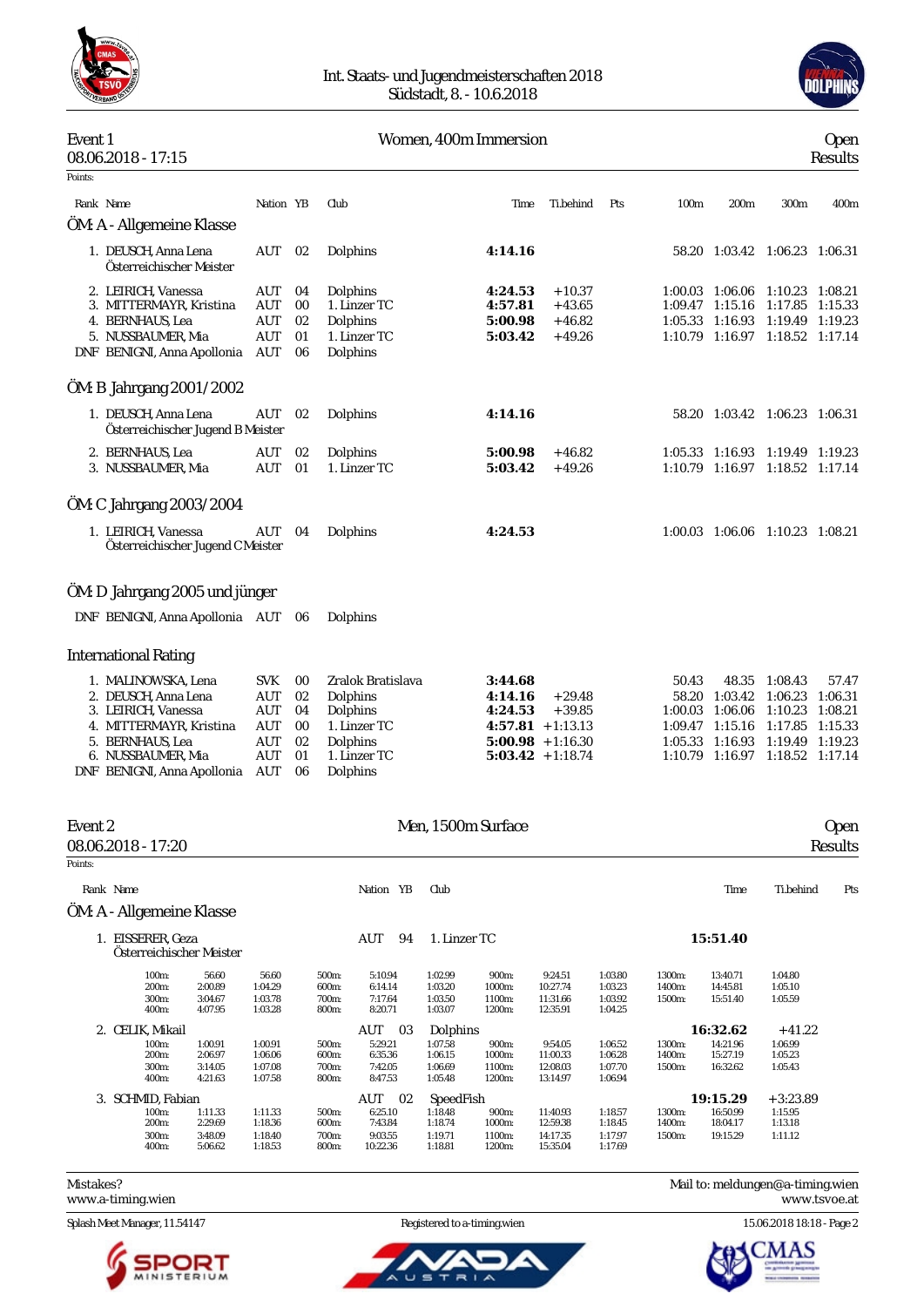



# Event 2, Men, 1500m Surface, ÖM: A - Allgemeine Klasse

|    | Rank Name               |         |         |       | YB<br>Nation | Club             |        |          |         |        | Time     | Ti.behind  | Pts |
|----|-------------------------|---------|---------|-------|--------------|------------------|--------|----------|---------|--------|----------|------------|-----|
|    | 4. HUEBEL, Luca         |         |         |       | AUT<br>06    | SpeedFish        |        |          |         |        | 19:25.21 | $+3:33.81$ |     |
|    | 100m:                   | 1:06.90 | 1:06.90 | 500m: | 6:18.56      | 1:18.50          | 900m:  | 11:38.00 | 1:20.00 | 1300m: | 16:52.00 | 1:18.00    |     |
|    | 200m:                   | 2:23.28 | 1:16.38 | 600m: | 7:38.90      | 1:20.34          | 1000m: | 12:57.00 | 1:19.00 | 1400m: | 18:08.00 | 1:16.00    |     |
|    | 300m:                   | 3:48.80 | 1:25.52 | 700m: | 8:58.90      | 1:20.00          | 1100m: | 14:16.00 | 1:19.00 | 1500m: | 19:25.21 | 1:17.21    |     |
|    | 400m:                   | 5:00.06 | 1:11.26 | 800m: | 10:18.00     | 1:19.10          | 1200m: | 15:34.00 | 1:18.00 |        |          |            |     |
|    | 5. HOFSTAETTER, Stephan |         |         |       | AUT<br>02    | Dolphins         |        |          |         |        | 19:54.85 | $+4:03.45$ |     |
|    | 100m:                   | 1:10.43 | 1:10.43 | 500m: | 6:25.34      | 1:19.63          | 900m:  | 11:48.74 | 1:19.87 | 1300m: | 17:16.62 | 1:22.19    |     |
|    | 200m:                   | 2:28.24 | 1:17.81 | 600m: | 7:46.56      | 1:21.22          | 1000m: | 13:10.18 | 1:21.44 | 1400m: | 18:36.58 | 1:19.96    |     |
|    | 300m:                   | 3:46.56 | 1:18.32 | 700m: | 9:07.86      | 1:21.30          | 1100m: | 14:32.12 | 1:21.94 | 1500m: | 19:54.85 | 1:18.27    |     |
|    | 400m:                   | 5:05.71 | 1:19.15 | 800m: | 10:28.87     | 1:21.01          | 1200m: | 15:54.43 | 1:22.31 |        |          |            |     |
| 6. | NUSSBAUMER, Tristan     |         |         |       | AUT<br>03    | 1. Linzer TC     |        |          |         |        | 21:44.43 | $+5:53.03$ |     |
|    | 100m:                   | 1:16.35 | 1:16.35 | 500m: | 6:55.09      | 1:25.86          | 900m:  | 12:49.73 | 1:30.86 | 1300m: | 18:50.04 | 1:28.72    |     |
|    | 200m:                   | 2:38.49 | 1:22.14 | 600m: | 8:21.86      | 1:26.77          | 1000m: | 14:20.64 | 1:30.91 | 1400m: | 20:18.54 | 1:28.50    |     |
|    | 300m:                   | 4:03.97 | 1:25.48 | 700m: | 9:49.78      | 1:27.92          | 1100m: | 15:50.95 | 1:30.31 | 1500m: | 21:44.43 | 1:25.89    |     |
|    | 400m:                   | 5:29.23 | 1:25.26 | 800m: | 11:18.87     | 1:29.09          | 1200m: | 17:21.32 | 1:30.37 |        |          |            |     |
|    | 7. KOLLER, Eugen        |         |         |       | AUT<br>66    | TC Happy Bubbles |        |          |         |        | 24:01.62 | $+8:10.22$ |     |
|    | 100m:                   | 1:27.60 | 1:27.60 | 500m: | 7:54.59      | 1:37.69          | 900m:  | 14:24.36 | 1:37.31 | 1300m: | 20:58.34 | 1:39.38    |     |
|    | 200m:                   | 3:03.52 | 1:35.92 | 600m: | 9:32.82      | 1:38.23          | 1000m: | 16:03.10 | 1:38.74 | 1400m: | 22:38.00 | 1:39.66    |     |
|    | 300m:                   | 4:40.48 | 1:36.96 | 700m: | 11:09.79     | 1:36.97          | 1100m: | 17:40.90 | 1:37.80 | 1500m: | 24:01.62 | 1:23.62    |     |
|    | 400m:                   | 6:16.90 | 1:36.42 | 800m: | 12:47.05     | 1:37.26          | 1200m: | 19:18.96 | 1:38.06 |        |          |            |     |

### ÖM: B Jahrgang 2001/2002

| 1. SCHMID, Fabian |                         |                                   |       | AUT      | 02      | SpeedFish         |          |         |        | 19:15.29 |          |
|-------------------|-------------------------|-----------------------------------|-------|----------|---------|-------------------|----------|---------|--------|----------|----------|
|                   |                         | Österreichischer Jugend B Meister |       |          |         |                   |          |         |        |          |          |
| 100m:             | 1:11.33                 | 1:11.33                           | 500m: | 6:25.10  |         | 900m:<br>1:18.48  | 11:40.93 | 1:18.57 | 1300m: | 16:50.99 | 1:15.95  |
| 200m:             | 2:29.69                 | 1:18.36                           | 600m: | 7:43.84  |         | 1:18.74<br>1000m: | 12:59.38 | 1:18.45 | 1400m: | 18:04.17 | 1:13.18  |
| 300m:             | 3:48.09                 | 1:18.40                           | 700m: | 9:03.55  | 1:19.71 | 1100m:            | 14:17.35 | 1:17.97 | 1500m: | 19:15.29 | 1:11.12  |
| 400m:             | 5:06.62                 | 1:18.53                           | 800m: | 10:22.36 | 1:18.81 | 1200m:            | 15:35.04 | 1:17.69 |        |          |          |
|                   | 2. HOFSTAETTER, Stephan |                                   |       | AUT      | 02      | Dolphins          |          |         |        | 19:54.85 | $+39.56$ |
| 100m:             | 1:10.43                 | 1:10.43                           | 500m: | 6:25.34  |         | 1:19.63<br>900m:  | 11:48.74 | 1:19.87 | 1300m: | 17:16.62 | 1:22.19  |
| 200m:             | 2:28.24                 | 1:17.81                           | 600m: | 7:46.56  |         | 1:21.22<br>1000m: | 13:10.18 | 1:21.44 | 1400m: | 18:36.58 | 1:19.96  |
| 300m:             | 3:46.56                 | 1:18.32                           | 700m: | 9:07.86  |         | 1:21.30<br>1100m: | 14:32.12 | 1:21.94 | 1500m: | 19:54.85 | 1:18.27  |
| 400m:             | 5:05.71                 | 1:19.15                           | 800m: | 10:28.87 | 1:21.01 | 1200m:            | 15:54.43 | 1:22.31 |        |          |          |

# ÖM: C Jahrgang 2003/2004

| 1. CELIK, Mikail   |                                   |         |       | AUT<br>03  | Dolphins     |        |          |         |        | 16:32.62 |            |
|--------------------|-----------------------------------|---------|-------|------------|--------------|--------|----------|---------|--------|----------|------------|
|                    | Österreichischer Jugend C Meister |         |       |            |              |        |          |         |        |          |            |
| 100m:              | 1:00.91                           | 1:00.91 | 500m: | 5:29.21    | 1:07.58      | 900m:  | 9:54.05  | 1:06.52 | 1300m: | 14:21.96 | 1:06.99    |
| 200 <sub>m</sub> : | 2:06.97                           | 1:06.06 | 600m: | 6:35.36    | 1:06.15      | 1000m: | 11:00.33 | 1:06.28 | 1400m: | 15:27.19 | 1:05.23    |
| 300m:              | 3:14.05                           | 1:07.08 | 700m: | 7:42.05    | 1:06.69      | 1100m: | 12:08.03 | 1:07.70 | 1500m: | 16:32.62 | 1:05.43    |
| 400m:              | 4:21.63                           | 1:07.58 | 800m: | 8:47.53    | 1:05.48      | 1200m: | 13:14.97 | 1:06.94 |        |          |            |
|                    | 2. NUSSBAUMER, Tristan            |         |       | AUT<br>-03 | 1. Linzer TC |        |          |         |        | 21:44.43 | $+5:11.81$ |
| 100m:              | 1:16.35                           | 1:16.35 | 500m: | 6:55.09    | 1:25.86      | 900m:  | 12:49.73 | 1:30.86 | 1300m: | 18:50.04 | 1:28.72    |
| 200 <sub>m</sub> : | 2:38.49                           | 1:22.14 | 600m: | 8:21.86    | 1:26.77      | 1000m: | 14:20.64 | 1:30.91 | 1400m: | 20:18.54 | 1:28.50    |
| 300m:              | 4:03.97                           | 1:25.48 | 700m: | 9:49.78    | 1:27.92      | 1100m: | 15:50.95 | 1:30.31 | 1500m: | 21:44.43 | 1:25.89    |
| 400m:              | 5:29.23                           | 1:25.26 | 800m: | 11:18.87   | 1:29.09      | 1200m: | 17:21.32 | 1:30.37 |        |          |            |

#### ÖM: D Jahrgang 2005 und jünger

|                                               | 1. HUEBEL, Luca<br>Österreichischer Jugend D Meister |                                          |                                  |                                           | 06                                       | SpeedFish                           |                                              |                                          |                            | 19:25.21                         |                               |
|-----------------------------------------------|------------------------------------------------------|------------------------------------------|----------------------------------|-------------------------------------------|------------------------------------------|-------------------------------------|----------------------------------------------|------------------------------------------|----------------------------|----------------------------------|-------------------------------|
| 100m:<br>200 <sub>m</sub> :<br>300m:<br>400m: | 1:06.90<br>2:23.28<br>3:48.80<br>5:00.06             | 1:06.90<br>1:16.38<br>1:25.52<br>1:11.26 | 500m:<br>600m:<br>700m:<br>800m: | 6:18.56<br>7:38.90<br>8:58.90<br>10:18.00 | 1:18.50<br>1:20.34<br>1:20.00<br>1:19.10 | 900m:<br>1000m:<br>1100m:<br>1200m: | 11:38.00<br>12:57.00<br>14:16.00<br>15:34.00 | 1:20.00<br>1:19.00<br>1:19.00<br>1:18.00 | 1300m:<br>1400m:<br>1500m: | 16:52.00<br>18:08.00<br>19:25.21 | 1:18.00<br>1:16.00<br>1:17.21 |

#### International Rating

| EISSERER.<br>Geza |         |         |       | $AU^{\mathsf{T}}$<br>94 |         | Linzer TC |          |         |        | 15:51.40 |         |
|-------------------|---------|---------|-------|-------------------------|---------|-----------|----------|---------|--------|----------|---------|
| 100m:             | 56.60   | 56.60   | 500m: | 5:10.94                 | 1:02.99 | 900m:     | 9:24.51  | 1:03.80 | 1300m: | 13:40.71 | :04.80  |
| 200m:             | 2:00.89 | 1:04.29 | 600m: | 6:14.14                 | 1:03.20 | 1000m:    | 10:27.74 | 1:03.23 | 1400m: | 14:45.81 | 1:05.10 |
| 300m:             | 3:04.67 | 1:03.78 | 700m: | 7:17.64                 | 1:03.50 | 1100m:    | 11:31.66 | 1:03.92 | 1500m: | 15:51.40 | :05.59  |
| 400m:             | 4:07.95 | 1:03.28 | 800m: | 8:20.71                 | 1:03.07 | 1200m:    | 12:35.91 | 1:04.25 |        |          |         |





Mistakes? Mail to: [meldungen@a-timing.wien](mailto:meldungen@a-timing.wien) <www.a-timing.wien> <www.tsvoe.at>

Splash Meet Manager, 11.54147 Registered to a-timing.wien 15.06.2018 18:18 - Page 3

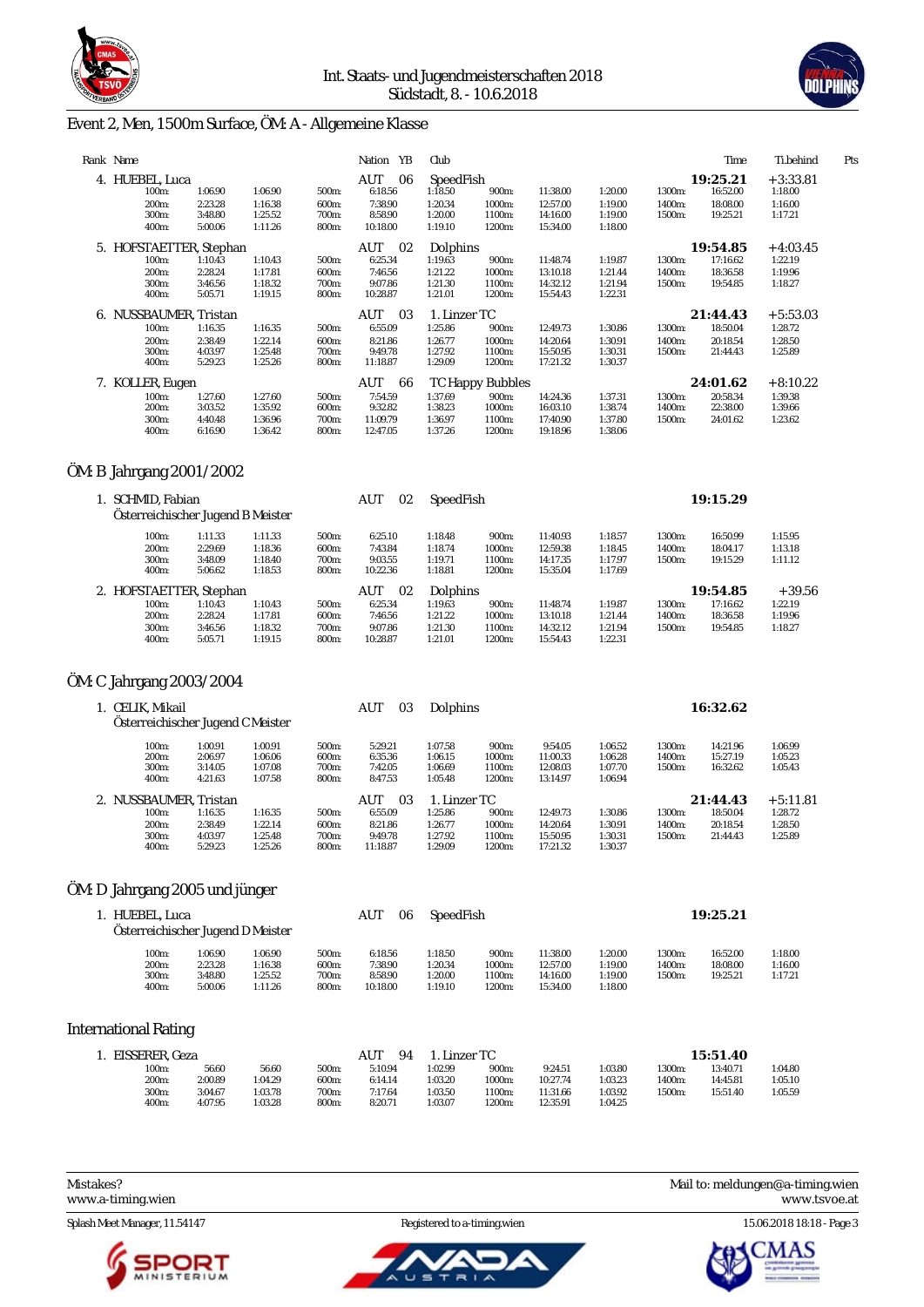



### Event 2, Men, 1500m Surface, International Rating

|    | Rank Name               |         |         |       | Nation YB | Club         |                  |          |         |        | Time     | Ti.behind  | Pts |
|----|-------------------------|---------|---------|-------|-----------|--------------|------------------|----------|---------|--------|----------|------------|-----|
|    | 2. CELIK, Mikail        |         |         |       | AUT<br>03 | Dolphins     |                  |          |         |        | 16:32.62 | $+41.22$   |     |
|    | 100m:                   | 1:00.91 | 1:00.91 | 500m: | 5:29.21   | 1:07.58      | 900m:            | 9:54.05  | 1:06.52 | 1300m: | 14:21.96 | 1:06.99    |     |
|    | 200m:                   | 2:06.97 | 1:06.06 | 600m: | 6:35.36   | 1:06.15      | 1000m:           | 11:00.33 | 1:06.28 | 1400m: | 15:27.19 | 1:05.23    |     |
|    | 300m:                   | 3:14.05 | 1:07.08 | 700m: | 7:42.05   | 1:06.69      | 1100m:           | 12:08.03 | 1:07.70 | 1500m: | 16:32.62 | 1:05.43    |     |
|    | 400m:                   | 4:21.63 | 1:07.58 | 800m: | 8:47.53   | 1:05.48      | 1200m:           | 13:14.97 | 1:06.94 |        |          |            |     |
|    |                         |         |         |       |           |              |                  |          |         |        |          |            |     |
| 3. | SCHMID, Fabian          |         |         |       | AUT<br>02 | SpeedFish    |                  |          |         |        | 19:15.29 | $+3:23.89$ |     |
|    | 100m:                   | 1:11.33 | 1:11.33 | 500m: | 6:25.10   | 1:18.48      | 900m:            | 11:40.93 | 1:18.57 | 1300m: | 16:50.99 | 1:15.95    |     |
|    | 200m:                   | 2:29.69 | 1:18.36 | 600m: | 7:43.84   | 1:18.74      | 1000m:           | 12:59.38 | 1:18.45 | 1400m: | 18:04.17 | 1:13.18    |     |
|    | 300m:                   | 3:48.09 | 1:18.40 | 700m: | 9:03.55   | 1:19.71      | 1100m:           | 14:17.35 | 1:17.97 | 1500m: | 19:15.29 | 1:11.12    |     |
|    | 400m:                   | 5:06.62 | 1:18.53 | 800m: | 10:22.36  | 1:18.81      | 1200m:           | 15:35.04 | 1:17.69 |        |          |            |     |
|    | 4. HUEBEL, Luca         |         |         |       | AUT<br>06 | SpeedFish    |                  |          |         |        | 19:25.21 | $+3:33.81$ |     |
|    | 100m:                   | 1:06.90 | 1:06.90 | 500m: | 6:18.56   | 1:18.50      | 900m:            | 11:38.00 | 1:20.00 | 1300m: | 16:52.00 | 1:18.00    |     |
|    | 200m:                   | 2:23.28 | 1:16.38 | 600m: | 7:38.90   | 1:20.34      | 1000m:           | 12:57.00 | 1:19.00 | 1400m: | 18:08.00 | 1:16.00    |     |
|    | 300m:                   | 3:48.80 | 1:25.52 | 700m: | 8:58.90   | 1:20.00      | 1100m:           | 14:16.00 | 1:19.00 | 1500m: | 19:25.21 | 1:17.21    |     |
|    | 400m:                   | 5:00.06 | 1:11.26 | 800m: | 10:18.00  | 1:19.10      | 1200m:           | 15:34.00 | 1:18.00 |        |          |            |     |
|    | 5. HOFSTAETTER, Stephan |         |         |       | AUT<br>02 | Dolphins     |                  |          |         |        | 19:54.85 | $+4:03.45$ |     |
|    | 100m:                   | 1:10.43 | 1:10.43 | 500m: | 6:25.34   | 1:19.63      | 900m:            | 11:48.74 | 1:19.87 | 1300m: | 17:16.62 | 1:22.19    |     |
|    | 200m:                   | 2:28.24 | 1:17.81 | 600m: | 7:46.56   | 1:21.22      | 1000m:           | 13:10.18 | 1:21.44 | 1400m: | 18:36.58 | 1:19.96    |     |
|    | 300m:                   | 3:46.56 | 1:18.32 | 700m: | 9:07.86   | 1:21.30      | 1100m:           | 14:32.12 | 1:21.94 | 1500m: | 19:54.85 | 1:18.27    |     |
|    | 400m:                   | 5:05.71 | 1:19.15 | 800m: | 10:28.87  | 1:21.01      | 1200m:           | 15:54.43 | 1:22.31 |        |          |            |     |
|    |                         |         |         |       |           |              |                  |          |         |        |          |            |     |
|    | 6. NUSSBAUMER, Tristan  |         |         |       | AUT<br>03 | 1. Linzer TC |                  |          |         |        | 21:44.43 | $+5:53.03$ |     |
|    | 100m:                   | 1:16.35 | 1:16.35 | 500m: | 6:55.09   | 1:25.86      | 900m:            | 12:49.73 | 1:30.86 | 1300m: | 18:50.04 | 1:28.72    |     |
|    | 200m:                   | 2:38.49 | 1:22.14 | 600m: | 8:21.86   | 1:26.77      | 1000m:           | 14:20.64 | 1:30.91 | 1400m: | 20:18.54 | 1:28.50    |     |
|    | 300m:                   | 4:03.97 | 1:25.48 | 700m: | 9:49.78   | 1:27.92      | 1100m:           | 15:50.95 | 1:30.31 | 1500m: | 21:44.43 | 1:25.89    |     |
|    | 400m:                   | 5:29.23 | 1:25.26 | 800m: | 11:18.87  | 1:29.09      | 1200m:           | 17:21.32 | 1:30.37 |        |          |            |     |
|    | 7. KOLLER, Eugen        |         |         |       | AUT<br>66 |              | TC Happy Bubbles |          |         |        | 24:01.62 | $+8:10.22$ |     |
|    | 100m:                   | 1:27.60 | 1:27.60 | 500m: | 7:54.59   | 1:37.69      | 900m:            | 14:24.36 | 1:37.31 | 1300m: | 20:58.34 | 1:39.38    |     |
|    | 200m:                   | 3:03.52 | 1:35.92 | 600m: | 9:32.82   | 1:38.23      | 1000m:           | 16:03.10 | 1:38.74 | 1400m: | 22:38.00 | 1:39.66    |     |
|    | 300m:                   | 4:40.48 | 1:36.96 | 700m: | 11:09.79  | 1:36.97      | 1100m:           | 17:40.90 | 1:37.80 | 1500m: | 24:01.62 | 1:23.62    |     |
|    | 400m:                   | 6:16.90 | 1:36.42 | 800m: | 12:47.05  | 1:37.26      | 1200m:           | 19:18.96 | 1:38.06 |        |          |            |     |

| Event 3 | 08.06.2018 - 18:00                                |         |         |       |                  |          | Women, 1500m Surface |          |         |        |          |            | <b>Open</b><br>Results |
|---------|---------------------------------------------------|---------|---------|-------|------------------|----------|----------------------|----------|---------|--------|----------|------------|------------------------|
| Points: |                                                   |         |         |       |                  |          |                      |          |         |        |          |            |                        |
|         | Rank Name                                         |         |         |       | Nation YB        | Club     |                      |          |         |        | Time     | Ti.behind  | Pts                    |
|         | ÖM: A - Allgemeine Klasse                         |         |         |       |                  |          |                      |          |         |        |          |            |                        |
|         | 1. UNGER, Eva Maria                               |         |         |       | <b>AUT</b><br>95 | Dolphins |                      |          |         |        | 14:10.81 |            |                        |
|         | Österreichischer Meister, Österreichischer Rekord |         |         |       |                  |          |                      |          |         |        |          |            |                        |
|         | 100m:                                             | 51.10   | 51.10   | 500m: | 4:38.53          | 56.97    | 900m:                | 8:27.94  | 57.67   | 1300m: | 12:17.78 | 57.40      |                        |
|         | 200m:                                             | 1:47.51 | 56.41   | 600m: | 5:35.75          | 57.22    | 1000m:               | 9:25.44  | 57.50   | 1400m: | 13:15.55 | 57.77      |                        |
|         | 300m:                                             | 2:44.52 | 57.01   | 700m: | 6:33.01          | 57.26    | 1100m:               | 10:22.85 | 57.41   | 1500m: | 14:10.81 | 55.26      |                        |
|         | 400m:                                             | 3:41.56 | 57.04   | 800m: | 7:30.27          | 57.26    | 1200m:               | 11:20.38 | 57.53   |        |          |            |                        |
|         | 2. DEUSCH, Anna Lena                              |         |         |       | AUT<br>- 02      | Dolphins |                      |          |         |        | 15:58.58 | $+1:47.77$ |                        |
|         | 100m:                                             | 56.81   | 56.81   | 500m: | 5:10.30          | 1:04.54  | 900m:                | 9:29.69  | 1:05.20 | 1300m: | 13:50.35 | 1:04.89    |                        |
|         | 200m:                                             | 1:58.21 | 1:01.40 | 600m: | 6:14.99          | 1:04.69  | 1000m:               | 10:34.70 | 1:05.01 | 1400m: | 14:55.36 | 1:05.01    |                        |
|         | 300m:                                             | 3:01.60 | 1:03.39 | 700m: | 7:19.79          | 1:04.80  | 1100m:               | 11:39.99 | 1:05.29 | 1500m: | 15:58.58 | 1:03.22    |                        |
|         | 400m:                                             | 4:05.76 | 1:04.16 | 800m: | 8:24.49          | 1:04.70  | 1200m:               | 12:45.46 | 1:05.47 |        |          |            |                        |
|         | 3. LEIRICH, Vanessa                               |         |         |       | AUT<br>04        | Dolphins |                      |          |         |        | 16:20.37 | $+2:09.56$ |                        |
|         | 100m:                                             | 58.58   | 58.58   | 500m: | 5:24.32          | 1:07.89  | 900m:                | 9:51.70  | 1:06.90 | 1300m: | 14:14.24 | 1:05.00    |                        |
|         | 200m:                                             | 2:03.18 | 1:04.60 | 600m: | 6:31.69          | 1:07.37  | 1000m:               | 10:58.20 | 1:06.50 | 1400m: | 15:18.51 | 1:04.27    |                        |
|         | 300m:                                             | 3:09.04 | 1:05.86 | 700m: | 7:38.56          | 1:06.87  | 1100m:               | 12:03.56 | 1:05.36 | 1500m: | 16:20.37 | 1:01.86    |                        |
|         | 400m:                                             | 4:16.43 | 1:07.39 | 800m: | 8:44.80          | 1:06.24  | 1200m:               | 13:09.24 | 1:05.68 |        |          |            |                        |
|         | 4. BERNHAUS, Lea                                  |         |         |       | AUT<br>02        | Dolphins |                      |          |         |        | 17:20.52 | $+3:09.71$ |                        |
|         | 100m:                                             | 59.04   | 59.04   | 500m: | 5:32.99          | 1:09.25  | 900m:                | 10:14.55 | 1:11.39 | 1300m: | 15:00.72 | 1:11.13    |                        |
|         | 200m:                                             | 2:06.24 | 1:07.20 | 600m: | 6:41.71          | 1:08.72  | 1000m:               | 11:25.80 | 1:11.25 | 1400m: | 16:11.69 | 1:10.97    |                        |
|         | 300m:                                             | 3:15.03 | 1:08.79 | 700m: | 7:51.96          | 1:10.25  | 1100m:               | 12:37.55 | 1:11.75 | 1500m: | 17:20.52 | 1:08.83    |                        |
|         | 400m:                                             | 4:23.74 | 1:08.71 | 800m: | 9:03.16          | 1:11.20  | 1200m:               | 13:49.59 | 1:12.04 |        |          |            |                        |
|         | 5. BENIGNI, Anna Apollonia                        |         |         |       | AUT<br>- 06      | Dolphins |                      |          |         |        | 17:56.65 | $+3:45.84$ |                        |
|         | 100m:                                             | 1:04.25 | 1:04.25 | 500m: | 5:46.56          | 1:10.71  | 900m:                | 10:37.65 | 1:13.99 | 1300m: | 15:36.93 | 1:15.19    |                        |
|         | 200m:                                             | 2:14.00 | 1:09.75 | 600m: | 6:58.38          | 1:11.82  | 1000m:               | 11:52.11 | 1:14.46 | 1400m: | 16:48.48 | 1:11.55    |                        |
|         | 300m:                                             | 3:24.63 | 1:10.63 | 700m: | 8:10.76          | 1:12.38  | 1100m:               | 13:07.40 | 1:15.29 | 1500m: | 17:56.65 | 1:08.17    |                        |
|         | 400m:                                             | 4:35.85 | 1:11.22 | 800m: | 9:23.66          | 1:12.90  | 1200m:               | 14:21.74 | 1:14.34 |        |          |            |                        |
|         |                                                   |         |         |       |                  |          |                      |          |         |        |          |            |                        |

<www.a-timing.wien>



ū



Mistakes? Mail to: [meldungen@a-timing.wien](mailto:meldungen@a-timing.wien)

Splash Meet Manager, 11.54147 Registered to a-timing.wien 15.06.2018 18:18 - Page 4

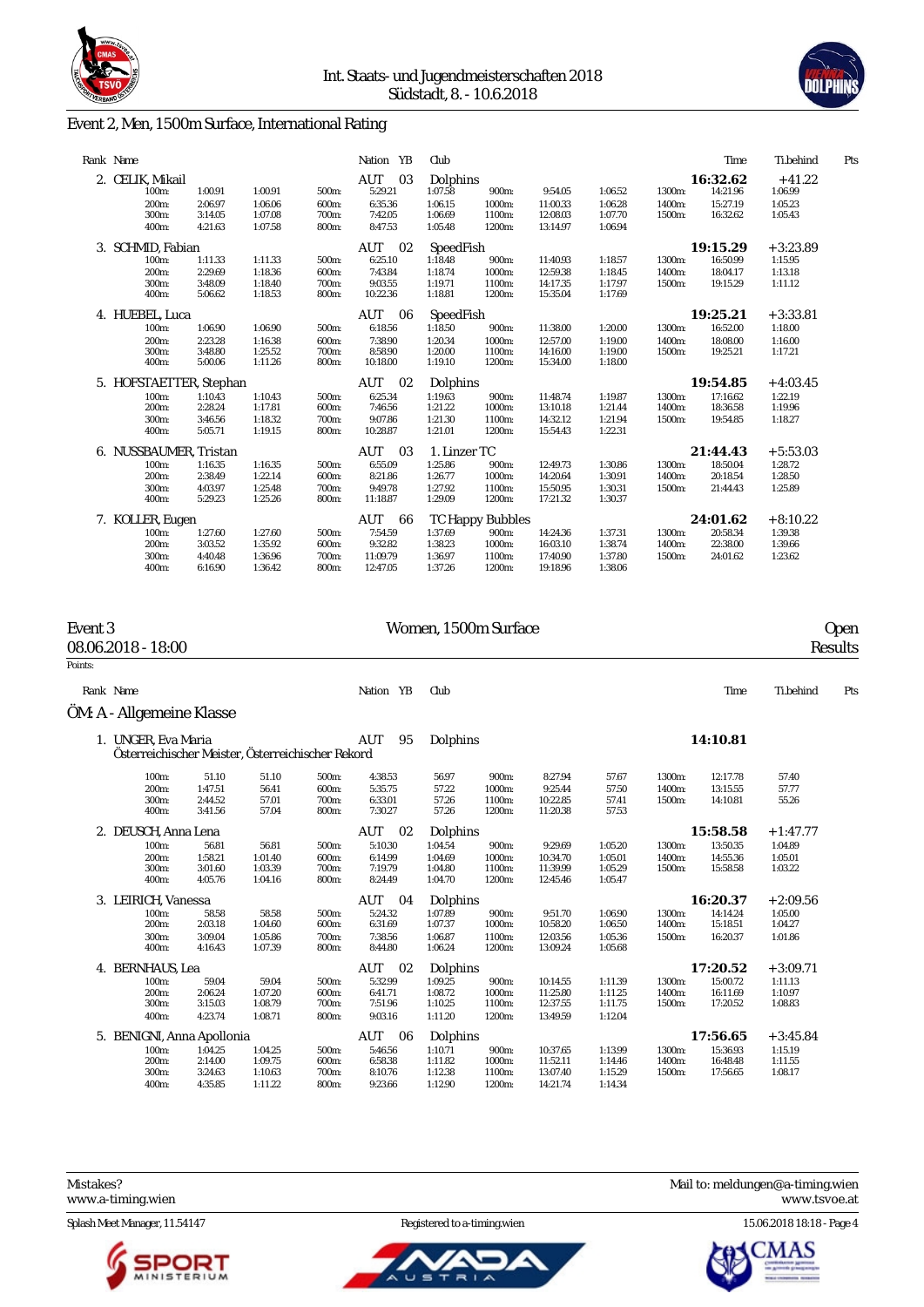



# Event 3, Women, 1500m Surface, ÖM: A - Allgemeine Klasse

|    | Rank Name                |         |         |       | Nation YB | Club                |        |          |         |        | Time     | Ti.behind  | Pts |
|----|--------------------------|---------|---------|-------|-----------|---------------------|--------|----------|---------|--------|----------|------------|-----|
|    | 6. HEINZE, Alina         |         |         |       | AUT<br>05 | Dolphins            |        |          |         |        | 18:22.26 | $+4:11.45$ |     |
|    | 100m:                    | 1:08.05 | 1:08.05 | 500m: | 6:07.40   | 1:14.71             | 900m:  | 11:05.61 | 1:15.59 | 1300m: | 16:03.55 | 1:14.56    |     |
|    | 200m:                    | 2:21.66 | 1:13.61 | 600m: | 7:20.64   | 1:13.24             | 1000m: | 12:20.62 | 1:15.01 | 1400m: | 17:15.61 | 1:12.06    |     |
|    | 300m:                    | 3:37.64 | 1:15.98 | 700m: | 8:35.34   | 1:14.70             | 1100m: | 13:35.58 | 1:14.96 | 1500m: | 18:22.26 | 1:06.65    |     |
|    | 400m:                    | 4:52.69 | 1:15.05 | 800m: | 9:50.02   | 1:14.68             | 1200m: | 14:48.99 | 1:13.41 |        |          |            |     |
|    | 7. NUSSBAUMER, Mia       |         |         |       | AUT<br>01 | 1. Linzer TC        |        |          |         |        | 19:36.72 | $+5:25.91$ |     |
|    | 100m:                    | 1:08.37 | 1:08.37 | 500m: | 6:14.21   | 1:18.14             | 900m:  | 11:26.78 | 1:18.16 | 1300m: | 16:56.16 | 1:24.45    |     |
|    | 200m:                    | 2:23.49 | 1:15.12 | 600m: | 7:32.71   | 1:18.50             | 1000m: | 12:46.97 | 1:20.19 | 1400m: | 18:17.96 | 1:21.80    |     |
|    | 300m:                    | 3:39.98 | 1:16.49 | 700m: | 8:50.99   | 1:18.28             | 1100m: | 14:08.55 | 1:21.58 | 1500m: | 19:36.72 | 1:18.76    |     |
|    | 400m:                    | 4:56.07 | 1:16.09 | 800m: | 10:08.62  | 1:17.63             | 1200m: | 15:31.71 | 1:23.16 |        |          |            |     |
|    | 8. PART, Lea             |         |         |       | AUT<br>02 | 1. Linzer TC        |        |          |         |        | 20:37.82 | $+6:27.01$ |     |
|    | 100m:                    | 1:12.09 | 1:12.09 | 500m: | 6:44.12   | 1:23.38             | 900m:  | 12:17.04 | 1:24.05 | 1300m: | 17:53.21 | 1:24.34    |     |
|    | 200 <sub>m</sub> :       | 2:34.02 | 1:21.93 | 600m: | 8:05.89   | 1:21.77             | 1000m: | 13:39.69 | 1:22.65 | 1400m: | 19:16.78 | 1:23.57    |     |
|    | 300m:                    | 3:57.48 | 1:23.46 | 700m: | 9:29.21   | 1:23.32             | 1100m: | 15:03.50 | 1:23.81 | 1500m: | 20:37.82 | 1:21.04    |     |
|    | 400m:                    | 5:20.74 | 1:23.26 | 800m: | 10:52.99  | 1:23.78             | 1200m: | 16:28.87 | 1:25.37 |        |          |            |     |
| 9. | WALCHSHOFER, Alexa       |         |         |       | AUT<br>05 | <b>Abyss Divers</b> |        |          |         |        | 20:48.51 | $+6:37.70$ |     |
|    | 100m:                    | 1:12.61 | 1:12.61 | 500m: | 6:46.77   | 1:22.89             | 900m:  | 12:26.17 | 1:25.62 | 1300m: | 18:05.96 | 1:25.82    |     |
|    | 200m:                    | 2:34.86 | 1:22.25 | 600m: | 8:11.90   | 1:25.13             | 1000m: | 13:49.92 | 1:23.75 | 1400m: | 19:29.55 | 1:23.59    |     |
|    | 300m:                    | 3:58.63 | 1:23.77 | 700m: | 9:35.25   | 1:23.35             | 1100m: | 15:15.01 | 1:25.09 | 1500m: | 20:48.51 | 1:18.96    |     |
|    | 400m:                    | 5:23.88 | 1:25.25 | 800m: | 11:00.55  | 1:25.30             | 1200m: | 16:40.14 | 1:25.13 |        |          |            |     |
|    | DNF MITTERMAYR, Kristina |         |         |       | AUT<br>00 | 1. Linzer TC        |        |          |         |        |          |            |     |
|    | 100m:                    | 1:07.67 | 1:07.67 | 500m: | 6:20.99   | 1:20.85             | 900m:  |          |         | 1300m: |          |            |     |
|    | 200 <sub>m</sub> :       | 2:23.45 | 1:15.78 | 600m: |           |                     | 1000m: |          |         | 1400m: |          |            |     |
|    | 300m:                    | 3:40.72 | 1:17.27 | 700m: |           |                     | 1100m: |          |         | 1500m: |          |            |     |
|    | 400m:                    | 5:00.14 | 1:19.42 | 800m: |           |                     | 1200m: |          |         |        |          |            |     |
|    |                          |         |         |       |           |                     |        |          |         |        |          |            |     |

# ÖM: B Jahrgang 2001/2002

| 1. DEUSCH, Anna Lena<br>Österreichischer Jugend B Meister |         |         |       | AUT<br>02 | Dolphins     |        |          |         |        | 15:58.58 |            |
|-----------------------------------------------------------|---------|---------|-------|-----------|--------------|--------|----------|---------|--------|----------|------------|
| 100m:                                                     | 56.81   | 56.81   | 500m: | 5:10.30   | 1:04.54      | 900m:  | 9:29.69  | 1:05.20 | 1300m: | 13:50.35 | 1:04.89    |
| 200m:                                                     | 1:58.21 | 1:01.40 | 600m: | 6:14.99   | 1:04.69      | 1000m: | 10:34.70 | 1:05.01 | 1400m: | 14:55.36 | 1:05.01    |
| 300m:                                                     | 3:01.60 | 1:03.39 | 700m: | 7:19.79   | 1:04.80      | 1100m: | 11:39.99 | 1:05.29 | 1500m: | 15:58.58 | 1:03.22    |
| 400m:                                                     | 4:05.76 | 1:04.16 | 800m: | 8:24.49   | 1:04.70      | 1200m: | 12:45.46 | 1:05.47 |        |          |            |
| 2. BERNHAUS, Lea                                          |         |         |       | AUT<br>02 | Dolphins     |        |          |         |        | 17:20.52 | $+1:21.94$ |
| 100m:                                                     | 59.04   | 59.04   | 500m: | 5:32.99   | 1:09.25      | 900m:  | 10:14.55 | 1:11.39 | 1300m: | 15:00.72 | 1:11.13    |
| 200m:                                                     | 2:06.24 | 1:07.20 | 600m: | 6:41.71   | 1:08.72      | 1000m: | 11:25.80 | 1:11.25 | 1400m: | 16:11.69 | 1:10.97    |
| 300m:                                                     | 3:15.03 | 1:08.79 | 700m: | 7:51.96   | 1:10.25      | 1100m: | 12:37.55 | 1:11.75 | 1500m: | 17:20.52 | 1:08.83    |
| 400m:                                                     | 4:23.74 | 1:08.71 | 800m: | 9:03.16   | 1:11.20      | 1200m: | 13:49.59 | 1:12.04 |        |          |            |
| 3. NUSSBAUMER, Mia                                        |         |         |       | AUT<br>01 | 1. Linzer TC |        |          |         |        | 19:36.72 | $+3:38.14$ |
| 100m:                                                     | 1:08.37 | 1:08.37 | 500m: | 6:14.21   | 1:18.14      | 900m:  | 11:26.78 | 1:18.16 | 1300m: | 16:56.16 | 1:24.45    |
| 200m:                                                     | 2:23.49 | 1:15.12 | 600m: | 7:32.71   | 1:18.50      | 1000m: | 12:46.97 | 1:20.19 | 1400m: | 18:17.96 | 1:21.80    |
| 300m:                                                     | 3:39.98 | 1:16.49 | 700m: | 8:50.99   | 1:18.28      | 1100m: | 14:08.55 | 1:21.58 | 1500m: | 19:36.72 | 1:18.76    |
| 400m:                                                     | 4:56.07 | 1:16.09 | 800m: | 10:08.62  | 1:17.63      | 1200m: | 15:31.71 | 1:23.16 |        |          |            |
| 4. PART, Lea                                              |         |         |       | AUT<br>02 | 1. Linzer TC |        |          |         |        | 20:37.82 | $+4:39.24$ |
| 100m:                                                     | 1:12.09 | 1:12.09 | 500m: | 6:44.12   | 1:23.38      | 900m:  | 12:17.04 | 1:24.05 | 1300m: | 17:53.21 | 1:24.34    |
| 200m:                                                     | 2:34.02 | 1:21.93 | 600m: | 8:05.89   | 1:21.77      | 1000m: | 13:39.69 | 1:22.65 | 1400m: | 19:16.78 | 1:23.57    |
| 300m:                                                     | 3:57.48 | 1:23.46 | 700m: | 9:29.21   | 1:23.32      | 1100m: | 15:03.50 | 1:23.81 | 1500m: | 20:37.82 | 1:21.04    |
| 400m:                                                     | 5:20.74 | 1:23.26 | 800m: | 10:52.99  | 1:23.78      | 1200m: | 16:28.87 | 1:25.37 |        |          |            |
|                                                           |         |         |       |           |              |        |          |         |        |          |            |

### ÖM: C Jahrgang 2003/2004

| 1. LEIRICH. Vanessa<br>Österreichischer Jugend C Meister |                    |                    |                | AUT<br>04          | <b>Dolphins</b>    |                  |                      |                    | 16:20.37 |          |         |  |  |
|----------------------------------------------------------|--------------------|--------------------|----------------|--------------------|--------------------|------------------|----------------------|--------------------|----------|----------|---------|--|--|
| 100m:                                                    | 58.58              | 58.58              | 500m:          | 5:24.32            | 1:07.89            | 900m:            | 9:51.70              | 1:06.90            | 1300m:   | 14:14.24 | 1:05.00 |  |  |
| 200 <sub>m</sub> :                                       | 2:03.18            | 1:04.60            | 600m:          | 6:31.69            | 1:07.37            | 1000m:           | 10:58.20             | 1:06.50            | 1400m:   | 15:18.51 | 1:04.27 |  |  |
| 300m:<br>400m:                                           | 3:09.04<br>4:16.43 | 1:05.86<br>1:07.39 | 700m:<br>800m: | 7:38.56<br>8:44.80 | 1:06.87<br>1:06.24 | 1100m:<br>1200m: | 12:03.56<br>13:09.24 | 1:05.36<br>1:05.68 | 1500m:   | 16:20.37 | 1:01.86 |  |  |

#### ÖM: D Jahrgang 2005 und jünger

| 1. BENIGNI, Anna Apollonia<br>Österreichischer Jugend D Meister |                                      |                               |                               |                         | AUT<br>06                     | Dolphins                      |                            |                                  |                               |                  | 17:56.65             |                    |
|-----------------------------------------------------------------|--------------------------------------|-------------------------------|-------------------------------|-------------------------|-------------------------------|-------------------------------|----------------------------|----------------------------------|-------------------------------|------------------|----------------------|--------------------|
|                                                                 | 100m:                                | 1:04.25                       | 1:04.25                       | 500m:                   | 5:46.56                       | 1:10.71                       | 900m:                      | 10:37.65                         | 1:13.99                       | 1300m:           | 15:36.93             | 1:15.19            |
|                                                                 | 200 <sub>m</sub> :<br>300m:<br>400m: | 2:14.00<br>3:24.63<br>4:35.85 | 1:09.75<br>1:10.63<br>1:11.22 | 600m:<br>700m:<br>800m: | 6:58.38<br>8:10.76<br>9:23.66 | 1:11.82<br>1:12.38<br>1:12.90 | 1000m:<br>1100m:<br>1200m: | 11:52.11<br>13:07.40<br>14:21.74 | 1:14.46<br>1:15.29<br>1:14.34 | 1400m:<br>1500m: | 16:48.48<br>17:56.65 | 1:11.55<br>1:08.17 |

Splash Meet Manager, 11.54147 Registered to a-timing.wien 15.06.2018 18:18 - Page 5



<www.a-timing.wien> <www.tsvoe.at>

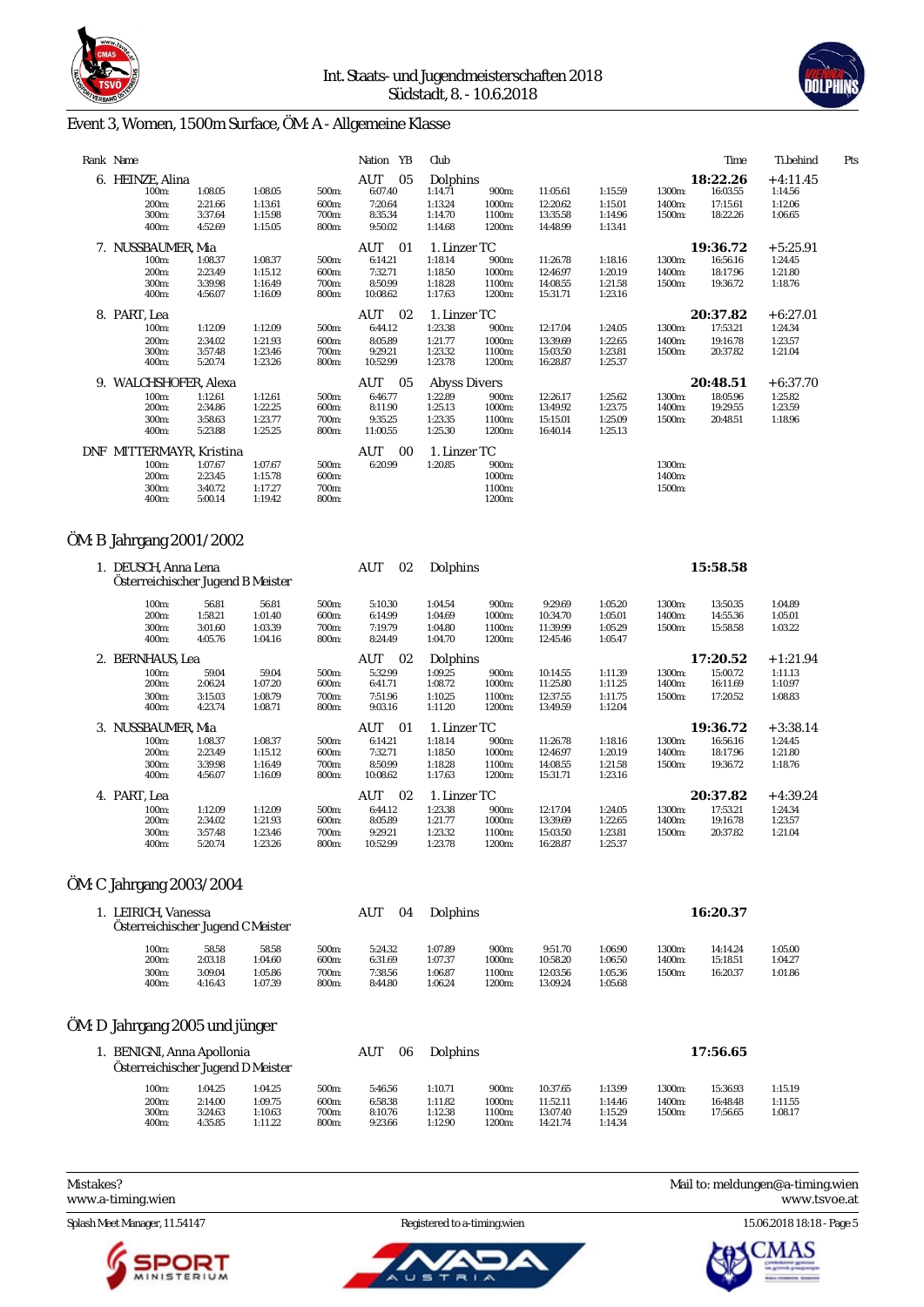



# Event 3, Girls, 1500m Surface, ÖM: D Jahrgang 2005 und jünger

| Rank Name |                                                           |                                          |                                          |                                  | Nation YB                                              | Club                                                            |                                     |                                              |                                          |                            | Time                                         | Ti.behind                                   | Pts |
|-----------|-----------------------------------------------------------|------------------------------------------|------------------------------------------|----------------------------------|--------------------------------------------------------|-----------------------------------------------------------------|-------------------------------------|----------------------------------------------|------------------------------------------|----------------------------|----------------------------------------------|---------------------------------------------|-----|
|           | 2. HEINZE, Alina<br>100m:<br>200m:<br>300m:               | 1:08.05<br>2:21.66<br>3:37.64            | 1:08.05<br>1:13.61<br>1:15.98            | 500m:<br>600m:<br>700m:          | AUT<br>05<br>6:07.40<br>7:20.64<br>8:35.34             | Dolphins<br>1:14.71<br>1:13.24<br>1:14.70                       | 900m:<br>1000m:<br>1100m:           | 11:05.61<br>12:20.62<br>13:35.58             | 1:15.59<br>1:15.01<br>1:14.96            | 1300m:<br>1400m:<br>1500m: | 18:22.26<br>16:03.55<br>17:15.61<br>18:22.26 | $+25.61$<br>1:14.56<br>1:12.06<br>1:06.65   |     |
|           | 400m:                                                     | 4:52.69                                  | 1:15.05                                  | 800m:                            | 9:50.02                                                | 1:14.68                                                         | 1200m:                              | 14:48.99                                     | 1:13.41                                  |                            |                                              |                                             |     |
|           | 3. WALCHSHOFER, Alexa<br>100m:<br>200m:<br>300m:<br>400m: | 1:12.61<br>2:34.86<br>3:58.63<br>5:23.88 | 1:12.61<br>1:22.25<br>1:23.77<br>1:25.25 | 500m:<br>600m:<br>700m:<br>800m: | 05<br>AUT<br>6:46.77<br>8:11.90<br>9:35.25<br>11:00.55 | <b>Abyss Divers</b><br>1:22.89<br>1:25.13<br>1:23.35<br>1:25.30 | 900m:<br>1000m:<br>1100m:<br>1200m: | 12:26.17<br>13:49.92<br>15:15.01<br>16:40.14 | 1:25.62<br>1:23.75<br>1:25.09<br>1:25.13 | 1300m:<br>1400m:<br>1500m: | 20:48.51<br>18:05.96<br>19:29.55<br>20:48.51 | $+2:51.86$<br>1:25.82<br>1:23.59<br>1:18.96 |     |
|           |                                                           |                                          |                                          |                                  |                                                        |                                                                 |                                     |                                              |                                          |                            |                                              |                                             |     |
|           | International Rating                                      |                                          |                                          |                                  |                                                        |                                                                 |                                     |                                              |                                          |                            |                                              |                                             |     |
|           | 1. UNGER, Eva Maria<br>Osterreichischer Rekord            |                                          |                                          |                                  | AUT<br>95                                              | Dolphins                                                        |                                     |                                              |                                          |                            | 14:10.81                                     |                                             |     |
|           | 100m:                                                     | 51.10                                    | 51.10                                    | 500m:                            | 4:38.53                                                | 56.97                                                           | 900m:                               | 8:27.94                                      | 57.67                                    | 1300m:                     | 12:17.78                                     | 57.40                                       |     |
|           | 200m:                                                     | 1:47.51                                  | 56.41                                    | 600m:                            | 5:35.75                                                | 57.22                                                           | 1000m:                              | 9:25.44                                      | 57.50                                    | 1400m:                     | 13:15.55                                     | 57.77                                       |     |
|           | 300m:<br>400m:                                            | 2:44.52<br>3:41.56                       | 57.01<br>57.04                           | 700m:<br>800m:                   | 6:33.01<br>7:30.27                                     | 57.26<br>57.26                                                  | 1100m:<br>1200m:                    | 10:22.85<br>11:20.38                         | 57.41<br>57.53                           | 1500m:                     | 14:10.81                                     | 55.26                                       |     |
|           | 2. JANOSKOVA, Katarina                                    |                                          |                                          |                                  | 98<br><b>SVK</b>                                       |                                                                 | Zralok Bratislava                   |                                              |                                          |                            | 14:26.31                                     | $+15.50$                                    |     |
|           | 100m:                                                     | 50.69                                    | 50.69                                    | 500m:                            | 4:40.36                                                | 58.42                                                           | 900m:                               | 8:33.43                                      | 58.07                                    | 1300m:                     | 12:29.97                                     | 1:00.18                                     |     |
|           | 200m:                                                     | 1:47.07                                  | 56.38                                    | 600m:                            | 5:38.61                                                | 58.25                                                           | 1000m:                              | 9:31.86                                      | 58.43                                    | 1400m:                     | 13:29.75                                     | 59.78                                       |     |
|           | 300m:<br>400m:                                            | 2:44.38<br>3:41.94                       | 57.31<br>57.56                           | 700m:<br>800m:                   | 6:37.41<br>7:35.36                                     | 58.80<br>57.95                                                  | 1100m:<br>1200m:                    | 10:30.64<br>11:29.79                         | 58.78<br>59.15                           | 1500m:                     | 14:26.31                                     | 56.56                                       |     |
|           | 3. VIRSIKOVA, Vanesa<br>Österreichischer C Rekord         |                                          |                                          |                                  | <b>SVK</b><br>03                                       |                                                                 | Zralok Bratislava                   |                                              |                                          |                            | 15:47.26                                     | $+1:36.45$                                  |     |
|           | 100m:                                                     | 57.66                                    | 57.66                                    | 500m:                            | 5:09.09                                                | 1:03.24                                                         | 900m:                               | 9:25.30                                      | 1:04.59                                  | 1300m:                     | 13:44.52                                     | 1:04.16                                     |     |
|           | 200m:                                                     | 2:00.10                                  | 1:02.44                                  | 600m:                            | 6:12.83                                                | 1:03.74                                                         | 1000m:                              | 10:31.47                                     | 1:06.17                                  | 1400m:                     | 14:47.79                                     | 1:03.27                                     |     |
|           | 300m:<br>400m:                                            | 3:03.30<br>4:05.85                       | 1:03.20<br>1:02.55                       | 700m:<br>800m:                   | 7:16.47<br>8:20.71                                     | 1:03.64<br>1:04.24                                              | 1100m:<br>1200m:                    | 11:36.17<br>12:40.36                         | 1:04.70<br>1:04.19                       | 1500m:                     | 15:47.26                                     | 59.47                                       |     |
|           | 4. DEUSCH, Anna Lena                                      |                                          |                                          |                                  | AUT<br>02                                              | Dolphins                                                        |                                     |                                              |                                          |                            | 15:58.58                                     | $+1:47.77$                                  |     |
|           | 100m:                                                     | 56.81                                    | 56.81                                    | 500m:                            | 5:10.30                                                | 1:04.54                                                         | 900m:                               | 9:29.69                                      | 1:05.20                                  | 1300m:                     | 13:50.35                                     | 1:04.89                                     |     |
|           | 200m:                                                     | 1:58.21                                  | 1:01.40                                  | 600m:                            | 6:14.99                                                | 1:04.69                                                         | 1000m:                              | 10:34.70                                     | 1:05.01                                  | 1400m:                     | 14:55.36                                     | 1:05.01                                     |     |
|           | 300m:<br>400m:                                            | 3:01.60<br>4:05.76                       | 1:03.39<br>1:04.16                       | 700m:<br>800m:                   | 7:19.79<br>8:24.49                                     | 1:04.80<br>1:04.70                                              | 1100m:<br>1200m:                    | 11:39.99<br>12:45.46                         | 1:05.29<br>1:05.47                       | 1500m:                     | 15:58.58                                     | 1:03.22                                     |     |
|           | 5. LEIRICH, Vanessa                                       |                                          |                                          |                                  | AUT<br>04                                              | Dolphins                                                        |                                     |                                              |                                          |                            | 16:20.37                                     | $+2:09.56$                                  |     |
|           | 100m:                                                     | 58.58                                    | 58.58                                    | 500m:                            | 5:24.32                                                | 1:07.89                                                         | 900m:                               | 9:51.70                                      | 1:06.90                                  | 1300m:                     | 14:14.24                                     | 1:05.00                                     |     |
|           | 200m:                                                     | 2:03.18                                  | 1:04.60                                  | 600m:                            | 6:31.69                                                | 1:07.37                                                         | 1000m:                              | 10:58.20                                     | 1:06.50                                  | 1400m:                     | 15:18.51                                     | 1:04.27                                     |     |
|           | 300m:<br>400m:                                            | 3:09.04<br>4:16.43                       | 1:05.86<br>1:07.39                       | 700m:<br>800m:                   | 7:38.56<br>8:44.80                                     | 1:06.87<br>1:06.24                                              | 1100m:<br>1200m:                    | 12:03.56<br>13:09.24                         | 1:05.36<br>1:05.68                       | 1500m:                     | 16:20.37                                     | 1:01.86                                     |     |
|           | 6. BERNHAUS, Lea                                          |                                          |                                          |                                  | AUT<br>02                                              | Dolphins                                                        |                                     |                                              |                                          |                            | 17:20.52                                     | $+3:09.71$                                  |     |
|           | 100m:                                                     | 59.04                                    | 59.04                                    | 500m:                            | 5:32.99                                                | 1:09.25                                                         | 900m:                               | 10:14.55                                     | 1:11.39                                  | 1300m:                     | 15:00.72                                     | 1:11.13                                     |     |
|           | 200m:<br>300m:                                            | 2:06.24<br>3:15.03                       | 1:07.20<br>1:08.79                       | 600m:<br>700m:                   | 6:41.71<br>7:51.96                                     | 1:08.72<br>1:10.25                                              | 1000m:<br>1100m:                    | 11:25.80<br>12:37.55                         | 1:11.25<br>1:11.75                       | 1400m:<br>1500m:           | 16:11.69<br>17:20.52                         | 1:10.97<br>1:08.83                          |     |
|           | 400m:                                                     | 4:23.74                                  | 1:08.71                                  | 800m:                            | 9:03.16                                                | 1:11.20                                                         | 1200m:                              | 13:49.59                                     | 1:12.04                                  |                            |                                              |                                             |     |
|           | 7. BENIGNI, Anna Apollonia                                |                                          |                                          |                                  | AUT<br>06                                              | Dolphins                                                        |                                     |                                              |                                          |                            | 17:56.65                                     | $+3:45.84$                                  |     |
|           | 100m:                                                     | 1:04.25                                  | 1:04.25                                  | 500m:                            | 5:46.56                                                | 1:10.71                                                         | 900m:                               | 10:37.65                                     | 1:13.99                                  | 1300m:                     | 15:36.93                                     | 1:15.19                                     |     |
|           | 200m:<br>300m:                                            | 2:14.00<br>3:24.63                       | 1:09.75<br>1:10.63                       | 600m:<br>700m:                   | 6:58.38<br>8:10.76                                     | 1:11.82<br>1:12.38                                              | 1000m:<br>1100m:                    | 11:52.11<br>13:07.40                         | 1:14.46<br>1:15.29                       | 1400m:<br>1500m:           | 16:48.48<br>17:56.65                         | 1:11.55<br>1:08.17                          |     |
|           | 400m:                                                     | 4:35.85                                  | 1:11.22                                  | 800m:                            | 9:23.66                                                | 1:12.90                                                         | 1200m:                              | 14:21.74                                     | 1:14.34                                  |                            |                                              |                                             |     |
|           | 8. HEINZE, Alina                                          |                                          |                                          |                                  | AUT 05                                                 | Dolphins                                                        |                                     |                                              |                                          |                            | 18:22.26                                     | $+4:11.45$                                  |     |
|           | 100m:                                                     | 1:08.05                                  | 1:08.05                                  | 500m:                            | 6:07.40                                                | 1:14.71                                                         | 900m:                               | 11:05.61                                     | 1:15.59                                  | 1300m:                     | 16:03.55                                     | 1:14.56                                     |     |
|           | 200m:<br>300m:                                            | 2:21.66<br>3:37.64                       | 1:13.61<br>1:15.98                       | 600m:<br>700m:                   | 7:20.64<br>8:35.34                                     | 1:13.24<br>1:14.70                                              | 1000m:<br>1100m:                    | 12:20.62<br>13:35.58                         | 1:15.01<br>1:14.96                       | 1400m:<br>1500m:           | 17:15.61<br>18:22.26                         | 1:12.06<br>1:06.65                          |     |
|           | 400m:                                                     | 4:52.69                                  | 1:15.05                                  | 800m:                            | 9:50.02                                                | 1:14.68                                                         | 1200m:                              | 14:48.99                                     | 1:13.41                                  |                            |                                              |                                             |     |
|           | 9. NUSSBAUMER, Mia                                        |                                          |                                          |                                  | AUT 01                                                 | 1. Linzer TC                                                    |                                     |                                              |                                          |                            | 19:36.72                                     | $+5:25.91$                                  |     |
|           | 100m:                                                     | 1:08.37                                  | 1:08.37                                  | 500m:                            | 6:14.21                                                | 1:18.14                                                         | 900m:                               | 11:26.78                                     | 1:18.16                                  | 1300m:                     | 16:56.16                                     | 1:24.45                                     |     |
|           | 200m:<br>300m:                                            | 2:23.49<br>3:39.98                       | 1:15.12<br>1:16.49                       | 600m:<br>700m:                   | 7:32.71<br>8:50.99                                     | 1:18.50<br>1:18.28                                              | 1000m:<br>1100m:                    | 12:46.97<br>14:08.55                         | 1:20.19<br>1:21.58                       | 1400m:<br>1500m:           | 18:17.96<br>19:36.72                         | 1:21.80<br>1:18.76                          |     |
|           | 400m:                                                     | 4:56.07                                  | 1:16.09                                  | 800m:                            | 10:08.62                                               | 1:17.63                                                         | 1200m:                              | 15:31.71                                     | 1:23.16                                  |                            |                                              |                                             |     |
|           | 10. PART, Lea                                             |                                          |                                          |                                  | AUT 02                                                 | 1. Linzer TC                                                    |                                     |                                              |                                          |                            | 20:37.82                                     | $+6:27.01$                                  |     |
|           | 100m:                                                     | 1:12.09                                  | 1:12.09                                  | 500m:                            | 6:44.12                                                | 1:23.38                                                         | 900m:                               | 12:17.04                                     | 1:24.05                                  | 1300m:                     | 17:53.21                                     | 1:24.34                                     |     |
|           | 200m:<br>300m:                                            | 2:34.02<br>3:57.48                       | 1:21.93<br>1:23.46                       | 600m:<br>700m:                   | 8:05.89<br>9:29.21                                     | 1:21.77<br>1:23.32                                              | 1000m:<br>1100m:                    | 13:39.69<br>15:03.50                         | 1:22.65<br>1:23.81                       | 1400m:<br>1500m:           | 19:16.78<br>20:37.82                         | 1:23.57<br>1:21.04                          |     |
|           | 400m:                                                     | 5:20.74                                  | 1:23.26                                  | 800m:                            | 10:52.99                                               | 1:23.78                                                         | 1200m:                              | 16:28.87                                     | 1:25.37                                  |                            |                                              |                                             |     |
|           | 11. WALCHSHOFER, Alexa                                    |                                          |                                          |                                  | AUT 05                                                 | <b>Abyss Divers</b>                                             |                                     |                                              |                                          |                            | 20:48.51                                     | $+6:37.70$                                  |     |
|           | 100m:                                                     | 1:12.61                                  | 1:12.61                                  | 500m:                            | 6:46.77                                                | 1:22.89                                                         | 900m:                               | 12:26.17                                     | 1:25.62                                  | 1300m:                     | 18:05.96                                     | 1:25.82                                     |     |
|           | 200m:<br>300m:                                            | 2:34.86<br>3:58.63                       | 1:22.25<br>1:23.77                       | 600m:<br>700m:                   | 8:11.90<br>9:35.25                                     | 1:25.13<br>1:23.35                                              | 1000m:<br>1100m:                    | 13:49.92<br>15:15.01                         | 1:23.75<br>1:25.09                       | 1400m:<br>1500m:           | 19:29.55<br>20:48.51                         | 1:23.59<br>1:18.96                          |     |
|           | 400m:                                                     | 5:23.88                                  | 1:25.25                                  | 800m:                            | 11:00.55                                               | 1:25.30                                                         | 1200m:                              | 16:40.14                                     | 1:25.13                                  |                            |                                              |                                             |     |

<www.a-timing.wien>

Splash Meet Manager, 11.54147 Registered to a-timing.wien 15.06.2018 18:18 - Page 6



Ū  $\equiv$ 

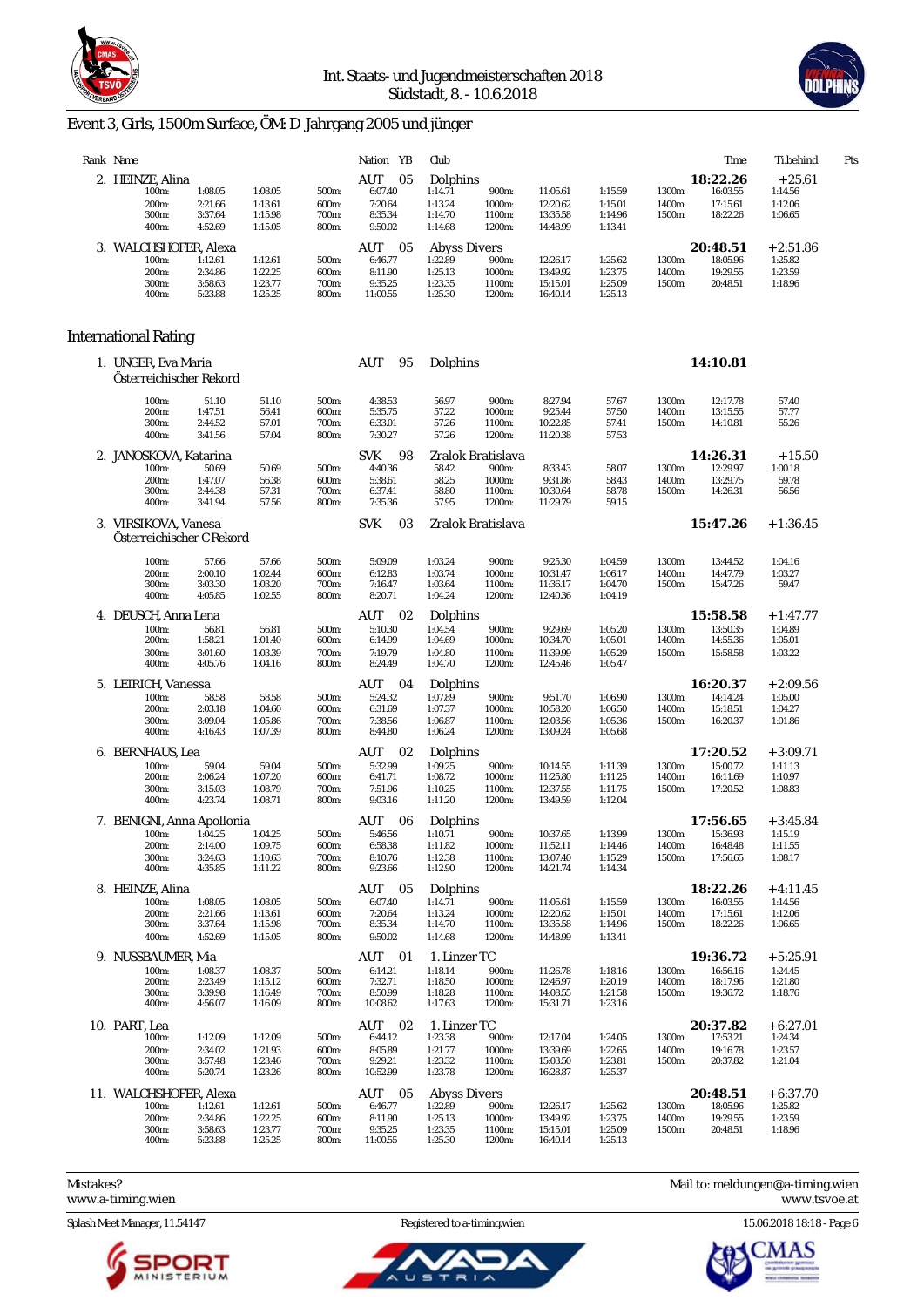



### Event 3, Women, 1500m Surface, International Rating

|                      | Rank Name                                                                                                |                                          |                | Nation YB                                                | Club                                                           |                      |     |                            | Time                        | Ti.behind                   | Pts                       |
|----------------------|----------------------------------------------------------------------------------------------------------|------------------------------------------|----------------|----------------------------------------------------------|----------------------------------------------------------------|----------------------|-----|----------------------------|-----------------------------|-----------------------------|---------------------------|
|                      | DNF MITTERMAYR, Kristina<br>100m:<br>1:07.67<br>200m:<br>2:23.45<br>300m:<br>3:40.72<br>5:00.14<br>400m: | 1:07.67<br>1:15.78<br>1:17.27<br>1:19.42 |                | AUT<br>00<br>6:20.99<br>500m:<br>600m:<br>700m:<br>800m: | 1. Linzer TC<br>1:20.85<br>900m:<br>1000m:<br>1100m:<br>1200m: |                      |     | 1300m:<br>1400m:<br>1500m: |                             |                             |                           |
| Event 4              | 08.06.2018 - 18:45                                                                                       |                                          |                |                                                          | Men, 400m Immersion                                            |                      |     |                            |                             |                             | <b>Open</b><br>Results    |
| Points:<br>Rank Name |                                                                                                          | Nation YB                                |                |                                                          |                                                                | Ti.behind            |     |                            |                             |                             |                           |
|                      | ÖM: A - Allgemeine Klasse                                                                                |                                          |                | Club                                                     | Time                                                           |                      | Pts | 100m                       | 200m                        | 300m                        | 400m                      |
|                      | 1. EISSERER, Geza<br>Österreichischer Meister                                                            | AUT                                      | 94             | 1. Linzer TC                                             | 3:10.54                                                        |                      |     | 43.24                      | 48.10                       | 50.54                       | 48.66                     |
|                      | 2. PART, Michael<br>3. CELIK, Mikail<br>4. KOLLER, Eugen                                                 | AUT<br>AUT<br>AUT                        | 73<br>03<br>66 | 1. Linzer TC<br>Dolphins<br><b>TC Happy Bubbles</b>      | 3:48.71<br>3:54.31<br>$6:10.81 + 3:00.27$                      | $+38.17$<br>$+43.77$ |     | 52.52<br>55.67<br>1:25.68  | 56.66<br>1:00.65<br>1:39.35 | 59.75<br>1:00.31<br>1:39.89 | 59.78<br>57.68<br>1:25.89 |
|                      | ÖM: C Jahrgang 2003/2004                                                                                 |                                          |                |                                                          |                                                                |                      |     |                            |                             |                             |                           |
|                      | 1. CELIK, Mikail<br>Österreichischer Jugend C Meister                                                    | AUT                                      | 03             | Dolphins                                                 | 3:54.31                                                        |                      |     |                            | 55.67 1:00.65               | 1:00.31                     | 57.68                     |
|                      | <b>International Rating</b>                                                                              |                                          |                |                                                          |                                                                |                      |     |                            |                             |                             |                           |
|                      | 1. EISSERER, Geza                                                                                        | AUT                                      | 94             | 1. Linzer TC                                             | 3:10.54                                                        |                      |     | 43.24                      | 48.10                       | 50.54                       | 48.66                     |

| 1. EISSERER Geza |  | AUT 94 Llinzer IC       | 3:10.54             |       | 43.24 48.10 50.54 48.66         |  |
|------------------|--|-------------------------|---------------------|-------|---------------------------------|--|
| 2. PART. Michael |  | AUT 73 1. Linzer TC     | $3:48.71 + 38.17$   | 52.52 | 56.66 59.75 59.78               |  |
| 3. CELIK. Mikail |  | AUT 03 Dolphins         | $3:54.31 + 43.77$   |       | 55.67 1:00.65 1:00.31 57.68     |  |
| 4. KOLLER, Eugen |  | AUT 66 TC Happy Bubbles | $6:10.81 + 3:00.27$ |       | 1:25.68 1:39.35 1:39.89 1:25.89 |  |

Splash Meet Manager, 11.54147 Registered to a-timing.wien 15.06.2018 18:18 - Page 7





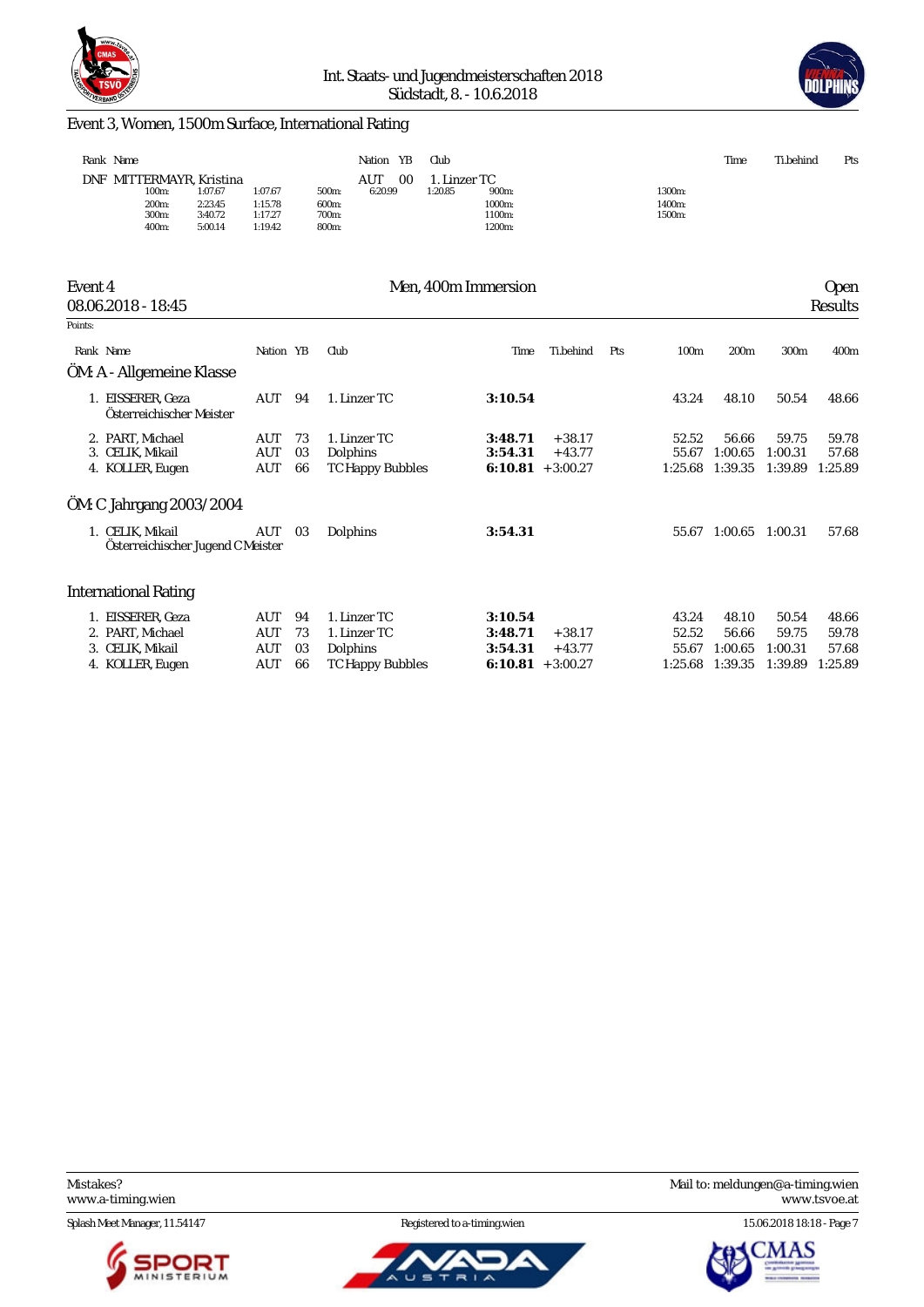



# Event 5 Women,  $4 \times 200$ m Surface<br> $8.62018 - 19.10$

| Open |
|------|
|      |

| 8.6.2018 - 19:10                                                                                                          |                                            |                                                          |                                                      |            | Results |
|---------------------------------------------------------------------------------------------------------------------------|--------------------------------------------|----------------------------------------------------------|------------------------------------------------------|------------|---------|
| Points: TSVOe 2018                                                                                                        |                                            |                                                          |                                                      |            |         |
| Rank                                                                                                                      | Nation                                     | Club                                                     | Time                                                 | Ti.behind  | Pts     |
| ÖM: A - Allgemeine Klasse                                                                                                 |                                            |                                                          |                                                      |            |         |
| 1. ViennaDolphins-A1<br>Österreichischer Meister                                                                          | AUT                                        | Dolphins                                                 | 7:33.70                                              |            | 487     |
| <b>UNGER, Eva Maria</b><br>UNGER, Lisa Sophie<br>ROTT, Anja<br>ROTT, Conni                                                | 95<br>97<br>95<br>99                       | $+0.86$<br>$+0.28$<br>$+0.46$<br>$-0.01$                 | 1:41.18<br>1:53.68<br>2:05.18<br>1:53.66             |            |         |
| 2. ViennaDolphins-B1<br>Österreichischer B Rekord                                                                         | AUT                                        | Dolphins                                                 | 7:38.28                                              | $+4.58$    | 473     |
| DEUSCH, Anna Lena<br>LEIRICH, Vanessa<br><b>BERNHAUS, Lea</b><br>NEUMEISTER, Vivien                                       | 02<br>04<br>02<br>04                       | $+0.99$<br>$+0.67$<br>$+0.69$<br>$+0.53$                 | 1:46.66<br>1:53.88<br>1:56.30<br>2:01.44             |            |         |
| 3. TC Seepferdchen<br>NUSSBAUMER, Mia<br>PART. Lea<br>POETZL, Lara<br>MITTERMAYR, Kristina                                | AUT<br>01<br>02<br>03<br>$00\,$            | 1. Linzer TC<br>$+0.88$<br>$+0.65$<br>$+0.41$<br>$+0.46$ | 8:03.85<br>2:01.67<br>2:03.48<br>2:03.27<br>1:55.43  | $+30.15$   | 402     |
| 4. SpeedFish-5<br>Österreichischer C Rekord                                                                               | <b>AUT</b>                                 | SpeedFish                                                | 8:30.96                                              | $+57.26$   | 341     |
| GIMESI, Sara<br>REBBAPRAGADA, Gayathri<br>SYLEJMANI, Alina<br>AHMEDOSKI, Inci                                             | 05<br>05<br>06<br>07                       | $+0.83$<br>$+0.81$<br>$+0.33$                            | 2:07.94<br>2:02.41<br>2:09.65<br>2:10.96             |            |         |
| 5. ViennaDolphins-D1<br><b>BENIGNI, Anna Apollonia</b><br>SZENT IVANYI, Timea<br>DERFLINGER, Lara Sophie<br>HEINZE, Alina | AUT<br>$06\,$<br>05<br>$06\,$<br>05        | Dolphins<br>$+1.03$<br>$+0.54$<br>$+0.64$<br>$+0.49$     | 8:38.19<br>1:59.36<br>2:19.38<br>2:18.53<br>2:00.92  | $+1:04.49$ | 327     |
| 6. SpeedFish-4<br>HOLLE, Victoria<br>HLOZKOVA, Stella<br>MAISENBERG, Alexandra<br>WOJNAR, Julia                           | AUT<br>07<br>08<br>06<br>08                | SpeedFish<br>$+0.90$<br>$+0.70$<br>$+0.58$               | 10:15.01<br>2:17.64<br>2:40.95<br>2:48.12<br>2:28.30 | $+2:41.31$ | 196     |
| 7. ViennaDolphins-C1<br>HORAKOVA, Sara<br>AKARIS, Kaira<br>FOCHLER, Nele<br>HOEBINGER, Franziska                          | <b>AUT</b><br>03<br>$06\,$<br>$06\,$<br>06 | Dolphins<br>$+0.91$                                      | 11:06.83<br>2:17.75<br>3:03.30<br>2:53.65<br>2:52.13 | $+3:33.13$ | 154     |

<www.a-timing.wien>

Splash Meet Manager, 11.54147 **Registered to a-timing.wien** 17.6.2018 9:45 - Page 8





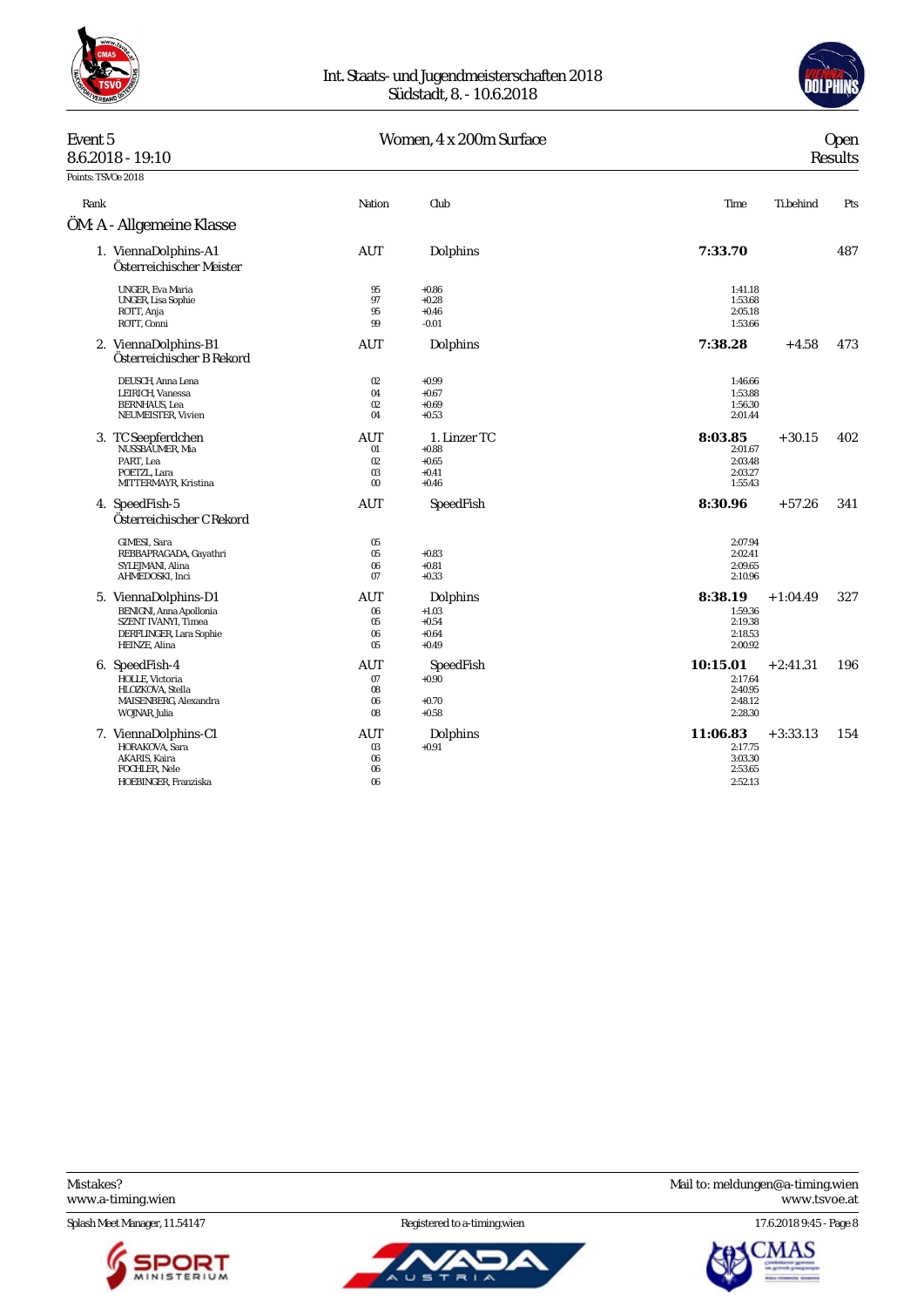



## Event 5 Communication Communication Communication Communication Communication Communication Communication Communication Communication Communication Communication Communication Communication Communication Communication Comm 08.06.2018 - 19:10 Results Points: Rank Nation Club Time Ti.behind Pts ÖM: B Jahrgang 2001/2002 1. ViennaDolphins-B1 AUT Dolphins **7:38.28** *Österreichischer Jugend B Meister, Österreichischer B Rekord* 02 +0,99 1:46.66<br>
1.46.66 1.EIRICH, Vanessa 60 +0.67 +0.67 1.53.88 1.53.88 1.53.88 1.53.88 1.53.88 1.53.88 1.53.88 1.53.88 1.53.88 1.53.88 1.53.88 1.53.88 1.53.88 1.53.88 1.55.30 1.55.30 1.56.30 1.56.30 1.56.30 1.56.30 1.5 LEIRICH, Vanessa 04 +0,67 1:53.88 BERNHAUS, Lea 02 +0,69 1:56.30 NEUMEISTER, Vivien 04 +0,53 2:01.44 ÖM: C Jahrgang 2003/2004 1. ViennaDolphins-C1 AUT Dolphins **11:06.83** *Österreichischer Jugend C Meister* HORAKOVA, Sara 03 +0,91 2:17.75 AKARIS, Kaira 06 3:03.30 FOCHLER, Nele  $2.53.65$ HOEBINGER, Franziska 06 2:52.13 ÖM: D Jahrgang 2005 und jünger 1. SpeedFish-5 AUT SpeedFish **8:30.96** *Österreichischer Jugend D Meister, Österreichischer C Rekord* GIMESI, Sara 05 2:07.94 REBBAPRAGADA, Gayathri 05 +0,83 2:02.41 SYLEJMANI, Alina 06 +0,81 2:09.65 AHMEDOSKI, Inci 07 +0,33 2:10.96 2. ViennaDolphins-D1 AUT Dolphins **8:38.19** + 7.23 BENIGNI, Anna Apollonia 06 +1,03 1:59.36 SZENT IVANYI, Timea 05 +0,54 2:19.38 DERFLINGER, Lara Sophie 06 +0,64 2:18.53 HEINZE, Alina 05 +0,49 2:00.92 3. SpeedFish-4 AUT SpeedFish **10:15.01** + 1:44.05 HOLLE, Victoria HLOZKOVA, Stella 08 2:40.95 MAISENBERG, Alexandra 06 +0,70 2:48.12

WOJNAR, Julia 08 +0,58 2:28.30

Splash Meet Manager, 11.54147 **Registered to a-timing.wien** 15.06.2018 18:21 - Page 9





Mistakes? Mail to: [meldungen@a-timing.wien](mailto:meldungen@a-timing.wien) <www.a-timing.wien> <www.tsvoe.at>

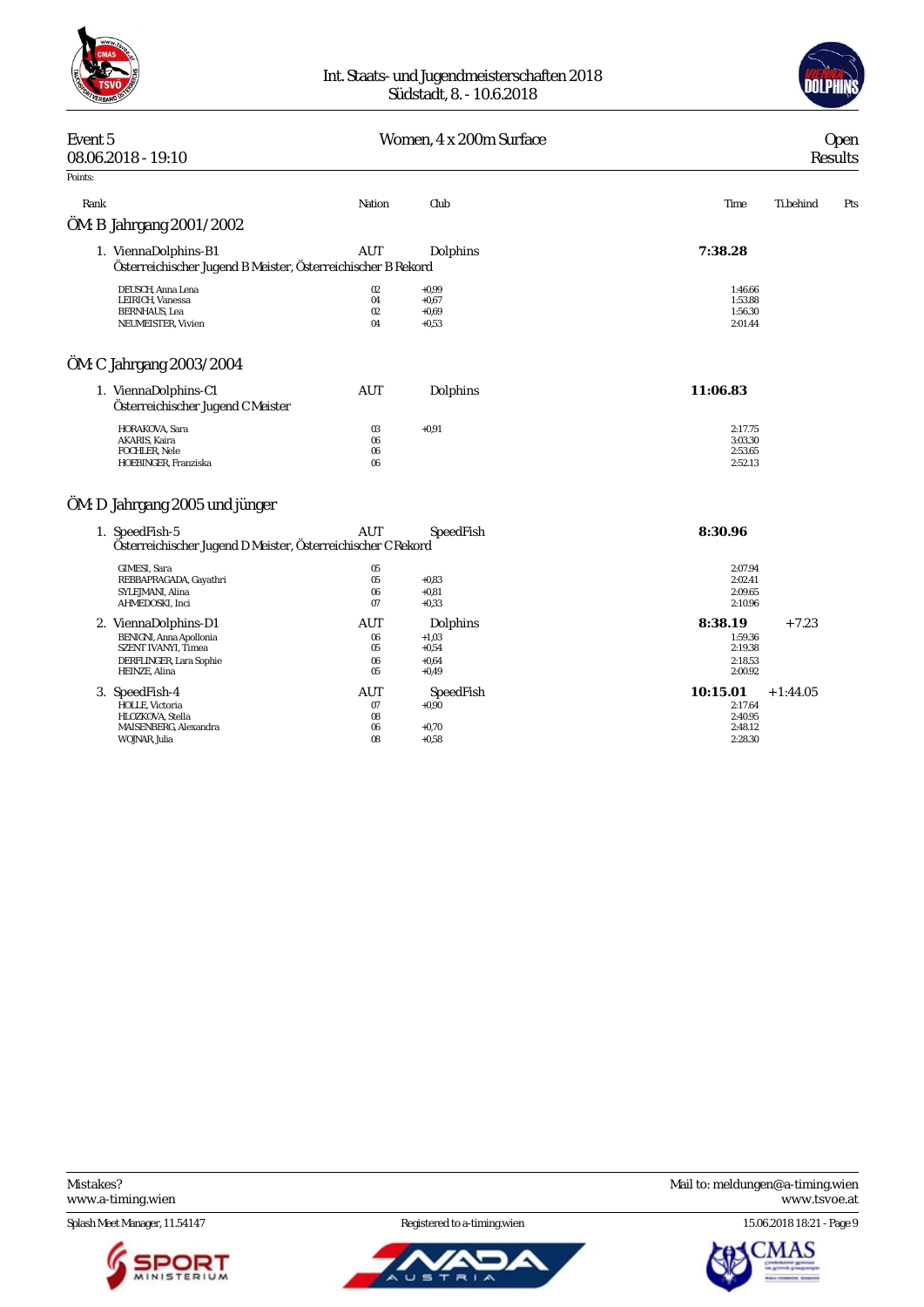



| Event 6 | 08.06.2018 - 19:20                                                                                                    |                                 | Men, 4 x 200m Surface                                    | <b>Open</b><br><b>Results</b>                        |            |     |  |  |
|---------|-----------------------------------------------------------------------------------------------------------------------|---------------------------------|----------------------------------------------------------|------------------------------------------------------|------------|-----|--|--|
| Points: |                                                                                                                       |                                 |                                                          |                                                      |            |     |  |  |
| Rank    |                                                                                                                       | Nation                          | Club                                                     | Time                                                 | Ti.behind  | Pts |  |  |
|         | ÖM: A - Allgemeine Klasse                                                                                             |                                 |                                                          |                                                      |            |     |  |  |
|         | 1. ViennaDolphins-A1<br>Österreichischer Meister                                                                      | AUT                             | Dolphins                                                 | 6:55.07                                              |            |     |  |  |
|         | ROGLER, Gerhard<br>SCHMIDT, Patrick<br>HAIDER, Stephan<br>RAMADAN, Josef                                              | 94<br>98<br>99<br>95            | $+0,83$<br>$+0.41$<br>$+0,64$<br>$+0,26$                 | 1:35.83<br>1:35.38<br>1:47.14<br>1:56.72             |            |     |  |  |
|         | 2. TC Seepferdchen<br>PART, Michael<br>MAURER, Michael<br>NUSSBAUMER, Tristan<br>EISSERER, Geza                       | AUT<br>73<br>85<br>03<br>94     | 1. Linzer TC<br>$+0.94$<br>$+0.56$<br>$+0,47$<br>$+0,60$ | 7:29.64<br>1:44.49<br>1:55.35<br>2:12.30<br>1:37.50  | $+34.57$   |     |  |  |
|         | 3. ViennaDolphins-C1<br>CELIK, Mikail<br><b>JUST.</b> David<br>LJUBISAVLJEVIC, Maxim<br>TCACIUC, Filip                | AUT<br>03<br>03<br>03<br>03     | Dolphins<br>$\bf{+0.99}$<br>$+0,41$<br>$+0.80$           | 7:56.99<br>1:39.88<br>2:09.05<br>2:06.60<br>2:01.46  | $+1:01.92$ |     |  |  |
|         | 4. SpeedFish-1<br>SCHMID, Fabian<br>WEICHBERGER, Felix<br>EMROVIC, Kemal<br>EMROVIC, Kenan                            | AUT<br>$02\,$<br>03<br>04<br>03 | SpeedFish<br>$+1,01$<br>$+0,80$<br>$+0,55$<br>$+0.48$    | 8:23.57<br>1:40.75<br>2:31.67<br>2:15.12<br>1:56.03  | $+1:28.50$ |     |  |  |
|         | 5. SpeedFish-3<br>Österreichischer D Rekord                                                                           | AUT                             | SpeedFish                                                | 8:32.69                                              | $+1:37.62$ |     |  |  |
|         | MAZA, Lorenzo<br>YILDIRIM, Murat<br>SYLEJMANI, Leard<br>HUEBEL, Luca                                                  | 05<br>05<br>06<br>06            | $+0.89$<br>$+0,46$<br>$+0,87$<br>$+0,84$                 | 1:48.54<br>2:03.75<br>2:33.20<br>2:07.20             |            |     |  |  |
|         | 6. SpeedFish-2<br>Österreichischer E Rekord                                                                           | <b>AUT</b>                      | SpeedFish                                                | 9:53.95                                              | $+2:58.88$ |     |  |  |
|         | ALBINI, Marco<br>REBBAPRAGADA, SriCharan<br>HOLLE, Sebastian<br>YILDIRIM, Batu                                        | 07<br>08<br>07<br>07            | $+0,83$<br>$+0.42$<br>$+0,51$<br>$+0,94$                 | 2:19.89<br>2:24.10<br>2:35.06<br>2:34.90             |            |     |  |  |
|         | 7. ViennaDolphins-D1<br>PESCHEL, Lasar<br>HOEDL, Paul<br>STIPKOVICH, Alexander<br>DITSCHEINER-LINDEMANN, Christoph    | AUT<br>08<br>$06\,$<br>05<br>05 | Dolphins<br>$+0.92$                                      | 11:13.17<br>2:39.20<br>2:39.70<br>2:50.25<br>3:04.02 | $+4:18.10$ |     |  |  |
|         | DNF ViennaDolphins-B1<br><b>BOCZEK, Nikolaus</b><br><b>KEFER, Nikolas</b><br>HOFSTAETTER, Stephan<br>DITTRICH, Moritz | AUT<br>04<br>02<br>02<br>01     | Dolphins<br>$+1,07$<br>$+0.62$<br>$+0,65$<br>$+0,83$     | 2:22.77<br>2:15.99<br>2:15.04                        |            |     |  |  |







Splash Meet Manager, 11.54147 Registered to a-timing.wien 15.06.2018 18:22 - Page 10

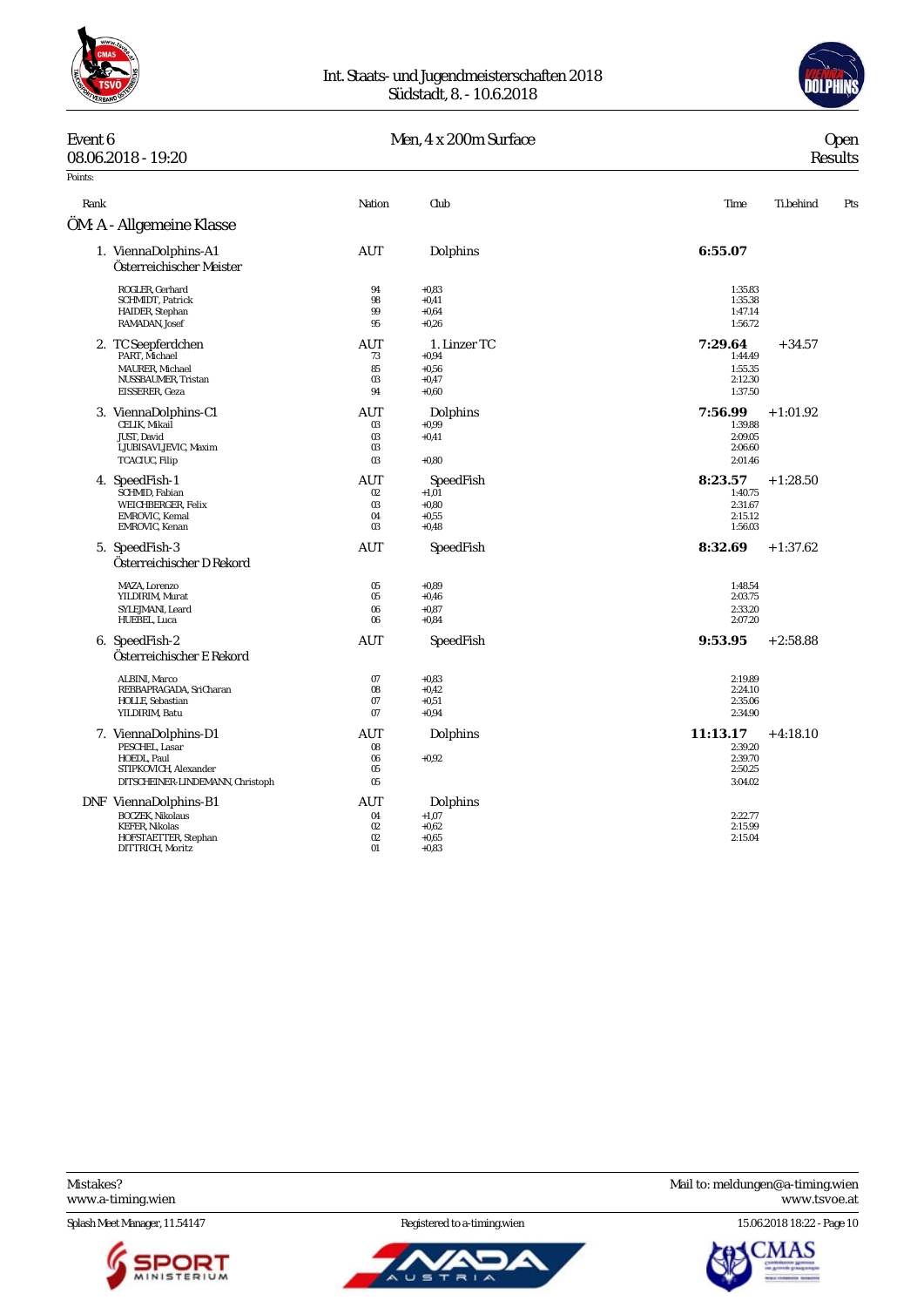

#### Int. Staats- und Jugendmeisterschaften 2018 Südstadt, 8. - 10.6.2018



| Event 6            | 8.6.2018 - 19:20                                                                                                      |                             | Men, 4 x 200m Surface                                | <b>Open</b><br>Results                               |                   |  |  |
|--------------------|-----------------------------------------------------------------------------------------------------------------------|-----------------------------|------------------------------------------------------|------------------------------------------------------|-------------------|--|--|
| Points: TSVOe 2018 |                                                                                                                       |                             |                                                      |                                                      |                   |  |  |
| Rank               |                                                                                                                       | Nation                      | Club                                                 | Time                                                 | Ti.behind<br>Pts  |  |  |
|                    | ÖM: B Jahrgang 2001/2002                                                                                              |                             |                                                      |                                                      |                   |  |  |
|                    | 1. SpeedFish-1<br>Österreichischer Jugend B Meister                                                                   | AUT                         | SpeedFish                                            | 8:23.57                                              | 264               |  |  |
|                    | SCHMID, Fabian<br>WEICHBERGER, Felix<br>EMROVIC, Kemal<br>EMROVIC, Kenan                                              | 02<br>03<br>04<br>03        | $+1.01$<br>$+0.80$<br>$+0.55$<br>$+0.48$             | 1:40.75<br>2:31.67<br>2:15.12<br>1:56.03             |                   |  |  |
|                    | DNF ViennaDolphins-B1<br><b>BOCZEK, Nikolaus</b><br><b>KEFER, Nikolas</b><br>HOFSTAETTER, Stephan<br>DITTRICH, Moritz | AUT<br>04<br>02<br>02<br>01 | Dolphins<br>$+1.07$<br>$+0.62$<br>$+0.65$<br>$+0.83$ | 2:22.77<br>2:15.99<br>2:15.04                        |                   |  |  |
|                    | ÖM: C Jahrgang 2003/2004                                                                                              |                             |                                                      |                                                      |                   |  |  |
|                    | 1. ViennaDolphins-C1<br>Österreichischer Jugend C Meister                                                             | AUT                         | Dolphins                                             | 7:56.99                                              | 310               |  |  |
|                    | CELIK, Mikail<br>JUST, David<br>LJUBISAVLJEVIC, Maxim<br>TCACIUC, Filip                                               | 03<br>03<br>03<br>03        | $+0.99$<br>$+0.41$<br>$+0.80$                        | 1:39.88<br>2:09.05<br>2:06.60<br>2:01.46             |                   |  |  |
|                    | ÖM: D Jahrgang 2005 und jünger                                                                                        |                             |                                                      |                                                      |                   |  |  |
|                    | 1. SpeedFish-3<br>Österreichischer Jugend D Meister, Österreichischer D Rekord                                        | AUT                         | SpeedFish                                            | 8:32.69                                              | 250               |  |  |
|                    | MAZA, Lorenzo<br>YILDIRIM, Murat<br>SYLEJMANI, Leard<br>HUEBEL, Luca                                                  | 05<br>$05\,$<br>06<br>06    | $+0.89$<br>$+0.46$<br>$+0.87$<br>$+0.84$             | 1:48.54<br>2:03.75<br>2:33.20<br>2:07.20             |                   |  |  |
|                    | 2. SpeedFish-2<br>Österreichischer E Rekord                                                                           | AUT                         | SpeedFish                                            | 9:53.95                                              | 161<br>$+1:21.26$ |  |  |
|                    | ALBINI, Marco<br>REBBAPRAGADA, SriCharan<br>HOLLE, Sebastian<br>YILDIRIM, Batu                                        | 07<br>08<br>07<br>07        | $+0.83$<br>$+0.42$<br>$+0.51$<br>$+0.94$             | 2:19.89<br>2:24.10<br>2:35.06<br>2:34.90             |                   |  |  |
|                    | 3. ViennaDolphins-D1<br>PESCHEL, Lasar<br>HOEDL, Paul<br>STIPKOVICH, Alexander<br>DITSCHEINER-LINDEMANN, Christoph    | AUT<br>08<br>06<br>05<br>05 | Dolphins<br>$+0.92$                                  | 11:13.17<br>2:39.20<br>2:39.70<br>2:50.25<br>3:04.02 | 110<br>$+2:40.48$ |  |  |

Splash Meet Manager, 11.54147 Registered to a-timing.wien 17.6.2018 9:55 - Page 11





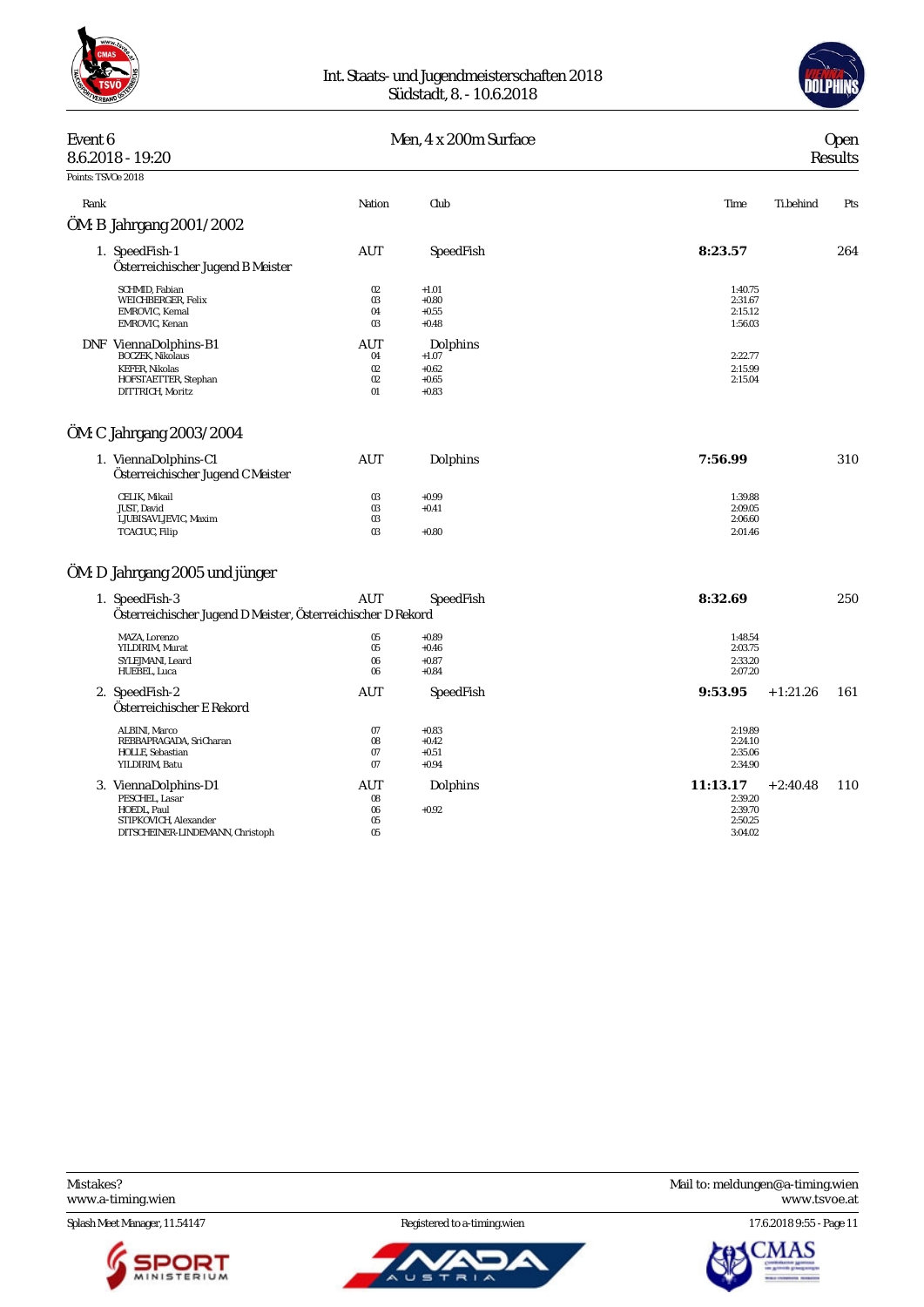



Meet name: Int. Staats- und Jugendmeisterschaften 2018 Location (City): Südstadt (AUT) Pool: Long Course (50m)<br>Date: 08.06.2018 - 10.06.2018 Number of lanes: 8 (1 - 8) Date: 08.06.2018 - 10.06.2018 Mumber of lanes: 8 (1 - 8)<br>Pool name: Bundessport und Freizeit-Zentrum Südstadt Timining equipment: Automatic Bundessport und Freizeit-Zentrum Südstadt Timining equipment:

Start method: 1 start rule

#### Session No. 2 - 9. June 18, 09.06.2018

| # | Role<br>No.                  | Name                         |   | Club       | City | Grade                              | Remarks |
|---|------------------------------|------------------------------|---|------------|------|------------------------------------|---------|
|   | 1 The chief recorders        | STEINER, Andreas Ing.        | M | <b>ATW</b> | Wien | <b>Technical Crew. SR</b>          |         |
|   | 2 The recorders              | SCHMID, Michael              | M | <b>ATW</b> | Wien | Judge, KR                          |         |
|   | 3 The recorders              | <b>FLASCHNER, Melanie</b>    | F | <b>ATW</b> | Wien | Judge, KR                          |         |
|   | 4 The chief judge            | KESZTHELYI, Ferenc Mag. (FH) | M | <b>ATW</b> |      | Straßhof an der Technical Crew, SR |         |
|   | 5 The style judge            | FLASCHNER, Maximilian        | M | <b>ATW</b> | Wien | Judge, KR                          |         |
|   | 6 The starters               | SCHMIDT, Konrad              | M | <b>FSD</b> |      |                                    |         |
|   | 7 The announcers or speakers | DERFLINGER, Georg            | M | <b>FSD</b> |      |                                    |         |
|   | 8 The time keeper            | SARMA, Maria                 | F | <b>ATW</b> |      | Judge, SR                          |         |
|   | 9 other                      | BENIGNI, Guido               | M | <b>FSD</b> |      |                                    |         |
|   | 10 The timekeeper            | SCHMIDT, Irene               | F | <b>FSD</b> |      | Judge                              |         |
|   | 11 The timekeeper            | <b>SCHMID.</b> Bernhard      | M | <b>FSD</b> |      |                                    |         |
|   | 12 The timekeeper            | BERTL, Wolfang               | M | unattached |      |                                    |         |
|   | 13 The timekeeper            | HÜBEL, Alexander             | M | <b>FSF</b> |      |                                    |         |
|   | 14 The timekeeper            | HÜBEL, Hajnalka              | F | <b>FSF</b> |      |                                    |         |
|   | 15 The timekeeper            | HEINZE, Robert               | M | <b>FSD</b> |      |                                    |         |
|   | 16 The timekeeper            | BIRO, Oliver                 | М | <b>FSD</b> |      |                                    |         |
|   | 17 The turning judges        | DEUSCH, Christian            | М | <b>FSD</b> |      |                                    |         |
|   | 18 The turning judges        | SARMA, Stephan               | M | <b>ATW</b> |      |                                    |         |
|   | 19 The turning judges        | SALOMON, Gerald              | M | FSD        |      |                                    |         |
|   | 20 The turning judges        | RESTUCCIA, Assunta           | F | unattached |      |                                    |         |
|   | 21 The turning judges        | <b>FRUHACZ, Agnes</b>        | F | <b>SVB</b> |      |                                    |         |
|   | 22 The turning judges        | <b>KAPELLER, Ewald</b>       | M | <b>SVB</b> |      |                                    |         |
|   | 23 The pre-start judge       | FOCHLER, Marit               | F | <b>ATW</b> |      |                                    |         |
|   | 24 The pre-start judge       | FELBER, Eva                  | F | <b>SVB</b> |      |                                    |         |
|   | 25 The master of ceremonies  | KASTNER, Angela              | F | <b>FSF</b> |      |                                    |         |
|   | 26 The master of ceremonies  | WOJNAR, Oliver               | M | FSF        |      |                                    |         |

Signature secretary Signature referee

Splash Meet Manager, 11.54147 Registered to a-timing.wien 15.06.2018 18:23 - Page 12





Mistakes? Mail to: [meldungen@a-timing.wien](mailto:meldungen@a-timing.wien) <www.a-timing.wien> <www.tsvoe.at>

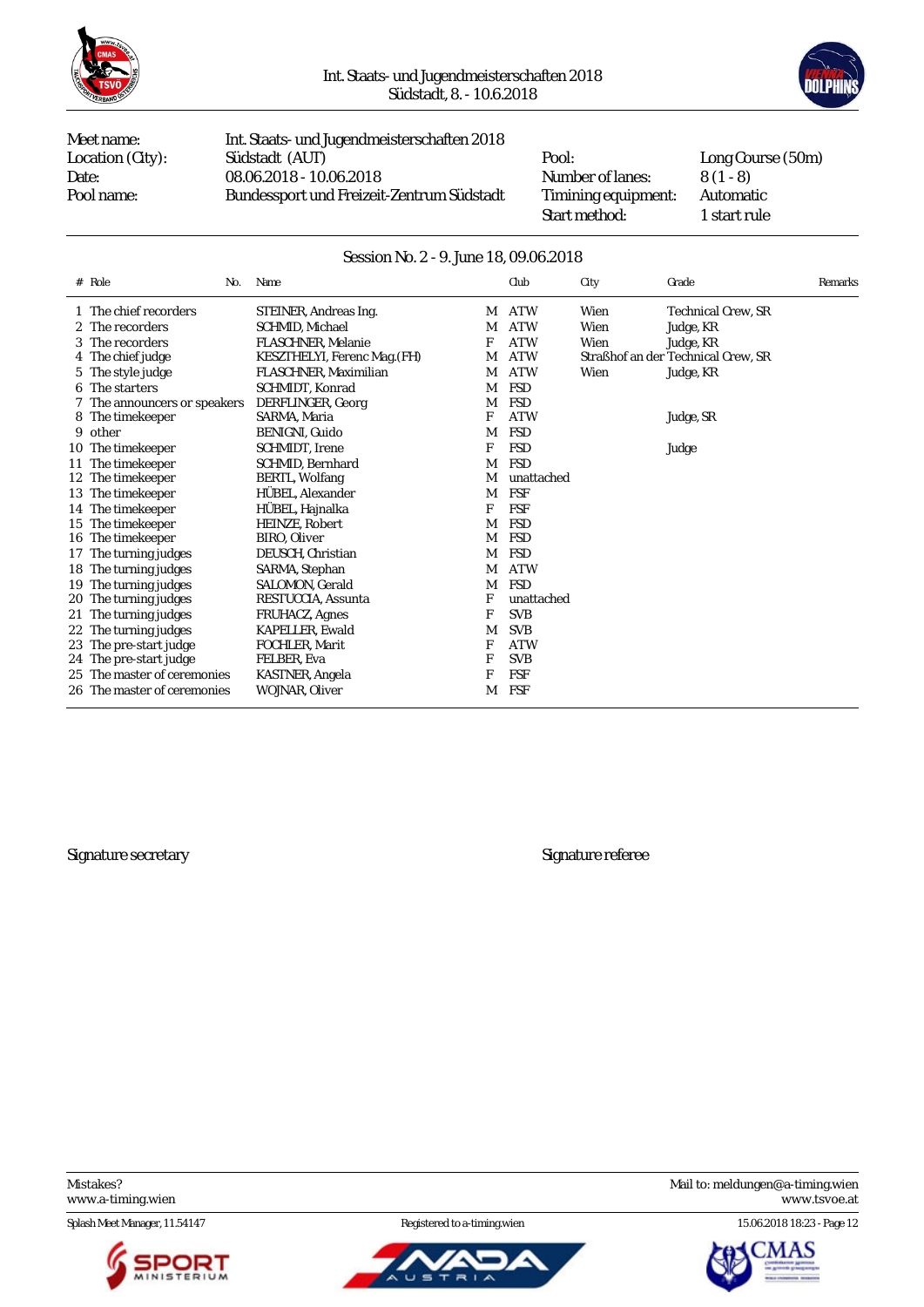

#### Int. Staats- und Jugendmeisterschaften 2018 Südstadt, 8. - 10.6.2018



#### Event 7 Women, 50m Apnea Open 09.06.2018 Results Points: Rank Name Nation YB Club Time Ti.behind Pts ÖSTM: A - Allgemeine Klasse 1. ROTT, Conni AUT 99 Dolphins **18.48** *Österreichischer Staatsmeister* 2. DEUSCH, Anna Lena AUT 02 Dolphins **20.18** + 1.70 3. LEIRICH, Vanessa 4. BERNHAUS, Lea AUT 02 Dolphins **22.12** + 3.64 5. POETZL, Lara AUT 03 1. Linzer TC **22.52** + 4.04 6. MITTERMAYR, Kristina AUT 00 1. Linzer TC **22.71** + 4.23 7. NUSSBAUMER, Mia AUT 01 1. Linzer TC **24.03** + 5.55 8. DUC, Vanessa AUT 03 SV Baeder **24.08** + 5.60 DNF PART, Lea AUT 02 1. Linzer TC *A06 - Did not finished* ÖSTM: B Jahrgang 2001/2002 1. DEUSCH, Anna Lena AUT 02 Dolphins **20.18** *Österreichischer Jugend B Staatsmeister* 2. BERNHAUS, Lea AUT 02 Dolphins **22.12** + 1.94 3. NUSSBAUMER, Mia DNF PART, Lea AUT 02 1. Linzer TC *A06 - Did not finished* ÖSTM: C Jahrgang 2003/2004 1. LEIRICH, Vanessa AUT 04 Dolphins **20.25** *Österreichischer Jugend C Staatsmeister* 2. POETZL, Lara AUT 03 1. Linzer TC **22.52** + 2.27 3. DUC, Vanessa AUT 03 SV Baeder **24.08** + 3.83 International Rating 1. LILLA, Blaszak HUN 00 Bacsviz KVSC **18.21** 2. ROTT, Conni AUT 99 Dolphins **18.48** + 0.27 3. ZIMMER, Antonia 62 GER<br>1. DIANA. Kadar-Nemeth **18.69** HUN 4. DIANA, Kadar-Nemeth HUN 02 Bacsviz KVSC **19.77** + 1.56 5. PROCHASKA, Julia GER 03 TC NEMO Plauen **19.95** + 1.74 6. DEUSCH, Anna Lena AUT 02 Dolphins **20.18** + 1.97 7. LEIRICH, Vanessa AUT 04 Dolphins **20.25** + 2.04 8. MATEASIKOVA, Magdalena 9. NORA, Szili HUN 04 Bacsviz KVSC **21.64** + 3.43 10. BERNHAUS, Lea **AUT** 4.1. POETZL, Lara 11. POETZL, Lara **11. 22.52** + 4.31<br>12. MITTERMAYR. Kristina **AUT 00** 1. Linzer TC **1. 12. AUT** 22.71 + 4.50 12. MITTERMAYR, Kristina 13. NUSSBAUMER, Mia AUT 01 1. Linzer TC **24.03** + 5.82 14. DUC, Vanessa AUT 03 SV Baeder **24.08** + 5.87 02 1. Linzer TC

*A06 - Did not finished*

Splash Meet Manager, 11.54147 **Registered to a-timing.wien** 15.06.2018 18:29 - Page 13





Mistakes? Mail to: [meldungen@a-timing.wien](mailto:meldungen@a-timing.wien) <www.a-timing.wien> <www.tsvoe.at>

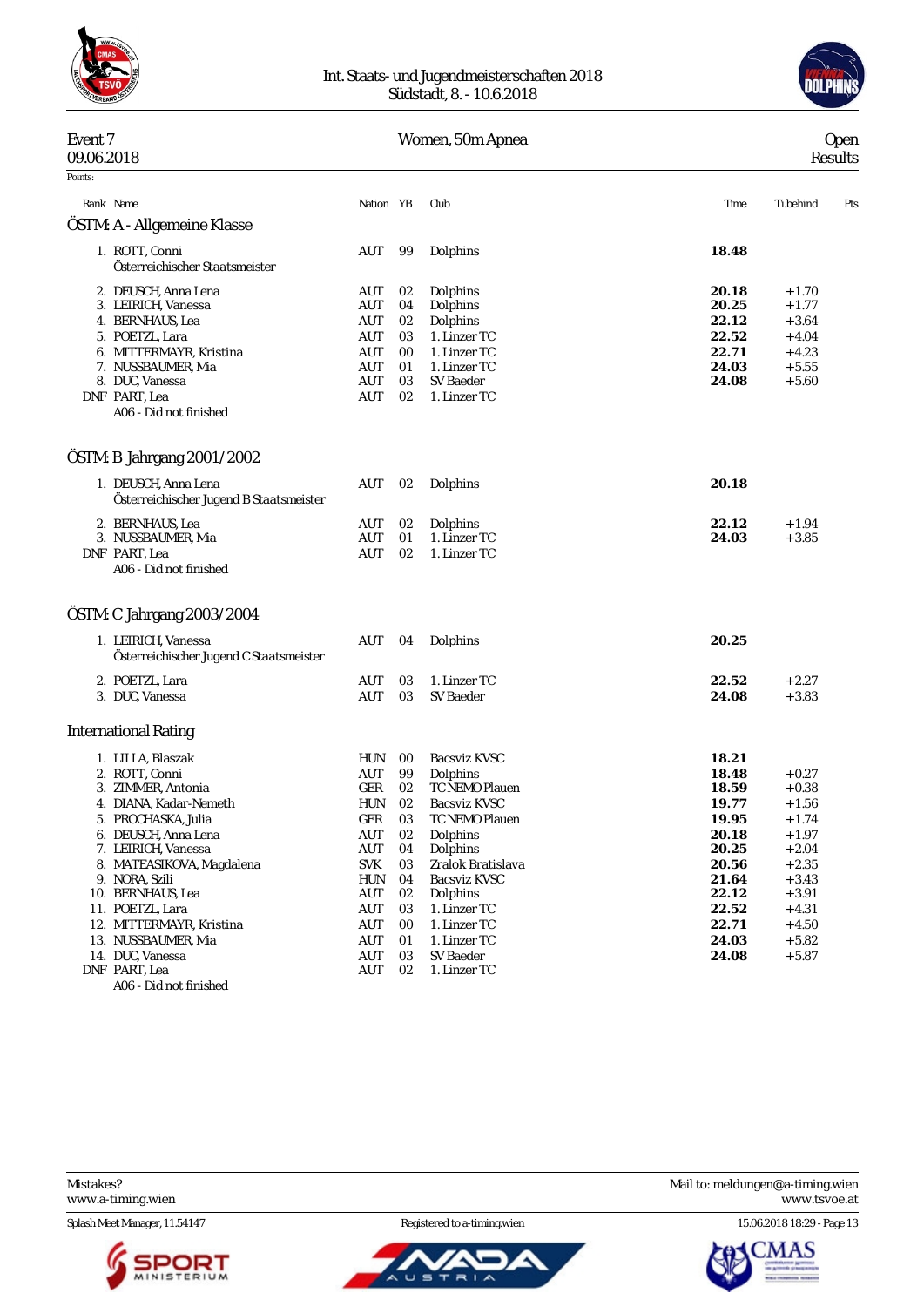

#### Int. Staats- und Jugendmeisterschaften 2018 Südstadt, 8. - 10.6.2018



### Mistakes? Mail to: [meldungen@a-timing.wien](mailto:meldungen@a-timing.wien) Event 8 Men, 50m Apnea Open 09.06.2018 Results Points: Rank Name Nation YB Club Time Ti.behind Pts ÖSTM: A - Allgemeine Klasse 1. EISSERER, Geza AUT 94 1. Linzer TC **15.83** *Österreichischer Staatsmeister* 2. UNGER, Dominik AUT 95 FC Graz **16.36** + 0.53 3. CELIK, Mikail 4. SCHMID, Fabian AUT 02 SpeedFish **18.28** + 2.45 5. PART, Michael AUT 73 1. Linzer TC **18.40** + 2.57 6. REISER, Marco AUT 00 FC Graz **18.68** + 2.85 7. NUSSBAUMER, Tristan AUT 03 1. Linzer TC **20.60** + 4.77 8. HOFSTAETTER, Stephan AUT 02 Dolphins **21.97** + 6.14 9. JUST, David AUT 03 Dolphins **24.11** + 8.28 AUT 90 EK Unterwassersportclub  $24.39 + 8.56$ <br>AUT 03 Dolphins  $24.42 + 8.59$ 11. TCACIUC, Filip **2006**<br>12. BOCZEK, Nikolaus **2006**<br>AUT 12. BOCZEK, Nikolaus AUT 04 Dolphins **24.69** + 8.86 13. MAKOLA, Mateusz AUT 04 SV Baeder **25.94** + 10.11 EK Unterwassersportclub  $26.93 + 11.10$ DSQ RIGHI, Alessandro AUT 00 SV Baeder **25.95** + 10.12 *A01 - False Start* DNF LIM, Mu-Yang AUT 07 SV Baeder *A06 - Did not finished* DNF SCHMID, Christoph AUT 03 ASBOe *A06 - Did not finished* ÖSTM: B Jahrgang 2001/2002 1. SCHMID, Fabian AUT 02 SpeedFish **18.28** *Österreichischer Jugend B Staatsmeister* 2. HOFSTAETTER, Stephan AUT 02 Dolphins **21.97** + 3.69 ÖSTM: C Jahrgang 2003/2004 1. CELIK, Mikail AUT 03 Dolphins **17.33** *Österreichischer Jugend C Staatsmeister* 2. NUSSBAUMER, Tristan AUT 03 1. Linzer TC **20.60** + 3.27 3. JUST, David AUT 03 Dolphins **24.11** + 6.78 4. TCACIUC, Filip AUT 03 Dolphins **24.42** + 7.09 5. BOCZEK, Nikolaus 6. MAKOLA, Mateusz AUT 04 SV Baeder **25.94** + 8.61 DNF SCHMID, Christoph AUT 03 ASBOe *A06 - Did not finished* ÖSTM: D Jahrgang 2005 und jünger DNF LIM, Mu-Yang and AUT 07 SV Baeder *A06 - Did not finished* International Rating 1. EISSERER, Geza AUT 94 1. Linzer TC **15.83** 2. MARCELL, Kocsis HUN 01 Bacsviz KVSC **15.89** + 0.06 3. ZEUNER, Sidney GER 96 TC NEMO Plauen **15.96** + 0.13 4. UNGER, Dominik AUT 95 FC Graz **16.36** + 0.53 5. PETRAK, Jakub SVK 03 Barakuda Sala **17.29** + 1.46 6. CELIK, Mikail AUT 03 Dolphins **17.33** + 1.50 7. SCHMID, Fabian AUT 02 SpeedFish **18.28** + 2.45 8. PART, Michael

<www.a-timing.wien> <www.tsvoe.at>



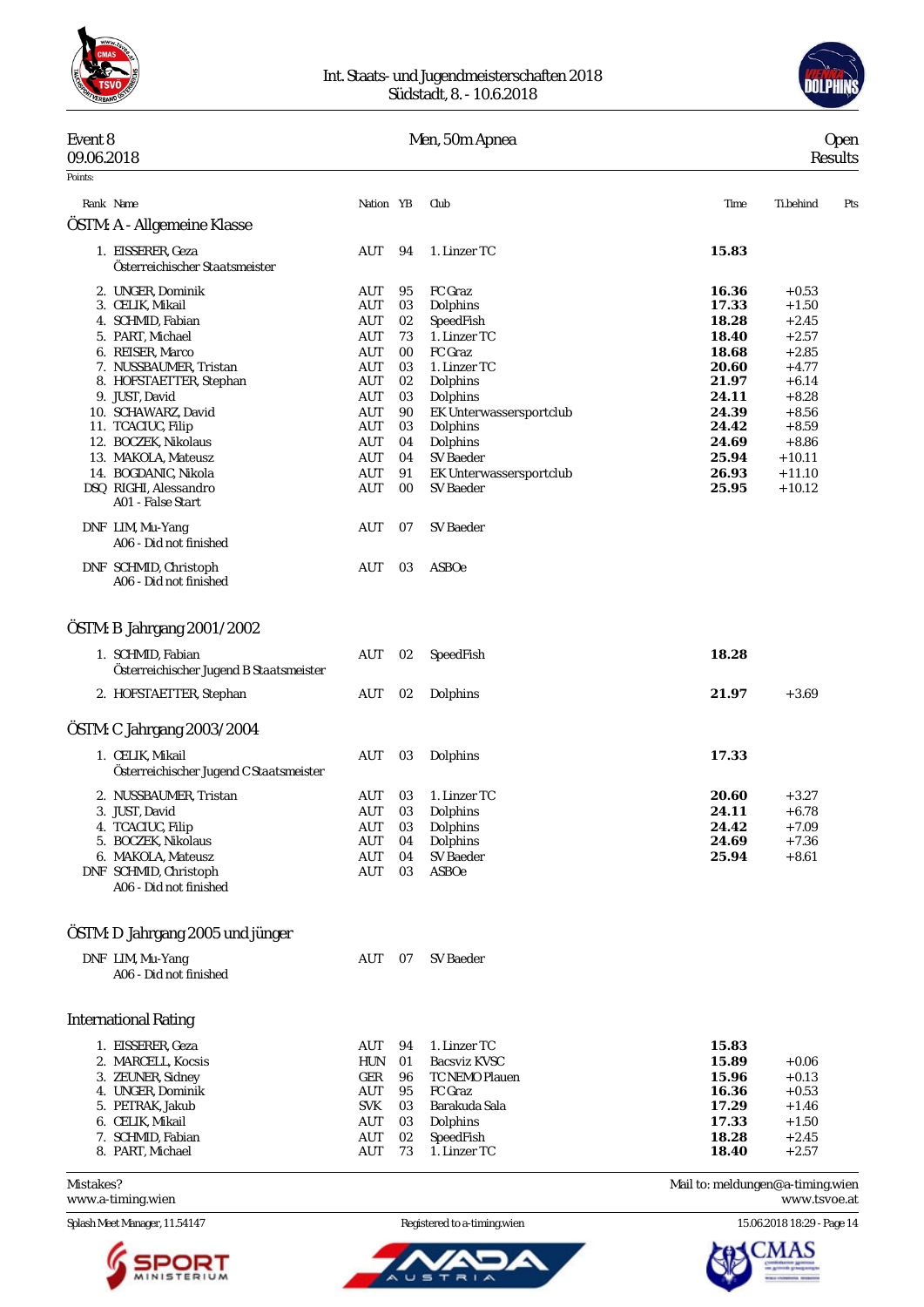



### Event 8, Men, 50m Apnea, International Rating

|     | Rank Name                | Nation     | YB | Club                    | Time  | Ti.behind | Pts |
|-----|--------------------------|------------|----|-------------------------|-------|-----------|-----|
| 9.  | REISER, Marco            | AUT        | 00 | FC Graz                 | 18.68 | $+2.85$   |     |
| 10. | WALETZKO, Marius         | GER        | 03 | <b>TC NEMO Plauen</b>   | 19.25 | $+3.42$   |     |
|     | 11. MILAN, Kolonics      | <b>HUN</b> | 02 | Bacsviz KVSC            | 19.55 | $+3.72$   |     |
|     | 12. NUSSBAUMER, Tristan  | AUT        | 03 | 1. Linzer TC            | 20.60 | $+4.77$   |     |
|     | 13. HOFSTAETTER, Stephan | <b>AUT</b> | 02 | Dolphins                | 21.97 | $+6.14$   |     |
|     | 14. JUST, David          | AUT        | 03 | Dolphins                | 24.11 | $+8.28$   |     |
|     | 15. SCHAWARZ, David      | AUT        | 90 | EK Unterwassersportclub | 24.39 | $+8.56$   |     |
|     | 16. TCACIUC, Filip       | AUT        | 03 | Dolphins                | 24.42 | $+8.59$   |     |
| 17. | <b>BOCZEK, Nikolaus</b>  | AUT        | 04 | Dolphins                | 24.69 | $+8.86$   |     |
|     | 18. MAKOLA, Mateusz      | AUT        | 04 | SV Baeder               | 25.94 | $+10.11$  |     |
| 19. | <b>BOGDANIC, Nikola</b>  | AUT        | 91 | EK Unterwassersportclub | 26.93 | $+11.10$  |     |
|     | DSQ RIGHI, Alessandro    | AUT        | 00 | <b>SV Baeder</b>        | 25.95 | $+10.12$  |     |
|     | A01 - False Start        |            |    |                         |       |           |     |
| DNF | LIM, Mu-Yang             | AUT        | 07 | SV Baeder               |       |           |     |
|     | A06 - Did not finished   |            |    |                         |       |           |     |
| DNF | SCHMID, Christoph        | AUT        | 03 | ASBOe                   |       |           |     |
|     | A06 - Did not finished   |            |    |                         |       |           |     |

09.06.2018 Results

| Event 9 | Women, 100m Bifins | <b>Open</b> |
|---------|--------------------|-------------|

| Points: |                                                         |            |    |                     |         |           |     |
|---------|---------------------------------------------------------|------------|----|---------------------|---------|-----------|-----|
|         | Rank Name                                               | Nation YB  |    | Club                | Time    | Ti.behind | Pts |
|         | ÖSTM: A - Allgemeine Klasse                             |            |    |                     |         |           |     |
|         | 1. ROTT, Conni                                          | AUT        | 99 | Dolphins            | 51.40   |           |     |
|         | Österreichischer Staatsmeister, Österreichischer Rekord |            |    |                     |         |           |     |
|         | 2. ROTT, Anja                                           | AUT        | 95 | Dolphins            | 55.18   | $+3.78$   |     |
|         | 3. ANDERS, Veronika                                     | <b>AUT</b> | 01 | SV Baeder           | 56.42   | $+5.02$   |     |
|         | 4. KALABIC, Dragana                                     | <b>AUT</b> | 01 | SV Baeder           | 57.42   | $+6.02$   |     |
|         | 5. LEIRICH, Vanessa                                     | <b>AUT</b> | 04 | Dolphins            | 58.52   | $+7.12$   |     |
|         | 6. DUC, Vanessa                                         | AUT        | 03 | SV Baeder           | 58.70   | $+7.30$   |     |
|         | 7. DEUSCH, Anna Lena                                    | <b>AUT</b> | 02 | Dolphins            | 59.10   | $+7.70$   |     |
|         | 8. SZENT IVANYI, Timea                                  | <b>AUT</b> | 05 | Dolphins            | 1:00.73 | $+9.33$   |     |
|         | 9. RINGELBAND, Chiara                                   | <b>AUT</b> | 00 | Dolphins            | 1:01.26 | $+9.86$   |     |
|         | 10. DERFLINGER, Lara Sophie                             | AUT        | 06 | Dolphins            | 1:01.36 | $+9.96$   |     |
|         | 11. WALCHSHOFER, Alexa                                  | <b>AUT</b> | 05 | <b>Abyss Divers</b> | 1:01.41 | $+10.01$  |     |
|         | 12. NEUMEISTER, Vivien                                  | <b>AUT</b> | 04 | Dolphins            | 1:01.86 | $+10.46$  |     |
|         | 13. KAPELLER, Mona                                      | <b>AUT</b> | 04 | SV Baeder           | 1:02.02 | $+10.62$  |     |
|         | 14. HORAKOVA, Sara                                      | <b>AUT</b> | 03 | Dolphins            | 1:02.82 | $+11.42$  |     |
|         | 15. GIMESI, Sara                                        | <b>AUT</b> | 05 | SpeedFish           | 1:06.37 | $+14.97$  |     |
|         | 16. KOSTIC, Emilija                                     | <b>AUT</b> | 05 | SV Baeder           | 1:06.80 | $+15.40$  |     |
|         | 17. BERNHAUS, Lea                                       | <b>AUT</b> | 02 | Dolphins            | 1:07.47 | $+16.07$  |     |
|         | 18. SYLEJMANI, Alina                                    | AUT        | 06 | SpeedFish           | 1:08.06 | $+16.66$  |     |
|         | 19. KOSLICKA, Karolina                                  | <b>AUT</b> | 08 | SpeedFish           | 1:09.04 | $+17.64$  |     |
|         | 20. TRISCHAK. Fiona                                     | <b>AUT</b> | 04 | SV Baeder           | 1:10.89 | $+19.49$  |     |
|         | 21. HOEBINGER, Franziska                                | <b>AUT</b> | 06 | Dolphins            | 1:12.87 | $+21.47$  |     |
|         | 22. KALCHBAUER, Eva                                     | <b>AUT</b> | 03 | SV Baeder           | 1:13.00 | $+21.60$  |     |
|         | 23. HLOZKOVA, Stella                                    | <b>AUT</b> | 08 | SpeedFish           | 1:14.26 | $+22.86$  |     |
| 24.     | MAISENBERG, Alexandra                                   | AUT        | 06 | SpeedFish           | 1:14.27 | $+22.87$  |     |
|         | 25. GOLGER, Rosina                                      | <b>AUT</b> | 08 | SpeedFish           | 1:18.58 | $+27.18$  |     |
|         | 26. AKARIS, Kaira                                       | <b>AUT</b> | 06 | Dolphins            | 1:18.92 | $+27.52$  |     |
|         | 27. FOCHLER, Nele                                       | <b>AUT</b> | 06 | Dolphins            | 1:20.00 | $+28.60$  |     |
|         | 28. MANOUCHEHRI, Jasmin                                 | <b>AUT</b> | 06 | Dolphins            | 1:20.68 | $+29.28$  |     |
|         | WDR IVANOV, Julia                                       | <b>AUT</b> | 05 | <b>SV Baeder</b>    |         |           |     |

Mistakes? Mail to: [meldungen@a-timing.wien](mailto:meldungen@a-timing.wien) <www.a-timing.wien>





Splash Meet Manager, 11.54147 **Registered to a-timing.wien** 15.06.2018 18:29 - Page 15

ΑS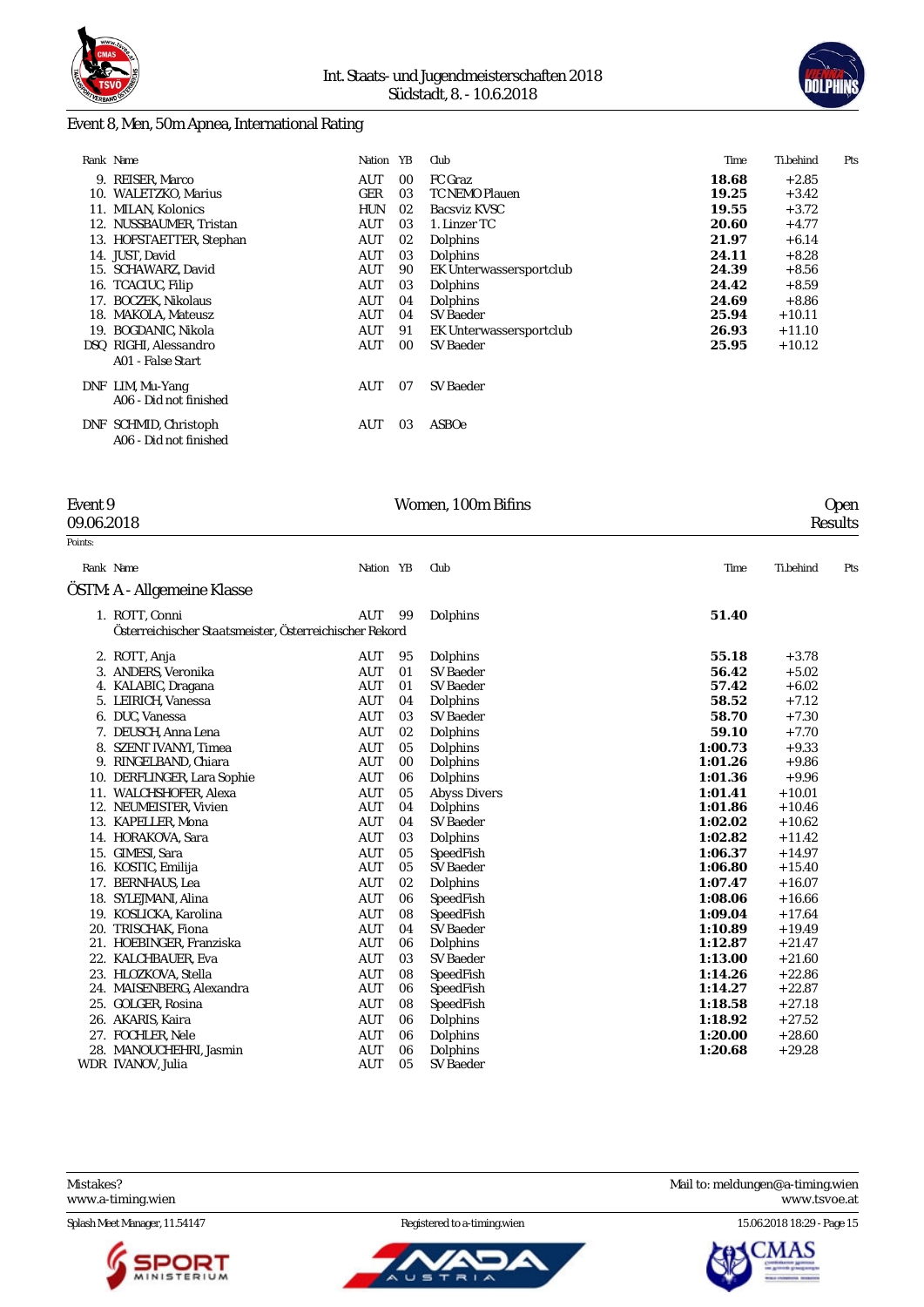

### Event 9, Women, 100m Bifins

### ÖSTM: B Jahrgang 2001/2002



| 1. ANDERS, Veronika<br>Österreichischer Jugend B Staatsmeister | AUT                | 01       | <b>SV Baeder</b>      | 56.42              |                      |
|----------------------------------------------------------------|--------------------|----------|-----------------------|--------------------|----------------------|
| 2. KALABIC, Dragana                                            | AUT                | 01       | SV Baeder             | 57.42              | $+1.00$              |
| 3. DEUSCH, Anna Lena                                           | AUT                | 02       | Dolphins              | 59.10              | $+2.68$              |
| 4. BERNHAUS, Lea                                               | AUT                | 02       | Dolphins              | 1:07.47            | $+11.05$             |
|                                                                |                    |          |                       |                    |                      |
| ÖSTM: C Jahrgang 2003/2004                                     |                    |          |                       |                    |                      |
| 1. LEIRICH, Vanessa<br>Österreichischer Jugend C Staatsmeister | <b>AUT</b>         | 04       | Dolphins              | 58.52              |                      |
| 2. DUC, Vanessa                                                | AUT                | 03       | <b>SV Baeder</b>      | 58.70              | $+0.18$              |
| 3. NEUMEISTER, Vivien                                          | AUT                | 04       | Dolphins              | 1:01.86            | $+3.34$              |
| 4. KAPELLER, Mona                                              | AUT                | 04       | SV Baeder             | 1:02.02            | $+3.50$              |
| 5. HORAKOVA, Sara                                              | AUT                | 03       | Dolphins              | 1:02.82            | $+4.30$              |
| 6. TRISCHAK, Fiona                                             | <b>AUT</b>         | 04       | <b>SV Baeder</b>      | 1:10.89            | $+12.37$             |
| 7. KALCHBAUER, Eva                                             | AUT                | 03       | <b>SV Baeder</b>      | 1:13.00            | $+14.48$             |
| OSTM: D Jahrgang 2005 und jünger                               |                    |          |                       |                    |                      |
| 1. SZENT IVANYI, Timea                                         | AUT                | 05       | Dolphins              | 1:00.73            |                      |
| Österreichischer Jugend D Staatsmeister                        |                    |          |                       |                    |                      |
| 2. DERFLINGER, Lara Sophie                                     | AUT                | 06       | Dolphins              | 1:01.36            | $+0.63$              |
| 3. WALCHSHOFER, Alexa                                          | <b>AUT</b>         | 05       | <b>Abyss Divers</b>   | 1:01.41            | $+0.68$              |
| 4. GIMESI, Sara                                                | <b>AUT</b>         | 05       | SpeedFish             | 1:06.37            | $+5.64$              |
| 5. KOSTIC, Emilija                                             | <b>AUT</b>         | 05       | <b>SV Baeder</b>      | 1:06.80            | $+6.07$              |
| 6. SYLEJMANI, Alina                                            | AUT                | 06       | SpeedFish             | 1:08.06            | $+7.33$              |
| 7. KOSLICKA, Karolina                                          | AUT                | 08       | SpeedFish             | 1:09.04            | $+8.31$              |
| 8. HOEBINGER, Franziska<br>9. HLOZKOVA, Stella                 | AUT<br><b>AUT</b>  | 06<br>08 | Dolphins<br>SpeedFish | 1:12.87<br>1:14.26 | $+12.14$<br>$+13.53$ |
| 10. MAISENBERG, Alexandra                                      | <b>AUT</b>         | 06       | SpeedFish             | 1:14.27            | $+13.54$             |
| 11. GOLGER, Rosina                                             | AUT                | 08       | SpeedFish             | 1:18.58            | $+17.85$             |
| 12. AKARIS, Kaira                                              | AUT                | 06       | Dolphins              | 1:18.92            | $+18.19$             |
| 13. FOCHLER, Nele                                              | <b>AUT</b>         | 06       | Dolphins              | 1:20.00            | $+19.27$             |
| 14. MANOUCHEHRI, Jasmin                                        | AUT                | 06       | Dolphins              | 1:20.68            | $+19.95$             |
| WDR IVANOV, Julia                                              | AUT                | 05       | <b>SV Baeder</b>      |                    |                      |
| <b>International Rating</b>                                    |                    |          |                       |                    |                      |
| 1. ROTT, Conni<br>Österreichischer Rekord                      | AUT                | 99       | Dolphins              | 51.40              |                      |
| 2. NORA, Szili                                                 | HUN                | 04       | <b>Bacsviz KVSC</b>   | 54.33              | $+2.93$              |
| 3. ROTT, Anja                                                  | <b>AUT</b>         | 95       | Dolphins              | 55.18              | $+3.78$              |
| 4. ANDERS, Veronika                                            | AUT                | 01       | SV Baeder             | 56.42              | $+5.02$              |
| 5. KALABIC, Dragana                                            | AUT                | $0 \\ 1$ | SV Baeder             | 57.42              | $+6.02$              |
| 6. PROCHASKA, Julia                                            | GER                | 03       | TC NEMO Plauen        | 58.44              | $+7.04$              |
| 7. LEIRICH, Vanessa                                            | $\mathop{\rm AUT}$ | 04       | Dolphins              | 58.52              | $+7.12$              |
| 8. DUC, Vanessa                                                | <b>AUT</b>         | 03       | SV Baeder             | 58.70              | $+7.30$              |
| 9. DEUSCH, Anna Lena                                           | AUT                | 02       | Dolphins              | 59.10              | $+7.70$              |
| 10. SZENT IVANYI, Timea                                        | AUT                | 05       | Dolphins              | 1:00.73            | $+9.33$              |
| 11. RINGELBAND, Chiara                                         | <b>AUT</b>         | 00       | <b>Dolphins</b>       | 1:01.26            | $+9.86$              |
| 12. DERFLINGER, Lara Sophie                                    | <b>AUT</b>         | 06       | Dolphins              | 1:01.36            | $+9.96$              |
| 13. WALCHSHOFER, Alexa                                         | AUT                | 05       | <b>Abyss Divers</b>   | 1:01.41            | $+10.01$             |
| 14. NEUMEISTER, Vivien                                         | AUT                | 04       | Dolphins<br>SV Baeder | 1:01.86            | $+10.46$             |
| 15. KAPELLER, Mona<br>16. HORAKOVA, Sara                       | <b>AUT</b>         | 04       | Dolphins              | 1:02.02            | $+10.62$             |
| 17. ANDREJKOVICOVA, Kristina                                   | AUT<br><b>SVK</b>  | 03<br>09 | Zralok Bratislava     | 1:02.82<br>1:03.96 | $+11.42$<br>$+12.56$ |
| Österreichischer F Rekord                                      |                    |          |                       |                    |                      |
| 18. GABALOVA, Tina                                             | <b>SVK</b>         | 06       | Zralok Bratislava     | 1:06.07            | $+14.67$             |
| 19. GIMESI, Sara                                               | AUT                | 05       | SpeedFish             | 1:06.37            | $+14.97$             |
| 20. HRADECKA, Vera                                             | <b>SVK</b>         | 09       | Zralok Bratislava     | 1:06.77            | $+15.37$             |

<www.a-timing.wien>

Splash Meet Manager, 11.54147 **Registered to a-timing.wien** 15.06.2018 18:29 - Page 16



Ъ  $\equiv$ 

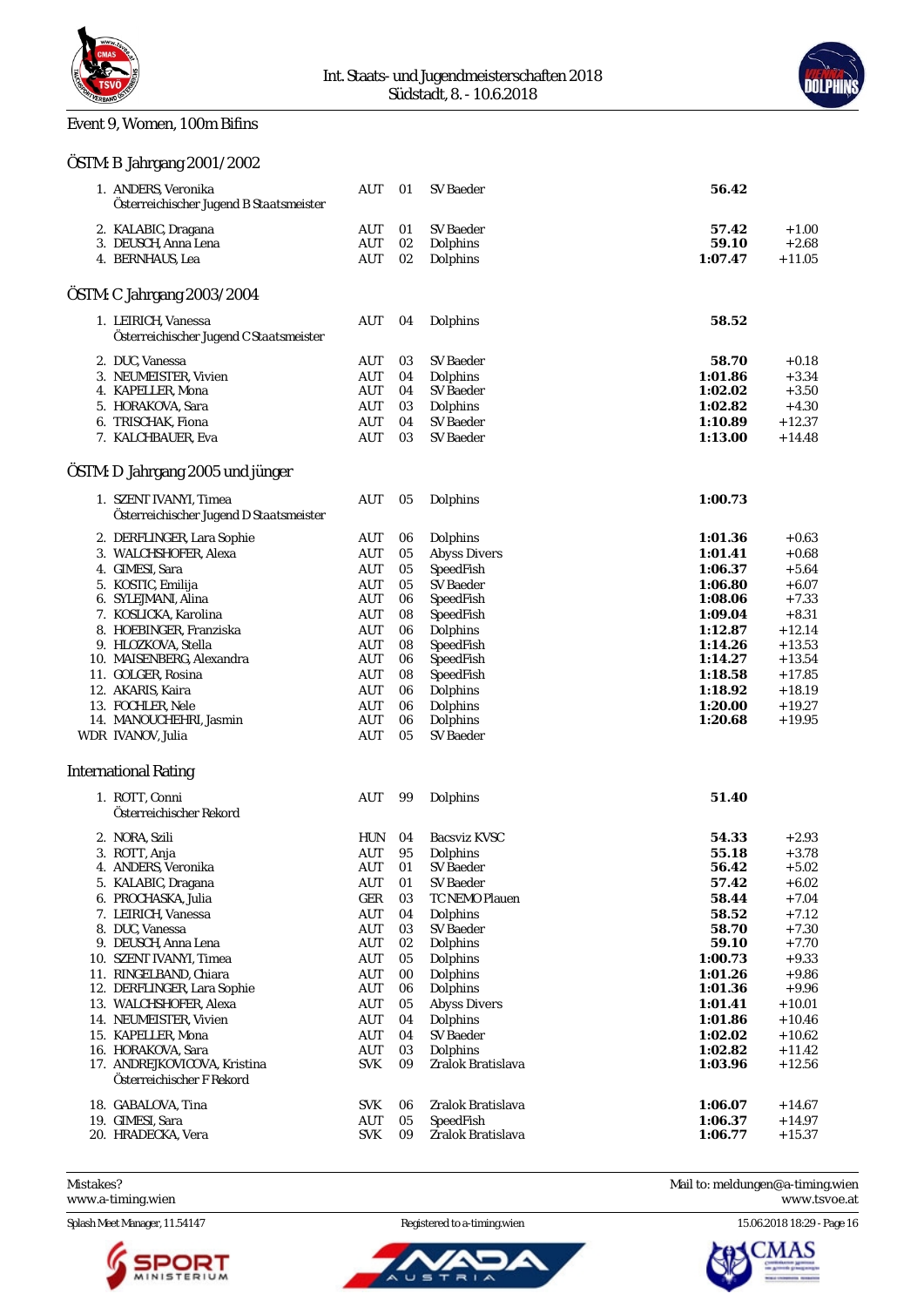



#### Event 9, Women, 100m Bifins, International Rating

|     | Rank Name                | Nation     | YB | Club              | Time    | Ti.behind | Pts |
|-----|--------------------------|------------|----|-------------------|---------|-----------|-----|
|     | 21. KOSTIC, Emilija      | AUT        | 05 | SV Baeder         | 1:06.80 | $+15.40$  |     |
| 22. | <b>BERNHAUS, Lea</b>     | AUT        | 02 | Dolphins          | 1:07.47 | $+16.07$  |     |
| 23. | SYLEJMANI, Alina         | AUT        | 06 | SpeedFish         | 1:08.06 | $+16.66$  |     |
|     | 24. KOSLICKA, Karolina   | AUT        | 08 | SpeedFish         | 1:09.04 | $+17.64$  |     |
|     | 25. LORINCZOVA, Viktoria | <b>SVK</b> | 07 | Zralok Bratislava | 1:10.04 | $+18.64$  |     |
|     | 26. TRISCHAK. Fiona      | AUT        | 04 | SV Baeder         | 1:10.89 | $+19.49$  |     |
| 27. | HOEBINGER, Franziska     | AUT        | 06 | Dolphins          | 1:12.87 | $+21.47$  |     |
| 28. | KALCHBAUER, Eva          | AUT        | 03 | SV Baeder         | 1:13.00 | $+21.60$  |     |
| 29. | MICHVOCIKOVA, Luba       | <b>SVK</b> | 09 | Zralok Bratislava | 1:13.61 | $+22.21$  |     |
| 30. | HLOZKOVA, Stella         | AUT        | 08 | SpeedFish         | 1:14.26 | $+22.86$  |     |
| 31. | MAISENBERG, Alexandra    | AUT        | 06 | SpeedFish         | 1:14.27 | $+22.87$  |     |
|     | 32. GOLGER, Rosina       | AUT        | 08 | SpeedFish         | 1:18.58 | $+27.18$  |     |
| 33. | AKARIS, Kaira            | AUT        | 06 | Dolphins          | 1:18.92 | $+27.52$  |     |
|     | 34. FOCHLER, Nele        | AUT        | 06 | Dolphins          | 1:20.00 | $+28.60$  |     |
|     | 35. MANOUCHEHRI, Jasmin  | AUT        | 06 | Dolphins          | 1:20.68 | $+29.28$  |     |
|     | DNS GABALOVA, Nina       | <b>SVK</b> | 98 | Zralok Bratislava |         |           |     |
|     | WDR HUBACOVA, Hana       | <b>SVK</b> | 04 | Zralok Bratislava |         |           |     |
|     | WDR IVANOV. Julia        | AUT        | 05 | SV Baeder         |         |           |     |

Points:

09.06.2018 Results

### Event 10 Men, 100m Bifins Open

| Rank Name                                           | Nation YB  |                | Club                    | Time    | Ti.behind | Pts |
|-----------------------------------------------------|------------|----------------|-------------------------|---------|-----------|-----|
| OSTM: A - Allgemeine Klasse                         |            |                |                         |         |           |     |
| 1. UNGER, Dominik<br>Österreichischer Staatsmeister | AUT        | 95             | FC Graz                 | 45.21   |           |     |
| 2. SCHMIDT, Patrick                                 | AUT        | 98             | Dolphins                | 46.65   | $+1.44$   |     |
| 3. HAIDER, Stephan                                  | <b>AUT</b> | 99             | Dolphins                | 48.50   | $+3.29$   |     |
| 4. REISER, Marco                                    | AUT        | 0 <sub>0</sub> | FC Graz                 | 48.59   | $+3.38$   |     |
| 5. DITTRICH, Moritz                                 | <b>AUT</b> | 01             | Dolphins                | 48.61   | $+3.40$   |     |
| 6. SCHMID, Fabian                                   | <b>AUT</b> | 02             | SpeedFish               | 50.09   | $+4.88$   |     |
| 7. RIGHI, Alessandro                                | <b>AUT</b> | 0 <sub>0</sub> | SV Baeder               | 55.21   | $+10.00$  |     |
| 8. LJUBISAVLJEVIC, Maxim                            | <b>AUT</b> | 03             | Dolphins                | 55.81   | $+10.60$  |     |
| 9. MAKOLA. Mateusz                                  | <b>AUT</b> | 04             | <b>SV Baeder</b>        | 56.34   | $+11.13$  |     |
| 10. JUST, David                                     | <b>AUT</b> | 03             | Dolphins                | 56.48   | $+11.27$  |     |
| 11. RONCEVIC, Alexander                             | <b>AUT</b> | 92             | Dolphins                | 56.80   | $+11.59$  |     |
| 12. KEFER, Nikolas                                  | <b>AUT</b> | 02             | Dolphins                | 56.81   | $+11.60$  |     |
| 13. SCHAWARZ, David                                 | <b>AUT</b> | 90             | EK Unterwassersportclub | 57.53   | $+12.32$  |     |
| 14. EMROVIC, Kemal                                  | <b>AUT</b> | 04             | SpeedFish               | 57.84   | $+12.63$  |     |
| 15. HOFSTAETTER, Stephan                            | <b>AUT</b> | 02             | Dolphins                | 58.99   | $+13.78$  |     |
| 16. HALLAK, Aiman                                   | <b>AUT</b> | 04             | SV Baeder               | 1:00.33 | $+15.12$  |     |
| 17. LIM, Mu-Yang                                    | AUT        | 07             | <b>SV Baeder</b>        | 1:00.39 | $+15.18$  |     |
| Österreichischer E Rekord                           |            |                |                         |         |           |     |
| 18. TCACIUC, Filip                                  | <b>AUT</b> | 03             | Dolphins                | 1:00.60 | $+15.39$  |     |
| 19. FELBER, Lucas                                   | <b>AUT</b> | 04             | SV Baeder               | 1:01.59 | $+16.38$  |     |
| 20. CABALA. Jacob                                   | <b>AUT</b> | 06             | SV Baeder               | 1:01.79 | $+16.58$  |     |
| 21. ALBINI, Marco                                   | <b>AUT</b> | 07             | SpeedFish               | 1:02.28 | $+17.07$  |     |
| 22. KOTSELKO, Volodymyr                             | AUT        | 03             | SV Baeder               | 1:03.44 | $+18.23$  |     |
| 23. BOCZEK, Nikolaus                                | <b>AUT</b> | 04             | Dolphins                | 1:03.66 | $+18.45$  |     |
| 24. KOTSELKO, Serhiy                                | <b>AUT</b> | 03             | SV Baeder               | 1:04.13 | $+18.92$  |     |
| 25. WEICHBERGER, Felix                              | <b>AUT</b> | 03             | SpeedFish               | 1:06.41 | $+21.20$  |     |
| 26. SCHMID, Christoph                               | AUT        | 03             | <b>ASBOe</b>            | 1:06.85 | $+21.64$  |     |
| 27. FRUKACZ, Pascal                                 | <b>AUT</b> | 04             | SV Baeder               | 1:06.93 | $+21.72$  |     |
| 28. HOEDL, Paul                                     | <b>AUT</b> | 06             | Dolphins                | 1:08.29 | $+23.08$  |     |
| 29. SYLEJMANI, Leard                                | <b>AUT</b> | 06             | SpeedFish               | 1:08.31 | $+23.10$  |     |
| 30. KOSAK, Andreas                                  | <b>AUT</b> | 0 <sub>0</sub> | <b>SV Baeder</b>        | 1:08.63 | $+23.42$  |     |

Mistakes? Mail to: [meldungen@a-timing.wien](mailto:meldungen@a-timing.wien) <www.a-timing.wien> <www.tsvoe.at>



31. STIPKOVICH, Alexander AUT 05 Dolphins **1:10.98** + 25.77 32. YILDIRIM, Murat AUT 05 SpeedFish **1:11.26** + 26.05 33. BENKOVIC, Daniel AUT 04 Dolphins **1:12.90** + 27.69

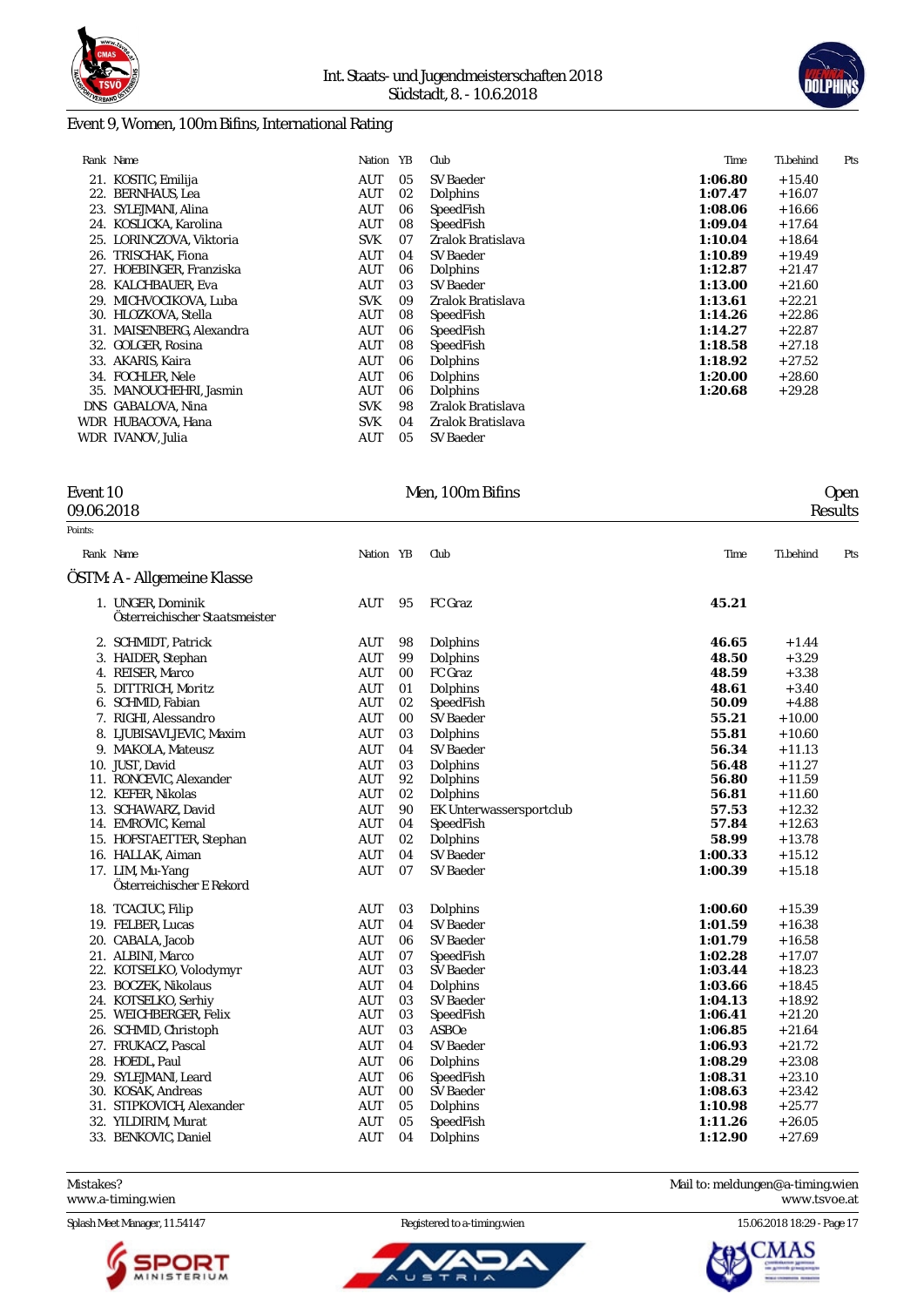



# Event 10, Men, 100m Bifins, ÖSTM: A - Allgemeine Klasse

| Rank Name                                                                             | Nation YB                |          | Club                    | Time           | Ti.behind          | Pts |
|---------------------------------------------------------------------------------------|--------------------------|----------|-------------------------|----------------|--------------------|-----|
| 34. HOLLE, Sebastian                                                                  | AUT                      | 07       | SpeedFish               | 1:12.95        | $+27.74$           |     |
| 35. LISENGARD, Gustav                                                                 | <b>AUT</b>               | 06       | SV Baeder               | 1:13.19        | $+27.98$           |     |
| 36. GIMESI, Samu                                                                      | AUT                      | 09       | SpeedFish               | 1:18.38        | $+33.17$           |     |
| 37. YILDIRIM, Batu                                                                    | AUT                      | 07       | SpeedFish               | 1:18.56        | $+33.35$           |     |
| 38. SALOMON, Leon                                                                     | AUT                      | 09       | SpeedFish               | 1:18.99        | $+33.78$           |     |
| 39. DITSCHEINER-LINDEMANN, Christoph                                                  | AUT                      | 05       | Dolphins                | 1:21.41        | $+36.20$           |     |
| 40. ECKL, Thomas                                                                      | <b>AUT</b>               | 08       | Dolphins                | 1:22.96        | $+37.75$           |     |
| DSQ BOGDANIC, Nikola                                                                  | <b>AUT</b>               | 91       | EK Unterwassersportclub | 1:00.30        | $+15.09$           |     |
| A05 - Equipment violation                                                             |                          |          |                         |                |                    |     |
| DSQ PESCHEL, Lasar                                                                    | <b>AUT</b>               | 08       | Dolphins                | 1:12.02        | $+26.81$           |     |
| A01 - False Start                                                                     |                          |          |                         |                |                    |     |
| WDR CHUDZIK, Olivier                                                                  | <b>AUT</b>               | 08       | SpeedFish               |                |                    |     |
| WDR IVANOV, Alexander                                                                 | <b>AUT</b>               | 07       | <b>SV</b> Baeder        |                |                    |     |
|                                                                                       |                          |          |                         |                |                    |     |
| ÖSTM: B Jahrgang 2001/2002                                                            |                          |          |                         |                |                    |     |
| 1. DITTRICH, Moritz                                                                   | <b>AUT</b>               | 01       | Dolphins                | 48.61          |                    |     |
| Österreichischer Jugend B Staatsmeister                                               |                          |          |                         |                |                    |     |
|                                                                                       |                          |          |                         |                |                    |     |
| 2. SCHMID, Fabian<br>3. KEFER, Nikolas                                                | <b>AUT</b><br><b>AUT</b> | 02<br>02 | SpeedFish<br>Dolphins   | 50.09<br>56.81 | $+1.48$<br>$+8.20$ |     |
| 4. HOFSTAETTER, Stephan                                                               | <b>AUT</b>               | 02       | Dolphins                | 58.99          | $+10.38$           |     |
|                                                                                       |                          |          |                         |                |                    |     |
| ÖSTM: C Jahrgang 2003/2004                                                            |                          |          |                         |                |                    |     |
| 1. LJUBISAVLJEVIC, Maxim                                                              | <b>AUT</b>               | 03       | Dolphins                | 55.81          |                    |     |
| Österreichischer Jugend C Staatsmeister                                               |                          |          |                         |                |                    |     |
| 2. MAKOLA, Mateusz                                                                    | <b>AUT</b>               | 04       | <b>SV</b> Baeder        | 56.34          | $+0.53$            |     |
| 3. JUST, David                                                                        | AUT                      | 03       | Dolphins                | 56.48          | $+0.67$            |     |
| 4. EMROVIC, Kemal                                                                     | AUT                      | 04       | SpeedFish               | 57.84          | $+2.03$            |     |
| 5. HALLAK, Aiman                                                                      | AUT                      | 04       | SV Baeder               | 1:00.33        | $+4.52$            |     |
| 6. TCACIUC, Filip                                                                     | <b>AUT</b>               | 03       | Dolphins                | 1:00.60        | $+4.79$            |     |
| 7. FELBER, Lucas                                                                      | AUT                      | 04       | SV Baeder               | 1:01.59        | $+5.78$            |     |
| 8. KOTSELKO, Volodymyr                                                                | <b>AUT</b>               | 03       | <b>SV</b> Baeder        | 1:03.44        | $+7.63$            |     |
| 9. BOCZEK, Nikolaus                                                                   | <b>AUT</b>               | 04       | Dolphins                | 1:03.66        | $+7.85$            |     |
| 10. KOTSELKO, Serhiy                                                                  | AUT                      | 03       | SV Baeder               | 1:04.13        | $+8.32$            |     |
| 11. WEICHBERGER, Felix                                                                | AUT                      | 03       | SpeedFish               | 1:06.41        | $+10.60$           |     |
| 12. SCHMID, Christoph                                                                 | AUT                      | 03       | <b>ASBOe</b>            | 1:06.85        | $+11.04$           |     |
| 13. FRUKACZ, Pascal                                                                   | <b>AUT</b>               | 04       | <b>SV</b> Baeder        | 1:06.93        | $+11.12$           |     |
| 14. BENKOVIC, Daniel                                                                  | <b>AUT</b>               | 04       | Dolphins                | 1:12.90        | $+17.09$           |     |
| ÖSTM: D Jahrgang 2005 und jünger                                                      |                          |          |                         |                |                    |     |
|                                                                                       |                          |          |                         |                |                    |     |
| 1. LIM, Mu-Yang<br>Österreichischer Jugend D Staatsmeister, Österreichischer E Rekord | AUT                      | 07       | SV Baeder               | 1:00.39        |                    |     |
|                                                                                       |                          |          |                         |                |                    |     |
| 2. CABALA, Jacob                                                                      | <b>AUT</b>               | 06       | SV Baeder               | 1:01.79        | $+1.40$            |     |
| 3. ALBINI, Marco                                                                      | AUT                      | 07       | SpeedFish               | 1:02.28        | $+1.89$            |     |
| 4. HOEDL, Paul                                                                        | <b>AUT</b>               | 06       | Dolphins                | 1:08.29        | $+7.90$            |     |
| 5. SYLEJMANI, Leard                                                                   | <b>AUT</b>               | 06       | SpeedFish               | 1:08.31        | $+7.92$            |     |
| 6. STIPKOVICH, Alexander                                                              | <b>AUT</b>               | 05       | Dolphins                | 1:10.98        | $+10.59$           |     |
| 7. YILDIRIM, Murat                                                                    | AUT                      | 05       | SpeedFish               | 1:11.26        | $+10.87$           |     |
| 8. HOLLE, Sebastian                                                                   | AUT                      | 07       | SpeedFish               | 1:12.95        | $+12.56$           |     |
| 9. LISENGARD, Gustav                                                                  | <b>AUT</b>               | 06       | SV Baeder               | 1:13.19        | $+12.80$           |     |
| 10. GIMESI, Samu                                                                      | <b>AUT</b>               | 09       | SpeedFish               | 1:18.38        | $+17.99$           |     |
| 11. YILDIRIM, Batu                                                                    | AUT                      | 07       | SpeedFish               | 1:18.56        | $+18.17$           |     |
| 12. SALOMON, Leon                                                                     | <b>AUT</b>               | 09       | SpeedFish               | 1:18.99        | $+18.60$           |     |
| 13. DITSCHEINER-LINDEMANN, Christoph                                                  | <b>AUT</b>               | 05       | Dolphins                | 1:21.41        | $+21.02$           |     |
| 14. ECKL, Thomas                                                                      | <b>AUT</b>               | 08       | Dolphins                | 1:22.96        | $+22.57$           |     |
| DSQ PESCHEL, Lasar<br>A01 - False Start                                               | AUT                      | 08       | Dolphins                | 1:12.02        | $+11.63$           |     |
|                                                                                       |                          |          |                         |                |                    |     |
| WDR CHUDZIK, Olivier                                                                  | AUT                      | 08       | SpeedFish               |                |                    |     |

<www.a-timing.wien>

Splash Meet Manager, 11.54147 **Registered to a-timing.wien** 15.06.2018 18:29 - Page 18



ັບ ຣ

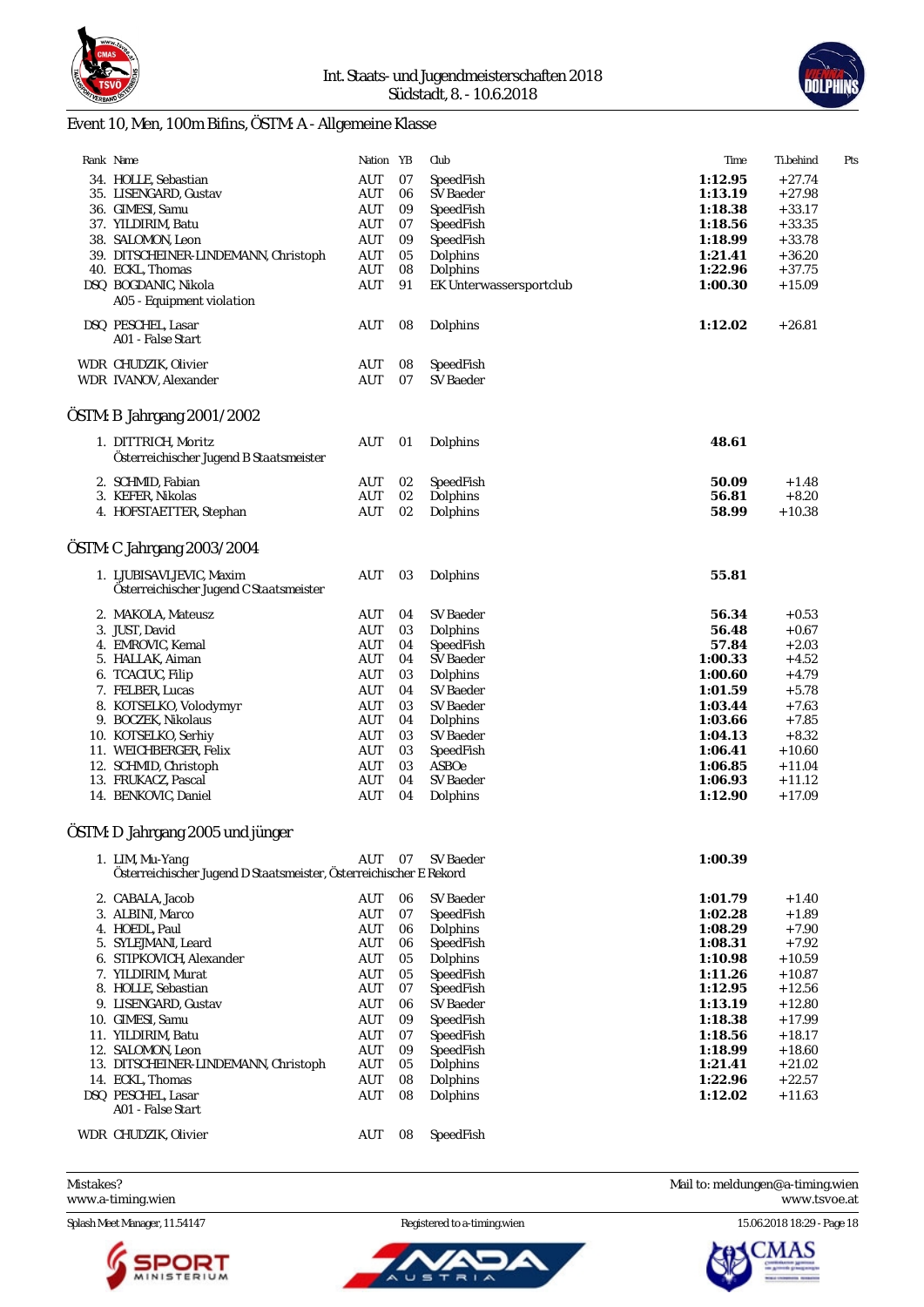



# Event 10, Boys, 100m Bifins, ÖSTM: D Jahrgang 2005 und jünger

| Rank Name                            | Nation YB  |    | Club                    | Time    | Ti.behind | Pts |
|--------------------------------------|------------|----|-------------------------|---------|-----------|-----|
| WDR IVANOV, Alexander                | AUT        | 07 | <b>SV Baeder</b>        |         |           |     |
|                                      |            |    |                         |         |           |     |
| International Rating                 |            |    |                         |         |           |     |
| 1. UNGER, Dominik                    | AUT        | 95 | FC Graz                 | 45.21   |           |     |
| 2. MARCELL, Kocsis                   | HUN        | 01 | <b>Bacsviz KVSC</b>     | 45.74   | $+0.53$   |     |
| 3. MILAN, Kolonics                   | <b>HUN</b> | 02 | <b>Bacsviz KVSC</b>     | 46.50   | $+1.29$   |     |
| 4. SCHMIDT, Patrick                  | AUT        | 98 | Dolphins                | 46.65   | $+1.44$   |     |
| 5. HAIDER, Stephan                   | AUT        | 99 | Dolphins                | 48.50   | $+3.29$   |     |
| 6. REISER, Marco                     | <b>AUT</b> | 00 | FC Graz                 | 48.59   | $+3.38$   |     |
| 7. DITTRICH, Moritz                  | AUT        | 01 | Dolphins                | 48.61   | $+3.40$   |     |
| 8. KOZMER, Jakub                     | <b>SVK</b> | 03 | Barakuda Sala           | 49.91   | $+4.70$   |     |
| 9. SCHMID, Fabian                    | AUT        | 02 | SpeedFish               | 50.09   | $+4.88$   |     |
| 10. RIGHI, Alessandro                | AUT        | 00 | SV Baeder               | 55.21   | $+10.00$  |     |
| 11. LJUBISAVLJEVIC, Maxim            | AUT        | 03 | Dolphins                | 55.81   | $+10.60$  |     |
| 12. MAKOLA, Mateusz                  | AUT        | 04 | SV Baeder               | 56.34   | + 11.13   |     |
| 13. JUST, David                      | AUT        | 03 | Dolphins                | 56.48   | $+11.27$  |     |
| 14. RONCEVIC, Alexander              | AUT        | 92 | Dolphins                | 56.80   | $+11.59$  |     |
| 15. KEFER, Nikolas                   | AUT        | 02 | Dolphins                | 56.81   | $+11.60$  |     |
| 16. SCHAWARZ, David                  | AUT        | 90 | EK Unterwassersportclub | 57.53   | $+12.32$  |     |
| 17. EMROVIC, Kemal                   | AUT        | 04 | SpeedFish               | 57.84   | $+12.63$  |     |
| 18. HOFSTAETTER, Stephan             | AUT        | 02 | Dolphins                | 58.99   | $+13.78$  |     |
| 19. HALLAK, Aiman                    | AUT        | 04 | SV Baeder               | 1:00.33 | $+15.12$  |     |
| 20. LIM, Mu-Yang                     | AUT        | 07 | <b>SV Baeder</b>        | 1:00.39 | $+15.18$  |     |
| Österreichischer E Rekord            |            |    |                         |         |           |     |
| 21. TCACIUC, Filip                   | AUT        | 03 | Dolphins                | 1:00.60 | $+15.39$  |     |
| 22. FELBER, Lucas                    | AUT        | 04 | SV Baeder               | 1:01.59 | $+16.38$  |     |
| 23. CABALA, Jacob                    | AUT        | 06 | SV Baeder               | 1:01.79 | $+16.58$  |     |
| 24. ALBINI, Marco                    | AUT        | 07 | SpeedFish               | 1:02.28 | $+17.07$  |     |
| 25. KOTSELKO, Volodymyr              | AUT        | 03 | SV Baeder               | 1:03.44 | $+18.23$  |     |
| 26. BOCZEK, Nikolaus                 | AUT        | 04 | Dolphins                | 1:03.66 | $+18.45$  |     |
| 27. KOTSELKO, Serhiy                 | AUT        | 03 | SV Baeder               | 1:04.13 | $+18.92$  |     |
| 28. WEICHBERGER, Felix               | AUT        | 03 | SpeedFish               | 1:06.41 | $+21.20$  |     |
| 29. SCHMID, Christoph                | <b>AUT</b> | 03 | ASBOe                   | 1:06.85 | $+21.64$  |     |
| 30. FRUKACZ, Pascal                  | AUT        | 04 | SV Baeder               | 1:06.93 | $+21.72$  |     |
| 31. HOEDL, Paul                      | AUT        | 06 | Dolphins                | 1:08.29 | $+23.08$  |     |
| 32. SYLEJMANI, Leard                 | AUT        | 06 | SpeedFish               | 1:08.31 | $+23.10$  |     |
| 33. KOSAK, Andreas                   | AUT        | 00 | SV Baeder               | 1:08.63 | $+23.42$  |     |
| 34. STIPKOVICH, Alexander            | AUT        | 05 | Dolphins                | 1:10.98 | $+25.77$  |     |
| 35. YILDIRIM, Murat                  | AUT        | 05 | SpeedFish               | 1:11.26 | $+26.05$  |     |
| 36. BENKOVIC, Daniel                 | AUT        | 04 | Dolphins                | 1:12.90 | $+27.69$  |     |
| 37. HOLLE, Sebastian                 | AUT        | 07 | SpeedFish               | 1:12.95 | $+27.74$  |     |
| 38. LISENGARD, Gustav                | AUT        | 06 | SV Baeder               | 1:13.19 | $+27.98$  |     |
| 39. GIMESI, Samu                     | AUT        | 09 | SpeedFish               | 1:18.38 | $+33.17$  |     |
| 40. YILDIRIM, Batu                   | AUT        | 07 | SpeedFish               | 1:18.56 | $+33.35$  |     |
| 41. SALOMON, Leon                    | AUT        | 09 | SpeedFish               | 1:18.99 | $+33.78$  |     |
| 42. DITSCHEINER-LINDEMANN, Christoph | AUT        | 05 | Dolphins                | 1:21.41 | $+36.20$  |     |
| 43. ECKL, Thomas                     | AUT        | 08 | Dolphins                | 1:22.96 | $+37.75$  |     |
| DSQ BOGDANIC, Nikola                 | AUT        | 91 | EK Unterwassersportclub | 1:00.30 | $+15.09$  |     |
| A05 - Equipment violation            |            |    |                         |         |           |     |
| DSQ PESCHEL, Lasar                   | AUT        | 08 | Dolphins                | 1:12.02 | $+26.81$  |     |
| A01 - False Start                    |            |    |                         |         |           |     |
|                                      |            |    |                         |         |           |     |
| WDR CHUDZIK, Olivier                 | AUT        | 08 | SpeedFish               |         |           |     |
| WDR IVANOV, Alexander                | AUT        | 07 | SV Baeder               |         |           |     |

Splash Meet Manager, 11.54147 **Registered to a-timing.wien** 15.06.2018 18:29 - Page 19





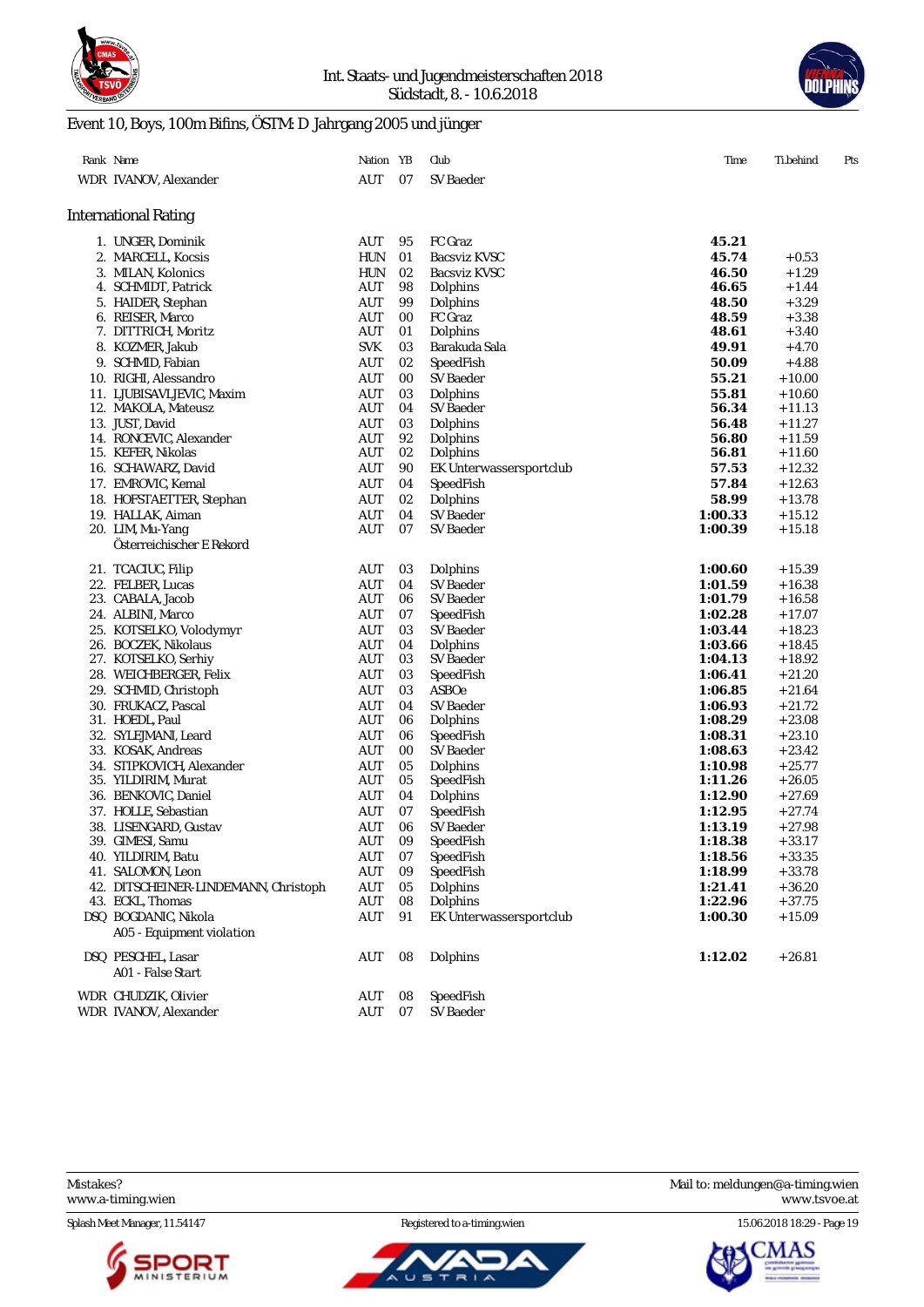



# 09.06.2018 Results Points:

Event 11 Mixed, 4 x 50m Surface Open 09.06.2018 Results

Rank Nation Club Time Ti.behind Pts

<www.a-timing.wien>

Splash Meet Manager, 11.54147 **Registered to a-timing.wien** 15.06.2018 18:30 - Page 20





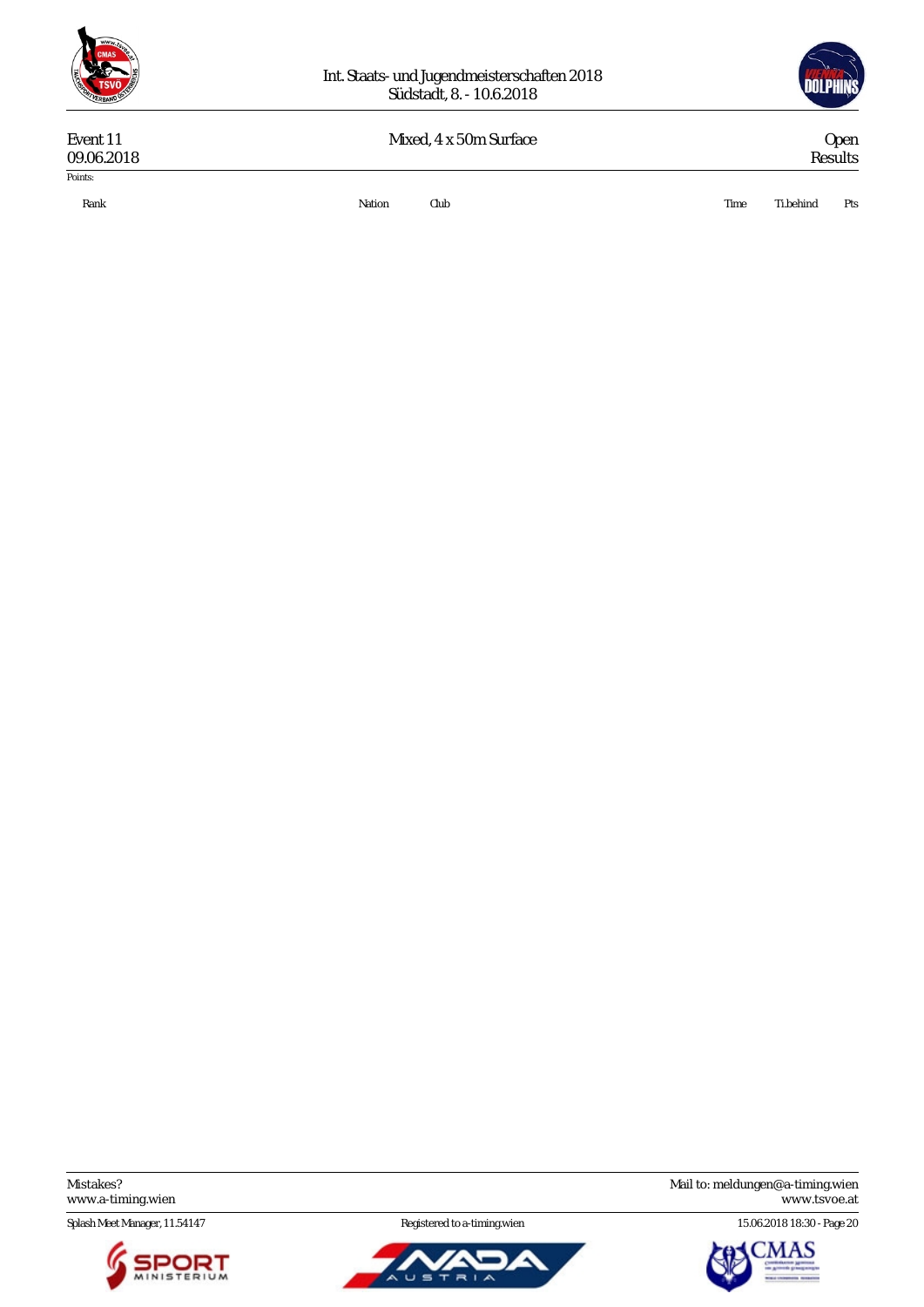

#### Int. Staats- und Jugendmeisterschaften 2018 Südstadt, 8. - 10.6.2018



# Event 11 Mixed, 4 x 50m Surface Open 09.06.2018 Results

# 09.06.2018 Results

| Points: |                                                                             |                   |                                             |                                                                       |              |                    |           |     |
|---------|-----------------------------------------------------------------------------|-------------------|---------------------------------------------|-----------------------------------------------------------------------|--------------|--------------------|-----------|-----|
| Rank    |                                                                             |                   | Nation                                      | Club                                                                  |              | Time               | Ti.behind | Pts |
|         | ÖM: A - Allgemeine Klasse                                                   |                   |                                             |                                                                       |              |                    |           |     |
|         | 1. ViennaDolphins-A1<br>Österreichischer Meister, Österreichischer Rekord   |                   | AUT                                         | Dolphins                                                              |              | 1:21.93            |           |     |
|         | ROGLER, Gerhard<br>SCHMIDT, Patrick                                         | 94<br>98          | $+0.82$                                     | <b>UNGER, Eva Maria</b><br>UNGER, Lisa Sophie                         | 95<br>97     |                    |           |     |
|         | 2. ViennaDolphins-C1<br>Österreichischer B Rekord                           |                   | AUT                                         | Dolphins                                                              |              | 1:29.90            | $+7.97$   |     |
|         | CELIK, Mikail<br>LJUBISAVLJEVIC, Maxim                                      | $03\,$<br>03      | $+0.94$                                     | LEIRICH, Vanessa<br>NEUMEISTER, Vivien                                | 04<br>04     | $+0,57$            |           |     |
|         | 3. Dolphins B2<br>DITTRICH, Moritz<br>HOFSTAETTER, Stephan                  | $_{01}$<br>$02\,$ | AUT                                         | Dolphins<br>DEUSCH, Anna Lena<br><b>BERNHAUS</b> , Lea                | $02\,$<br>02 | 1:32.26            | $+10.33$  |     |
|         | 4. Vienna Dolphins A2<br>HAIDER, Stephan<br>RONCEVIC, Alexander             | 99<br>92          | AUT<br>$+0.84$                              | Dolphins<br>ROTT, Anja<br>ROTT, Conni                                 | 95<br>99     | 1:33.66<br>$+0.32$ | $+11.73$  |     |
|         | 5. SpeedFish-8<br>Österreichischer D Rekord                                 |                   | AUT                                         | SpeedFish                                                             |              | 1:36.26            | $+14.33$  |     |
|         | MAZA, Lorenzo<br>GIMESI, Sara                                               | 05<br>05          | $+0.80$                                     | REBBAPRAGADA, Gayathri<br>HUEBEL, Luca                                | 05<br>06     | $+0.93$            |           |     |
|         | 6. SV Bäder-1<br><b>ANDERS</b> . Veronika<br>HALLAK, Aiman                  | 01<br>04          | AUT<br>$+0.90$                              | <b>SV</b> Baeder<br>DUC, Vanessa<br>MAKOLA, Mateusz                   | 03<br>04     | 1:45.45<br>$+0,78$ | $+23.52$  |     |
|         | 7. ViennaDolphins-C2<br>JUST, David<br>HORAKOVA, Sara                       | 03<br>03          | AUT<br>$+0.95$                              | Dolphins<br>TCACIUC, Filip<br>DERFLINGER, Lara Sophie                 | 03<br>06     | 1:46.08<br>$+0,33$ | $+24.15$  |     |
|         | 8. SpeedFish-10<br>HOLLE, Victoria<br>YILDIRIM, Murat                       | 07<br>05          | AUT<br>$+0.69$                              | SpeedFish<br>SYLEJMANI, Leard<br>WOJNAR, Julia                        | 06<br>08     | 1:48.99<br>$+0,74$ | $+27.06$  |     |
|         | 9. ViennaDolphins-D1<br>BENIGNI, Anna Apollonia<br>HOEDL, Paul              | $06\,$<br>06      | AUT<br>$+0.98$                              | Dolphins<br>HEINZE, Alina<br>BENIGINI, Guido                          | $05\,$<br>05 | 1:49.27<br>$+0.47$ | $+27.34$  |     |
|         | 10. SpeedFish-9<br>SCHMID, Fabian<br>AHMEDOSKI, Inci                        | $02\,$<br>07      | AUT<br>$+1,03$                              | SpeedFish<br>SYLEJMANI, Alina<br>EMROVIC, Kenan                       | 06<br>03     | 1:51.31<br>$+0.80$ | $+29.38$  |     |
|         | 11. SV Bäder-2<br>KAPELLER, Mona<br>KOTSELKO, Serhiy                        | 04<br>03          | AUT                                         | <b>SV Baeder</b><br>TRISCHAK, Fiona<br>FELBER, Lucas                  | 04<br>04     | 1:57.73<br>$+0,78$ | $+35.80$  |     |
|         | 12. SV Bäder-3<br>KOSTIC, Emilija<br>CABALA, Jacob                          | 05<br>06          | AUT<br>$+0,75$                              | SV Baeder<br>KALCHBAUER, Eva<br>LIM, Mu-Yang                          | 03<br>07     | 1:57.97<br>$+0,67$ | $+36.04$  |     |
|         | 13. SpeedFish-6<br>WEICHBERGER, Felix<br>MAISENBERG, Alexandra              | $03\,$<br>06      | $\mathbf{A}\mathbf{U}\mathbf{T}$<br>$+0.92$ | SpeedFish<br>HLOZKOVA, Stella<br>EMROVIC, Kemal                       | 08<br>04     | 2:01.32            | $+39.39$  |     |
|         | 14. SpeedFish-7<br>Österreichischer E Rekord                                |                   | <b>AUT</b>                                  | SpeedFish                                                             |              | 2:03.46            | $+41.53$  |     |
|         | ALBINI, Marco<br>GOLGER, Rosina                                             | 07<br>$08\,$      | $+0,81$                                     | KOSLICKA, Karolina<br>REBBAPRAGADA, SriCharan                         | 08<br>08     | $+0,37$            |           |     |
|         | 15. ViennaDolphins-D2<br><b>SZENT IVANYI, Timea</b><br>HOEBINGER, Franziska | 05<br>$06\,$      | <b>AUT</b><br>$+0.95$                       | Dolphins<br>STIPKOVICH, Alexander<br>DITSCHEINER-LINDEMANN, Christoph | 05<br>05     | 2:07.63<br>$+1,03$ | $+45.70$  |     |
|         | WDR ViennaDolphins-B1                                                       |                   | AUT                                         | Dolphins                                                              |              |                    |           |     |

<www.a-timing.wien>



Ū.  $\equiv$ 



Splash Meet Manager, 11.54147 Registered to a-timing.wien 15.06.2018 18:38 - Page 21

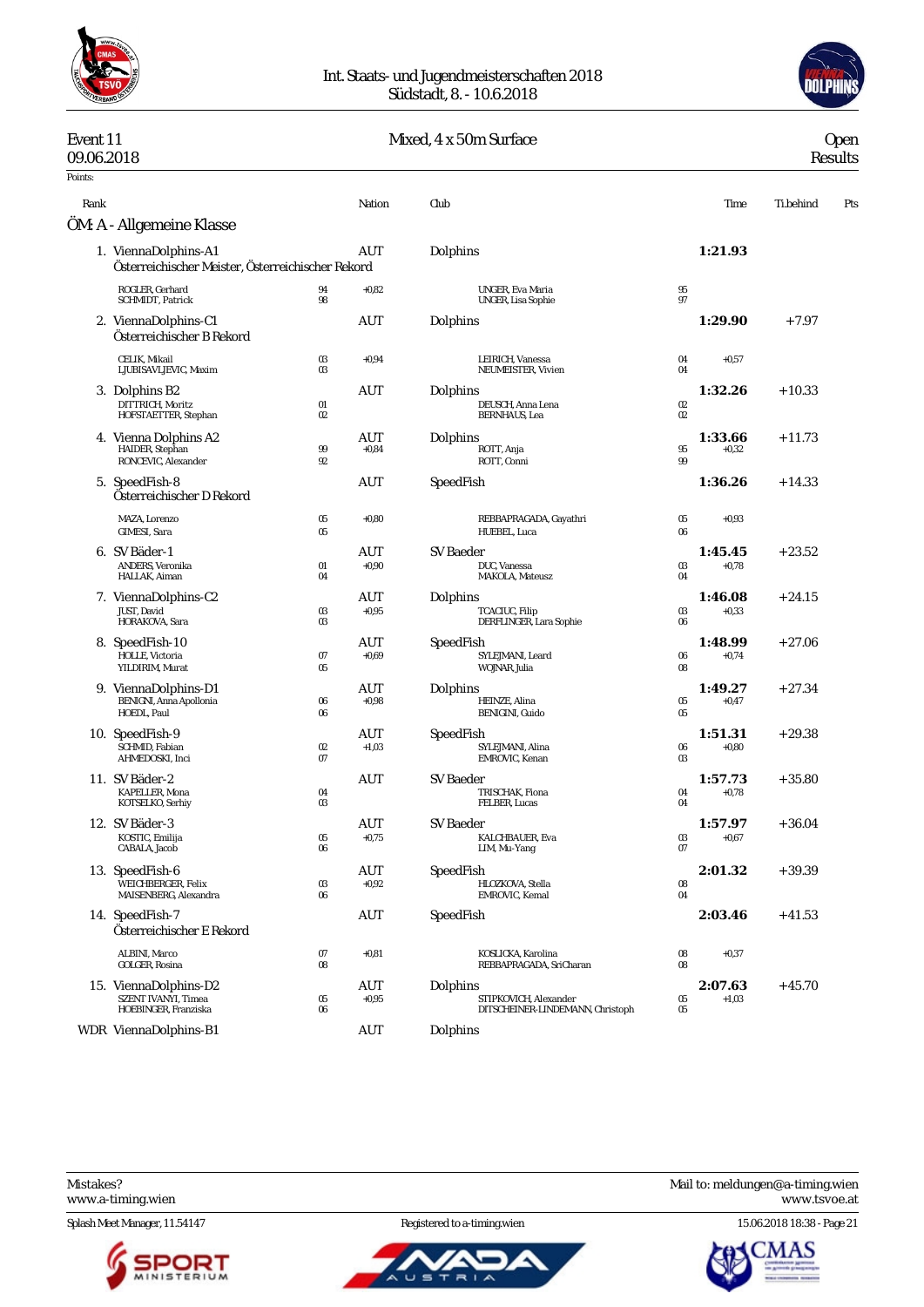



#### Event 11 Contract Communication of the Mixed, 4 x 50m Surface Communication of the Open 09.06.2018 Results Points: Rank Nation Club Time Ti.behind Pts ÖM: B Jahrgang 2001/2002 1. Dolphins B2 AUT Dolphins **1:32.26** *Österreichischer Jugend B Meister* DITTRICH, Moritz 01 DEUSCH, Anna Lena 02 HOFSTAETTER, Stephan 2. SV Bäder-1 **1:45.45** + 13.19<br>AUT SV Baeder **1:45.45** + 13.19<br>DUC. Vanessa **DUC. ANDERS. Veronika 1:45.45** + 13.19 ANDERS, Veronika 01 +0,90 DUC, Vanessa 03 +0,78 HALLAK, Aiman 04 MAKOLA, Mateusz 04 3. SpeedFish-9 <br>3. SpeedFish <br>3. SpeedFish <br>3. SpeedFish <br>3. SpeedFish <br>3. SpeedFish <br>3. Schmid, alina <br>3. Of  $\frac{1:51.31}{0.80}$  + 19.05 SCHMID, Fabian 02 +1,03 SYLEJMANI, Alina 2007<br>AHMEDOSKI, Inci 07 EMROVIC, Kenan AHMEDOS EMROVIC, Kenan 03 WDR ViennaDolphins-B1 AUT Dolphins ÖM: C Jahrgang 2003/2004 1. ViennaDolphins-C1 AUT Dolphins **1:29.90** *Österreichischer Jugend C Meister, Österreichischer B Rekord* CELIK, Mikail 03 +0,94 LEIRICH, Vanessa 04 +0,57 LJUBISAVLJEVIC, Maxim 03 NEUMEISTER, Vivien 04 2. ViennaDolphins-C2 **1:46.08** + 16.18<br>
UST, David 1:46.08 + 16.18<br>
UST, David 1:46.08 + 16.18 JUST, David 03 +0,95 TCACIUC, Filip 03 +0,33 HORAKOVA, Sara 03 DERFLINGER, Lara Sophie 06 3. SV Bäder-2 AUT SV Baeder **1:57.73** + 27.83 VALUE A CONSUMING THE CONSUMING SUBSECTION CONSUMERS AND TRISCHAK, Fiona 04 +0,78<br>
RAPELLER, Mona 04 TRISCHAK, Fiona 04 +0,78<br>
ROTSELKO, Serhiy 03 FELBER, Lucas 04 KOTSELKO, Serhiy 4. SV Bäder-3 AUT SV Baeder **1:57.97** + 28.07 KALCHBAUER, Eva CABALA, Jacob 06 LIM, Mu-Yang 07 5. SpeedFish-6 AUT SpeedFish **2:01.32** + 31.42 WEICHBERGER, Felix 03 +0,92 HLOZKOVA, Stella 08 MAISENBERG, Alexandra ÖM: D Jahrgang 2005 und jünger 1. SpeedFish-8 AUT SpeedFish **1:36.26** *Österreichischer Jugend D Meister, Österreichischer D Rekord* MAZA, Lorenzo 05 +0,80 REBBAPRAGADA, Gayathri 05 +0,93 GIMESI, Sara 05 HUEBEL, Luca 06 2. SpeedFish-10 AUT AUT SpeedFish 10<br>
HOLLE, Victoria 67 +0,69 5YLEMANI, Leard 66 +0,74<br>
YILDIRIM, Murat 65 6 +0,59 5YLEMANI, Leard 68 +0,74<br>
YILDIRIM, Murat 65 6 +0,74 HOLLE, Victoria 07 +0,69 SYLEJMANI, Leard 06 +0,74 YILDIRIM, Murat 05 WOJNAR, Julia 08 3. ViennaDolphins-D1 AUT Dolphins **1:49.27** + 13.01 BENIGNI, Anna Apollonia 06 +0,98 HEINZE, Alina 05 +0,47 HOEDL, Paul 06 BENIGINI, Guido 05 4. SpeedFish-7 AUT SpeedFish **2:03.46** + 27.20 *Österreichischer E Rekord* ALBINI, Marco 07 +0,81 KOSLICKA, Karolina 08 +0,37 REBBAPRAGADA, SriCharan 5. ViennaDolphins-D2 **AUT** Dolphins **2:07.63** + 31.37 SZENT IVANYI, Timea 05 +0,95 STIPKOVICH, Alexander 05 +1,03 BIT ROVICH, HEADREET DITSCHEINER-LINDEMANN, Christoph

Splash Meet Manager, 11.54147 **Registered to a-timing.wien** 15.06.2018 18:43 - Page 22





Mistakes? Mail to: [meldungen@a-timing.wien](mailto:meldungen@a-timing.wien) <www.a-timing.wien> <www.tsvoe.at>

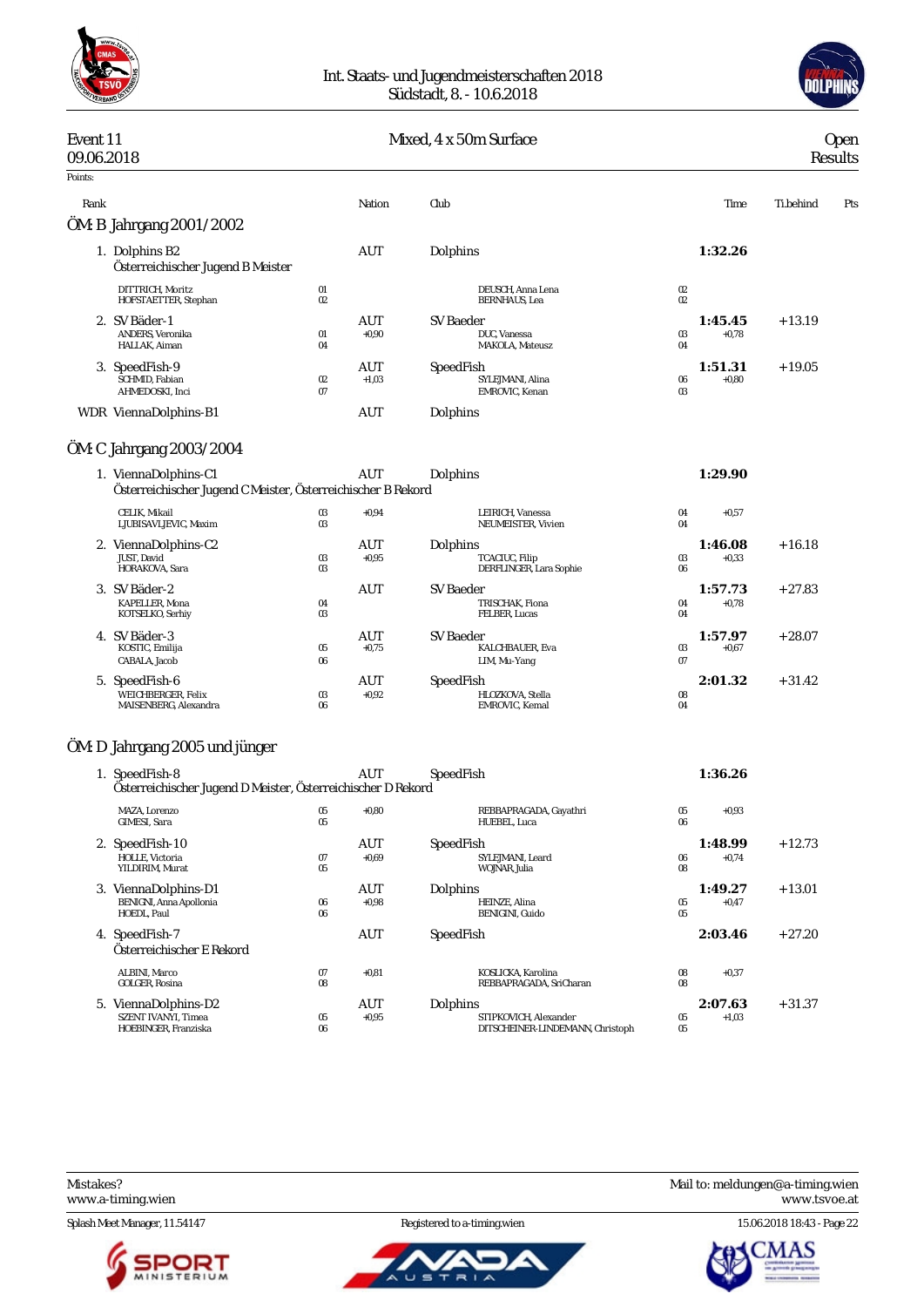



# Event 11 Mixed, 4 x 50m Surface Open 09.06.2018 Results

# 09.06.2018 Results

| Points: |                                                                      |                              |                       |                                                                       |                             |                    |           |     |
|---------|----------------------------------------------------------------------|------------------------------|-----------------------|-----------------------------------------------------------------------|-----------------------------|--------------------|-----------|-----|
| Rank    |                                                                      |                              | Nation                | Club                                                                  |                             | Time               | Ti.behind | Pts |
|         | <b>International Rating</b>                                          |                              |                       |                                                                       |                             |                    |           |     |
|         | 1. TC NEMO Plauen 1<br>ZIMMER, Antonia<br>HERBST, Anastasia          | 02<br>02                     | GER<br>$+0.96$        | TC NEMO Plauen<br>GOLENIA, Robert<br>ZEUNER, Sidney                   | $\boldsymbol{\omega}$<br>96 | 1:14.36<br>$+0,36$ |           |     |
|         | 2. Bácsvíz KVSC<br><b>MARCELL, Kocsis</b><br>LILLA, Blaszak          | $_{01}$<br>$\boldsymbol{00}$ | <b>HUN</b><br>$+0.88$ | <b>Bacsviz KVSC</b><br>MILAN, Kolonics<br>DIANA, Kadar-Nemeth         | $02\,$<br>02                | 1:19.29            | $+4.93$   |     |
|         | 3. ViennaDolphins-A1<br>Österreichischer Rekord                      |                              | AUT                   | Dolphins                                                              |                             | 1:21.93            | $+7.57$   |     |
|         | ROGLER, Gerhard<br>SCHMIDT, Patrick                                  | 94<br>98                     | $+0.82$               | <b>UNGER, Eva Maria</b><br>UNGER, Lisa Sophie                         | 95<br>97                    |                    |           |     |
|         | 4. ViennaDolphins-C1<br>Österreichischer B Rekord                    |                              | AUT                   | Dolphins                                                              |                             | 1:29.90            | $+15.54$  |     |
|         | CELIK, Mikail<br>LJUBISAVLJEVIC, Maxim                               | $03\,$<br>03                 | $+0.94$               | LEIRICH, Vanessa<br>NEUMEISTER, Vivien                                | 04<br>04                    | $+0,57$            |           |     |
|         | 5. Dolphins B2<br>DITTRICH, Moritz<br>HOFSTAETTER, Stephan           | $_{01}$<br>$02\,$            | AUT                   | Dolphins<br>DEUSCH, Anna Lena<br><b>BERNHAUS</b> , Lea                | $02\,$<br>02                | 1:32.26            | $+17.90$  |     |
|         | 6. Vienna Dolphins A2<br>HAIDER, Stephan<br>RONCEVIC, Alexander      | 99<br>92                     | AUT<br>$+0.84$        | Dolphins<br>ROTT, Anja<br>ROTT, Conni                                 | 95<br>99                    | 1:33.66<br>$+0,32$ | $+19.30$  |     |
|         | 7. SpeedFish-8<br>Österreichischer D Rekord                          |                              | AUT                   | SpeedFish                                                             |                             | 1:36.26            | $+21.90$  |     |
|         | MAZA, Lorenzo<br><b>GIMESI</b> . Sara                                | $05\,$<br>05                 | $+0.80$               | REBBAPRAGADA, Gayathri<br>HUEBEL, Luca                                | 05<br>06                    | $+0,93$            |           |     |
|         | 8. SV Bäder-1<br>ANDERS, Veronika<br>HALLAK, Aiman                   | $_{01}$<br>04                | AUT<br>$+0.90$        | <b>SV</b> Baeder<br>DUC, Vanessa<br>MAKOLA, Mateusz                   | 03<br>04                    | 1:45.45<br>$+0.78$ | $+31.09$  |     |
|         | 9. ViennaDolphins-C2<br>JUST, David<br>HORAKOVA, Sara                | $03\,$<br>03                 | AUT<br>$+0.95$        | Dolphins<br>TCACIUC, Filip<br>DERFLINGER, Lara Sophie                 | 03<br>06                    | 1:46.08<br>$+0.33$ | $+31.72$  |     |
|         | 10. SpeedFish-10<br>HOLLE, Victoria<br>YILDIRIM, Murat               | 07<br>$05\,$                 | AUT<br>$+0.69$        | SpeedFish<br>SYLEJMANI, Leard<br>WOJNAR, Julia                        | 06<br>08                    | 1:48.99<br>$+0.74$ | $+34.63$  |     |
|         | 11. ViennaDolphins-D1<br>BENIGNI, Anna Apollonia<br>HOEDL, Paul      | $06\,$<br>$06\,$             | AUT<br>$+0.98$        | Dolphins<br>HEINZE, Alina<br>BENIGINI, Guido                          | 05<br>05                    | 1:49.27<br>$+0.47$ | $+34.91$  |     |
|         | 12. SpeedFish-9<br>SCHMID. Fabian<br>AHMEDOSKI, Inci                 | 02<br>07                     | AUT<br>$+1,03$        | SpeedFish<br>SYLEJMANI, Alina<br><b>EMROVIC</b> . Kenan               | 06<br>03                    | 1:51.31<br>$+0,80$ | $+36.95$  |     |
|         | 13. SV Bäder-2<br>KAPELLER, Mona<br>KOTSELKO, Serhiy                 | 04<br>$03\,$                 | $\rm{AUT}$            | SV Baeder<br>TRISCHAK, Fiona<br>FELBER, Lucas                         | 04<br>04                    | 1:57.73<br>$+0,78$ | $+43.37$  |     |
|         | 14. SV Bäder-3<br>KOSTIC, Emilija<br>CABALA, Jacob                   | 05<br>$06\,$                 | AUT<br>$+0,75$        | <b>SV Baeder</b><br>KALCHBAUER, Eva<br>LIM, Mu-Yang                   | 03<br>07                    | 1:57.97<br>$+0,67$ | $+43.61$  |     |
|         | 15. SpeedFish-6<br>WEICHBERGER, Felix<br>MAISENBERG, Alexandra       | 03<br>06                     | AUT<br>$+0,92$        | SpeedFish<br>HLOZKOVA, Stella<br>EMROVIC, Kemal                       | 08<br>04                    | 2:01.32            | $+46.96$  |     |
|         | 16. SpeedFish-7<br>Österreichischer E Rekord                         |                              | <b>AUT</b>            | SpeedFish                                                             |                             | 2:03.46            | $+49.10$  |     |
|         | ALBINI, Marco<br>GOLGER, Rosina                                      | 07<br>08                     | $+0.81$               | KOSLICKA, Karolina<br>REBBAPRAGADA, SriCharan                         | 08<br>08                    | $+0,37$            |           |     |
|         | 17. ViennaDolphins-D2<br>SZENT IVANYI, Timea<br>HOEBINGER, Franziska | $05\,$<br>$06\,$             | AUT<br>$+0.95$        | Dolphins<br>STIPKOVICH, Alexander<br>DITSCHEINER-LINDEMANN, Christoph | $05\,$<br>$05\,$            | 2:07.63<br>$+1,03$ | $+53.27$  |     |
|         | WDR ViennaDolphins-B1                                                |                              | <b>AUT</b>            | Dolphins                                                              |                             |                    |           |     |

<www.a-timing.wien>

Splash Meet Manager, 11.54147 Registered to a-timing.wien 15.06.2018 18:45 - Page 23



ū



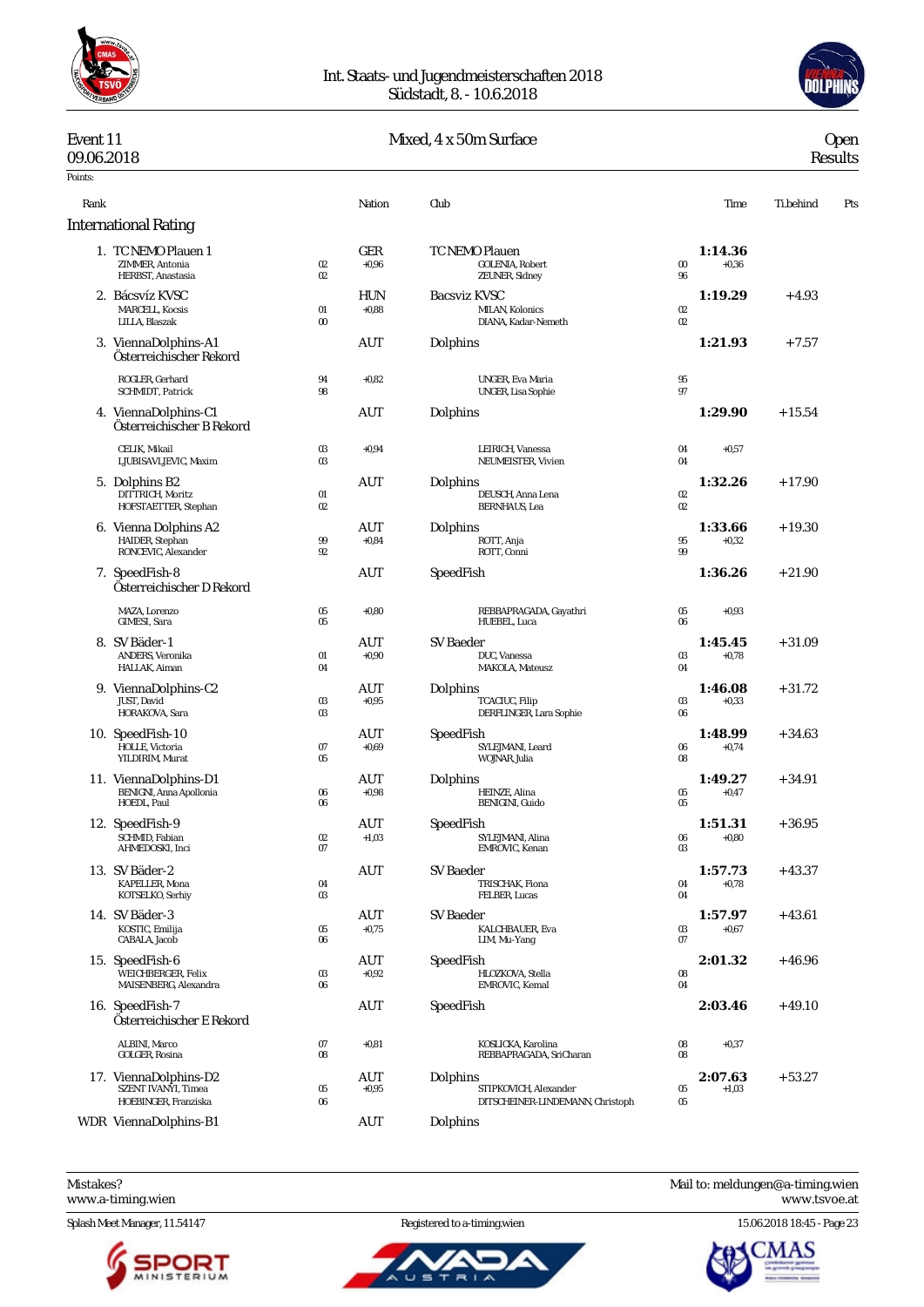

#### Int. Staats- und Jugendmeisterschaften 2018 Südstadt, 8. - 10.6.2018



#### Event 12 Women, 400m Surface Open 09.06.2018 Results

| Points: |                                                                              |                    |          |                          |                                            |                      |     |                  |                                    |                                    |                    |
|---------|------------------------------------------------------------------------------|--------------------|----------|--------------------------|--------------------------------------------|----------------------|-----|------------------|------------------------------------|------------------------------------|--------------------|
|         | Rank Name                                                                    | Nation YB          |          | Club                     | Time                                       | Ti.behind            | Pts | 100 <sub>m</sub> | 200m                               | 300m                               | 400m               |
|         | ÖSTM: A - Allgemeine Klasse                                                  |                    |          |                          |                                            |                      |     |                  |                                    |                                    |                    |
|         | 1. UNGER, Eva Maria<br>Österreichischer Staatsmeister                        | AUT                | 95       | Dolphins                 | 3:32.67                                    |                      |     | 49.62            | 54.87                              | 55.41                              | 52.77              |
|         | 2. DEUSCH, Anna Lena<br>3. LEIRICH, Vanessa                                  | AUT<br>AUT         | 02<br>04 | Dolphins<br>Dolphins     | 3:48.05<br>3:55.98                         | $+15.38$<br>$+23.31$ |     | 51.43<br>53.72   | 57.12<br>1:00.24                   | 59.98<br>1:01.69                   | 59.52<br>1:00.33   |
|         | 4. BENIGNI, Anna Apollonia                                                   | AUT                | 06       | Dolphins                 | 4:03.52                                    | $+30.85$             |     |                  | 56.62 1:02.54                      | 1:04.09                            | 1:00.27            |
|         | 5. BERNHAUS, Lea                                                             | AUT                | 02       | Dolphins                 | 4:03.78                                    | $+31.11$             |     |                  | 56.90 1:02.19                      | 1:04.20                            | 1:00.49            |
|         | 6. UNGER, Lisa Sophie                                                        | AUT                | 97       | Dolphins                 | 4:09.34                                    | $+36.67$             |     | 56.62            | 1:03.51                            | 1:03.71                            | 1:05.50            |
|         | 7. MITTERMAYR, Kristina                                                      | AUT                | 00       | 1. Linzer TC             | 4:12.35                                    | $+39.68$             |     |                  | 57.67 1:04.89                      | 1:05.50 1:04.29                    |                    |
|         | 8. NEUMEISTER, Vivien                                                        | AUT                | 04       | Dolphins                 | 4:20.58                                    | $+47.91$             |     | 1:00.49          | 1:06.73                            | 1:07.87 1:05.49                    |                    |
|         | 9. NUSSBAUMER, Mia                                                           | AUT                | 01       | 1. Linzer TC             | 4:22.62                                    | $+49.95$             |     |                  | 1:03.70 1:08.99                    | 1:05.29                            | 1:04.64            |
|         | 10. HEINZE, Alina                                                            | AUT                | 05       | Dolphins                 | 4:25.08                                    | $+52.41$             |     |                  | 1:04.15 1:09.20                    | 1:07.74 1:03.99                    |                    |
|         | 11. REBBAPRAGADA, G.                                                         | AUT                | 05       | SpeedFish                | 4:28.02                                    | $+55.35$             |     | 1:03.13          | 1:09.38                            | 1:09.53                            | 1:05.98            |
|         | 12. PART, Lea                                                                | AUT                | 02       | 1. Linzer TC             | $4:33.86 + 1:01.19$                        |                      |     |                  | 1:04.80 1:11.97                    | 1:09.16 1:07.93                    |                    |
|         | 13. POETZL, Lara                                                             | AUT                | 03       | 1. Linzer TC             | $4:47.45 + 1:14.78$<br>$4:47.91 + 1:15.24$ |                      |     |                  | 1:05.84 1:13.43<br>1:08.23 1:16.46 | 1:14.69                            | 1:13.49<br>1:08.66 |
|         | 14. HOLLE, Victoria<br>15. AHMEDOSKI, Inci                                   | AUT<br>AUT         | 07<br>07 | SpeedFish<br>SpeedFish   | $4:50.20 + 1:17.53$                        |                      |     |                  | 1:05.18 1:14.46                    | 1:14.56<br>1:17.64 1:12.92         |                    |
|         | 16. WOJNAR, Julia                                                            | AUT                | 08       | SpeedFish                | $5:35.89 + 2:03.22$                        |                      |     |                  | 1:14.70 1:28.17 1:29.87 1:23.15    |                                    |                    |
|         | WDR RINGELBAND, Chiara                                                       | AUT                | 00       | Dolphins                 |                                            |                      |     |                  |                                    |                                    |                    |
|         | ÖSTM: B Jahrgang 2001/2002                                                   |                    |          |                          |                                            |                      |     |                  |                                    |                                    |                    |
|         | 1. DEUSCH, Anna Lena<br>Österreichischer Jugend B Staatsmeister              | AUT                | 02       | Dolphins                 | 3:48.05                                    |                      |     | 51.43            | 57.12                              | 59.98                              | 59.52              |
|         | 2. BERNHAUS, Lea                                                             | AUT                | 02       | Dolphins                 | 4:03.78                                    | $+15.73$             |     |                  | 56.90 1:02.19                      | 1:04.20 1:00.49                    |                    |
|         | 3. NUSSBAUMER, Mia                                                           | AUT                | 01       | 1. Linzer TC             | 4:22.62                                    | $+34.57$             |     | 1:03.70          | 1:08.99                            | 1:05.29                            | 1:04.64            |
|         | 4. PART, Lea                                                                 | AUT                | 02       | 1. Linzer TC             | 4:33.86                                    | $+45.81$             |     |                  | 1:04.80 1:11.97                    | 1:09.16 1:07.93                    |                    |
|         | ÖSTM: C Jahrgang 2003/2004                                                   |                    |          |                          |                                            |                      |     |                  |                                    |                                    |                    |
|         | 1. LEIRICH, Vanessa<br>Österreichischer Jugend C Staatsmeister               | AUT                | 04       | Dolphins                 | 3:55.98                                    |                      |     |                  | 53.72 1:00.24 1:01.69 1:00.33      |                                    |                    |
|         |                                                                              |                    |          |                          |                                            |                      |     |                  |                                    |                                    |                    |
|         | 2. NEUMEISTER, Vivien<br>3. POETZL, Lara                                     | AUT<br>AUT         | 04<br>03 | Dolphins<br>1. Linzer TC | 4:20.58<br>4:47.45                         | $+24.60$<br>$+51.47$ |     |                  | 1:00.49 1:06.73<br>1:05.84 1:13.43 | 1:07.87 1:05.49<br>1:14.69 1:13.49 |                    |
|         | ÖSTM: D Jahrgang 2005 und jünger                                             |                    |          |                          |                                            |                      |     |                  |                                    |                                    |                    |
|         |                                                                              |                    |          |                          |                                            |                      |     |                  |                                    |                                    |                    |
|         | 1. BENIGNI, Anna Apollonia AUT 06<br>Österreichischer Jugend D Staatsmeister |                    |          | Dolphins                 | 4:03.52                                    |                      |     |                  | 56.62 1:02.54 1:04.09 1:00.27      |                                    |                    |
|         | 2. HEINZE, Alina                                                             | $\mathop{\rm AUT}$ | 05       | Dolphins                 | 4:25.08                                    | $+21.56$             |     |                  | 1:04.15 1:09.20 1:07.74 1:03.99    |                                    |                    |
|         | 3. REBBAPRAGADA, G.                                                          | AUT                | 05       | SpeedFish                | 4:28.02                                    | $+24.50$             |     |                  | 1:03.13 1:09.38                    | 1:09.53 1:05.98                    |                    |
|         | 4. HOLLE, Victoria                                                           | AUT                | 07       | SpeedFish                | 4:47.91                                    | $+44.39$             |     |                  | 1:08.23 1:16.46                    | 1:14.56 1:08.66                    |                    |
|         | 5. AHMEDOSKI, Inci                                                           | AUT                | 07       | SpeedFish                | 4:50.20                                    | $+46.68$             |     |                  | 1:05.18 1:14.46 1:17.64 1:12.92    |                                    |                    |
|         | 6. WOJNAR, Julia                                                             | AUT                | 08       | SpeedFish                | $5:35.89 + 1:32.37$                        |                      |     |                  | 1:14.70 1:28.17 1:29.87 1:23.15    |                                    |                    |
|         | <b>International Rating</b>                                                  |                    |          |                          |                                            |                      |     |                  |                                    |                                    |                    |
|         | 1. UNGER, Eva Maria                                                          | AUT                | 95       | Dolphins                 | 3:32.67                                    |                      |     | 49.62            | 54.87                              | 55.41                              | 52.77              |
|         | 2. HERBST, Anastasia<br>Österreichischer B Rekord                            | GER                | 02       | TC NEMO Plauen           | 3:35.15                                    | $+2.48$              |     | 49.43            | 54.63                              | 56.47                              | 54.62              |
|         | 3. LILLA, Blaszak                                                            | HUN                | 00       | Bacsviz KVSC             | 3:38.21                                    | $+5.54$              |     | 50.97            | 54.66                              | 56.96                              | 55.62              |
|         | 4. MALINOWSKA, Lena                                                          | SVK                | 00       | Zralok Bratislava        | 3:46.66                                    | $+13.99$             |     | 51.17            | 56.39                              | 58.80                              | 1:00.30            |
|         | 5. DEUSCH, Anna Lena                                                         | AUT                | 02       | Dolphins                 | 3:48.05                                    | $+15.38$             |     | 51.43            | 57.12                              | 59.98                              | 59.52              |
|         | 6. LEIRICH, Vanessa                                                          | AUT                | 04       | Dolphins                 | 3:55.98                                    | $+23.31$             |     |                  | 53.72 1:00.24                      | 1:01.69 1:00.33                    |                    |
|         | 7. AGNES, Szili                                                              | HUN 06             |          | Bacsviz KVSC             | 3:59.40                                    | $+26.73$             |     | 57.29            | 1:02.21                            | 1:01.78                            | 58.12              |

*Österreichischer D Rekord*

- 
- <www.a-timing.wien>

Splash Meet Manager, 11.54147 Registered to a-timing.wien 15.06.2018 18:46 - Page 24





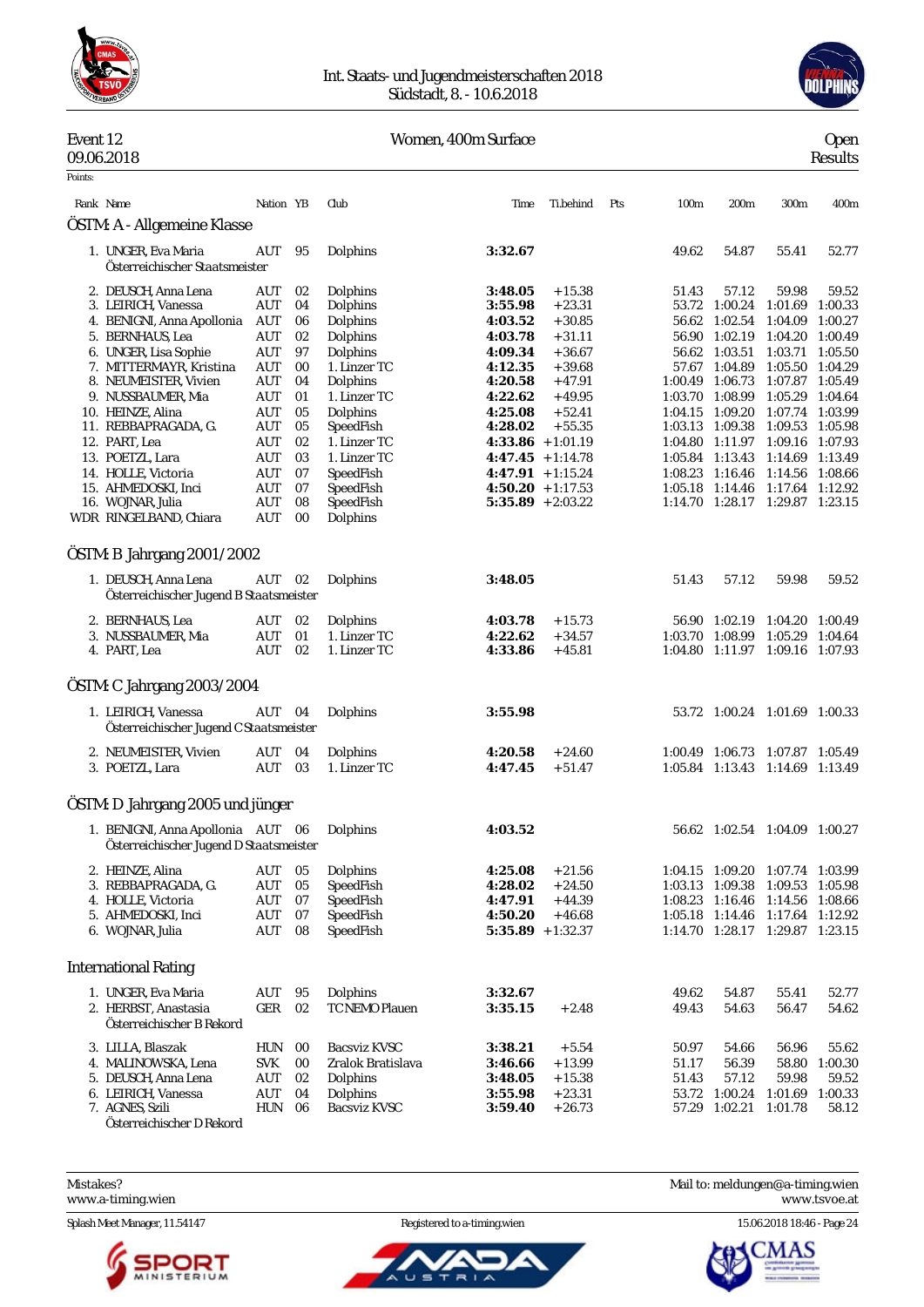



### Event 12, Women, 400m Surface, International Rating

| Rank Name                  | Nation YB  |                | Club          | Time                | Ti.behind | Pts | 100 <sub>m</sub> | 200 <sub>m</sub> | 300m                | 400 <sub>m</sub> |
|----------------------------|------------|----------------|---------------|---------------------|-----------|-----|------------------|------------------|---------------------|------------------|
| 8. BENIGNI, Anna Apollonia | AUT        | 06             | Dolphins      | 4:03.52             | $+30.85$  |     | 56.62            | 1:02.54          | 1:04.09             | 1:00.27          |
| 9. BERNHAUS, Lea           | AUT        | 02             | Dolphins      | 4:03.78             | $+31.11$  |     | 56.90            | 1:02.19          | 1:04.20             | 1:00.49          |
| 10. UNGER, Lisa Sophie     | AUT        | 97             | Dolphins      | 4:09.34             | $+36.67$  |     | 56.62            | 1:03.51          | 1:03.71             | 1:05.50          |
| 11. MITTERMAYR, Kristina   | AUT        | 0 <sub>0</sub> | 1. Linzer TC  | 4:12.35             | $+39.68$  |     | 57.67            | 1:04.89          | 1:05.50             | 1:04.29          |
| 12. NEUMEISTER, Vivien     | AUT        | 04             | Dolphins      | 4:20.58             | $+47.91$  |     | 1:00.49          | 1:06.73          | 1:07.87             | 1:05.49          |
| 13. NUSSBAUMER, Mia        | <b>AUT</b> | 01             | 1. Linzer TC  | 4:22.62             | $+49.95$  |     | 1:03.70          | 1:08.99          | 1:05.29             | 1:04.64          |
| 14. HEINZE, Alina          | AUT        | 05             | Dolphins      | 4:25.08             | $+52.41$  |     | 1:04.15          | 1:09.20          | 1:07.74             | 1:03.99          |
| 15. REBBAPRAGADA, G.       | <b>AUT</b> | 05             | SpeedFish     | 4:28.02             | $+55.35$  |     | 1:03.13          | 1:09.38          | 1:09.53 1:05.98     |                  |
| 16. PART. Lea              | AUT        | 02             | 1. Linzer TC  | $4:33.86 + 1:01.19$ |           |     | 1:04.80          | 1:11.97          | 1:09.16             | 1:07.93          |
| 17. POETZL, Lara           | AUT        | 03             | 1. Linzer TC  | $4:47.45 + 1:14.78$ |           |     | 1:05.84          | 1:13.43          | 1:14.69             | 1:13.49          |
| 18. HOLLE, Victoria        | AUT        | 07             | SpeedFish     | $4:47.91 + 1:15.24$ |           |     | 1:08.23          | 1:16.46          | 1:14.56             | 1:08.66          |
| 19. AHMEDOSKI, Inci        | AUT        | 07             | SpeedFish     | $4:50.20 + 1:17.53$ |           |     | 1:05.18          | 1:14.46          | $1:17.64$ $1:12.92$ |                  |
| 20. WOJNAR Julia           | AUT        | 08             | SpeedFish     | $5:35.89 + 2:03.22$ |           |     | 1:14.70          | 1:28.17          | $1:29.87$ $1:23.15$ |                  |
| DNS KISSOVA, Petra         | <b>SVK</b> | 05             | Barakuda Sala |                     |           |     | 4:21.25          |                  |                     |                  |
| WDR RINGELBAND. Chiara     | AUT        | 00             | Dolphins      |                     |           |     |                  |                  |                     |                  |
|                            |            |                |               |                     |           |     |                  |                  |                     |                  |

#### 09.06.2018 Results

Points:

# Event 13 Men, 400m Surface Open 2018<br>Besults

|                                                                                                                                                                                                                                                                               |                                                                                                                                          | Nation YB                                                            | Club                                                                                                                                                      | Time                                                                                                                                                        | Ti.behind                                                                                                         | Pts | 100 <sub>m</sub>                                                                                                        | 200 <sub>m</sub>                                                                                                        | 300m                                                                                                                         | 400m                                                                                                                       |
|-------------------------------------------------------------------------------------------------------------------------------------------------------------------------------------------------------------------------------------------------------------------------------|------------------------------------------------------------------------------------------------------------------------------------------|----------------------------------------------------------------------|-----------------------------------------------------------------------------------------------------------------------------------------------------------|-------------------------------------------------------------------------------------------------------------------------------------------------------------|-------------------------------------------------------------------------------------------------------------------|-----|-------------------------------------------------------------------------------------------------------------------------|-------------------------------------------------------------------------------------------------------------------------|------------------------------------------------------------------------------------------------------------------------------|----------------------------------------------------------------------------------------------------------------------------|
| ÖSTM: A - Allgemeine Klasse                                                                                                                                                                                                                                                   |                                                                                                                                          |                                                                      |                                                                                                                                                           |                                                                                                                                                             |                                                                                                                   |     |                                                                                                                         |                                                                                                                         |                                                                                                                              |                                                                                                                            |
| 1. EISSERER, Geza<br>Österreichischer Staatsmeister                                                                                                                                                                                                                           | <b>AUT</b>                                                                                                                               | 94                                                                   | 1. Linzer TC                                                                                                                                              | 3:09.15                                                                                                                                                     |                                                                                                                   |     | 45.90                                                                                                                   | 48.61                                                                                                                   | 48.90                                                                                                                        | 45.74                                                                                                                      |
| 2. SCHMIDT, Patrick<br>3. CELIK, Mikail<br>4. SCHMID, Fabian<br>5. HUEBEL, Luca<br>6. YILDIRIM, Murat<br>7. TCACIUC, Filip<br>8. HOFSTAETTER, Stephan<br>9. NUSSBAUMER, Tristan<br>10. BOCZEK, Nikolaus<br>11. REBBAPRAGADA, S.<br>12. SCHMID, Christoph<br>DSQ MAZA, Lorenzo | <b>AUT</b><br>AUT<br><b>AUT</b><br><b>AUT</b><br><b>AUT</b><br>AUT<br><b>AUT</b><br><b>AUT</b><br>AUT<br>AUT<br><b>AUT</b><br><b>AUT</b> | 98<br>03<br>02<br>06<br>05<br>03<br>02<br>03<br>04<br>08<br>03<br>05 | Dolphins<br>Dolphins<br>SpeedFish<br>SpeedFish<br>SpeedFish<br>Dolphins<br>Dolphins<br>1. Linzer TC<br>Dolphins<br>SpeedFish<br><b>ASBOe</b><br>SpeedFish | 3:25.92<br>3:47.30<br>4:06.87<br>$4:55.26 + 1:46.11$<br>$4:56.47 + 1:47.32$<br>$5:11.17 + 2:02.02$<br>$5:18.16 + 2:09.01$<br>$5:36.24 + 2:27.09$<br>3:53.73 | $+16.77$<br>$+38.15$<br>$+57.72$<br>$4:27.71 + 1:18.56$<br>$4:31.95 + 1:22.80$<br>$4:35.64 + 1:26.49$<br>$+44.58$ |     | 46.60<br>52.89<br>57.35<br>1:01.71<br>1:07.97<br>1:04.07<br>1:07.91<br>1:10.10<br>1:11.18 1:19.17<br>1:18.50<br>1:21.12 | 51.81<br>58.58<br>1:03.32<br>1:10.73<br>1:11.36<br>1:09.94<br>1:17.23<br>1:16.80<br>1:23.22<br>1:25.50<br>55.79 1:00.83 | 53.43<br>58.80<br>1:03.33<br>1:09.29<br>1:09.05<br>1:12.31<br>1:17.47<br>1:17.32<br>1:22.16<br>1:22.38<br>1:28.38<br>1:00.78 | 54.08<br>57.03<br>1:02.87<br>1:05.98<br>1:03.57<br>1:09.32<br>1:12.65<br>1:12.25<br>1:18.66<br>1:14.06<br>1:21.24<br>56.33 |
| A01 - False Start<br>ÖSTM: B Jahrgang 2001/2002                                                                                                                                                                                                                               |                                                                                                                                          |                                                                      |                                                                                                                                                           |                                                                                                                                                             |                                                                                                                   |     |                                                                                                                         |                                                                                                                         |                                                                                                                              |                                                                                                                            |
| 1. SCHMID, Fabian<br>Österreichischer Jugend B Staatsmeister                                                                                                                                                                                                                  | AUT                                                                                                                                      | 02                                                                   | SpeedFish                                                                                                                                                 | 4:06.87                                                                                                                                                     |                                                                                                                   |     |                                                                                                                         | 57.35 1:03.32 1:03.33 1:02.87                                                                                           |                                                                                                                              |                                                                                                                            |
| 2. HOFSTAETTER, Stephan                                                                                                                                                                                                                                                       | AUT                                                                                                                                      | 02                                                                   | Dolphins                                                                                                                                                  | 4:55.26                                                                                                                                                     | $+48.39$                                                                                                          |     |                                                                                                                         | 1:07.91 1:17.23 1:17.47 1:12.65                                                                                         |                                                                                                                              |                                                                                                                            |
| ÖSTM: C Jahrgang 2003/2004                                                                                                                                                                                                                                                    |                                                                                                                                          |                                                                      |                                                                                                                                                           |                                                                                                                                                             |                                                                                                                   |     |                                                                                                                         |                                                                                                                         |                                                                                                                              |                                                                                                                            |
| 1. CELIK, Mikail<br>Österreichischer Jugend C Staatsmeister                                                                                                                                                                                                                   | AUT                                                                                                                                      | 03                                                                   | Dolphins                                                                                                                                                  | 3:47.30                                                                                                                                                     |                                                                                                                   |     | 52.89                                                                                                                   | 58.58                                                                                                                   | 58.80                                                                                                                        | 57.03                                                                                                                      |
| 2. TCACIUC, Filip<br>3. NUSSBAUMER, Tristan<br>4. BOCZEK, Nikolaus<br>5. SCHMID, Christoph                                                                                                                                                                                    | AUT<br>AUT<br><b>AUT</b><br>AUT                                                                                                          | 03<br>03<br>04<br>03                                                 | Dolphins<br>1. Linzer TC<br>Dolphins<br><b>ASBOe</b>                                                                                                      | 4:35.64<br>$4:56.47 + 1:09.17$<br>$5:11.17 + 1:23.87$<br>$5:36.24 + 1:48.94$                                                                                | $+48.34$                                                                                                          |     | 1:10.10<br>1:11.18                                                                                                      | 1:04.07 1:09.94<br>1:16.80<br>1:19.17<br>1:21.12 1:25.50 1:28.38 1:21.24                                                | 1:12.31 1:09.32<br>1:17.32 1:12.25<br>1:22.16                                                                                | 1:18.66                                                                                                                    |

<www.a-timing.wien>

Splash Meet Manager, 11.54147 Registered to a-timing.wien 15.06.2018 18:46 - Page 25





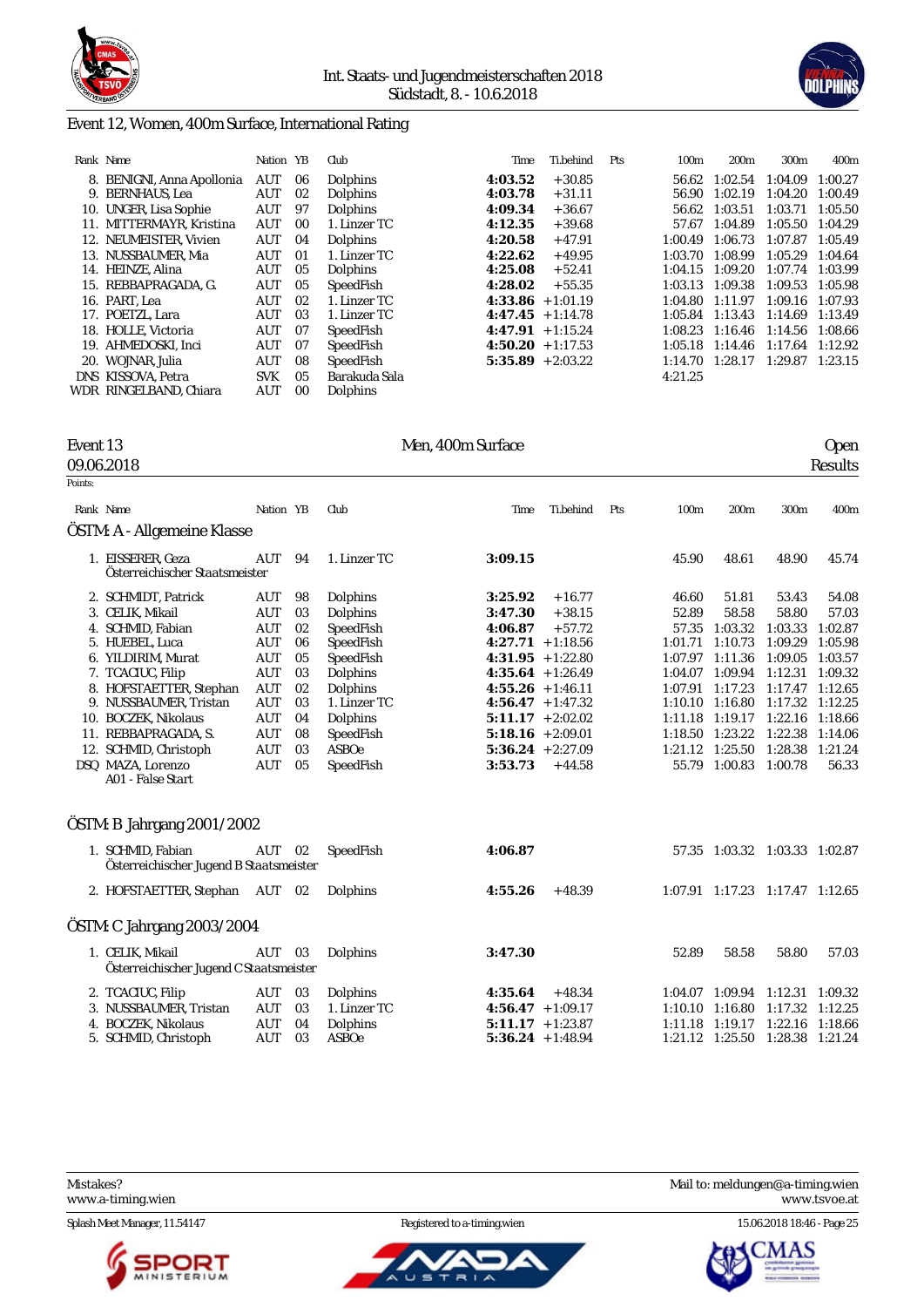



### Event 13, Men, 400m Surface

# ÖSTM: D Jahrgang 2005 und jünger

|     | 1. HUEBEL, Luca<br>Österreichischer Jugend D Staatsmeister | AUT        | 06 | SpeedFish             | 4:27.71 |                     |         | 1:01.71 1:10.73 1:09.29 1:05.98 |         |         |
|-----|------------------------------------------------------------|------------|----|-----------------------|---------|---------------------|---------|---------------------------------|---------|---------|
|     | 2. YILDIRIM, Murat                                         | AUT        | 05 | SpeedFish             | 4:31.95 | $+4.24$             | 1:07.97 | 1:11.36                         | 1:09.05 | 1:03.57 |
|     | 3. REBBAPRAGADA, S.                                        | AUT        | 08 | SpeedFish             | 5:18.16 | $+50.45$            | 1:18.50 | 1:23.22                         | 1:22.38 | 1:14.06 |
|     | DSQ MAZA, Lorenzo                                          | AUT        | 05 | SpeedFish             | 3:53.73 |                     | 55.79   | 1:00.83                         | 1:00.78 | 56.33   |
|     | A01 - False Start                                          |            |    |                       |         |                     |         |                                 |         |         |
|     |                                                            |            |    |                       |         |                     |         |                                 |         |         |
|     | International Rating                                       |            |    |                       |         |                     |         |                                 |         |         |
|     | EISSERER, Geza                                             | AUT        | 94 | 1. Linzer TC          | 3:09.15 |                     | 45.90   | 48.61                           | 48.90   | 45.74   |
|     | GOLENIA. Robert                                            | GER        | 00 | TC NEMO Plauen        | 3:09.29 | $+0.14$             | 45.36   | 48.20                           | 48.57   | 47.16   |
| 3.  | <b>ZEUNER, Sidney</b>                                      | GER        | 96 | <b>TC NEMO Plauen</b> | 3:14.22 | $+5.07$             | 45.68   | 49.70                           | 50.10   | 48.74   |
| 4.  | SCHMIDT, Patrick                                           | AUT        | 98 | Dolphins              | 3:25.92 | $+16.77$            | 46.60   | 51.81                           | 53.43   | 54.08   |
|     | 5. PETRAK. Jakub                                           | <b>SVK</b> | 03 | Barakuda Sala         | 3:30.12 | $+20.97$            | 48.62   | 54.01                           | 54.85   | 52.64   |
|     | 6. KOZMER Jakub                                            | <b>SVK</b> | 03 | Barakuda Sala         | 3:44.04 | $+34.89$            | 52.49   | 57.27                           | 58.40   | 55.88   |
|     | 7. CELIK, Mikail                                           | AUT        | 03 | Dolphins              | 3:47.30 | $+38.15$            | 52.89   | 58.58                           | 58.80   | 57.03   |
|     | 8. SCHMID, Fabian                                          | AUT        | 02 | SpeedFish             | 4:06.87 | $+57.72$            | 57.35   | 1:03.32                         | 1:03.33 | 1:02.87 |
| 9.  | HUEBEL, Luca                                               | AUT        | 06 | SpeedFish             |         | $4:27.71 + 1:18.56$ | 1:01.71 | 1:10.73                         | 1:09.29 | 1:05.98 |
|     | 10. YILDIRIM. Murat                                        | <b>AUT</b> | 05 | SpeedFish             |         | $4:31.95 + 1:22.80$ | 1:07.97 | 1:11.36                         | 1:09.05 | 1:03.57 |
|     | 11. TCACIUC, Filip                                         | AUT        | 03 | Dolphins              |         | $4:35.64 + 1:26.49$ | 1:04.07 | 1:09.94                         | 1:12.31 | 1:09.32 |
|     | 12. HOFSTAETTER, Stephan                                   | <b>AUT</b> | 02 | Dolphins              |         | $4:55.26 + 1:46.11$ | 1:07.91 | 1:17.23                         | 1:17.47 | 1:12.65 |
|     | 13. NUSSBAUMER, Tristan                                    | AUT        | 03 | 1. Linzer TC          |         | $4:56.47 + 1:47.32$ | 1:10.10 | 1:16.80                         | 1:17.32 | 1:12.25 |
|     | 14. BOCZEK, Nikolaus                                       | AUT        | 04 | Dolphins              |         | $5:11.17 + 2:02.02$ | 1:11.18 | 1:19.17                         | 1:22.16 | 1:18.66 |
|     | 15. REBBAPRAGADA, S.                                       | AUT        | 08 | SpeedFish             |         | $5:18.16 + 2:09.01$ | 1:18.50 | 1:23.22                         | 1:22.38 | 1:14.06 |
| 16. | SCHMID, Christoph                                          | AUT        | 03 | ASBOe                 |         | $5:36.24 + 2:27.09$ | 1:21.12 | 1:25.50                         | 1:28.38 | 1:21.24 |
|     | DSQ MAZA, Lorenzo                                          | <b>AUT</b> | 05 | SpeedFish             | 3:53.73 | $+44.58$            | 55.79   | 1:00.83                         | 1:00.78 | 56.33   |
|     | A01 - False Start                                          |            |    |                       |         |                     |         |                                 |         |         |





Mistakes? Mail to: [meldungen@a-timing.wien](mailto:meldungen@a-timing.wien)

Splash Meet Manager, 11.54147 **Registered to a-timing.wien** 15.06.2018 18:46 - Page 26

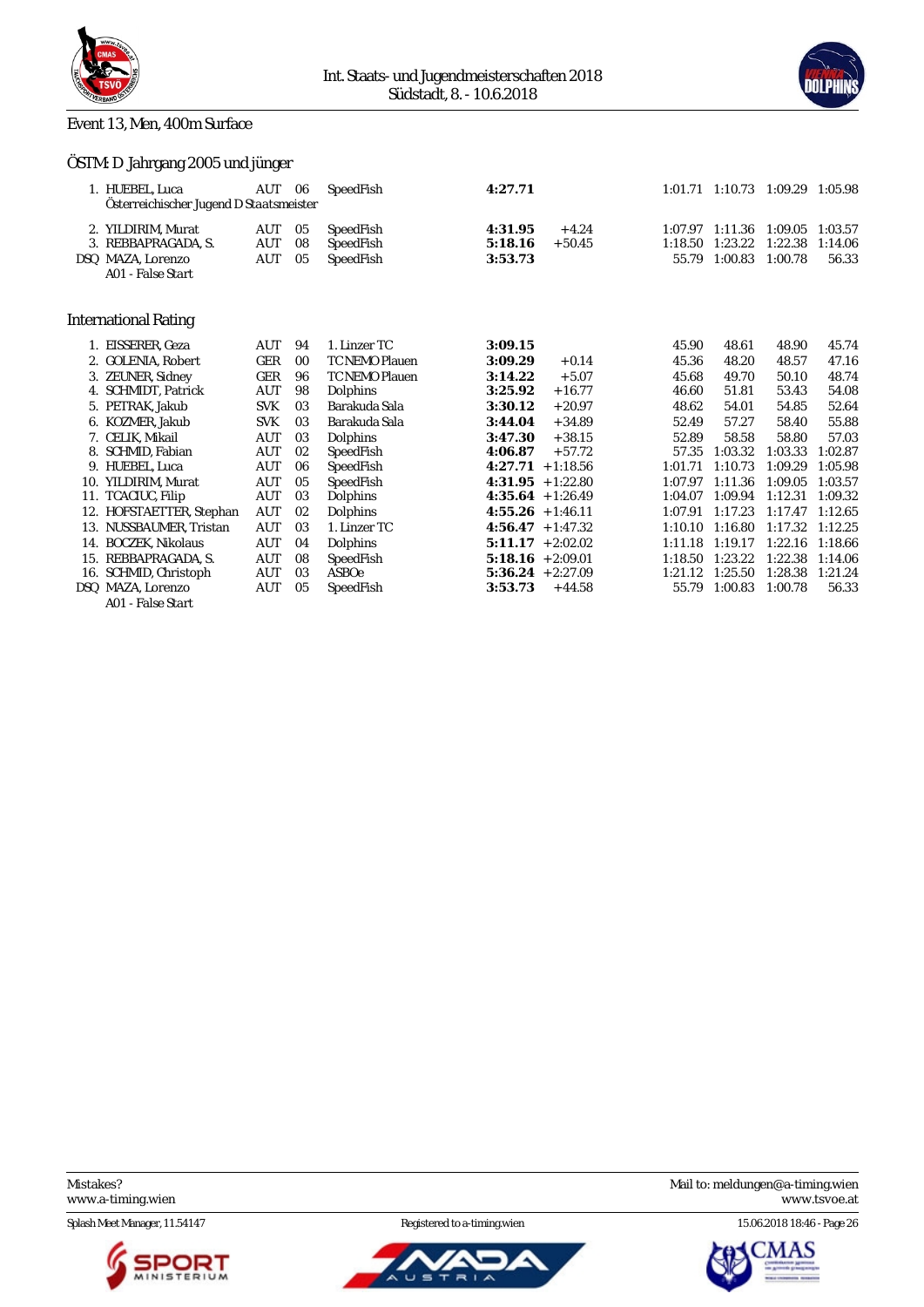



# Event 14 Women, 4 x 100m Bifins Open 9.6.2018 Results

# 9.6.2018 Results

| Points: TSVOe 2018 |                                                                  |                    |            |                                      |                                             |                    |         |                                  |     |
|--------------------|------------------------------------------------------------------|--------------------|------------|--------------------------------------|---------------------------------------------|--------------------|---------|----------------------------------|-----|
| Rank               |                                                                  |                    | Nation     | Club                                 |                                             |                    | Time    | Ti.behind                        | Pts |
|                    | ÖM: A - Allgemeine Klasse                                        |                    |            |                                      |                                             |                    |         |                                  |     |
|                    | 1. ViennaDolphins-A1!<br>Österreichischer Meister                |                    | AUT        | Dolphins                             |                                             |                    | 3:48.77 |                                  |     |
|                    | <b>UNGER, Eva Maria</b><br>UNGER, Lisa Sophie                    | $+0.70$<br>$+0.05$ |            | 1:00.76<br>58.38                     | ROTT, Anja<br>ROTT, Conni                   | $+0.32$<br>$+0.35$ |         | 54.39<br>55.24                   |     |
|                    | 2. SV Bäder-2<br>KALABIC, Dragana<br>KAPELLER, Mona              | $+0.97$<br>$+0.54$ | <b>AUT</b> | <b>SV</b> Baeder<br>59.40<br>1:03.62 | DUC. Vanessa<br>ANDERS, Veronika            | $+0.60$            | 3:58.72 | $+9.95$<br>58.24<br>57.46        |     |
|                    | 3. ViennaDolphins-D1!<br>Österreichischer C Rekord               |                    | <b>AUT</b> | Dolphins                             |                                             |                    | 4:09.68 | $+20.91$                         |     |
|                    | <b>BENIGNI, Anna Apollonia</b><br><b>SZENT IVANYI. Timea</b>     | $+0.82$<br>$+0.77$ |            | 59.09<br>1:03.99                     | DERFLINGER, Lara Sophie<br>HEINZE, Alina    |                    |         | 1:02.57<br>1:04.03               |     |
| 4.                 | ViennaDolphins--B1!<br>DEUSCH. Anna Lena<br>LEIRICH, Vanessa     | $+0.96$<br>$+0.76$ | AUT        | Dolphins<br>59.87<br>59.01           | <b>BERNHAUS</b> , Lea<br>NEUMEISTER, Vivien | $+0.71$<br>$+0.60$ | 4:10.65 | $+21.88$<br>1:07.90<br>1:03.87   |     |
|                    | 5. SpeedFish-5<br><b>GIMESI</b> . Sara<br>REBBAPRAGADA, Gayathri | $+0.85$            | <b>AUT</b> | SpeedFish<br>1:06.47<br>1:05.81      | SYLEJMANI, Alina<br>HOLLE, Victoria         | $+0.38$<br>$+0.54$ | 4:24.49 | $+35.72$<br>1:06.38<br>1:05.83   |     |
| 6.                 | ViennaDolphins-C1!<br>HORAKOVA, Sara<br>AKARIS, Kaira            | $+0.83$<br>$+0.43$ | <b>AUT</b> | Dolphins<br>1:03.34<br>1:27.68       | HOEBINGER, Franziska<br>MANOUCHEHRI, Jasmin | $+1.04$            | 5:08.55 | $+1:19.78$<br>1:14.83<br>1:22.70 |     |
|                    | DSQ SpeedFish-4<br>A01 - False Start                             |                    | <b>AUT</b> | SpeedFish                            |                                             |                    | 4:51.52 | $+1:02.75$                       |     |
|                    | AHMEDOSKI, Inci<br>WOJNAR, Julia                                 | $+0.55$<br>$+0.62$ |            | 1:06.79<br>1:14.65                   | HLOZKOVA, Stella<br>KOSLICKA, Karolina      | $+0.65$<br>$+0.72$ |         | 1:17.44<br>1:12.64               |     |
|                    | WDR SV Bäder-1                                                   |                    | <b>AUT</b> | <b>SV Baeder</b>                     |                                             |                    |         |                                  |     |

<www.a-timing.wien>

Splash Meet Manager, 11.54147 Registered to a-timing.wien 17.6.2018 9:04 - Page 27





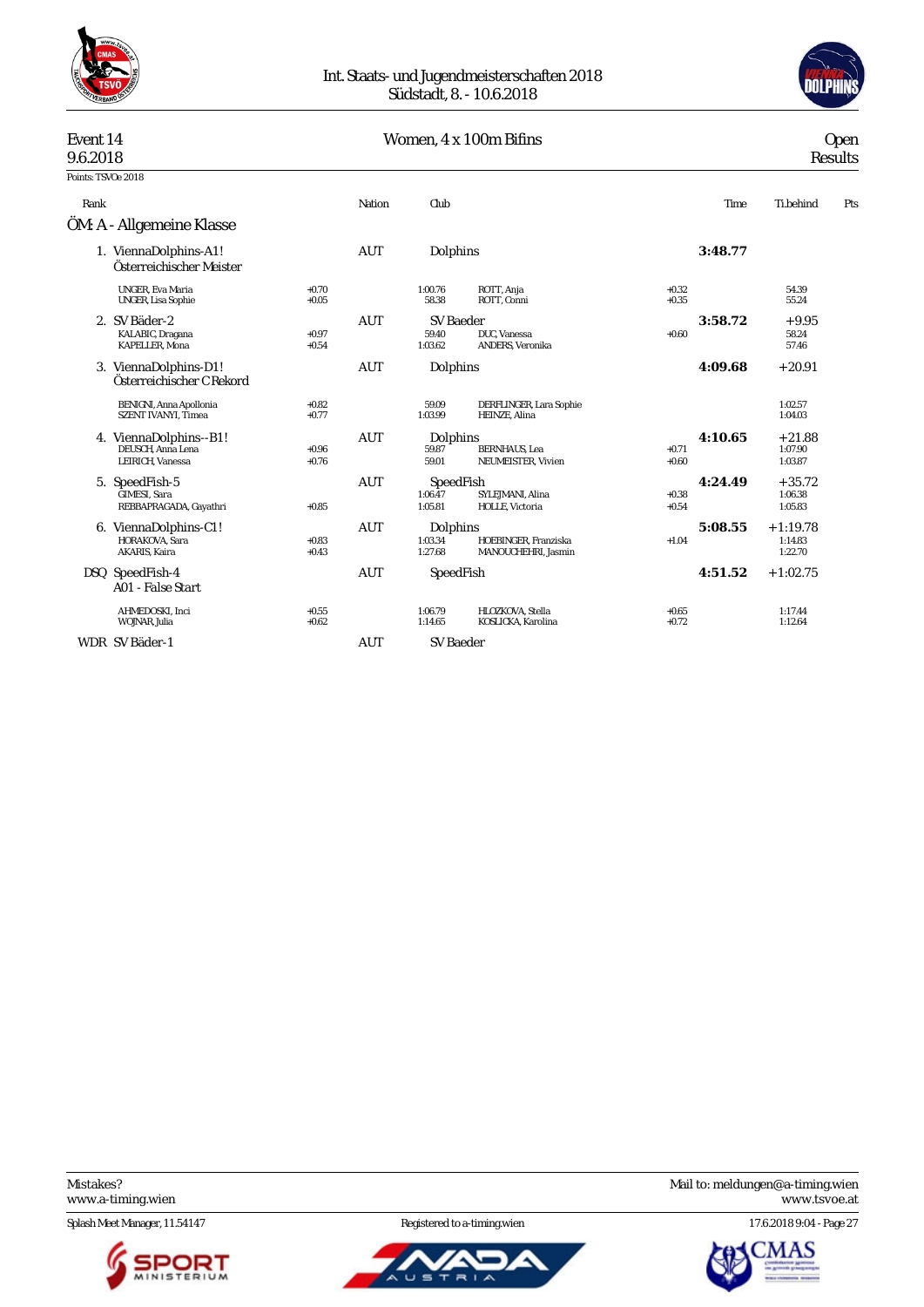



### Event 14 Communication Communication Communication Communication Communication Communication Communication Communication Communication Communication Communication Communication Communication Communication Communication Com 9.6.2018 Results Points: TSVOe 2018 Rank Nation Club Time Ti.behind Pts ÖM: B Jahrgang 2001/2002 1. SV Bäder-2 AUT SV Baeder **3:58.72** *Österreichischer Jugend B Meister* KALABIC, Dragana +0.97 59.40 DUC, Vanessa +0.60 58.24 KAPELLER, Mona +0.54 1:03.62 ANDERS, Veronika 57.46 2. ViennaDolphins--B1! **AUT** Dolphins **4:10.65** + 11.93<br>DEUSCH Anna Lena + 0.96 + 10.96 + 10.96 + 11.93 DEUSCH, Anna Lena +0.96 59.87 BERNHAUS, Lea +0.71 1:07.90 NEUMEISTER, Vivien ÖM: C Jahrgang 2003/2004 1. ViennaDolphins-C1! AUT Dolphins **5:08.55** *Österreichischer Jugend C Meister* HORAKOVA, Sara +0.83 1:03.34 HOEBINGER, Franziska +1.04 1:14.83 MANOUCHEHRI, Jasmin ÖM: D Jahrgang 2005 und jünger 1. ViennaDolphins-D1! AUT Dolphins **4:09.68** *Österreichischer Jugend D Meister, Österreichischer C Rekord* 0.82 59.09 DERFLINGER, Lara Sophie 1.02.57 1.02.57<br>+0.77 1.03.99 HEINZE, Alina BENIGNI, Anna Apollonia<br>SZENT IVANYI, Timea 2. SpeedFish-5 AUT SpeedFish **4:24.49** + 14.81 1.06.47 SYLEJMANI, Alina +0.38 1.06.38 1.06.38 1.06.38 1.06.38 1.06.38 1.06.38 1.06.38 1.05.83 REBBAPRAGADA, Gayathri DSQ SpeedFish-4 AUT SpeedFish **4:51.52** + 41.84 *A01 - False Start* AHMEDOSKI, Inci +0.55 1:06.79 HLOZKOVA, Stella +0.65 1:17.44 KOSLICKA, Karolina

Splash Meet Manager, 11.54147 **Registered to a-timing.wien** 17.6.2018 9:02 - Page 28





Mistakes? Mail to: [meldungen@a-timing.wien](mailto:meldungen@a-timing.wien) <www.a-timing.wien> <www.tsvoe.at>

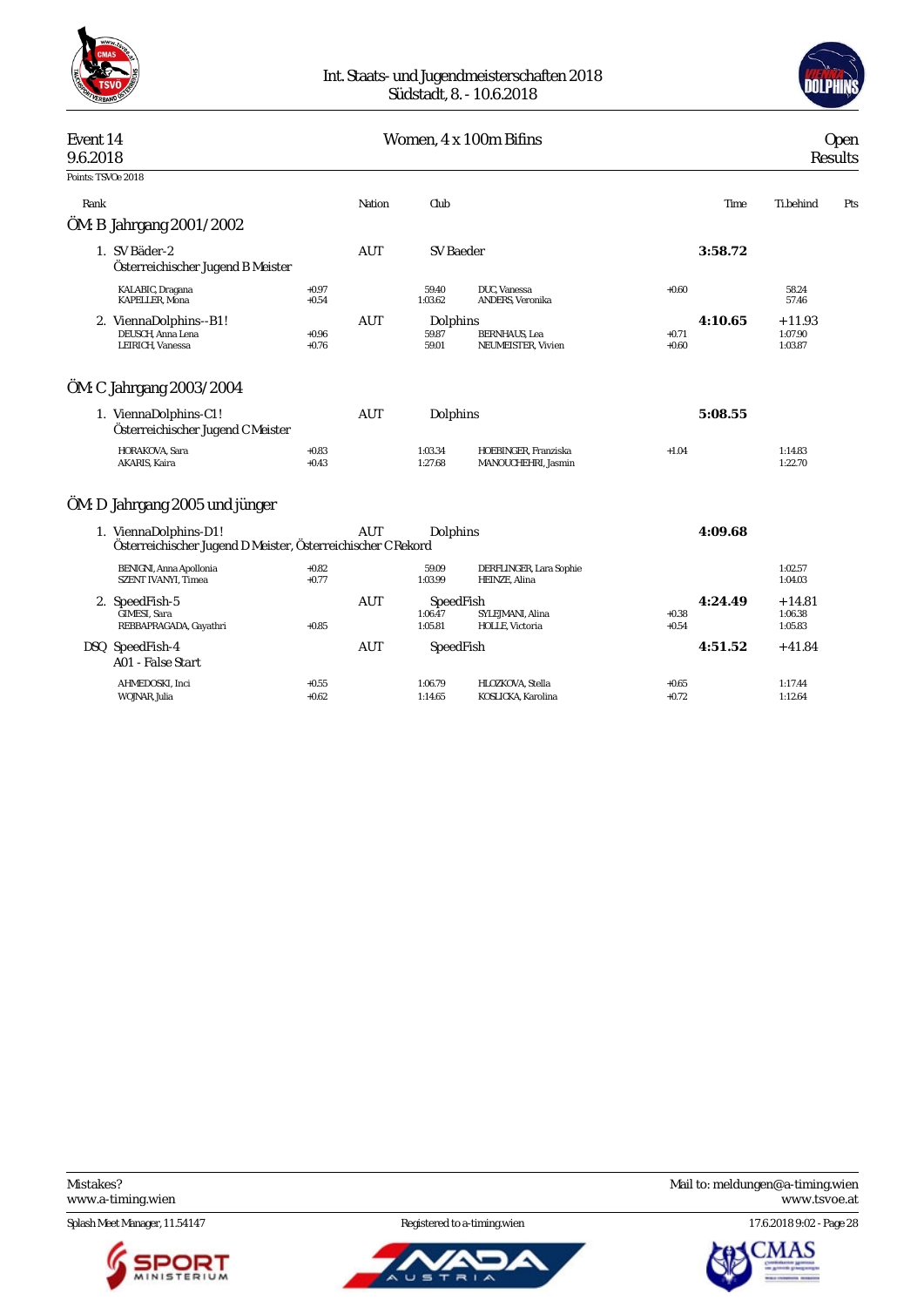



# Event 15 Men, 4 x 100m Bifins Open 9.6.2018 Results

9.6.2018 Results

| Points: TSVOe 2018 |                                                                    |                    |            |                                        |                                                           |                    |         |                                  |     |
|--------------------|--------------------------------------------------------------------|--------------------|------------|----------------------------------------|-----------------------------------------------------------|--------------------|---------|----------------------------------|-----|
| Rank               |                                                                    |                    | Nation     | Club                                   |                                                           |                    | Time    | Ti.behind                        | Pts |
|                    | ÖM: A - Allgemeine Klasse                                          |                    |            |                                        |                                                           |                    |         |                                  |     |
|                    | 1. ViennaDolphins-A1!<br>Österreichischer Meister                  |                    | <b>AUT</b> | Dolphins                               |                                                           |                    | 3:18.92 |                                  |     |
|                    | ROGLER, Gerhard<br>SCHMIDT, Patrick                                | $+0.76$<br>$+0.32$ |            | 50.94<br>48.43                         | HAIDER, Stephan<br>RONCEVIC, Alexander                    | $+0.57$<br>$+0.56$ |         | 49.17<br>50.38                   |     |
|                    | 2. ViennaDolphins-C1!<br>CELIK, Mikail<br>JUST, David              | $+0.94$<br>$+0.60$ | <b>AUT</b> | Dolphins<br>51.95<br>55.13             | LJUBISAVLJEVIC, Maxim<br><b>BOCZEK, Nikolaus</b>          | $+0.36$<br>$+0.91$ | 3:44.27 | $+25.35$<br>56.50<br>1:00.69     |     |
|                    | 3. ViennaDolphins-B1!<br>DITTRICH, Moritz<br><b>KEFER, Nikolas</b> | $+0.94$<br>$+0.61$ | <b>AUT</b> | Dolphins<br>48.17<br>58.73             | HOFSTAETTER, Stephan<br>TCACIUC, Filip                    | $+0.74$<br>$+0.60$ | 3:44.83 | $+25.91$<br>57.58<br>1:00.35     |     |
|                    | 4. SpeedFish-3<br>EMROVIC, Kemal<br>WEICHBERGER, Felix             | $+1.01$<br>$+0.63$ | <b>AUT</b> | SpeedFish<br>51.76<br>1:08.34          | EMROVIC, Kenan<br>SCHMID, Fabian                          | $+0.64$<br>$+0.79$ | 3:51.78 | $+32.86$<br>1:00.18<br>51.50     |     |
|                    | 5. SV Bäder-1<br>KOTSELKO, Volodymyr<br>FELBER, Lucas              | $+0.90$<br>$+0.65$ | <b>AUT</b> | SV Baeder<br>1:04.01<br>1:06.31        | HALLAK, Aiman<br>MAKOLA, Mateusz                          | $+0.98$<br>$+0.82$ | 4:11.08 | $+52.16$<br>1:01.07<br>59.69     |     |
|                    | 6. SpeedFish-2<br>Österreichischer D Rekord                        |                    | <b>AUT</b> | SpeedFish                              |                                                           |                    | 4:15.53 | $+56.61$                         |     |
|                    | MAZA, Lorenzo<br>HUEBEL, Luca                                      | $+0.91$<br>$+0.48$ |            | 59.03<br>1:04.73                       | YILDIRIM, Murat<br>ALBINI, Marco                          | $+0.49$<br>$+0.34$ |         | 1:10.15<br>1:01.62               |     |
|                    | 7. SV Bäder-2<br>FRUKACZ, Pascal<br>LISENGARD, Gustav              | $+0.94$<br>$+0.38$ | <b>AUT</b> | <b>SV Baeder</b><br>1:07.44<br>1:02.67 | CABALA, Jacob<br>LIM, Mu-Yang                             | $+0.61$<br>$+0.64$ | 4:25.76 | $+1:06.84$<br>1:14.09<br>1:01.56 |     |
|                    | 8. SpeedFish-1<br>HOLLE, Sebastian<br>SYLEJMANI. Leard             | $+0.86$<br>$+0.84$ | <b>AUT</b> | SpeedFish<br>1:11.33<br>1:08.82        | REBBAPRAGADA, SriCharan<br>YILDIRIM, Batu                 | $+0.63$<br>$+0.86$ | 4:50.35 | $+1:31.43$<br>1:14.68<br>1:15.52 |     |
|                    | 9. ViennaDolphins-D1!<br>PESCHEL. Lasar<br>HOEDL, Paul             | $+1.19$<br>$+0.72$ | <b>AUT</b> | Dolphins<br>1:14.48<br>1:08.14         | STIPKOVICH, Alexander<br>DITSCHEINER-LINDEMANN, Christoph | $+0.90$            | 5:03.43 | $+1:44.51$<br>1:15.97<br>1:24.84 |     |

<www.a-timing.wien>

Splash Meet Manager, 11.54147 Registered to a-timing.wien 17.6.2018 9:15 - Page 29





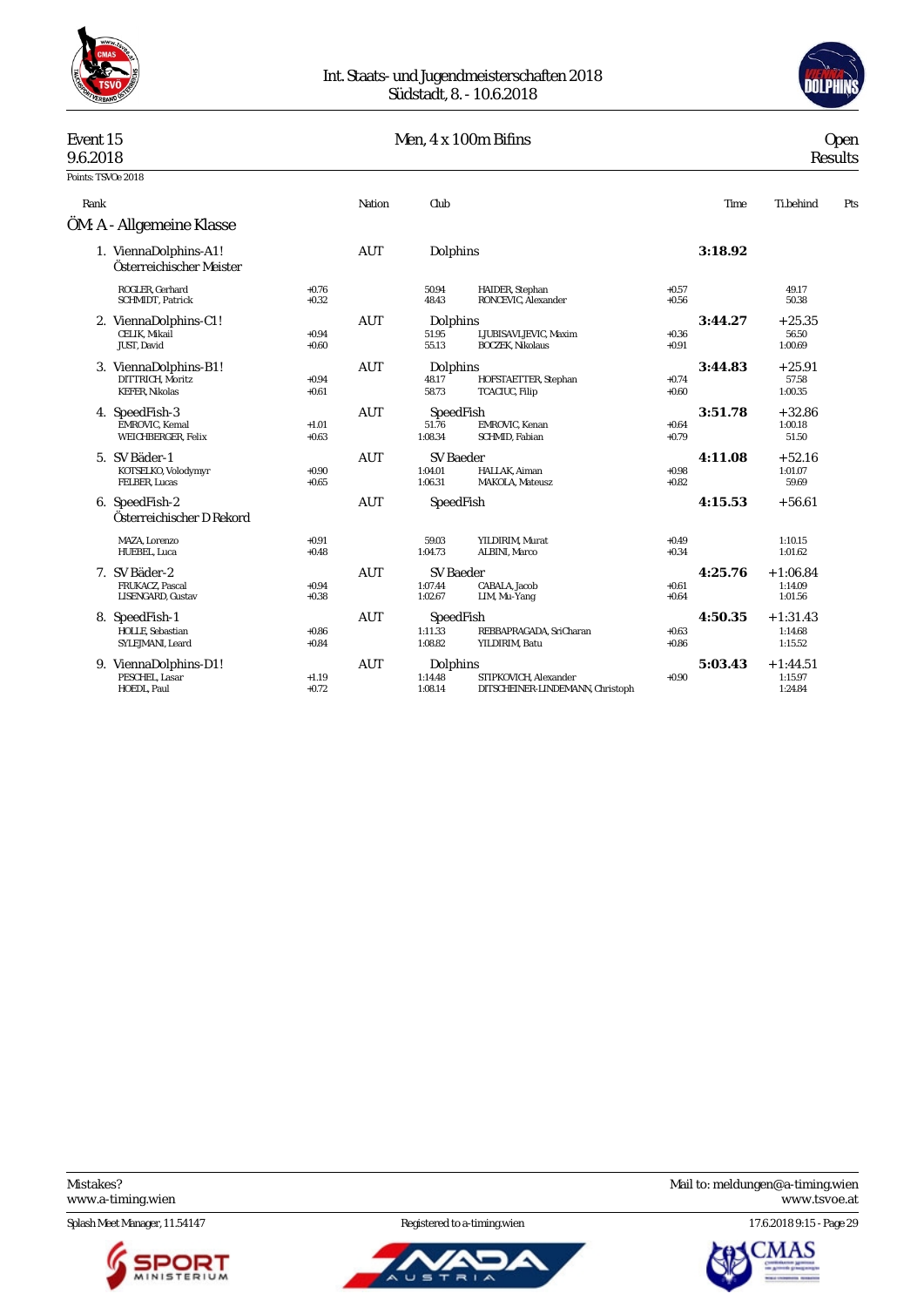



#### Event 15 Men, 4 x 100m Bifins Open

| 9.6.2018           |                                                            |                    |            |                               |                                                  | Results                       |                             |     |
|--------------------|------------------------------------------------------------|--------------------|------------|-------------------------------|--------------------------------------------------|-------------------------------|-----------------------------|-----|
| Points: TSVOe 2018 |                                                            |                    |            |                               |                                                  |                               |                             |     |
| Rank               |                                                            |                    | Nation     | Club                          |                                                  | Time                          | Ti.behind                   | Pts |
|                    | ÖM: B Jahrgang 2001/2002                                   |                    |            |                               |                                                  |                               |                             |     |
|                    | 1. ViennaDolphins-B1!<br>Österreichischer Jugend B Meister |                    | AUT        | Dolphins                      |                                                  | 3:44.83                       |                             |     |
|                    | DITTRICH, Moritz<br><b>KEFER, Nikolas</b>                  | $+0.94$<br>$+0.61$ |            | 48.17<br>58.73                | HOFSTAETTER, Stephan<br>TCACIUC, Filip           | $+0.74$<br>$+0.60$            | 57.58<br>1:00.35            |     |
|                    | 2. SpeedFish-3<br>EMROVIC, Kemal<br>WEICHBERGER, Felix     | $+1.01$<br>$+0.63$ | <b>AUT</b> | SpeedFish<br>51.76<br>1:08.34 | <b>EMROVIC.</b> Kenan<br>SCHMID, Fabian          | 3:51.78<br>$+0.64$<br>$+0.79$ | $+6.95$<br>1:00.18<br>51.50 |     |
|                    | ÖM: C Jahrgang 2003/2004                                   |                    |            |                               |                                                  |                               |                             |     |
|                    | 1. ViennaDolphins-C1!<br>Österreichischer Jugend C Meister |                    | <b>AUT</b> | Dolphins                      |                                                  | 3:44.27                       |                             |     |
|                    | CELIK, Mikail<br>JUST, David                               | $+0.94$<br>$+0.60$ |            | 51.95<br>55.13                | LJUBISAVLJEVIC, Maxim<br><b>BOCZEK, Nikolaus</b> | $+0.36$<br>$+0.91$            | 56.50<br>1:00.69            |     |

| 4:11.08 | $+26.81$                                 |
|---------|------------------------------------------|
|         |                                          |
|         | 1:01.07<br>59.69                         |
| 4:25.76 | $+41.49$                                 |
|         | 1:14.09<br>1:01.56                       |
|         | $+0.98$<br>$+0.82$<br>$+0.61$<br>$+0.64$ |

### ÖM: D Jahrgang 2005 und jünger

| 1. SpeedFish-2<br>Österreichischer Jugend D Meister, Österreichischer D Rekord |                    | AUT | SpeedFish                       |                                                           |                    | 4:15.53 |                                |
|--------------------------------------------------------------------------------|--------------------|-----|---------------------------------|-----------------------------------------------------------|--------------------|---------|--------------------------------|
| MAZA. Lorenzo<br>HUEBEL, Luca                                                  | $+0.91$<br>$+0.48$ |     | 59.03<br>1:04.73                | YILDIRIM. Murat<br><b>ALBINI, Marco</b>                   | $+0.49$<br>$+0.34$ |         | 1:10.15<br>1:01.62             |
| 2. SpeedFish-1<br>HOLLE, Sebastian<br>SYLEJMANI, Leard                         | $+0.86$<br>$+0.84$ | AUT | SpeedFish<br>1:11.33<br>1:08.82 | REBBAPRAGADA. SriCharan<br>YILDIRIM. Batu                 | $+0.63$<br>$+0.86$ | 4:50.35 | $+34.82$<br>1:14.68<br>1:15.52 |
| 3. ViennaDolphins-D1!<br>PESCHEL, Lasar<br>HOEDL. Paul                         | $+1.19$<br>$+0.72$ | AUT | Dolphins<br>1:14.48<br>1:08.14  | STIPKOVICH, Alexander<br>DITSCHEINER-LINDEMANN, Christoph | $+0.90$            | 5:03.43 | $+47.90$<br>1:15.97<br>1:24.84 |

Splash Meet Manager, 11.54147 Registered to a-timing.wien 17.6.2018 9:14 - Page 30





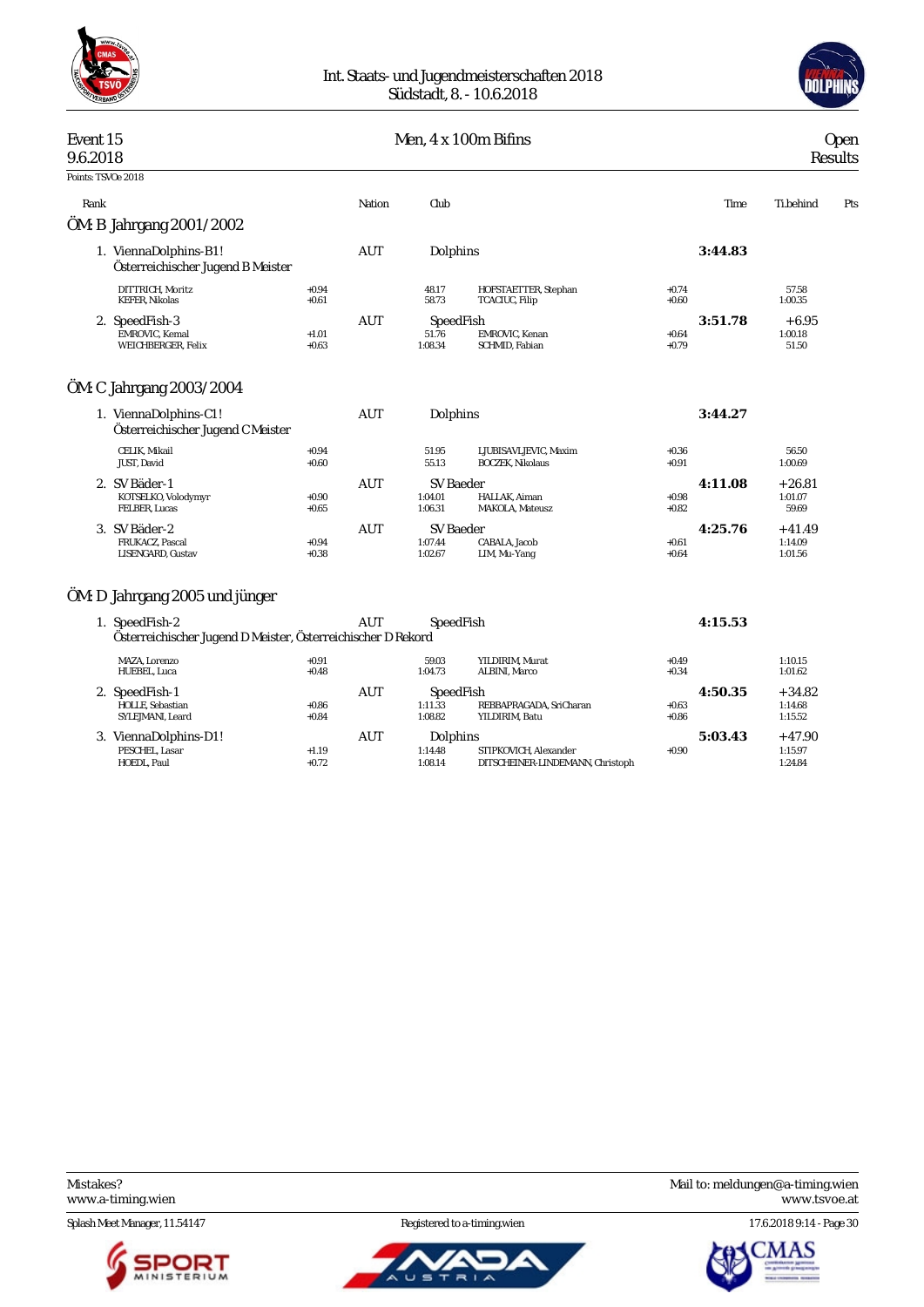



Meet name: Int. Staats- und Jugendmeisterschaften 2018 Location (City): Südstadt (AUT) Pool: Long Course (50m)<br>Date: 08.06.2018 - 10.06.2018 Number of lanes: 8 (1 - 8) Date: 08.06.2018 - 10.06.2018 Number of lanes: 8 (1 - 8)<br>Pool name: Bundessport und Freizeit-Zentrum Südstadt Timining equipment: Automatic Bundessport und Freizeit-Zentrum Südstadt Timining equipment:

Start method: 1 start rule

#### Session No. 3 - 9. June 2018, 9.6.2018

| $# \text{Role}$<br>No.       | Name                         |   | Club       | City | Grade                              | Remarks |
|------------------------------|------------------------------|---|------------|------|------------------------------------|---------|
| 1 The chief recorders        | STEINER, Andreas Ing.        | М | <b>ATW</b> | Wien | <b>Technical Crew. SR</b>          |         |
| 2 The recorders              | SCHMID, Michael              | М | <b>ATW</b> | Wien | Judge, KR                          |         |
| 3 The recorders              | <b>FLASCHNER.</b> Melanie    | F | <b>ATW</b> | Wien | Judge, KR                          |         |
| 4 The chief judge            | KESZTHELYI, Ferenc Mag. (FH) | М | <b>ATW</b> |      | Straßhof an der Technical Crew, SR |         |
| 5 The style judge            | FLASCHNER, Maximilian        | M | <b>ATW</b> | Wien | Judge, KR                          |         |
| 6 The starters               | SCHMIDT, Konrad              | M | <b>FSD</b> |      |                                    |         |
| 7 The announcers or speakers | DERFLINGER, Georg            | M | <b>FSD</b> |      |                                    |         |
| 8 The timekeeper             | SARMA, Maria                 | F | <b>ATW</b> |      | Judge, SR                          |         |
| 9 other                      | BENIGNI, Guido               | M | <b>FSD</b> |      |                                    |         |
| 10 The time keeper           | SCHMIDT, Irene               | F | <b>FSD</b> |      | Judge                              |         |
| 11 The timekeeper            | <b>SCHMID.</b> Bernhard      | M | <b>FSD</b> |      |                                    |         |
| 12 The timekeeper            | BERTL, Wolfang               | M | unattached |      |                                    |         |
| 13 The timekeeper            | HÜBEL, Alexander             | M | <b>FSF</b> |      |                                    |         |
| 14 The timekeeper            | HÜBEL, Hajnalka              | F | <b>FSF</b> |      |                                    |         |
| 15 The timekeeper            | HEINZE, Robert               | М | <b>FSD</b> |      |                                    |         |
| 16 The timekeeper            | BIRO, Oliver                 | М | <b>FSD</b> |      |                                    |         |
| 17 The turning judges        | DEUSCH, Christian            | М | <b>FSD</b> |      |                                    |         |
| 18 The turning judges        | SARMA, Stephan               | М | <b>ATW</b> |      |                                    |         |
| 19 The turning judges        | SALOMON, Gerald              | M | FSD        |      |                                    |         |
| 20 The turning judges        | RESTUCCIA, Assunta           | F | unattached |      |                                    |         |
| 21 The turning judges        | <b>FRUHACZ, Agnes</b>        | F | <b>SVB</b> |      |                                    |         |
| 22 The turning judges        | <b>KAPELLER, Ewald</b>       | M | <b>SVB</b> |      |                                    |         |
| 23 The pre-start judge       | FOCHLER, Marit               | F | <b>ATW</b> |      |                                    |         |
| 24 The pre-start judge       | FELBER, Eva                  | F | <b>SVB</b> |      |                                    |         |
| 25 The master of ceremonies  | KASTNER, Angela              | F | <b>FSF</b> |      |                                    |         |
| 26 The master of ceremonies  | WOJNAR, Oliver               | M | FSF        |      |                                    |         |

Signature secretary Signature referee

Splash Meet Manager, 11.54147 Registered to a-timing.wien 17.6.2018 9:15 - Page 31





Mistakes? Mail to: [meldungen@a-timing.wien](mailto:meldungen@a-timing.wien) <www.a-timing.wien> <www.tsvoe.at>

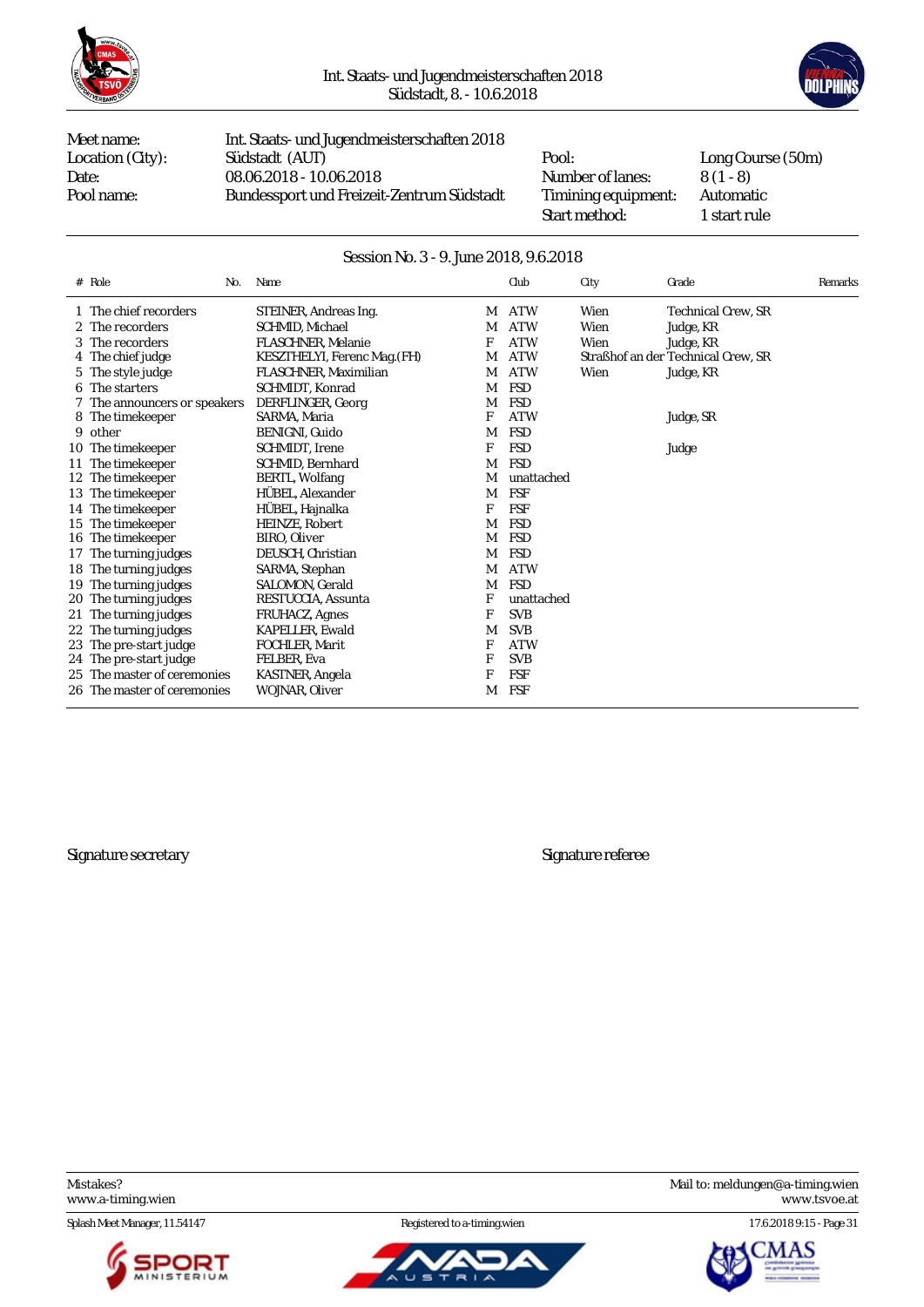

#### Int. Staats- und Jugendmeisterschaften 2018 Südstadt, 8. - 10.6.2018



#### Event 16 Women, 50m Surface

| ٧<br>×<br>۰, |
|--------------|
|              |

|                    | $9.6.2018 - 14:30$                                              |                    |          |                       |                |                    | Results    |
|--------------------|-----------------------------------------------------------------|--------------------|----------|-----------------------|----------------|--------------------|------------|
| Points: TSVOe 2018 |                                                                 |                    |          |                       |                |                    |            |
|                    | Rank Name                                                       | Nation YB          |          | Club                  | Time           | Ti.behind          | Pts        |
|                    | ÖSTM: A - Allgemeine Klasse                                     |                    |          |                       |                |                    |            |
|                    | 1. UNGER, Eva Maria<br>Österreichischer Staatsmeister           | AUT                | 95       | Dolphins              | 20.80          |                    | 540        |
|                    | 2. DEUSCH, Anna Lena                                            | AUT                | 02       | Dolphins              | 21.77          | $+0.97$            | 471        |
|                    | 3. POETZL, Lara                                                 | <b>AUT</b>         | 03       | 1. Linzer TC          | 22.35          | $+1.55$            | 435        |
|                    | 4. LEIRICH, Vanessa                                             | AUT                | 04       | Dolphins              | 22.68          | $+1.88$            | 417        |
|                    | 5. MITTERMAYR, Kristina                                         | AUT                | 00       | 1. Linzer TC          | 23.02          | $+2.22$            | 398        |
|                    | 6. BENIGNI, Anna Apollonia                                      | AUT                | 06       | Dolphins              | 23.44          | $+2.64$            | 377        |
|                    | 7. NUSSBAUMER, Mia                                              | AUT                | 01       | 1. Linzer TC          | 23.74          | $+2.94$            | 363        |
|                    | 8. BERNHAUS, Lea                                                | AUT                | 02       | Dolphins              | 24.52          | $+3.72$            | 330        |
|                    | 9. PART, Lea                                                    | AUT                | 02       | 1. Linzer TC          | 24.59          | $+3.79$            | 327        |
|                    | SYLEJMANI, Alina                                                | AUT                | 06       | SpeedFish             | 24.59          | $+3.79$            | 327        |
|                    | 11. REBBAPRAGADA, Gayathri                                      | AUT                | 05       | SpeedFish             | 25.18          | $+4.38$            | 304        |
|                    | 12. GIMESI, Sara                                                | AUT                | 05       | SpeedFish             | 25.49          | $+4.69$            | 294        |
|                    | 13. FOCHLER, Nele                                               | AUT                | 06       | Dolphins              | 26.08          | $+5.28$            | 274        |
|                    | NEUMEISTER, Vivien                                              | AUT                | 04       | Dolphins              | 26.08          | $+5.28$            | 274        |
|                    | 15. HEINZE, Alina                                               | AUT                | 05       | Dolphins              | 26.15          | $+5.35$            | 272        |
|                    | 16. AHMEDOSKI, Inci                                             | AUT                | 07       | SpeedFish             | 27.04          | $+6.24$            | 246        |
|                    | 17. RINGELBAND, Chiara                                          | AUT                | 00       | Dolphins              | 27.31          | $+6.51$            | 239        |
|                    | 18. HOLLE, Victoria<br>19. DERFLINGER, Lara Sophie              | AUT<br>AUT         | 07<br>06 | SpeedFish<br>Dolphins | 27.42<br>28.07 | $+6.62$<br>$+7.27$ | 236<br>220 |
|                    | 20. WOJNAR, Julia                                               | AUT                | 08       | SpeedFish             | 28.80          | $+8.00$            | 203        |
|                    | 21. KOSTIC, Emilija                                             | AUT                | 05       | <b>SV</b> Baeder      | 29.41          | $+8.61$            | 191        |
|                    | 22. KOSLICKA, Karolina                                          | AUT                | 08       | SpeedFish             | 31.39          | $+10.59$           | 157        |
|                    | 23. MAISENBERG, Alexandra                                       | AUT                | 06       | SpeedFish             | 31.82          | $+11.02$           | 151        |
|                    | 24. HLOZKOVA, Stella                                            | AUT                | 08       | SpeedFish             | 32.33          | $+11.53$           | 144        |
|                    | 25. HOEBINGER, Franziska                                        | AUT                | 06       | Dolphins              | 32.46          | $+11.66$           | 142        |
|                    | 26. KALCHBAUER, Eva                                             | AUT                | 03       | <b>SV</b> Baeder      | 32.69          | $+11.89$           | 139        |
|                    | 27. TRISCHAK, Fiona                                             | AUT                | 04       | SV Baeder             | 32.86          | $+12.06$           | 137        |
|                    | 28. AKARIS, Kaira                                               | AUT                | 06       | Dolphins              | 34.23          | $+13.43$           | 121        |
|                    | 29. GOLGER, Rosina                                              | AUT                | 08       | SpeedFish             | 34.69          | $+13.89$           | 116        |
|                    | 30. MANOUCHEHRI, Jasmin                                         | AUT                | 06       | Dolphins              | 37.16          | $+16.36$           | 95         |
|                    | DNS WALCHSHOFER, Alexa                                          | AUT                | 05       | <b>Abyss Divers</b>   |                |                    |            |
|                    | WDR IVANOV, Julia                                               | AUT                | 05       | <b>SV Baeder</b>      |                |                    |            |
|                    | ÖSTM: B Jahrgang 2001/2002                                      |                    |          |                       |                |                    |            |
|                    | 1. DEUSCH, Anna Lena<br>Österreichischer Jugend B Staatsmeister | AUT                | 02       | Dolphins              | 21.77          |                    | 471        |
|                    | 2. NUSSBAUMER, Mia                                              | $\mathop{\rm AUT}$ |          | 01 1. Linzer TC       | 23.74          | $+\,1.97$          | 363        |
|                    | 3. BERNHAUS, Lea                                                | AUT                | 02       | Dolphins              | 24.52          | $+2.75$            | 330        |
|                    | 4. PART, Lea                                                    | <b>AUT</b>         | 02       | 1. Linzer TC          | 24.59          | $+2.82$            | 327        |
|                    | ÖSTM: C Jahrgang 2003/2004                                      |                    |          |                       |                |                    |            |
|                    | 1. POETZL, Lara<br>Österreichischer Jugend C Staatsmeister      | AUT                | 03       | 1. Linzer TC          | 22.35          |                    | 435        |
|                    | 2. LEIRICH, Vanessa                                             | AUT                | 04       | Dolphins              | 22.68          | $+0.33$            | 417        |
|                    | 3. NEUMEISTER, Vivien                                           | AUT                | 04       | Dolphins              | 26.08          | $+3.73$            | 274        |
|                    | 4. KALCHBAUER, Eva                                              | AUT                | 03       | SV Baeder             | 32.69          | $+10.34$           | 139        |
|                    | 5. TRISCHAK, Fiona                                              | AUT                | 04       | SV Baeder             | 32.86          | $+10.51$           | 137        |



ັບ s



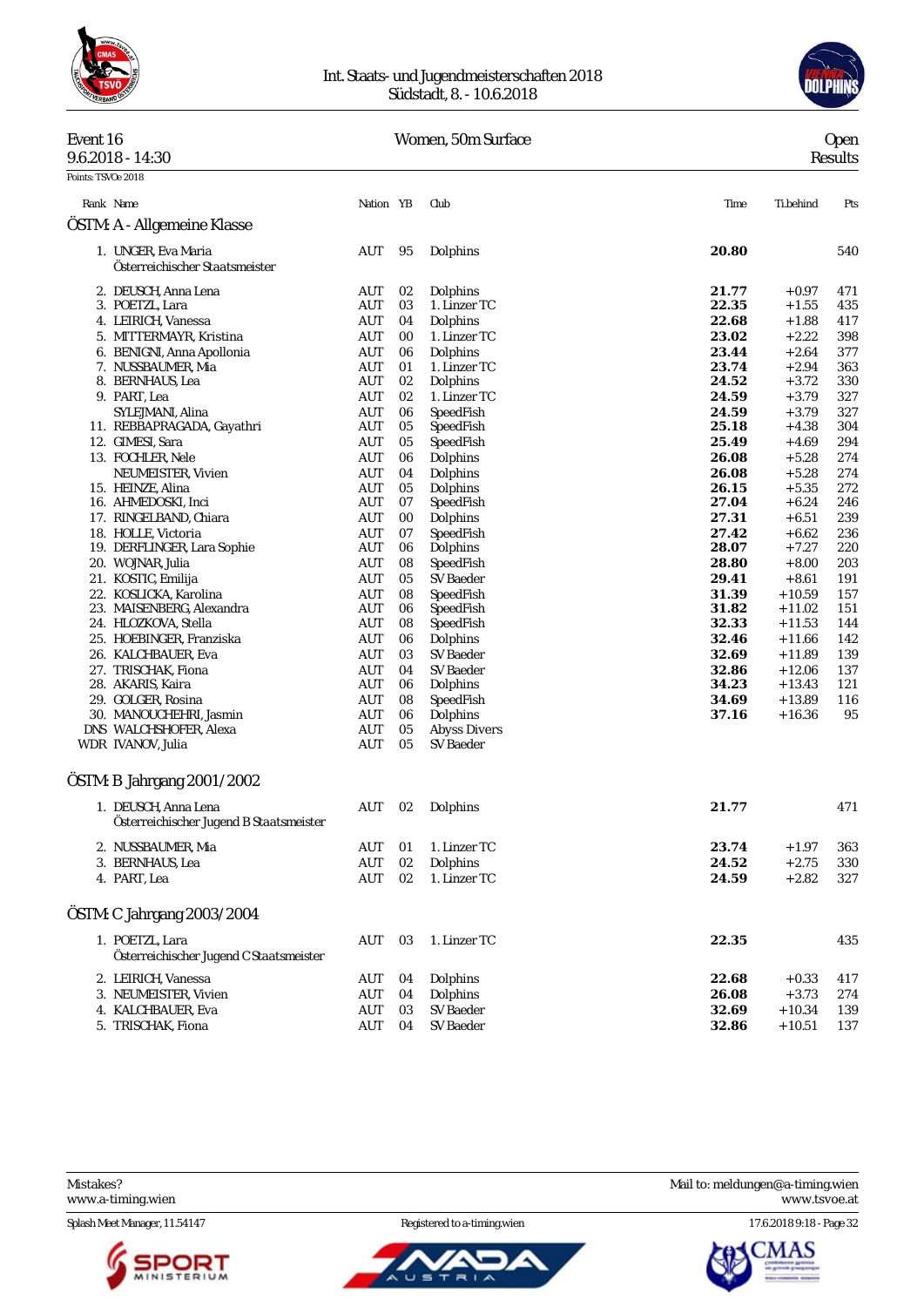

1. BENIGNI, Anna Apollonia AUT 06 Dolphins **23.44** 377

#### Event 16, Women, 50m Surface

### ÖSTM: D Jahrgang 2005 und jünger

| Österreichischer Jugend D Staatsmeister            |                          |            |                          |                |                      |            |
|----------------------------------------------------|--------------------------|------------|--------------------------|----------------|----------------------|------------|
| 2. SYLEJMANI, Alina                                | AUT                      | 06         | SpeedFish                | 24.59          | $+1.15$              | 327        |
| 3. REBBAPRAGADA, Gayathri                          | AUT                      | 05         | SpeedFish                | 25.18          | $+1.74$              | 304        |
| 4. GIMESI, Sara                                    | AUT                      | 05         | SpeedFish                | 25.49          | $+2.05$              | 294        |
| 5. FOCHLER, Nele                                   | AUT                      | 06         | Dolphins                 | 26.08          | $+2.64$              | 274        |
| 6. HEINZE, Alina                                   | <b>AUT</b>               | 05         | Dolphins                 | 26.15          | $+2.71$              | 272        |
| 7. AHMEDOSKI, Inci                                 | AUT                      | 07         | SpeedFish                | 27.04          | $+3.60$              | 246        |
| 8. HOLLE, Victoria                                 | AUT                      | 07         | SpeedFish                | 27.42          | $+3.98$              | 236        |
| 9. DERFLINGER, Lara Sophie                         | <b>AUT</b>               | 06         | Dolphins                 | 28.07          | $+4.63$              | 220        |
| 10. WOJNAR, Julia<br>11. KOSTIC, Emilija           | AUT<br>AUT               | 08<br>05   | SpeedFish<br>SV Baeder   | 28.80<br>29.41 | $+5.36$<br>$+5.97$   | 203<br>191 |
| 12. KOSLICKA, Karolina                             | AUT                      | 08         | SpeedFish                | 31.39          | $+7.95$              | 157        |
| 13. MAISENBERG, Alexandra                          | AUT                      | 06         | SpeedFish                | 31.82          | $+8.38$              | 151        |
| 14. HLOZKOVA, Stella                               | <b>AUT</b>               | 08         | SpeedFish                | 32.33          | $+8.89$              | 144        |
| 15. HOEBINGER, Franziska                           | AUT                      | 06         | Dolphins                 | 32.46          | $+9.02$              | 142        |
| 16. AKARIS, Kaira                                  | AUT                      | 06         | Dolphins                 | 34.23          | $+10.79$             | 121        |
| 17. GOLGER, Rosina                                 | AUT                      | 08         | SpeedFish                | 34.69          | $+11.25$             | 116        |
| 18. MANOUCHEHRI, Jasmin                            | <b>AUT</b>               | 06         | Dolphins                 | 37.16          | $+13.72$             | 95         |
| DNS WALCHSHOFER, Alexa                             | AUT                      | 05         | <b>Abyss Divers</b>      |                |                      |            |
| WDR IVANOV, Julia                                  | <b>AUT</b>               | 05         | <b>SV</b> Baeder         |                |                      |            |
| <b>International Rating</b>                        |                          |            |                          |                |                      |            |
| 1. LILLA, Blaszak                                  | HUN                      | 00         | <b>Bacsviz KVSC</b>      | 19.16          |                      | 691        |
| 2. ZIMMER, Antonia                                 | GER                      | 02         | TC NEMO Plauen           | 20.34          | $+1.18$              | 578        |
| 3. DIANA, Kadar-Nemeth                             | <b>HUN</b>               | 02         | <b>Bacsviz KVSC</b>      | 20.60          | $+1.44$              | 556        |
| 4. UNGER, Eva Maria                                | AUT                      | 95         | Dolphins                 | 20.80          | $+1.64$              | 540        |
| 5. DEUSCH, Anna Lena                               | AUT                      | 02         | Dolphins                 | 21.77          | $+2.61$              | 471        |
| 6. POETZL, Lara                                    | AUT                      | 03         | 1. Linzer TC             | 22.35          | $+3.19$              | 435        |
| 7. PROCHASKA, Julia                                | GER                      | 03         | TC NEMO Plauen           | 22.44          | $+3.28$              | 430        |
| 8. LEIRICH, Vanessa                                | AUT                      | 04         | Dolphins                 | 22.68          | $+3.52$              | 417        |
| 9. NORA, Szili                                     | <b>HUN</b>               | 04         | Bacsviz KVSC             | 22.84          | $+3.68$              | 408        |
| 10. MITTERMAYR, Kristina                           | AUT                      | 00         | 1. Linzer TC             | 23.02          | $+3.86$              | 398        |
| 11. MATEASIKOVA, Magdalena                         | <b>SVK</b>               | 03         | Zralok Bratislava        | 23.14          | $+3.98$              | 392        |
| 12. AGNES, Szili<br>13. BENIGNI, Anna Apollonia    | <b>HUN</b><br>AUT        | 06<br>06   | Bacsviz KVSC<br>Dolphins | 23.32<br>23.44 | $+4.16$<br>$+4.28$   | 383<br>377 |
| 14. NUSSBAUMER, Mia                                | AUT                      | 01         | 1. Linzer TC             | 23.74          | $+4.58$              | 363        |
| 15. BERNHAUS, Lea                                  | AUT                      | 02         | Dolphins                 | 24.52          | $+5.36$              | 330        |
| 16. PART, Lea                                      | AUT                      | 02         | 1. Linzer TC             | 24.59          | $+5.43$              | 327        |
| SYLEJMANI, Alina                                   | <b>AUT</b>               | 06         | SpeedFish                | 24.59          | $+5.43$              | 327        |
| 18. REBBAPRAGADA, Gayathri                         | AUT                      | 05         | SpeedFish                | 25.18          | $+6.02$              | 304        |
| 19. GIMESI, Sara                                   | AUT                      | 05         | SpeedFish                | 25.49          | $+6.33$              | 294        |
| 20. FOCHLER, Nele                                  | AUT                      | 06         | Dolphins                 | 26.08          | $+6.92$              | 274        |
| NEUMEISTER, Vivien                                 | <b>AUT</b>               | 04         | Dolphins                 | 26.08          | $+6.92$              | 274        |
| 22. HEINZE, Alina                                  | AUT                      | 05         | Dolphins                 | 26.15          | $+6.99$              | 272        |
| 23. ANDREJKOVICOVA, Kristina                       | <b>SVK</b>               | ${\bf 09}$ | Zralok Bratislava        | 26.87          | $+7.71$              | 251        |
| 24. AHMEDOSKI, Inci                                | AUT                      | 07         | SpeedFish                | 27.04          | $+7.88$              | 246        |
| 25. GABALOVA, Tina                                 | <b>SVK</b>               | 06         | Zralok Bratislava        | 27.18          | $+8.02$              | 242        |
| 26. RINGELBAND, Chiara                             | AUT                      | 00         | Dolphins                 | 27.31          | $+8.15$              | 239        |
| 27. HOLLE, Victoria<br>28. DERFLINGER, Lara Sophie | <b>AUT</b><br><b>AUT</b> | 07         | SpeedFish<br>Dolphins    | 27.42<br>28.07 | $+8.26$<br>$+8.91$   | 236<br>220 |
| 29. WOJNAR, Julia                                  | <b>AUT</b>               | 06<br>08   | SpeedFish                | 28.80          | $+9.64$              | 203        |
| 30. KOSTIC, Emilija                                | AUT                      | 05         | SV Baeder                | 29.41          | $+10.25$             | 191        |
| 31. LORINCZOVA, Viktoria                           | <b>SVK</b>               | 07         | Zralok Bratislava        | 29.53          | $+10.37$             | 189        |
| 32. HRADECKA, Vera                                 | <b>SVK</b>               | 09         | Zralok Bratislava        | 30.15          | $+10.99$             | 177        |
| 33. MICHVOCIKOVA, Luba                             | <b>SVK</b>               | 09         | Zralok Bratislava        | 30.29          | $+11.13$             | 175        |
| 34. KOSLICKA, Karolina                             | AUT                      | 08         | SpeedFish                | 31.39          | $+12.23$             | 157        |
| 35. MAISENBERG, Alexandra                          | <b>AUT</b>               | 06         | SpeedFish                | 31.82          | $+12.66$             | 151        |
| 36. HLOZKOVA, Stella                               | <b>AUT</b>               | 08         | SpeedFish                | 32.33          | $+13.17$             | 144        |
| 37. HOEBINGER, Franziska                           | <b>AUT</b>               | 06         | Dolphins                 | 32.46          | $+13.30$             | 142        |
| 38. KALCHBAUER, Eva                                | AUT                      | 03         | SV Baeder                | 32.69          | $+13.53$             | 139        |
| 39. TRISCHAK, Fiona<br>40. AKARIS, Kaira           | <b>AUT</b><br>AUT        | 04<br>06   | SV Baeder<br>Dolphins    | 32.86<br>34.23 | $+13.70$<br>$+15.07$ | 137<br>121 |
|                                                    |                          |            |                          |                |                      |            |
|                                                    |                          |            |                          |                |                      |            |

<www.a-timing.wien>

Splash Meet Manager, 11.54147 Registered to a-timing.wien 17.6.2018 9:18 - Page 33



ū

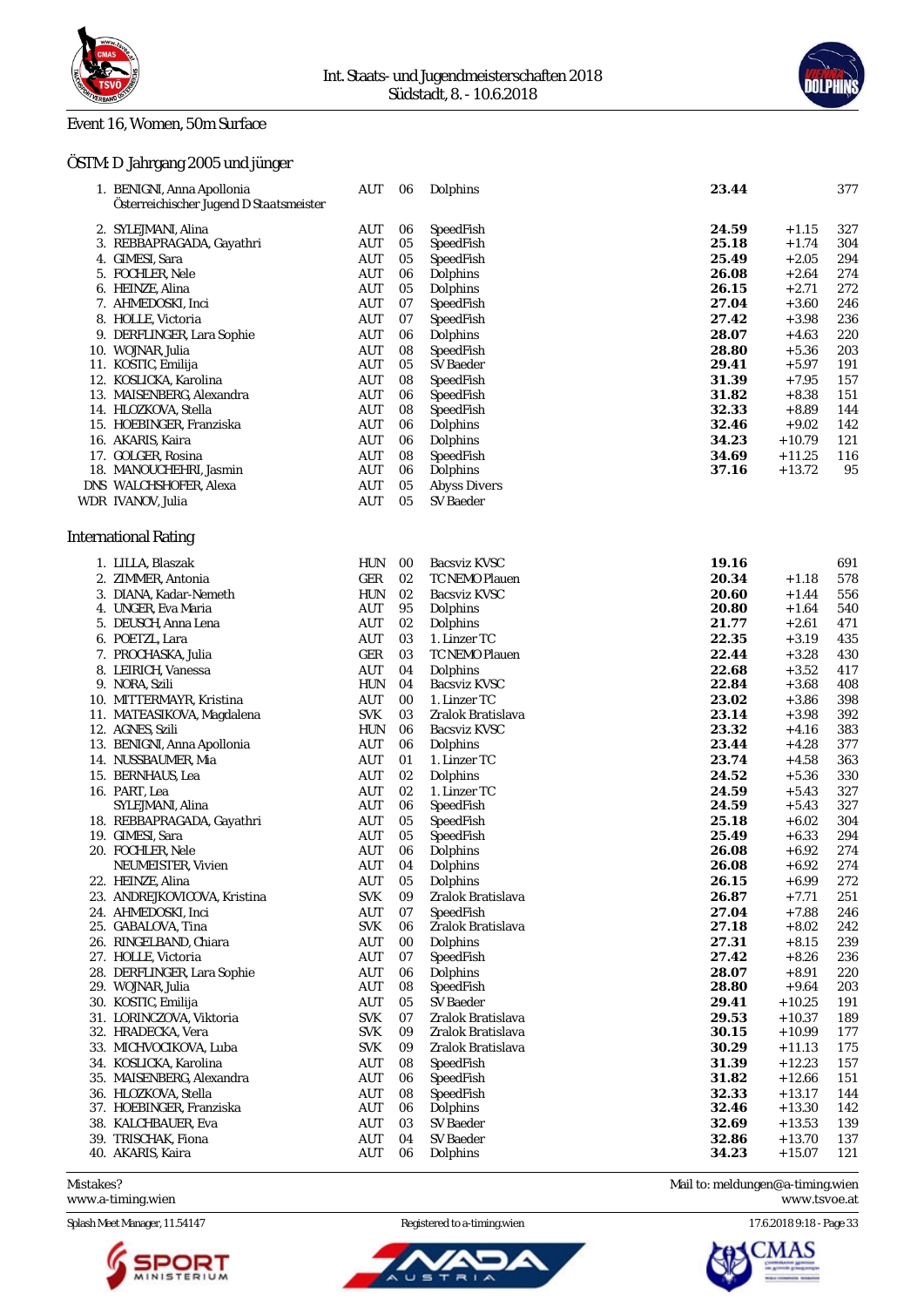



### Event 16, Women, 50m Surface, International Rating

| Rank Name                                     | Nation YB  |          | Club                  | Time           | Ti.behind            | Pts       |
|-----------------------------------------------|------------|----------|-----------------------|----------------|----------------------|-----------|
| 41. GOLGER, Rosina<br>42. MANOUCHEHRI, Jasmin | AUT<br>AUT | 08<br>06 | SpeedFish<br>Dolphins | 34.69<br>37.16 | $+15.53$<br>$+18.00$ | 116<br>95 |
| DNS GABALOVA, Nina                            | <b>SVK</b> | 98       | Zralok Bratislava     |                |                      |           |
| DNS WALCHSHOFER, Alexa                        | AUT        | 05       | Abyss Divers          |                |                      |           |
| WDR HUBACOVA, Hana                            | <b>SVK</b> | 04       | Zralok Bratislava     |                |                      |           |
| WDR IVANOV, Julia                             | AUT        | 05       | SV Baeder             |                |                      |           |

| Event 17<br>$9.6.2018 - 14:35$                      |                          |           | Men. 50m Surface                            |                | <b>Open</b><br>Results |            |  |  |
|-----------------------------------------------------|--------------------------|-----------|---------------------------------------------|----------------|------------------------|------------|--|--|
| Points: TSVOe 2018                                  |                          |           |                                             |                |                        |            |  |  |
| Rank Name                                           | Nation YB                |           | Club                                        | Time           | Ti.behind              | Pts        |  |  |
| ÖSTM: A - Allgemeine Klasse                         |                          |           |                                             |                |                        |            |  |  |
| 1. EISSERER, Geza<br>Österreichischer Staatsmeister | AUT                      | 94        | 1. Linzer TC                                | 18.04          |                        | 575        |  |  |
| 2. UNGER, Dominik<br>3. CELIK, Mikail               | AUT<br>AUT               | 95<br>03  | FC Graz<br>Dolphins                         | 18.55<br>19.44 | $+0.51$<br>$+1.40$     | 529<br>459 |  |  |
| SCHMID, Fabian<br>4.                                | AUT                      | 02        | SpeedFish                                   | 20.34          | $+2.30$                | 401        |  |  |
| DITTRICH, Moritz<br>5.<br>6. NUSSBAUMER, Tristan    | AUT<br>AUT               | 01<br>03  | Dolphins<br>1. Linzer TC                    | 22.04<br>22.28 | $+4.00$<br>$+4.24$     | 315<br>305 |  |  |
| 7. MAZA, Lorenzo                                    | AUT                      | 05        | SpeedFish                                   | 22.31          | $+4.27$                | 304        |  |  |
| 8. TCACIUC, Filip<br>9. HOFSTAETTER, Stephan        | AUT<br>AUT               | 03<br>02  | Dolphins<br>Dolphins                        | 22.84<br>23.77 | $+4.80$<br>$+5.73$     | 283<br>251 |  |  |
| 10. HUEBEL, Luca                                    | AUT                      | 06        | SpeedFish                                   | 24.42          | $+6.38$                | 232        |  |  |
| EMROVIC, Kemal<br>11.<br>12. YILDIRIM, Murat        | <b>AUT</b><br>AUT        | 04<br>05  | SpeedFish<br>SpeedFish                      | 25.03<br>25.56 | $+6.99$<br>$+7.52$     | 215<br>202 |  |  |
| 13. SCHAWARZ, David                                 | <b>AUT</b>               | 90        | EK Unterwassersportclub                     | 26.15          | $+8.11$                | 189        |  |  |
| 14. BOCZEK, Nikolaus                                | AUT                      | 04        | Dolphins                                    | 27.18          | $+9.14$                | 168        |  |  |
| 15. LIM, Mu-Yang                                    | AUT                      | 07        | <b>SV Baeder</b>                            | 27.86          | $+9.82$                | 156        |  |  |
| 16. CABALA, Jacob<br>17. ALBINI, Marco              | <b>AUT</b><br><b>AUT</b> | 06<br>07  | <b>SV Baeder</b><br>SpeedFish               | 28.19<br>28.20 | $+10.15$<br>$+10.16$   | 151<br>150 |  |  |
| 18. KOTSELKO, Serhiy                                | AUT                      | 03        | SV Baeder                                   | 28.28          | $+10.24$               | 149        |  |  |
| 19. KOTSELKO, Volodymyr                             | AUT                      | 03        | <b>SV Baeder</b>                            | 28.40          | $+10.36$               | 147        |  |  |
| 20. WEICHBERGER, Felix                              | AUT                      | 03        | SpeedFish                                   | 28.62          | $+10.58$               | 144        |  |  |
| 21. FRUKACZ, Pascal                                 | AUT                      | 04        | <b>SV Baeder</b>                            | 29.03          | $+10.99$               | 138        |  |  |
| 22. SYLEJMANI, Leard<br>23 ROCDANIC Nikola          | AUT<br><b>AIT</b>        | 06<br>Q 1 | SpeedFish<br><b>FK</b> Unterwassersportclub | 29.06<br>20 12 | $+11.02$<br>1108       | 138<br>137 |  |  |

| Mistakes? | www.a-timing.wien                                            |                          |          |                         | Mail to: meldungen@a-timing.wien | www.tsvoe.at         |          |
|-----------|--------------------------------------------------------------|--------------------------|----------|-------------------------|----------------------------------|----------------------|----------|
|           | 3. HOFSTAETTER, Stephan                                      | <b>AUT</b>               | 02       | Dolphins                | 23.77                            | $+3.43$              | 251      |
|           | 2. DITTRICH, Moritz                                          | AUT                      | 01       | Dolphins                | 22.04                            | $+1.70$              | 315      |
|           | Österreichischer Jugend B Staatsmeister                      |                          |          |                         |                                  |                      |          |
|           | 1. SCHMID, Fabian                                            | AUT                      | 02       | SpeedFish               | 20.34                            |                      | 401      |
|           | ÖSTM: B Jahrgang 2001/2002                                   |                          |          |                         |                                  |                      |          |
|           |                                                              |                          |          |                         |                                  |                      |          |
|           | WDR IVANOV, Alexander                                        | <b>AUT</b>               | 07       | <b>SV Baeder</b>        |                                  |                      |          |
|           | 37. DITSCHEINER-LINDEMANN, Christoph<br>WDR CHUDZIK, Olivier | <b>AUT</b>               | 08       | SpeedFish               |                                  |                      |          |
|           | 36. ECKL, Thomas                                             | <b>AUT</b>               | 05       | Dolphins<br>Dolphins    | 36.58                            | $+18.54$             | 75<br>69 |
|           | 35. HOEDL, Paul                                              | <b>AUT</b>               | 06<br>08 | Dolphins                | 35.56                            | $+17.52$             | 76       |
|           | 34. GIMESI, Samu                                             | <b>AUT</b><br><b>AUT</b> | 09       | SpeedFish               | 34.65<br>35.45                   | $+16.61$<br>$+17.41$ | 81       |
|           | 33. SALOMON, Leon                                            | <b>AUT</b>               | 09       | SpeedFish               | 34.18                            | $+16.14$             | 85       |
|           | 32. BENKOVIC, Daniel                                         | AUT                      | 04       | Dolphins                | 32.88                            | $+14.84$             | 95       |
|           | 31. LISENGARD, Gustav                                        | <b>AUT</b>               | 06       | SV Baeder               | 32.83                            | $+14.79$             | 95       |
|           | 30. YILDIRIM, Batu                                           | <b>AUT</b>               | 07       | SpeedFish               | 31.65                            | $+13.61$             | 106      |
|           | 29. PESCHEL, Lasar                                           | <b>AUT</b>               | 08       | Dolphins                | 31.56                            | $+13.52$             | 107      |
|           | 28. STIPKOVICH, Alexander                                    | <b>AUT</b>               | 05       | Dolphins                | 31.21                            | $+13.17$             | 111      |
|           | 27. SCHMID, Christoph                                        | <b>AUT</b>               | 03       | ASBOe                   | 31.01                            | $+12.97$             | 113      |
|           | 26. HOLLE, Sebastian                                         | <b>AUT</b>               | 07       | SpeedFish               | 30.83                            | $+12.79$             | 115      |
|           | 25. KOSAK, Andreas                                           | <b>AUT</b>               | 00       | SV Baeder               | 30.49                            | $+12.45$             | 119      |
|           | 24. REBBAPRAGADA, SriCharan                                  | <b>AUT</b>               | 08       | SpeedFish               | 30.48                            | $+12.44$             | 119      |
|           | 23. BOGDANIC, Nikola                                         | AUT                      | 91       | EK Unterwassersportclub | 29.12                            | $+11.08$             | 137      |
|           | 22. SYLEJMANI, Leard                                         | <b>AUT</b>               | 06       | SpeedFish               | 29.06                            | $+11.02$             | 138      |
|           | 21. FRUKACZ, Pascal                                          | <b>AUT</b>               | 04       | SV Baeder               | 29.03                            | $+10.99$             | 138      |
|           | 20. WEICHBERGER, Felix                                       | <b>AUT</b>               | 03       | SpeedFish               | 28.62                            | $+10.58$             | 144      |
|           | 19. KOTSELKO, Volodymyr                                      | <b>AUT</b>               | 03       | SV Baeder               | 28.40                            | $+10.36$             | 147      |
|           | 18. KOTSELKO, Serhiy                                         | <b>AUT</b>               | 03       | SV Baeder               | 28.28                            | $+10.24$             | 149      |
|           | 17. ALBINI, Marco                                            | <b>AUT</b>               | 07       | SpeedFish               | 28.20                            | $+10.16$             | 150      |
|           | 16. CABALA, Jacob                                            | <b>AUT</b>               | 06       | SV Baeder               | 28.19                            | $+10.15$             | 151      |
|           | 15. LIM, Mu-Yang                                             | <b>AUT</b>               | 07       | SV Baeder               | 27.86                            | $+9.82$              | 156      |
|           | 14. BOCZEK, Nikolaus                                         | <b>AUT</b>               | 04       | Dolphins                | 27.18                            | $+9.14$              | 168      |
|           | 13. SCHAWARZ, David                                          | <b>AUT</b>               | 90       | EK Unterwassersportclub | 26.15                            | $+8.11$              | 189      |
|           | 12. YILDIRIM, Murat                                          | AUT                      | 05       | SpeedFish               | 25.56                            | $+7.52$              | 202      |



 $\overline{a}$ 

ັບ ຣ

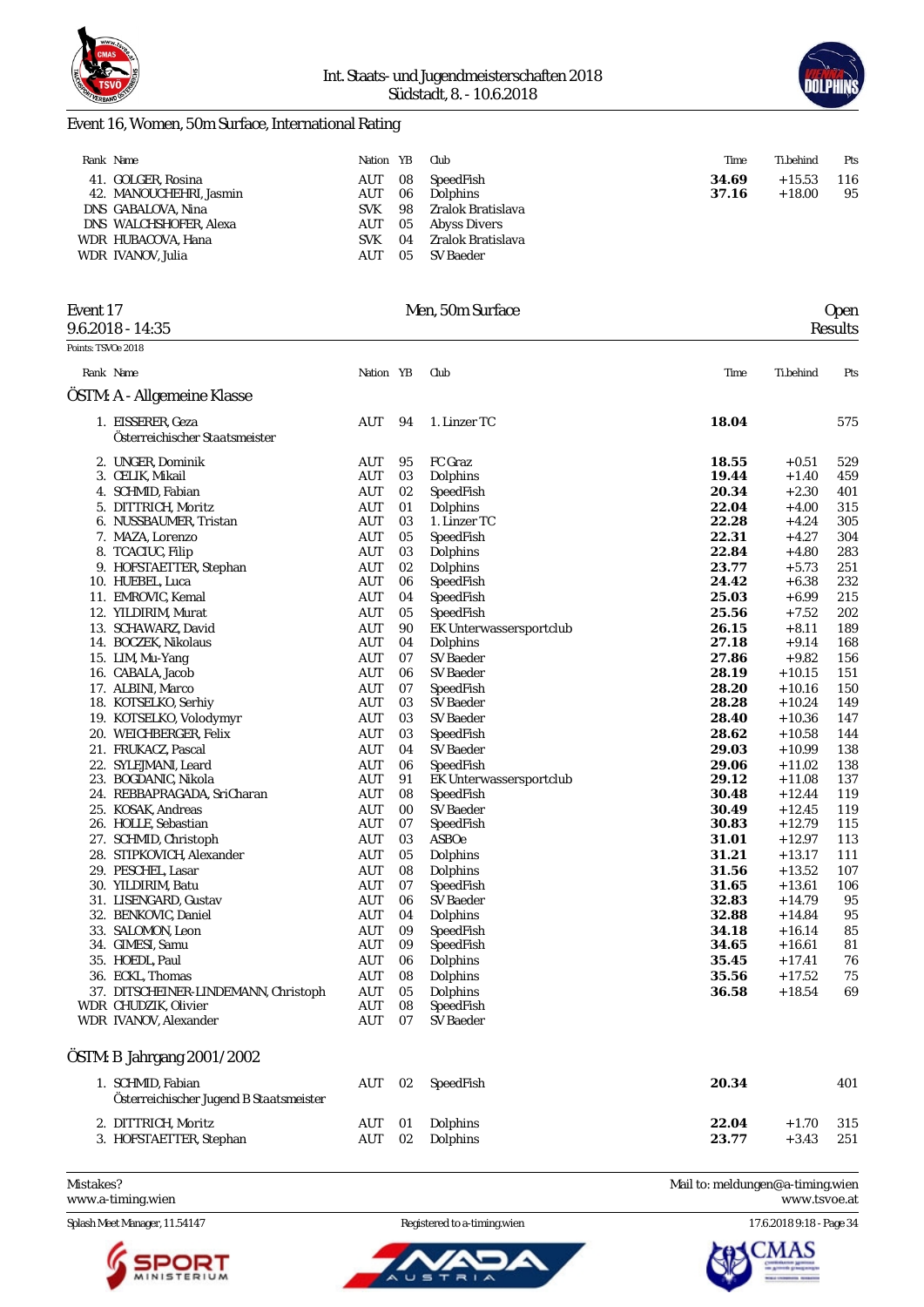

### Event 17, Men, 50m Surface



### ÖSTM: C Jahrgang 2003/2004

| 1. CELIK, Mikail                        | AUT        | 03 | Dolphins                | 19.44 |           | 459 |
|-----------------------------------------|------------|----|-------------------------|-------|-----------|-----|
| Österreichischer Jugend C Staatsmeister |            |    |                         |       |           |     |
| 2. NUSSBAUMER, Tristan                  | AUT        | 03 | 1. Linzer TC            | 22.28 | $+2.84$   | 305 |
| 3. TCACIUC, Filip                       | AUT        | 03 | Dolphins                | 22.84 | $+3.40$   | 283 |
| 4. EMROVIC, Kemal                       | AUT        | 04 | SpeedFish               | 25.03 | $+5.59$   | 215 |
| 5. BOCZEK, Nikolaus                     | AUT        | 04 | Dolphins                | 27.18 | $+7.74$   | 168 |
| 6. KOTSELKO, Serhiy                     | AUT        | 03 | SV Baeder               | 28.28 | $+8.84$   | 149 |
| 7. KOTSELKO, Volodymyr                  | AUT        | 03 | SV Baeder               | 28.40 | $+8.96$   | 147 |
| 8. WEICHBERGER, Felix                   | AUT        | 03 | SpeedFish               | 28.62 | $+9.18$   | 144 |
| 9. FRUKACZ, Pascal                      | AUT        | 04 | SV Baeder               | 29.03 | $+9.59$   | 138 |
| 10. SCHMID, Christoph                   | AUT        | 03 | ASBOe                   | 31.01 | $+11.57$  | 113 |
| 11. BENKOVIC, Daniel                    | AUT        | 04 | Dolphins                | 32.88 | $+13.44$  | 95  |
| ÖSTM: D Jahrgang 2005 und jünger        |            |    |                         |       |           |     |
| 1. MAZA, Lorenzo                        | AUT        | 05 | SpeedFish               | 22.31 |           | 304 |
| Österreichischer Jugend D Staatsmeister |            |    |                         |       |           |     |
| 2. HUEBEL, Luca                         | AUT        | 06 | SpeedFish               | 24.42 | $+2.11$   | 232 |
| 3. YILDIRIM, Murat                      | AUT        | 05 | SpeedFish               | 25.56 | $+3.25$   | 202 |
| 4. LIM, Mu-Yang                         | AUT        | 07 | SV Baeder               | 27.86 | $+5.55$   | 156 |
| 5. CABALA, Jacob                        | AUT        | 06 | SV Baeder               | 28.19 | $+5.88$   | 151 |
| 6. ALBINI, Marco                        | AUT        | 07 | SpeedFish               | 28.20 | $+5.89$   | 150 |
| 7. SYLEJMANI, Leard                     | AUT        | 06 | SpeedFish               | 29.06 | $+6.75$   | 138 |
| 8. REBBAPRAGADA, SriCharan              | AUT        | 08 | SpeedFish               | 30.48 | $+8.17$   | 119 |
| 9. HOLLE, Sebastian                     | AUT        | 07 | SpeedFish               | 30.83 | $+8.52$   | 115 |
| 10. STIPKOVICH, Alexander               | AUT        | 05 | Dolphins                | 31.21 | $+8.90$   | 111 |
| 11. PESCHEL, Lasar                      | AUT        | 08 | Dolphins                | 31.56 | $+9.25$   | 107 |
| 12. YILDIRIM, Batu                      | AUT        | 07 | SpeedFish               | 31.65 | $+9.34$   | 106 |
| 13. LISENGARD, Gustav                   | AUT        | 06 | SV Baeder               | 32.83 | $+10.52$  | 95  |
| 14. SALOMON, Leon                       | AUT        | 09 | SpeedFish               | 34.18 | $+11.87$  | 85  |
| 15. GIMESI, Samu                        | AUT        | 09 | SpeedFish               | 34.65 | $+12.34$  | 81  |
| 16. HOEDL, Paul                         | AUT        | 06 | Dolphins                | 35.45 | $+13.14$  | 76  |
| 17. ECKL, Thomas                        | AUT        | 08 | Dolphins                | 35.56 | $+13.25$  | 75  |
| 18. DITSCHEINER-LINDEMANN, Christoph    | AUT        | 05 | Dolphins                | 36.58 | $+14.27$  | 69  |
| WDR CHUDZIK, Olivier                    | AUT        | 08 | SpeedFish               |       |           |     |
| WDR IVANOV, Alexander                   | AUT        | 07 | SV Baeder               |       |           |     |
| International Rating                    |            |    |                         |       |           |     |
| 1. ZEUNER, Sidney                       | GER        | 96 | TC NEMO Plauen          | 17.01 |           | 686 |
| 2. EISSERER, Geza                       | AUT        | 94 | 1. Linzer TC            | 18.04 | $+1.03$   | 575 |
| 3. MARCELL, Kocsis                      | <b>HUN</b> | 01 | Bacsviz KVSC            | 18.49 | $+1.48$   | 534 |
| 4. UNGER, Dominik                       | AUT        | 95 | FC Graz                 | 18.55 | $+1.54$   | 529 |
| 5. PETRAK, Jakub                        | <b>SVK</b> | 03 | Barakuda Sala           | 19.07 | $+2.06$   | 487 |
| 6. CELIK, Mikail                        | AUT 03     |    | Dolphins                | 19.44 | $+2.43$   | 459 |
| 7. KOZMER, Jakub                        | <b>SVK</b> | 03 | Barakuda Sala           | 20.03 | $+3.02$   | 420 |
| 8. SCHMID, Fabian                       | AUT        | 02 | SpeedFish               | 20.34 | $+3.33$   | 401 |
| 9. WALETZKO, Marius                     | GER        | 03 | TC NEMO Plauen          | 21.30 | $+4.29$   | 349 |
| 10. DITTRICH, Moritz                    | AUT        | 01 | Dolphins                | 22.04 | $+5.03$   | 315 |
| 11. MILAN, Kolonics                     | <b>HUN</b> | 02 | Bacsviz KVSC            | 22.15 | $+5.14$   | 311 |
| 12. NUSSBAUMER, Tristan                 | AUT        | 03 | 1. Linzer TC            | 22.28 | $+5.27$   | 305 |
| 13. MAZA, Lorenzo                       | AUT        | 05 | SpeedFish               | 22.31 | $+5.30$   | 304 |
| 14. TCACIUC. Filip                      | AUT        | 03 | Dolphins                | 22.84 | $+5.83$   | 283 |
| 15. HOFSTAETTER, Stephan                | AUT        | 02 | Dolphins                | 23.77 | $+6.76$   | 251 |
| 16. HUEBEL, Luca                        | AUT        | 06 | SpeedFish               | 24.42 | $+7.41$   | 232 |
| 17. EMROVIC, Kemal                      | <b>AUT</b> | 04 | SpeedFish               | 25.03 | $+8.02$   | 215 |
| 18. YILDIRIM, Murat                     | AUT        | 05 | SpeedFish               | 25.56 | $+8.55$   | 202 |
| 19. SCHAWARZ, David                     | AUT        | 90 | EK Unterwassersportclub | 26.15 | $+\,9.14$ | 189 |
| 20. BOCZEK, Nikolaus                    | AUT        | 04 | Dolphins                | 27.18 | $+10.17$  | 168 |
| 21. LIM, Mu-Yang                        | AUT        | 07 | SV Baeder               | 27.86 | $+10.85$  | 156 |
| 22. CABALA, Jacob                       | AUT        | 06 | <b>SV</b> Baeder        | 28.19 | $+11.18$  | 151 |
| 23. ALBINI, Marco                       | AUT        | 07 | SpeedFish               | 28.20 | $+11.19$  | 150 |
| 24. KOTSELKO, Serhiy                    | AUT        | 03 | SV Baeder               | 28.28 | $+11.27$  | 149 |

<www.a-timing.wien>

Splash Meet Manager, 11.54147 Registered to a-timing.wien 17.6.2018 9:18 - Page 35



Ū  $\equiv$ 

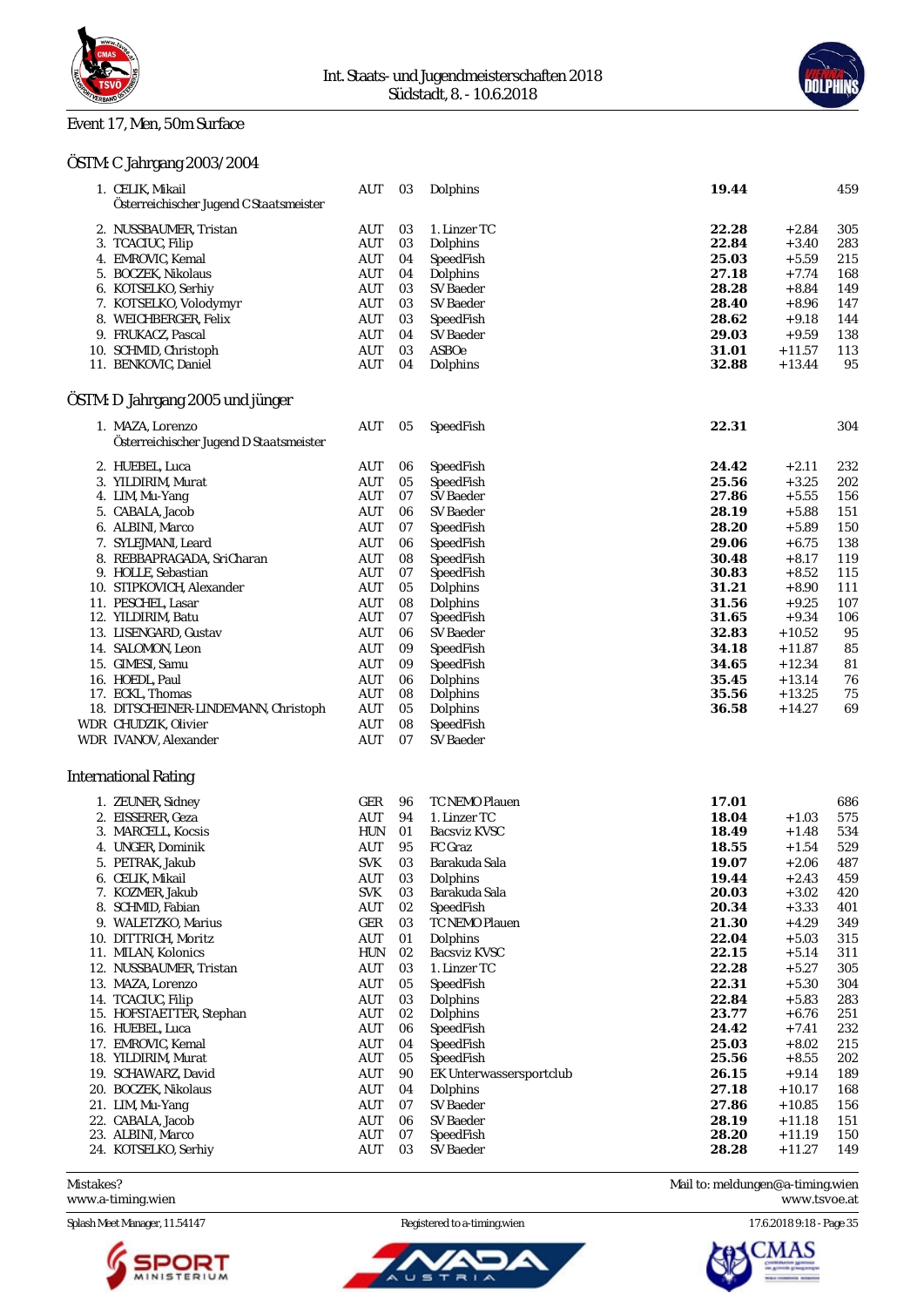



### Event 17, Men, 50m Surface, International Rating

|     | Rank Name                            | Nation     | YB | Club                    | Time  | Ti.behind | Pts |
|-----|--------------------------------------|------------|----|-------------------------|-------|-----------|-----|
|     | 25. KOTSELKO, Volodymyr              | AUT        | 03 | <b>SV Baeder</b>        | 28.40 | $+11.39$  | 147 |
| 26. | WEICHBERGER, Felix                   | AUT        | 03 | SpeedFish               | 28.62 | $+11.61$  | 144 |
|     | 27. FRUKACZ, Pascal                  | AUT        | 04 | SV Baeder               | 29.03 | $+12.02$  | 138 |
| 28. | SYLEJMANI, Leard                     | AUT        | 06 | SpeedFish               | 29.06 | $+12.05$  | 138 |
| 29. | <b>BOGDANIC. Nikola</b>              | <b>AUT</b> | 91 | EK Unterwassersportclub | 29.12 | $+12.11$  | 137 |
| 30. | REBBAPRAGADA, SriCharan              | AUT        | 08 | SpeedFish               | 30.48 | $+13.47$  | 119 |
| 31. | KOSAK, Andreas                       | AUT        | 00 | SV Baeder               | 30.49 | $+13.48$  | 119 |
| 32. | HOLLE, Sebastian                     | <b>AUT</b> | 07 | SpeedFish               | 30.83 | $+13.82$  | 115 |
|     | 33. SCHMID, Christoph                | AUT        | 03 | ASBOe                   | 31.01 | $+14.00$  | 113 |
|     | 34. STIPKOVICH, Alexander            | AUT        | 05 | Dolphins                | 31.21 | $+14.20$  | 111 |
|     | 35. PESCHEL, Lasar                   | AUT        | 08 | Dolphins                | 31.56 | $+14.55$  | 107 |
| 36. | YILDIRIM, Batu                       | <b>AUT</b> | 07 | SpeedFish               | 31.65 | $+14.64$  | 106 |
|     | 37. LISENGARD, Gustav                | AUT        | 06 | <b>SV Baeder</b>        | 32.83 | $+15.82$  | 95  |
|     | 38. BENKOVIC, Daniel                 | AUT        | 04 | Dolphins                | 32.88 | $+15.87$  | 95  |
| 39. | SALOMON, Leon                        | AUT        | 09 | SpeedFish               | 34.18 | $+17.17$  | 85  |
| 40. | GIMESI, Samu                         | AUT        | 09 | SpeedFish               | 34.65 | $+17.64$  | 81  |
|     | 41. HOEDL. Paul                      | <b>AUT</b> | 06 | Dolphins                | 35.45 | $+18.44$  | 76  |
| 42. | ECKL, Thomas                         | <b>AUT</b> | 08 | Dolphins                | 35.56 | $+18.55$  | 75  |
|     | 43. DITSCHEINER-LINDEMANN, Christoph | <b>AUT</b> | 05 | Dolphins                | 36.58 | $+19.57$  | 69  |
|     | WDR CHUDZIK, Olivier                 | AUT        | 08 | SpeedFish               |       |           |     |
|     | WDR IVANOV, Alexander                | AUT        | 07 | SV Baeder               |       |           |     |

| Event 18           |    | Women, 200m Bifins |      |     | Open                                 |
|--------------------|----|--------------------|------|-----|--------------------------------------|
| $9.6.2018 - 14.45$ |    |                    |      |     | Results                              |
| Points: TSVOe 2018 |    |                    |      |     |                                      |
| Rank<br>$\cdot$ .  | YΒ |                    | Time | Pts | 100 <sub>m</sub><br>200 <sub>m</sub> |

| Rank |                                                                           | YB |                     | Time    | Pts | 100m    | 200m    |
|------|---------------------------------------------------------------------------|----|---------------------|---------|-----|---------|---------|
|      | ÖSTM: A - Allgemeine Klasse                                               |    |                     |         |     |         |         |
|      | 1. ROTT, Conni<br>Österreichischer Staatsmeister, Österreichischer Rekord | 99 | Dolphins            | 1:53.40 | 715 | 54.14   | 59.26   |
| 2.   | ANDERS, Veronika                                                          | 01 | SV Baeder           | 2:07.23 | 507 | 1:02.80 | 1:04.43 |
| 3.   | LEIRICH, Vanessa<br>Österreichischer C Rekord                             | 04 | Dolphins            | 2:07.70 | 501 | 1:02.09 | 1:05.61 |
| 4.   | DUC, Vanessa                                                              | 03 | <b>SV Baeder</b>    | 2:08.37 | 493 | 1:01.53 | 1:06.84 |
| 5.   | KALABIC, Dragana                                                          | 01 | <b>SV Baeder</b>    | 2:08.39 | 493 | 1:00.74 | 1:07.65 |
| 6.   | DEUSCH, Anna Lena                                                         | 02 | Dolphins            | 2:12.57 | 448 | 1:02.99 | 1:09.58 |
| 7.   | ROTT, Anja                                                                | 95 | Dolphins            | 2:14.28 | 431 | 1:02.08 | 1:12.20 |
| 8.   | HORAKOVA, Sara                                                            | 03 | Dolphins            | 2:17.39 | 402 | 1:04.88 | 1:12.51 |
| 9.   | RINGELBAND, Chiara                                                        | 00 | Dolphins            | 2:18.63 | 392 | 1:07.68 | 1:10.95 |
| 10.  | WALCHSHOFER, Alexa                                                        | 05 | <b>Abyss Divers</b> | 2:19.86 | 381 | 1:08.05 | 1:11.81 |
| 11.  | <b>SZENT IVANYI, Timea</b>                                                | 05 | Dolphins            | 2:21.06 | 372 | 1:08.70 | 1:12.36 |
| 12.  | DERFLINGER, Lara Sophie                                                   | 06 | Dolphins            | 2:21.94 | 365 | 1:11.21 | 1:10.73 |
| 13.  | KAPELLER, Mona                                                            | 04 | <b>SV Baeder</b>    | 2:23.38 | 354 | 1:09.01 | 1:14.37 |
| 14.  | NEUMEISTER, Vivien                                                        | 04 | Dolphins            | 2:27.74 | 324 | 1:11.50 | 1:16.24 |
| 15.  | KOSTIC, Emilija                                                           | 05 | <b>SV Baeder</b>    | 2:35.70 | 276 | 1:16.21 | 1:19.49 |
| 16.  | TRISCHAK, Fiona                                                           | 04 | <b>SV Baeder</b>    | 2:35.86 | 276 | 1:16.01 | 1:19.85 |
| 17.  | <b>BERNHAUS, Lea</b>                                                      | 02 | Dolphins            | 2:41.77 | 246 | 1:18.05 | 1:23.72 |
| 18.  | KOSLICKA, Karolina                                                        | 08 | SpeedFish           | 2:41.96 | 246 | 1:16.27 | 1:25.69 |
| 19.  | KALCHBAUER, Eva                                                           | 03 | <b>SV Baeder</b>    | 2:44.44 | 235 | 1:21.23 | 1:23.21 |
| 20.  | MAISENBERG, Alexandra                                                     | 06 | SpeedFish           | 2:45.49 | 230 | 1:20.41 | 1:25.08 |
| 21.  | HLOZKOVA, Stella                                                          | 08 | SpeedFish           | 2:45.95 | 228 | 1:22.78 | 1:23.17 |
| 22.  | HOEBINGER, Franziska                                                      | 06 | Dolphins            | 2:50.40 | 211 | 1:19.96 | 1:30.44 |
| 23.  | <b>FOCHLER, Nele</b>                                                      | 06 | Dolphins            | 3:01.41 | 175 | 1:26.30 | 1:35.11 |
| 24.  | AKARIS, Kaira                                                             | 06 | Dolphins            | 3:03.48 | 169 | 1:29.06 | 1:34.42 |
| 25.  | MANOUCHEHRI, Jasmin                                                       | 06 | Dolphins            | 3:04.46 | 166 | 1:29.83 | 1:34.63 |
| WDR  | IVANOV, Julia                                                             | 05 | SV Baeder           |         |     |         |         |

Mistakes? Mail to: [meldungen@a-timing.wien](mailto:meldungen@a-timing.wien) <www.a-timing.wien>

Splash Meet Manager, 11.54147 Registered to a-timing.wien 17.6.2018 9:18 - Page 36



ັບ ຣ

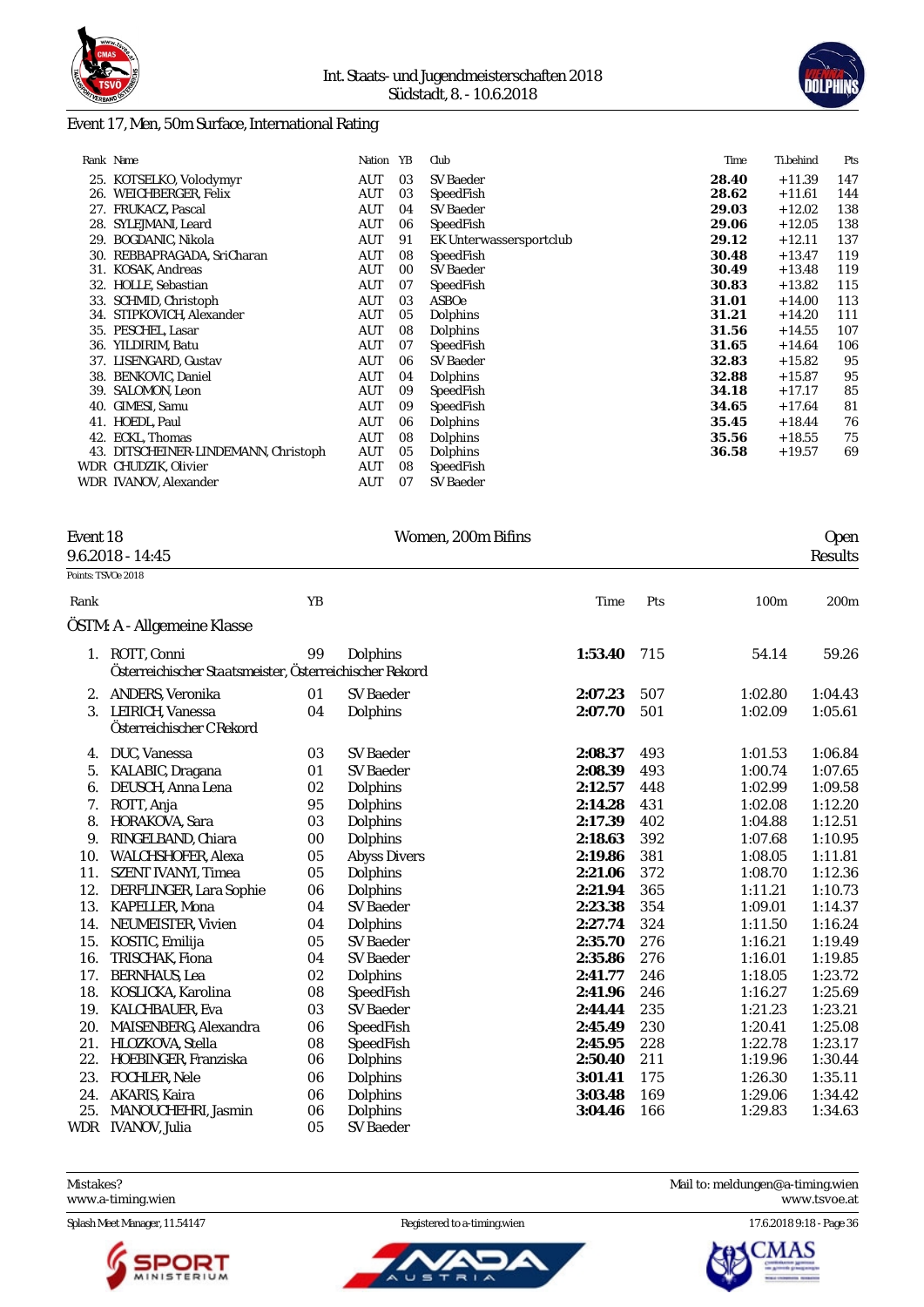



### Event 18, Women, 200m Bifins

|     | OSTM: B Jahrgang 2001/2002                                         |        |                     |         |     |         |         |
|-----|--------------------------------------------------------------------|--------|---------------------|---------|-----|---------|---------|
|     | 1. ANDERS, Veronika<br>Österreichischer Jugend B Staatsmeister     | 01     | SV Baeder           | 2:07.23 | 507 | 1:02.80 | 1:04.43 |
|     | 2. KALABIC, Dragana                                                | 01     | SV Baeder           | 2:08.39 | 493 | 1:00.74 | 1:07.65 |
|     | 3. DEUSCH, Anna Lena                                               | 02     | Dolphins            | 2:12.57 | 448 | 1:02.99 | 1:09.58 |
|     | 4. BERNHAUS, Lea                                                   | 02     | Dolphins            | 2:41.77 | 246 | 1:18.05 | 1:23.72 |
|     | ÖSTM: C Jahrgang 2003/2004                                         |        |                     |         |     |         |         |
|     | 1. LEIRICH, Vanessa                                                | 04     | Dolphins            | 2:07.70 | 501 | 1:02.09 | 1:05.61 |
|     | Österreichischer Jugend C Staatsmeister, Österreichischer C Rekord |        |                     |         |     |         |         |
|     | 2. DUC, Vanessa                                                    | 03     | SV Baeder           | 2:08.37 | 493 | 1:01.53 | 1:06.84 |
|     | 3. HORAKOVA, Sara                                                  | 03     | Dolphins            | 2:17.39 | 402 | 1:04.88 | 1:12.51 |
|     | 4. KAPELLER, Mona                                                  | 04     | SV Baeder           | 2:23.38 | 354 | 1:09.01 | 1:14.37 |
| 5.  | NEUMEISTER, Vivien                                                 | 04     | Dolphins            | 2:27.74 | 324 | 1:11.50 | 1:16.24 |
| 6.  | TRISCHAK, Fiona                                                    | 04     | SV Baeder           | 2:35.86 | 276 | 1:16.01 | 1:19.85 |
|     | 7. KALCHBAUER, Eva                                                 | 03     | <b>SV Baeder</b>    | 2:44.44 | 235 | 1:21.23 | 1:23.21 |
|     | ÖSTM: D Jahrgang 2005 und jünger                                   |        |                     |         |     |         |         |
|     | 1. WALCHSHOFER, Alexa<br>Österreichischer Jugend D Staatsmeister   | 05     | <b>Abyss Divers</b> | 2:19.86 | 381 | 1:08.05 | 1:11.81 |
|     | 2. SZENT IVANYI, Timea                                             | 05     | Dolphins            | 2:21.06 | 372 | 1:08.70 | 1:12.36 |
| 3.  | DERFLINGER, Lara Sophie                                            | 06     | Dolphins            | 2:21.94 | 365 | 1:11.21 | 1:10.73 |
|     | 4. KOSTIC, Emilija                                                 | 05     | <b>SV Baeder</b>    | 2:35.70 | 276 | 1:16.21 | 1:19.49 |
| 5.  | KOSLICKA, Karolina                                                 | 08     | SpeedFish           | 2:41.96 | 246 | 1:16.27 | 1:25.69 |
|     | 6. MAISENBERG, Alexandra                                           | 06     | SpeedFish           | 2:45.49 | 230 | 1:20.41 | 1:25.08 |
|     | 7. HLOZKOVA, Stella                                                | 08     | SpeedFish           | 2:45.95 | 228 | 1:22.78 | 1:23.17 |
| 8.  | HOEBINGER, Franziska                                               | 06     | Dolphins            | 2:50.40 | 211 | 1:19.96 | 1:30.44 |
| 9.  | FOCHLER, Nele                                                      | 06     | Dolphins            | 3:01.41 | 175 | 1:26.30 | 1:35.11 |
|     | 10. AKARIS, Kaira                                                  | 06     | Dolphins            | 3:03.48 | 169 | 1:29.06 | 1:34.42 |
| 11. | MANOUCHEHRI, Jasmin                                                | 06     | Dolphins            | 3:04.46 | 166 | 1:29.83 | 1:34.63 |
|     | WDR IVANOV, Julia                                                  | 05     | <b>SV Baeder</b>    |         |     |         |         |
|     | <b>International Rating</b>                                        |        |                     |         |     |         |         |
|     | 1. ROTT, Conni                                                     | 99     | Dolphins            | 1:53.40 | 715 | 54.14   |         |
|     | Österreichischer Rekord                                            |        |                     |         |     |         | 59.26   |
|     | 2. ANDERS, Veronika                                                | 01     | <b>SV Baeder</b>    | 2:07.23 | 507 | 1:02.80 | 1:04.43 |
|     | 3. LEIRICH, Vanessa                                                | 04     | Dolphins            | 2:07.70 | 501 | 1:02.09 | 1:05.61 |
|     | Österreichischer C Rekord                                          |        |                     |         |     |         |         |
| 4.  | DUC, Vanessa                                                       | 03     | <b>SV</b> Baeder    | 2:08.37 | 493 | 1:01.53 | 1:06.84 |
| 5.  | KALABIC, Dragana                                                   | 01     | <b>SV Baeder</b>    | 2:08.39 | 493 | 1:00.74 | 1:07.65 |
| 6.  | DEUSCH, Anna Lena                                                  | 02     | Dolphins            | 2:12.57 | 448 | 1:02.99 | 1:09.58 |
| 7.  | ROTT, Anja                                                         | 95     | Dolphins            | 2:14.28 | 431 | 1:02.08 | 1:12.20 |
| 8.  | HORAKOVA, Sara                                                     | 03     | Dolphins            | 2:17.39 | 402 | 1:04.88 | 1:12.51 |
| 9.  | RINGELBAND, Chiara                                                 | $00\,$ | Dolphins            | 2:18.63 | 392 | 1:07.68 | 1:10.95 |
| 10. | WALCHSHOFER, Alexa                                                 | 05     | <b>Abyss Divers</b> | 2:19.86 | 381 | 1:08.05 | 1:11.81 |
| 11. | SZENT IVANYI, Timea                                                | 05     | Dolphins            | 2:21.06 | 372 | 1:08.70 | 1:12.36 |
| 12. | DERFLINGER, Lara Sophie                                            | 06     | Dolphins            | 2:21.94 | 365 | 1:11.21 | 1:10.73 |
| 13. | ANDREJKOVICOVA, Kristina                                           | 09     | Zralok Bratislava   | 2:23.23 | 355 | 1:09.14 | 1:14.09 |
| 14. | KAPELLER, Mona                                                     | 04     | <b>SV Baeder</b>    | 2:23.38 | 354 | 1:09.01 | 1:14.37 |
| 15. | HRADECKA, Vera                                                     | 09     | Zralok Bratislava   | 2:27.11 | 328 | 1:11.70 | 1:15.41 |
| 16. | NEUMEISTER, Vivien                                                 | 04     | Dolphins            | 2:27.74 | 324 | 1:11.50 | 1:16.24 |
| 17. | LORINCZOVA, Viktoria                                               | 07     | Zralok Bratislava   | 2:34.01 | 286 | 1:15.34 | 1:18.67 |
| 18. | KOSTIC, Emilija                                                    | 05     | SV Baeder           | 2:35.70 | 276 | 1:16.21 | 1:19.49 |
|     |                                                                    |        |                     |         |     |         |         |

<www.a-timing.wien>



ū



Mistakes? Mail to: [meldungen@a-timing.wien](mailto:meldungen@a-timing.wien)

Splash Meet Manager, 11.54147 Registered to a-timing.wien 17.6.2018 9:18 - Page 37

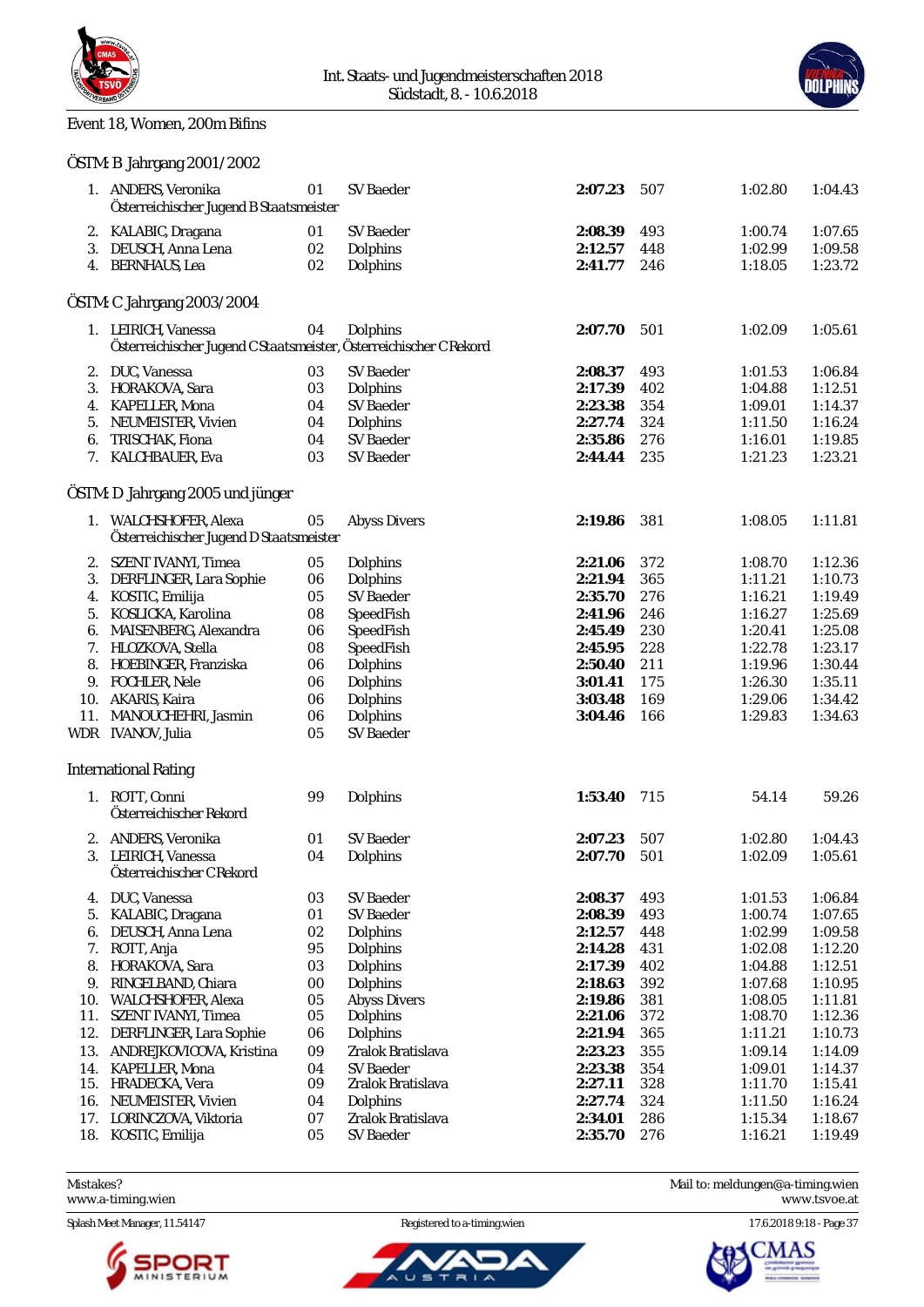



#### Event 18, Women, 200m Bifins, International Rating

| Rank |                        | YΒ |                   | Time    | <b>Pts</b> | 100 <sub>m</sub> | 200m    |
|------|------------------------|----|-------------------|---------|------------|------------------|---------|
| 19.  | TRISCHAK. Fiona        | 04 | SV Baeder         | 2:35.86 | 276        | 1:16.01          | 1:19.85 |
| 20.  | MICHVOCIKOVA, Luba     | 09 | Zralok Bratislava | 2:41.72 | 247        | 1:16.91          | 1:24.81 |
| 21.  | <b>BERNHAUS, Lea</b>   | 02 | <b>Dolphins</b>   | 2:41.77 | 246        | 1:18.05          | 1:23.72 |
| 22.  | KOSLICKA, Karolina     | 08 | SpeedFish         | 2:41.96 | 246        | 1:16.27          | 1:25.69 |
| 23.  | <b>KALCHBAUER, Eva</b> | 03 | SV Baeder         | 2:44.44 | 235        | 1:21.23          | 1:23.21 |
| 24.  | MAISENBERG, Alexandra  | 06 | SpeedFish         | 2:45.49 | 230        | 1:20.41          | 1:25.08 |
| 25.  | HLOZKOVA, Stella       | 08 | SpeedFish         | 2:45.95 | 228        | 1:22.78          | 1:23.17 |
| 26.  | HOEBINGER, Franziska   | 06 | <b>Dolphins</b>   | 2:50.40 | 211        | 1:19.96          | 1:30.44 |
| 27.  | FOCHLER, Nele          | 06 | <b>Dolphins</b>   | 3:01.41 | 175        | 1:26.30          | 1:35.11 |
| 28.  | AKARIS, Kaira          | 06 | <b>Dolphins</b>   | 3:03.48 | 169        | 1:29.06          | 1:34.42 |
| 29.  | MANOUCHEHRI, Jasmin    | 06 | <b>Dolphins</b>   | 3:04.46 | 166        | 1:29.83          | 1:34.63 |
| WDR  | IVANOV, Julia          | 05 | <b>SV Baeder</b>  |         |            |                  |         |

### Event 19 Men, 200m Bifins Open  $9.6.2018 - 14.55$

## $\overline{P_0}$

|      | 9.0.2018 - 14:55                                        |        |                         |         |     |         | Results          |
|------|---------------------------------------------------------|--------|-------------------------|---------|-----|---------|------------------|
|      | Points: TSVOe 2018                                      |        |                         |         |     |         |                  |
| Rank |                                                         | YB     |                         | Time    | Pts | 100m    | 200 <sub>m</sub> |
|      | ÖSTM: A - Allgemeine Klasse                             |        |                         |         |     |         |                  |
| 1.   | <b>UNGER, Dominik</b><br>Österreichischer Staatsmeister | 95     | FC Graz                 | 1:41.15 | 785 | 49.51   | 51.64            |
| 2.   | HAIDER, Stephan                                         | 99     | Dolphins                | 1:46.67 | 669 | 52.16   | 54.51            |
| 3.   | REISER, Marco                                           | 00     | FC Graz                 | 1:49.42 | 620 | 53.37   | 56.05            |
| 4.   | SCHMIDT, Patrick                                        | 98     | Dolphins                | 1:50.76 | 598 | 52.99   | 57.77            |
| 5.   | DITTRICH, Moritz                                        | 01     | Dolphins                | 1:50.84 | 597 | 54.78   | 56.06            |
| 6.   | RIGHI, Alessandro                                       | $00\,$ | SV Baeder               | 2:00.72 | 462 | 57.73   | 1:02.99          |
| 7.   | LJUBISAVLJEVIC, Maxim                                   | 03     | Dolphins                | 2:06.28 | 403 | 1:00.12 | 1:06.16          |
| 8.   | MAKOLA, Mateusz                                         | 04     | <b>SV Baeder</b>        | 2:08.67 | 381 | 1:02.32 | 1:06.35          |
| 9.   | JUST, David                                             | 03     | Dolphins                | 2:10.02 | 370 | 1:02.51 | 1:07.51          |
| 10.  | SCHAWARZ, David                                         | 90     | EK Unterwassersportclub | 2:10.21 | 368 | 1:02.62 | 1:07.59          |
| 11.  | TCACIUC, Filip                                          | 03     | Dolphins                | 2:10.89 | 362 | 1:04.30 | 1:06.59          |
| 12.  | EMROVIC, Kemal                                          | 04     | SpeedFish               | 2:11.52 | 357 | 1:03.76 | 1:07.76          |
| 13.  | <b>KEFER, Nikolas</b>                                   | 02     | Dolphins                | 2:15.05 | 330 | 1:03.89 | 1:11.16          |
|      | 14. LIM, Mu-Yang                                        | 07     | <b>SV</b> Baeder        | 2:20.19 | 295 | 1:10.80 | 1:09.39          |
|      | Österreichischer E Rekord                               |        |                         |         |     |         |                  |
| 15.  | <b>ALBINI, Marco</b>                                    | 07     | SpeedFish               | 2:21.35 | 288 | 1:08.96 | 1:12.39          |
| 16.  | BOGDANIC, Nikola                                        | 91     | EK Unterwassersportclub | 2:21.49 | 287 | 1:06.23 | 1:15.26          |
| 17.  | CABALA, Jacob                                           | 06     | <b>SV Baeder</b>        | 2:22.27 | 282 | 1:09.59 | 1:12.68          |
| 18.  | HALLAK, Aiman                                           | 04     | <b>SV Baeder</b>        | 2:22.74 | 279 | 1:09.23 | 1:13.51          |
| 19.  | HOFSTAETTER, Stephan                                    | 02     | Dolphins                | 2:25.71 | 263 | 1:08.64 | 1:17.07          |
| 20.  | SCHMID, Fabian                                          | 02     | SpeedFish               | 2:26.93 | 256 | 1:08.67 | 1:18.26          |
| 21.  | KOTSELKO, Serhiy                                        | 03     | <b>SV</b> Baeder        | 2:27.19 | 255 | 1:13.13 | 1:14.06          |
|      | 22. FELBER, Lucas                                       | 04     | <b>SV Baeder</b>        | 2:27.51 | 253 | 1:10.95 | 1:16.56          |
| 23.  | KOTSELKO, Volodymyr                                     | 03     | <b>SV Baeder</b>        | 2:29.03 | 245 | 1:13.49 | 1:15.54          |
| 24.  | WEICHBERGER, Felix                                      | 03     | SpeedFish               | 2:34.71 | 219 | 1:14.30 | 1:20.41          |
| 25.  | SYLEJMANI, Leard                                        | 06     | SpeedFish               | 2:38.88 | 203 | 1:17.75 | 1:21.13          |
| 26.  | HOEDL, Paul                                             | 06     | Dolphins                | 2:40.50 | 196 | 1:17.70 | 1:22.80          |
| 27.  | KOSAK, Andreas                                          | 00     | <b>SV Baeder</b>        | 2:41.00 | 195 | 1:15.34 | 1:25.66          |
| 28.  | FRUKACZ, Pascal                                         | 04     | <b>SV Baeder</b>        | 2:42.41 | 190 | 1:22.06 | 1:20.35          |
| 29.  | LISENGARD, Gustav                                       | 06     | <b>SV Baeder</b>        | 2:47.59 | 173 | 1:19.51 | 1:28.08          |
| 30.  | <b>BENKOVIC, Daniel</b>                                 | 04     | Dolphins                | 2:50.63 | 164 | 1:22.33 | 1:28.30          |
| 31.  | STIPKOVICH, Alexander                                   | 05     | Dolphins                | 2:57.75 | 145 | 1:25.61 | 1:32.14          |
| 32.  | SALOMON, Leon                                           | 09     | SpeedFish               | 2:59.70 | 140 | 1:26.77 | 1:32.93          |
| 33.  | DITSCHEINER-LINDEMANN, C.                               | 05     | Dolphins                | 3:07.69 | 123 | 1:30.58 | 1:37.11          |







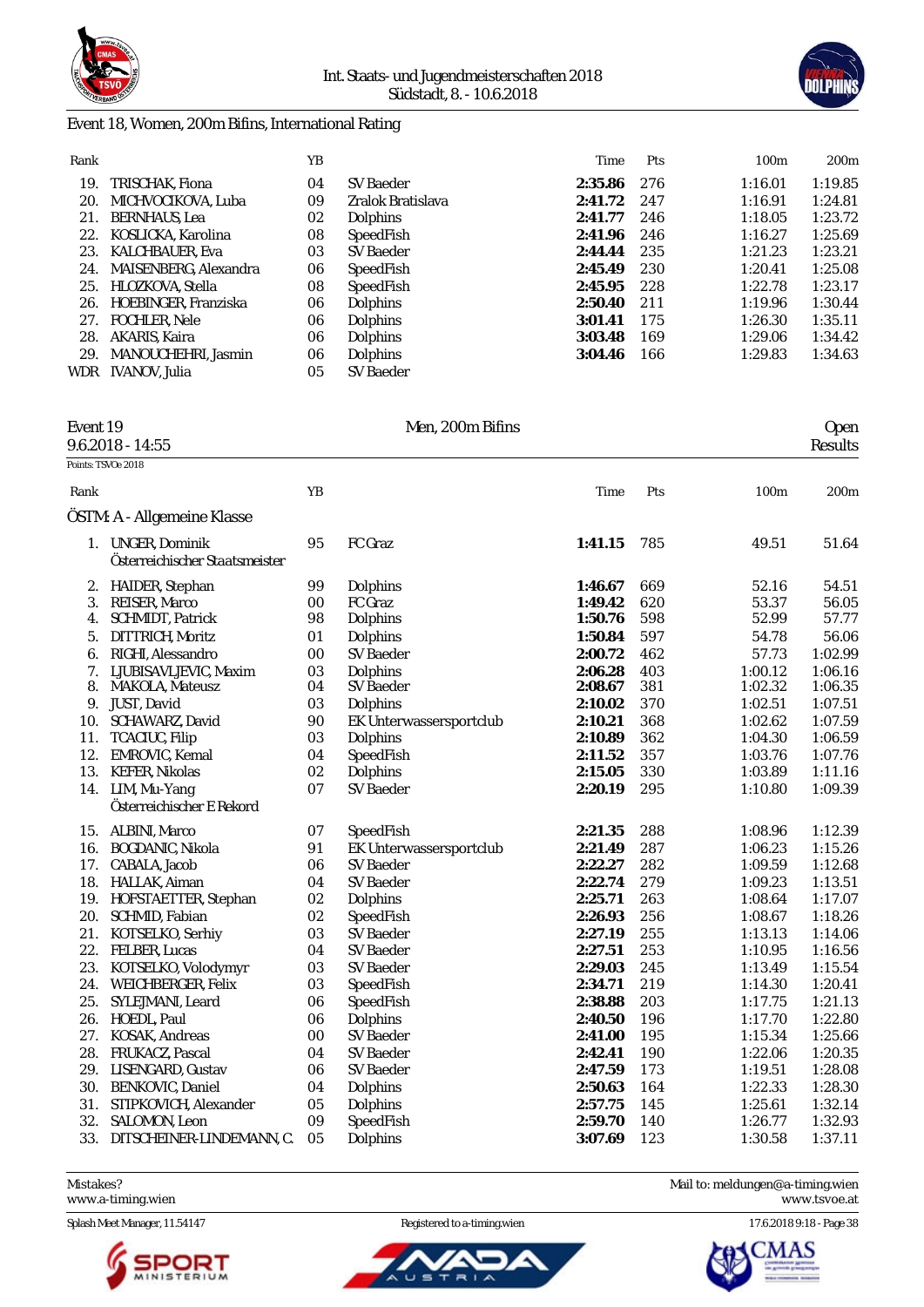

#### Int. Staats- und Jugendmeisterschaften 2018 Südstadt, 8. - 10.6.2018



# Event 19, Men, 200m Bifins, ÖSTM: A - Allgemeine Klasse

| Rank |                                                                                       | YB       |                              | Time               | Pts        | 100m               | 200 <sub>m</sub>   |
|------|---------------------------------------------------------------------------------------|----------|------------------------------|--------------------|------------|--------------------|--------------------|
|      | DNS RONCEVIC, Alexander<br>WDR IVANOV, Alexander                                      | 92<br>07 | Dolphins<br><b>SV Baeder</b> |                    |            |                    |                    |
|      | ÖSTM: B Jahrgang 2001/2002                                                            |          |                              |                    |            |                    |                    |
|      | 1. DITTRICH, Moritz<br>Österreichischer Jugend B Staatsmeister                        | 01       | Dolphins                     | 1:50.84            | 597        | 54.78              | 56.06              |
|      | 2. KEFER, Nikolas                                                                     | 02       | Dolphins                     | 2:15.05            | 330        | 1:03.89            | 1:11.16            |
| 3.   | HOFSTAETTER, Stephan<br>4. SCHMID, Fabian                                             | 02<br>02 | Dolphins<br>SpeedFish        | 2:25.71<br>2:26.93 | 263<br>256 | 1:08.64<br>1:08.67 | 1:17.07<br>1:18.26 |
|      | ÖSTM: C Jahrgang 2003/2004                                                            |          |                              |                    |            |                    |                    |
|      | 1. LJUBISAVLJEVIC, Maxim<br>Österreichischer Jugend C Staatsmeister                   | 03       | Dolphins                     | 2:06.28            | 403        | 1:00.12            | 1:06.16            |
|      | 2. MAKOLA, Mateusz                                                                    | 04       | SV Baeder                    | 2:08.67            | 381        | 1:02.32            | 1:06.35            |
| 3.   | JUST, David                                                                           | 03       | Dolphins                     | 2:10.02            | 370        | 1:02.51            | 1:07.51            |
| 4.   | <b>TCACIUC, Filip</b>                                                                 | 03       | Dolphins                     | 2:10.89            | 362        | 1:04.30            | 1:06.59            |
|      | 5. EMROVIC, Kemal                                                                     | 04       | SpeedFish                    | 2:11.52            | 357        | 1:03.76            | 1:07.76            |
| 6.   | HALLAK, Aiman                                                                         | 04       | <b>SV Baeder</b>             | 2:22.74            | 279        | 1:09.23            | 1:13.51            |
|      | 7. KOTSELKO, Serhiy                                                                   | 03       | <b>SV</b> Baeder             | 2:27.19            | 255        | 1:13.13            | 1:14.06            |
| 8.   | <b>FELBER, Lucas</b>                                                                  | 04       | SV Baeder                    | 2:27.51            | 253        | 1:10.95            | 1:16.56            |
| 9.   | KOTSELKO, Volodymyr                                                                   | 03       | SV Baeder                    | 2:29.03            | 245        | 1:13.49            | 1:15.54            |
| 10.  | <b>WEICHBERGER, Felix</b>                                                             | 03       | SpeedFish                    | 2:34.71            | 219        | 1:14.30            | 1:20.41            |
|      | 11. FRUKACZ, Pascal                                                                   | 04       | SV Baeder                    | 2:42.41            | 190        | 1:22.06            | 1:20.35            |
|      | 12. BENKOVIC, Daniel                                                                  | 04       | Dolphins                     | 2:50.63            | 164        | 1:22.33            | 1:28.30            |
|      | ÖSTM: D Jahrgang 2005 und jünger                                                      |          |                              |                    |            |                    |                    |
|      | 1. LIM, Mu-Yang<br>Österreichischer Jugend D Staatsmeister, Österreichischer E Rekord | 07       | SV Baeder                    | 2:20.19            | 295        | 1:10.80            | 1:09.39            |
|      | 2. ALBINI, Marco                                                                      | 07       | SpeedFish                    | 2:21.35            | 288        | 1:08.96            | 1:12.39            |
| 3.   | CABALA, Jacob                                                                         | 06       | SV Baeder                    | 2:22.27            | 282        | 1:09.59            | 1:12.68            |
| 4.   | SYLEJMANI, Leard                                                                      | 06       | SpeedFish                    | 2:38.88            | 203        | 1:17.75            | 1:21.13            |
| 5.   | HOEDL, Paul                                                                           | 06       | Dolphins                     | 2:40.50            | 196        | 1:17.70            | 1:22.80            |
| 6.   | LISENGARD, Gustav                                                                     | 06       | SV Baeder                    | 2:47.59            | 173        | 1:19.51            | 1:28.08            |
| 7.   | STIPKOVICH, Alexander                                                                 | 05       | Dolphins                     | 2:57.75            | 145        | 1:25.61            | 1:32.14            |
| 8.   | SALOMON, Leon                                                                         | 09       | SpeedFish                    | 2:59.70            | 140        | 1:26.77            | 1:32.93            |
| 9.   | DITSCHEINER-LINDEMANN, C.                                                             | 05       | Dolphins                     | 3:07.69            | 123        | 1:30.58            | 1:37.11            |
|      | WDR IVANOV, Alexander                                                                 | 07       | SV Baeder                    |                    |            |                    |                    |
|      | <b>International Rating</b>                                                           |          |                              |                    |            |                    |                    |
| 1.   | <b>UNGER, Dominik</b>                                                                 | 95       | FC Graz                      | 1:41.15            | 785        | 49.51              | 51.64              |
| 2.   | <b>MARCELL, Kocsis</b>                                                                | 01       | <b>Bacsviz KVSC</b>          | 1:43.11            | 741        | 49.97              | 53.14              |
| 3.   | MILAN, Kolonics                                                                       | 02       | <b>Bacsviz KVSC</b>          | 1:44.30            | 716        | 51.68              | 52.62              |
| 4.   | HAIDER, Stephan                                                                       | 99       | Dolphins                     | 1:46.67            | 669        | 52.16              | 54.51              |
|      | 5. PETRAK, Jakub                                                                      | 03       | Barakuda Sala                | 1:48.91            | 629        | 53.33              | 55.58              |
|      | 6. REISER, Marco                                                                      | 00       | FC Graz                      | 1:49.42            | 620        | 53.37              | 56.05              |
| 7.   | <b>SCHMIDT, Patrick</b>                                                               | 98       | Dolphins                     | 1:50.76            | 598        | 52.99              | 57.77              |
| 8.   | DITTRICH, Moritz                                                                      | 01       | Dolphins                     | 1:50.84            | 597        | 54.78              | 56.06              |
| 9.   | RIGHI, Alessandro                                                                     | 00       | SV Baeder                    | 2:00.72            | 462        | 57.73              | 1:02.99            |
| 10.  | LJUBISAVLJEVIC, Maxim                                                                 | 03       | Dolphins                     | 2:06.28            | 403        | 1:00.12            | 1:06.16            |
| 11.  | MAKOLA, Mateusz                                                                       | 04       | SV Baeder                    | 2:08.67            | 381        | 1:02.32            | 1:06.35            |
|      | 12. JUST, David                                                                       | 03       | Dolphins                     | 2:10.02            | 370        | 1:02.51            | 1:07.51            |
|      | 13. SCHAWARZ, David                                                                   | 90       | EK Unterwassersportclub      | 2:10.21            | 368        | 1:02.62            | 1:07.59            |

Mistakes? Mail to: [meldungen@a-timing.wien](mailto:meldungen@a-timing.wien) <www.a-timing.wien>

Splash Meet Manager, 11.54147 Registered to a-timing.wien 17.6.2018 9:18 - Page 39



ັບ ຣ

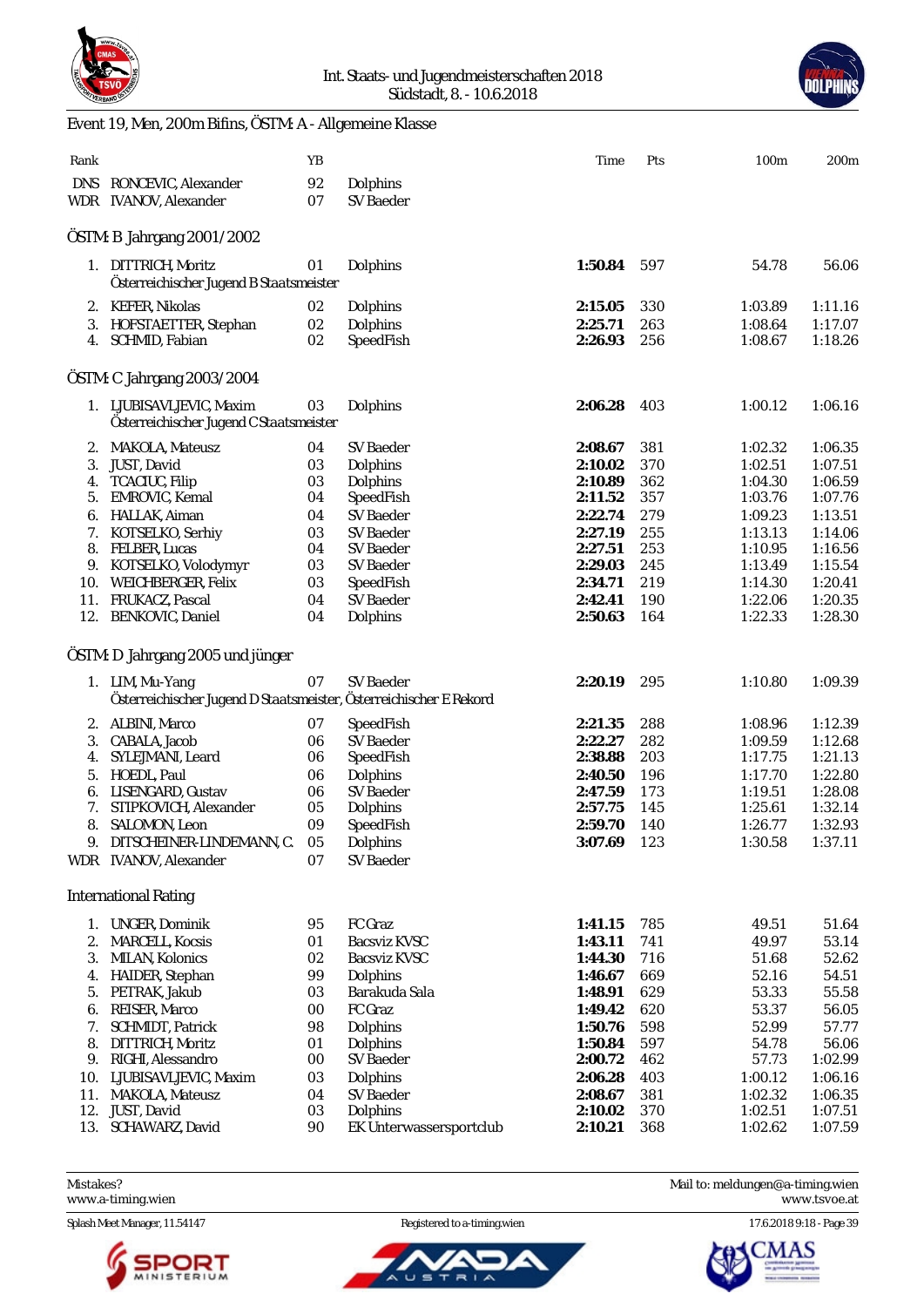

# Event 19, Men, 200m Bifins, International Rating



| Rank       |                           | YB |                         | Time    | Pts | 100m    | 200m    |
|------------|---------------------------|----|-------------------------|---------|-----|---------|---------|
| 14.        | TCACIUC, Filip            | 03 | Dolphins                | 2:10.89 | 362 | 1:04.30 | 1:06.59 |
| 15.        | EMROVIC. Kemal            | 04 | SpeedFish               | 2:11.52 | 357 | 1:03.76 | 1:07.76 |
| 16.        | <b>KEFER, Nikolas</b>     | 02 | Dolphins                | 2:15.05 | 330 | 1:03.89 | 1:11.16 |
| 17.        | LIM, Mu-Yang              | 07 | <b>SV Baeder</b>        | 2:20.19 | 295 | 1:10.80 | 1:09.39 |
|            | Österreichischer E Rekord |    |                         |         |     |         |         |
| 18.        | ALBINI, Marco             | 07 | SpeedFish               | 2:21.35 | 288 | 1:08.96 | 1:12.39 |
| 19.        | BOGDANIC, Nikola          | 91 | EK Unterwassersportclub | 2:21.49 | 287 | 1:06.23 | 1:15.26 |
| 20.        | CABALA, Jacob             | 06 | <b>SV Baeder</b>        | 2:22.27 | 282 | 1:09.59 | 1:12.68 |
| 21.        | HALLAK, Aiman             | 04 | SV Baeder               | 2:22.74 | 279 | 1:09.23 | 1:13.51 |
| 22.        | HOFSTAETTER, Stephan      | 02 | Dolphins                | 2:25.71 | 263 | 1:08.64 | 1:17.07 |
| 23.        | SCHMID, Fabian            | 02 | SpeedFish               | 2:26.93 | 256 | 1:08.67 | 1:18.26 |
| 24.        | KOTSELKO, Serhiy          | 03 | <b>SV Baeder</b>        | 2:27.19 | 255 | 1:13.13 | 1:14.06 |
| 25.        | FELBER, Lucas             | 04 | <b>SV Baeder</b>        | 2:27.51 | 253 | 1:10.95 | 1:16.56 |
| 26.        | KOTSELKO, Volodymyr       | 03 | SV Baeder               | 2:29.03 | 245 | 1:13.49 | 1:15.54 |
| 27.        | WEICHBERGER, Felix        | 03 | SpeedFish               | 2:34.71 | 219 | 1:14.30 | 1:20.41 |
| 28.        | SYLEJMANI, Leard          | 06 | SpeedFish               | 2:38.88 | 203 | 1:17.75 | 1:21.13 |
| 29.        | HOEDL, Paul               | 06 | Dolphins                | 2:40.50 | 196 | 1:17.70 | 1:22.80 |
| 30.        | KOSAK, Andreas            | 00 | <b>SV Baeder</b>        | 2:41.00 | 195 | 1:15.34 | 1:25.66 |
| 31.        | FRUKACZ, Pascal           | 04 | <b>SV Baeder</b>        | 2:42.41 | 190 | 1:22.06 | 1:20.35 |
| 32.        | LISENGARD, Gustav         | 06 | <b>SV Baeder</b>        | 2:47.59 | 173 | 1:19.51 | 1:28.08 |
| 33.        | BENKOVIC, Daniel          | 04 | Dolphins                | 2:50.63 | 164 | 1:22.33 | 1:28.30 |
| 34.        | STIPKOVICH, Alexander     | 05 | Dolphins                | 2:57.75 | 145 | 1:25.61 | 1:32.14 |
| 35.        | SALOMON, Leon             | 09 | SpeedFish               | 2:59.70 | 140 | 1:26.77 | 1:32.93 |
| 36.        | DITSCHEINER-LINDEMANN, C. | 05 | Dolphins                | 3:07.69 | 123 | 1:30.58 | 1:37.11 |
| <b>DNS</b> | RONCEVIC, Alexander       | 92 | Dolphins                |         |     |         |         |
| WDR        | <b>IVANOV, Alexander</b>  | 07 | <b>SV Baeder</b>        |         |     |         |         |

|                    | Event 20<br>$9.6.2018 - 15:10$                                |            |    | Women, 100m Immersion | <b>Open</b><br>Results |           |     |  |
|--------------------|---------------------------------------------------------------|------------|----|-----------------------|------------------------|-----------|-----|--|
| Points: TSVOe 2018 |                                                               |            |    |                       |                        |           |     |  |
|                    | Rank Name                                                     | Nation YB  |    | Club                  | Time                   | Ti.behind | Pts |  |
|                    | ÖSTM: A - Allgemeine Klasse                                   |            |    |                       |                        |           |     |  |
|                    | 1. UNGER, Eva Maria<br>Österreichischer Staatsmeister         | AUT        | 95 | Dolphins              | 46.79                  |           | 399 |  |
|                    | 2. MITTERMAYR, Kristina                                       | AUT        | 00 | 1. Linzer TC          | 55.78                  | $+8.99$   | 236 |  |
|                    | 3. BENIGNI, Anna Apollonia                                    | <b>AUT</b> | 06 | Dolphins              | 56.40                  | $+9.61$   | 228 |  |
|                    | 4. UNGER, Lisa Sophie                                         | AUT        | 97 | Dolphins              | 57.61                  | $+10.82$  | 214 |  |
| 5.                 | NUSSBAUMER, Mia                                               | AUT        | 01 | 1. Linzer TC          | 1:00.43                | $+13.64$  | 185 |  |
| 6.                 | <b>BERNHAUS, Lea</b>                                          | <b>AUT</b> | 02 | Dolphins              | 1:02.29                | $+15.50$  | 169 |  |
|                    | 7. HEINZE, Alina                                              | AUT        | 05 | Dolphins              | 1:03.74                | $+16.95$  | 158 |  |
|                    | 8. GIMESI, Sara                                               | <b>AUT</b> | 05 | SpeedFish             | 1:23.34                | $+36.55$  | 71  |  |
|                    | DSQ LEIRICH, Vanessa<br>AP1 - Surface                         | AUT        | 04 | Dolphins              | 59.02                  | $+12.23$  |     |  |
|                    | DNF DEUSCH, Anna Lena                                         | AUT        | 02 | Dolphins              |                        |           |     |  |
|                    | ÖSTM: B Jahrgang 2001/2002                                    |            |    |                       |                        |           |     |  |
|                    | 1. NUSSBAUMER, Mia<br>Österreichischer Jugend B Staatsmeister | AUT        | 01 | 1. Linzer TC          | 1:00.43                |           | 185 |  |
|                    | 2. BERNHAUS, Lea                                              | AUT        | 02 | Dolphins              | 1:02.29                | $+1.86$   | 169 |  |
| DNF                | DEUSCH, Anna Lena                                             | AUT        | 02 | Dolphins              |                        |           |     |  |

<www.a-timing.wien>

Splash Meet Manager, 11.54147 Registered to a-timing.wien 17.6.2018 9:18 - Page 40







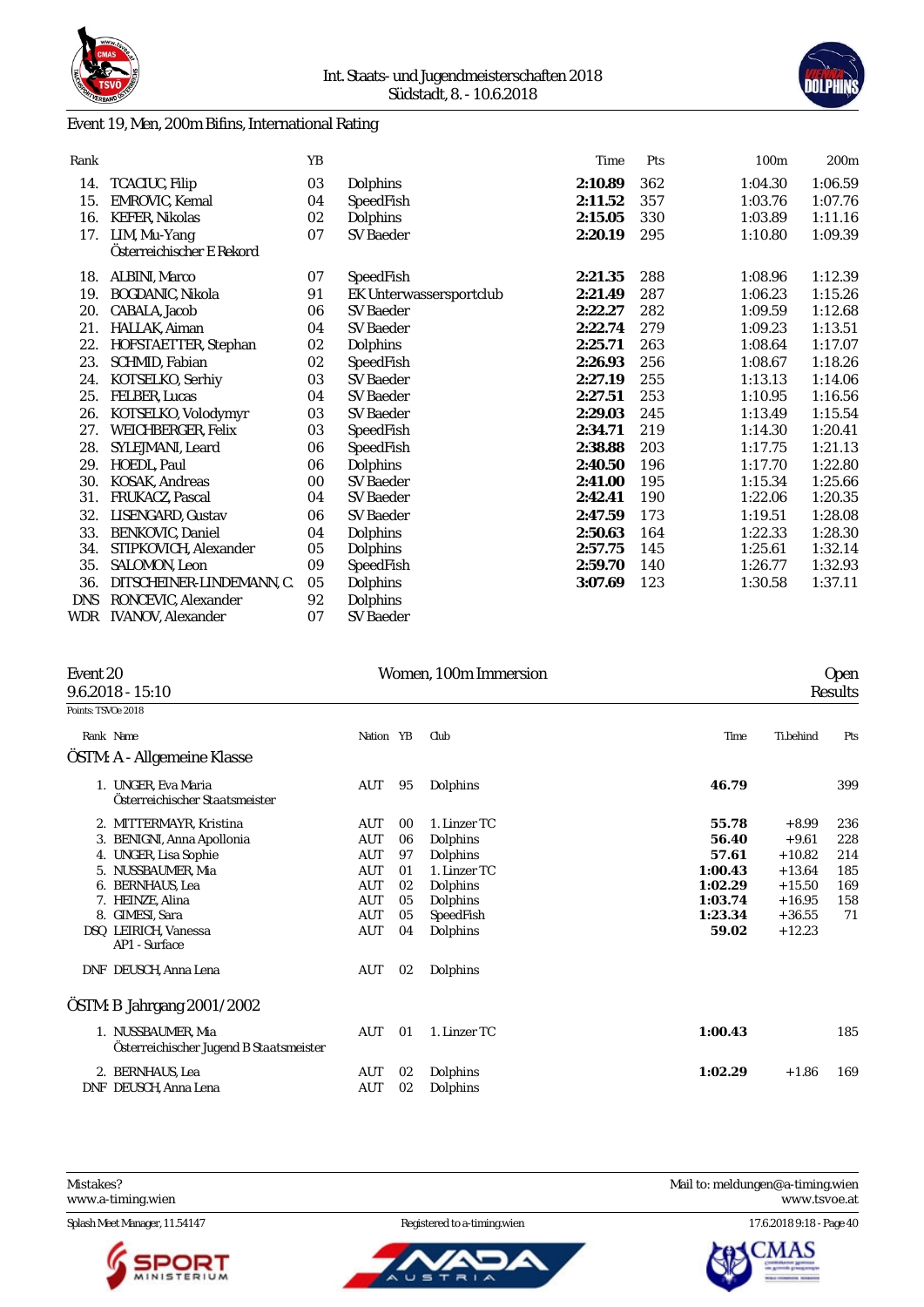



#### Event 20, Women, 100m Immersion

#### ÖSTM: C Jahrgang 2003/2004

| DSQ LEIRICH, Vanessa<br>AP1 - Surface                                 | AUT        | 04 | Dolphins              | 59.02   |          |     |
|-----------------------------------------------------------------------|------------|----|-----------------------|---------|----------|-----|
| ÖSTM: D Jahrgang 2005 und jünger                                      |            |    |                       |         |          |     |
| 1. BENIGNI, Anna Apollonia<br>Österreichischer Jugend D Staatsmeister | AUT        | 06 | Dolphins              | 56.40   |          | 228 |
| 2. HEINZE, Alina                                                      | <b>AUT</b> | 05 | Dolphins              | 1:03.74 | $+7.34$  | 158 |
| 3. GIMESI, Sara                                                       | <b>AUT</b> | 05 | SpeedFish             | 1:23.34 | $+26.94$ | 71  |
| <b>International Rating</b>                                           |            |    |                       |         |          |     |
| 1. ZIMMER, Antonia                                                    | GER        | 02 | <b>TC NEMO Plauen</b> | 45.41   |          | 437 |
| 2. UNGER, Eva Maria                                                   | <b>AUT</b> | 95 | Dolphins              | 46.79   | $+1.38$  | 399 |
| 3. PROCHASKA, Julia                                                   | GER        | 03 | <b>TC NEMO Plauen</b> | 48.93   | $+3.52$  | 349 |
| 4. MATEASIKOVA, Magdalena                                             | <b>SVK</b> | 03 | Zralok Bratislava     | 53.95   | $+8.54$  | 261 |
| 5. MITTERMAYR, Kristina                                               | AUT        | 00 | 1. Linzer TC          | 55.78   | $+10.37$ | 236 |
| 6. BENIGNI, Anna Apollonia                                            | AUT        | 06 | Dolphins              | 56.40   | $+10.99$ | 228 |
| 7. UNGER, Lisa Sophie                                                 | <b>AUT</b> | 97 | Dolphins              | 57.61   | $+12.20$ | 214 |
| 8. NUSSBAUMER, Mia                                                    | <b>AUT</b> | 01 | 1. Linzer TC          | 1:00.43 | $+15.02$ | 185 |
| 9. BERNHAUS, Lea                                                      | AUT        | 02 | Dolphins              | 1:02.29 | $+16.88$ | 169 |
| 10. HEINZE, Alina                                                     | AUT        | 05 | Dolphins              | 1:03.74 | $+18.33$ | 158 |
| 11. GIMESI, Sara                                                      | AUT        | 05 | SpeedFish             | 1:23.34 | $+37.93$ | 71  |
| DSQ LEIRICH, Vanessa<br>AP1 - Surface                                 | AUT        | 04 | Dolphins              | 59.02   | $+13.61$ |     |
| DNF DEUSCH, Anna Lena                                                 | <b>AUT</b> | 02 | Dolphins              |         |          |     |

#### Event 21 Deep Deep Men, 200m Surface Contract Contract Contract Contract Contract Contract Contract Contract Contract Contract Contract Contract Contract Contract Contract Contract Contract Contract Contract Contract Contr 9.6.2018 - 15:15 Results Points: TSVOe 2018 Rank YB Time Pts 100m 200m ÖSTM: A - Allgemeine Klasse 1. EISSERER, Geza 94 1. Linzer TC **1:27.25** 732 42.29 44.96 *Österreichischer Staatsmeister* 2. SCHMIDT, Patrick 98 Dolphins **1:35.63** 556 44.64 50.99 3. SCHMID, Fabian 02 SpeedFish **1:40.23** 483 48.76 51.47 4. CELIK, Mikail 03 Dolphins **1:40.47** 480 49.07 51.40 5. PART, Michael 73 1. Linzer TC **1:46.00** 408 50.68 55.32 6. MAZA, Lorenzo 05 SpeedFish **1:51.97** 347 54.88 57.09 7. TCACIUC, Filip 03 Dolphins **2:03.00** 261 1:01.23 1:01.77 8. HUEBEL, Luca 06 SpeedFish **2:04.38** 253 1:00.41 1:03.97 9. NUSSBAUMER, Tristan 03 1. Linzer TC **2:04.77** 250 1:01.25 1:03.52 10. YILDIRIM, Murat 05 SpeedFish **2:07.31** 236 1:03.84 1:03.47 11. HOFSTAETTER, Stephan 02 Dolphins **2:20.21** 177 1:05.86 1:14.35 12. SYLEJMANI, Leard 06 SpeedFish **2:22.32** 169 1:09.35 1:12.97 13. SCHAWARZ, David 90 EK Unterwassersportclub **2:23.77** 164 1:08.48 1:15.29 14. SCHMID, Christoph 15. REBBAPRAGADA, SriCharan 08 SpeedFish **2:29.22** 146 1:14.56 1:14.66 16. BOCZEK, Nikolaus 04 Dolphins **2:31.54** 140 1:12.17 1:19.37 17. BOGDANIC, Nikola 91 EK Unterwassersportclub **2:33.04** 136 1:10.30 1:22.74 18. HOEDL, Paul 06 Dolphins **2:34.50** 132 1:15.82 1:18.68 19. YILDIRIM, Batu 07 SpeedFish **2:35.05** 131 1:15.95 1:19.10



#### Mistakes? Mail to: [meldungen@a-timing.wien](mailto:meldungen@a-timing.wien)

<www.a-timing.wien> <www.tsvoe.at>

Splash Meet Manager, 11.54147 **Registered to a-timing.wien** 17.6.2018 9:18 - Page 41



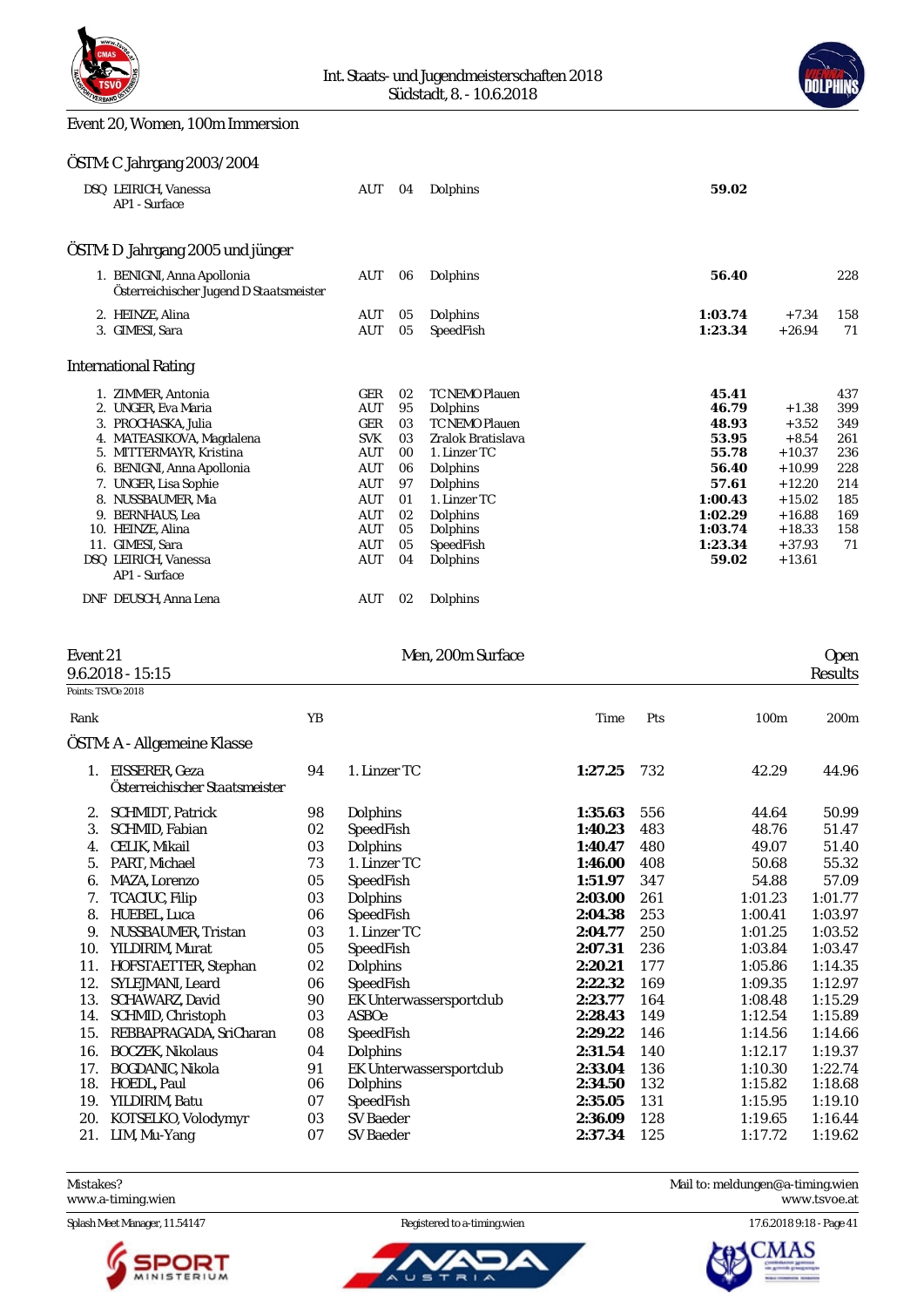



# Event 21, Men, 200m Surface, ÖSTM: A - Allgemeine Klasse

| Rank       |                                         | YB     |                  | Time        | Pts | 100m    | 200m    |
|------------|-----------------------------------------|--------|------------------|-------------|-----|---------|---------|
| 22.        | PESCHEL, Lasar                          | 08     | Dolphins         | 2:39.30     | 120 | 1:18.85 | 1:20.45 |
|            | 23. HOLLE, Sebastian                    | 07     | SpeedFish        | 2:39.51     | 120 | 1:16.89 | 1:22.62 |
|            | 24. FRUKACZ, Pascal                     | 04     | SV Baeder        | 2:42.45     | 113 | 1:21.67 | 1:20.78 |
|            | 25. KOTSELKO, Serhiy                    | 03     | <b>SV Baeder</b> | 2:42.92     | 113 | 1:19.36 | 1:23.56 |
|            | 26. CABALA, Jacob                       | 06     | SV Baeder        | 2:45.38     | 108 | 1:18.47 | 1:26.91 |
|            | 27. LISENGARD, Gustav                   | 06     | SV Baeder        | 2:49.49     | 100 | 1:21.44 | 1:28.05 |
|            | DNS DITTRICH, Moritz                    | 01     | Dolphins         |             |     |         |         |
|            | DNS KOSAK, Andreas                      | $00\,$ | SV Baeder        |             |     |         |         |
|            | WDR CHUDZIK, Olivier                    | 08     | SpeedFish        |             |     |         |         |
|            | WDR IVANOV, Alexander                   | 07     | SV Baeder        |             |     |         |         |
|            |                                         |        |                  |             |     |         |         |
|            | ÖSTM: B Jahrgang 2001/2002              |        |                  |             |     |         |         |
|            | 1. SCHMID, Fabian                       | 02     | SpeedFish        | 1:40.23     | 483 | 48.76   | 51.47   |
|            | Österreichischer Jugend B Staatsmeister |        |                  |             |     |         |         |
|            | 2. HOFSTAETTER, Stephan                 | 02     | Dolphins         | 2:20.21     | 177 | 1:05.86 | 1:14.35 |
|            | DNS DITTRICH, Moritz                    | 01     | Dolphins         |             |     |         |         |
|            |                                         |        |                  |             |     |         |         |
|            | ÖSTM: C Jahrgang 2003/2004              |        |                  |             |     |         |         |
|            | 1. CELIK, Mikail                        | 03     | Dolphins         | 1:40.47     | 480 | 49.07   | 51.40   |
|            | Österreichischer Jugend C Staatsmeister |        |                  |             |     |         |         |
|            |                                         |        |                  |             |     |         |         |
| 2.         | TCACIUC, Filip                          | 03     | Dolphins         | 2:03.00     | 261 | 1:01.23 | 1:01.77 |
| 3.         | NUSSBAUMER, Tristan                     | 03     | 1. Linzer TC     | 2:04.77     | 250 | 1:01.25 | 1:03.52 |
| 4.         | SCHMID, Christoph                       | 03     | <b>ASBOe</b>     | 2:28.43     | 149 | 1:12.54 | 1:15.89 |
| 5.         | <b>BOCZEK, Nikolaus</b>                 | 04     | Dolphins         | 2:31.54     | 140 | 1:12.17 | 1:19.37 |
| 6.         | KOTSELKO, Volodymyr                     | 03     | SV Baeder        | 2:36.09     | 128 | 1:19.65 | 1:16.44 |
|            | 7. FRUKACZ, Pascal                      | 04     | SV Baeder        | 2:42.45     | 113 | 1:21.67 | 1:20.78 |
|            | 8. KOTSELKO, Serhiy                     | 03     | SV Baeder        | 2:42.92     | 113 | 1:19.36 | 1:23.56 |
|            | ÖSTM: D Jahrgang 2005 und jünger        |        |                  |             |     |         |         |
|            |                                         |        |                  |             |     |         |         |
|            | 1. MAZA, Lorenzo                        | 05     | SpeedFish        | 1:51.97     | 347 | 54.88   | 57.09   |
|            | Österreichischer Jugend D Staatsmeister |        |                  |             |     |         |         |
|            | 2. HUEBEL, Luca                         | 06     | SpeedFish        | 2:04.38     | 253 | 1:00.41 | 1:03.97 |
| 3.         | YILDIRIM, Murat                         | 05     | SpeedFish        | 2:07.31     | 236 | 1:03.84 | 1:03.47 |
| 4.         | SYLEJMANI, Leard                        | 06     | SpeedFish        | 2:22.32     | 169 | 1:09.35 | 1:12.97 |
| 5.         | REBBAPRAGADA, SriCharan                 | 08     | SpeedFish        | 2:29.22     | 146 | 1:14.56 | 1:14.66 |
|            | 6. HOEDL, Paul                          | 06     | Dolphins         | 2:34.50 132 |     | 1:15.82 | 1:18.68 |
|            | 7. YILDIRIM, Batu                       | 07     | SpeedFish        | 2:35.05     | 131 | 1:15.95 | 1:19.10 |
|            | 8. LIM, Mu-Yang                         | 07     | SV Baeder        | 2:37.34     | 125 | 1:17.72 | 1:19.62 |
|            | 9. PESCHEL, Lasar                       | 08     | Dolphins         | 2:39.30     | 120 | 1:18.85 | 1:20.45 |
|            | 10. HOLLE, Sebastian                    | 07     | SpeedFish        | 2:39.51     | 120 | 1:16.89 | 1:22.62 |
|            | 11. CABALA, Jacob                       | 06     | <b>SV Baeder</b> | 2:45.38     | 108 | 1:18.47 | 1:26.91 |
|            | 12. LISENGARD, Gustav                   | 06     | SV Baeder        | 2:49.49     | 100 | 1:21.44 | 1:28.05 |
| <b>WDR</b> | CHUDZIK, Olivier                        | 08     | SpeedFish        |             |     |         |         |
|            | WDR IVANOV, Alexander                   | 07     | SV Baeder        |             |     |         |         |
|            |                                         |        |                  |             |     |         |         |
|            | <b>International Rating</b>             |        |                  |             |     |         |         |
|            | 1. GOLENIA, Robert                      | 00     | TC NEMO Plauen   | 1:27.07     | 737 | 43.09   | 43.98   |
| 2.         | EISSERER, Geza                          | 94     | 1. Linzer TC     | 1:27.25     | 732 | 42.29   | 44.96   |
| 3.         | <b>SCHMIDT, Patrick</b>                 | 98     | Dolphins         | 1:35.63     | 556 | 44.64   | 50.99   |
| 4.         | SCHMID, Fabian                          | 02     | SpeedFish        | 1:40.23     | 483 | 48.76   | 51.47   |
| 5.         | CELIK, Mikail                           | 03     | Dolphins         | 1:40.47     | 480 | 49.07   | 51.40   |
|            | 6. PART, Michael                        | 73     | 1. Linzer TC     | 1:46.00     | 408 | 50.68   | 55.32   |
|            |                                         |        |                  |             |     |         |         |

<www.a-timing.wien>

Splash Meet Manager, 11.54147 Registered to a-timing.wien 17.6.2018 9:18 - Page 42



ັບ ຣ



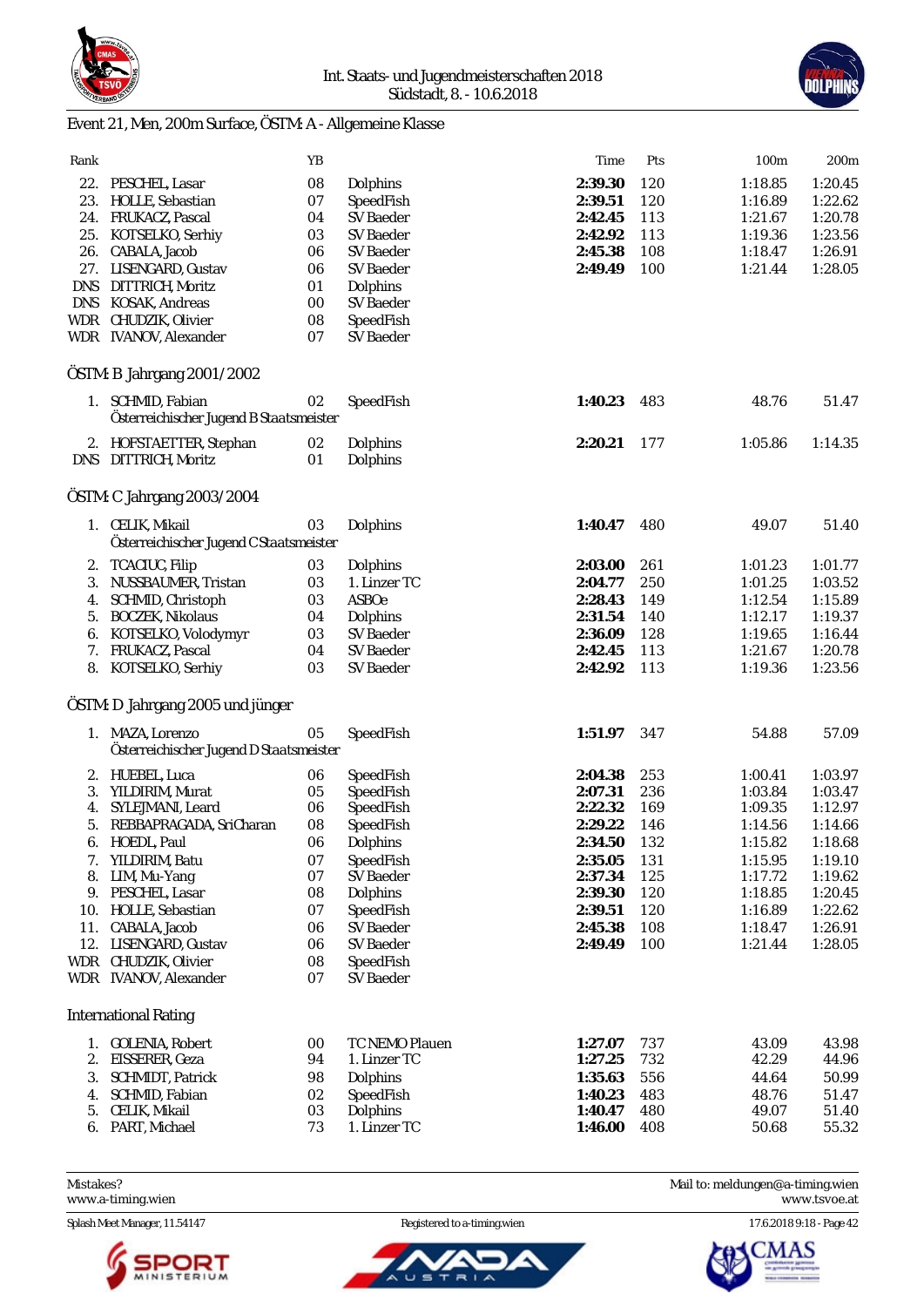

## Event 21, Men, 200m Surface, International Rating

| Rank       |                          | YB |                         | Time    | Pts | 100 <sub>m</sub> | 200m    |
|------------|--------------------------|----|-------------------------|---------|-----|------------------|---------|
| 7.         | MAZA, Lorenzo            | 05 | SpeedFish               | 1:51.97 | 347 | 54.88            | 57.09   |
| 8.         | <b>WALETZKO, Marius</b>  | 03 | TC NEMO Plauen          | 1:51.98 | 346 | 53.31            | 58.67   |
| 9.         | TCACIUC, Filip           | 03 | Dolphins                | 2:03.00 | 261 | 1:01.23          | 1:01.77 |
| 10.        | HUEBEL, Luca             | 06 | SpeedFish               | 2:04.38 | 253 | 1:00.41          | 1:03.97 |
| 11.        | NUSSBAUMER, Tristan      | 03 | 1. Linzer TC            | 2:04.77 | 250 | 1:01.25          | 1:03.52 |
| 12.        | YILDIRIM, Murat          | 05 | SpeedFish               | 2:07.31 | 236 | 1:03.84          | 1:03.47 |
| 13.        | HOFSTAETTER, Stephan     | 02 | Dolphins                | 2:20.21 | 177 | 1:05.86          | 1:14.35 |
| 14.        | SYLEJMANI, Leard         | 06 | SpeedFish               | 2:22.32 | 169 | 1:09.35          | 1:12.97 |
| 15.        | SCHAWARZ, David          | 90 | EK Unterwassersportclub | 2:23.77 | 164 | 1:08.48          | 1:15.29 |
| 16.        | SCHMID, Christoph        | 03 | <b>ASBOe</b>            | 2:28.43 | 149 | 1:12.54          | 1:15.89 |
| 17.        | REBBAPRAGADA, SriCharan  | 08 | SpeedFish               | 2:29.22 | 146 | 1:14.56          | 1:14.66 |
| 18.        | <b>BOCZEK, Nikolaus</b>  | 04 | Dolphins                | 2:31.54 | 140 | 1:12.17          | 1:19.37 |
| 19.        | BOGDANIC, Nikola         | 91 | EK Unterwassersportclub | 2:33.04 | 136 | 1:10.30          | 1:22.74 |
| 20.        | HOEDL, Paul              | 06 | Dolphins                | 2:34.50 | 132 | 1:15.82          | 1:18.68 |
| 21.        | YILDIRIM, Batu           | 07 | SpeedFish               | 2:35.05 | 131 | 1:15.95          | 1:19.10 |
| 22.        | KOTSELKO, Volodymyr      | 03 | <b>SV Baeder</b>        | 2:36.09 | 128 | 1:19.65          | 1:16.44 |
| 23.        | LIM, Mu-Yang             | 07 | SV Baeder               | 2:37.34 | 125 | 1:17.72          | 1:19.62 |
| 24.        | PESCHEL, Lasar           | 08 | Dolphins                | 2:39.30 | 120 | 1:18.85          | 1:20.45 |
| 25.        | HOLLE, Sebastian         | 07 | SpeedFish               | 2:39.51 | 120 | 1:16.89          | 1:22.62 |
| 26.        | FRUKACZ, Pascal          | 04 | <b>SV Baeder</b>        | 2:42.45 | 113 | 1:21.67          | 1:20.78 |
| 27.        | KOTSELKO, Serhiy         | 03 | SV Baeder               | 2:42.92 | 113 | 1:19.36          | 1:23.56 |
| 28.        | CABALA, Jacob            | 06 | <b>SV Baeder</b>        | 2:45.38 | 108 | 1:18.47          | 1:26.91 |
| 29.        | LISENGARD, Gustav        | 06 | SV Baeder               | 2:49.49 | 100 | 1:21.44          | 1:28.05 |
| <b>DNS</b> | DITTRICH, Moritz         | 01 | Dolphins                |         |     |                  |         |
| <b>DNS</b> | KOSAK, Andreas           | 00 | SV Baeder               |         |     |                  |         |
| WDR        | CHUDZIK, Olivier         | 08 | SpeedFish               |         |     |                  |         |
| WDR        | <b>IVANOV, Alexander</b> | 07 | SV Baeder               |         |     |                  |         |

| Event 22 |                                                    |    | Women, 200m Surface |         |     |                  | Open             |
|----------|----------------------------------------------------|----|---------------------|---------|-----|------------------|------------------|
|          | 9.6.2018 - 15:45                                   |    |                     |         |     |                  | Results          |
|          | Points: TSVOe 2018                                 |    |                     |         |     |                  |                  |
| Rank     |                                                    | YB |                     | Time    | Pts | 100 <sub>m</sub> | 200 <sub>m</sub> |
|          | ÖSTM: A - Allgemeine Klasse                        |    |                     |         |     |                  |                  |
|          | UNGER, Eva Maria<br>Österreichischer Staatsmeister | 95 | Dolphins            | 1:40.55 | 613 | 48.88            | 51.67            |
| 2.       | DEUSCH, Anna Lena                                  | 02 | Dolphins            | 1:46.39 | 517 | 50.07            | 56.32            |
| 3.       | LEIRICH, Vanessa                                   | 04 | Dolphins            | 1:51.61 | 448 | 53.29            | 58.32            |
| 4.       | UNGER, Lisa Sophie                                 | 97 | Dolphins            | 1:52.65 | 436 | 54.36            | 58.29            |
| 5.       | BENIGNI, Anna Apollonia                            | 06 | Dolphins            | 1:53.14 | 430 | 54.23            | 58.91            |
| 6.       | <b>BERNHAUS, Lea</b>                               | 02 | Dolphins            | 1:53.17 | 430 | 53.40            | 59.77            |
| 7.       | MITTERMAYR, Kristina                               | 00 | 1. Linzer TC        | 1:54.55 | 415 | 55.40            | 59.15            |
| 8.       | HEINZE, Alina                                      | 05 | Dolphins            | 1:58.46 | 375 | 58.17            | 1:00.29          |
| 9.       | NUSSBAUMER, Mia                                    | 01 | 1. Linzer TC        | 2:01.54 | 347 | 59.79            | 1:01.75          |
| 10.      | REBBAPRAGADA, Gayathri                             | 05 | SpeedFish           | 2:03.68 | 329 | 59.27            | 1:04.41          |
| 11.      | PART, Lea                                          | 02 | 1. Linzer TC        | 2:04.68 | 321 | 59.06            | 1:05.62          |
| 12.      | NEUMEISTER, Vivien                                 | 04 | Dolphins            | 2:06.02 | 311 | 1:01.47          | 1:04.55          |
| 13.      | POETZL, Lara                                       | 03 | 1. Linzer TC        | 2:09.08 | 290 | 1:02.78          | 1:06.30          |
| 14.      | SYLEJMANI, Alina                                   | 06 | SpeedFish           | 2:12.13 | 270 | 1:02.29          | 1:09.84          |
| 15.      | AHMEDOSKI, Inci                                    | 07 | SpeedFish           | 2:14.31 | 257 | 1:05.65          | 1:08.66          |
| 16.      | RINGELBAND, Chiara                                 | 00 | Dolphins            | 2:14.40 | 257 | 1:05.92          | 1:08.48          |
| 17.      | GIMESI, Sara                                       | 05 | SpeedFish           | 2:14.53 | 256 | 1:04.75          | 1:09.78          |
| 18.      | HOLLE, Victoria                                    | 07 | SpeedFish           | 2:18.38 | 235 | 1:06.73          | 1:11.65          |
| 19.      | WOJNAR, Julia                                      | 08 | SpeedFish           | 2:31.18 | 180 | 1:10.37          | 1:20.81          |

Mistakes? Mail to: [meldungen@a-timing.wien](mailto:meldungen@a-timing.wien) <www.a-timing.wien>

Splash Meet Manager, 11.54147 Registered to a-timing.wien 17.6.2018 9:18 - Page 43



ū  $\equiv$ 

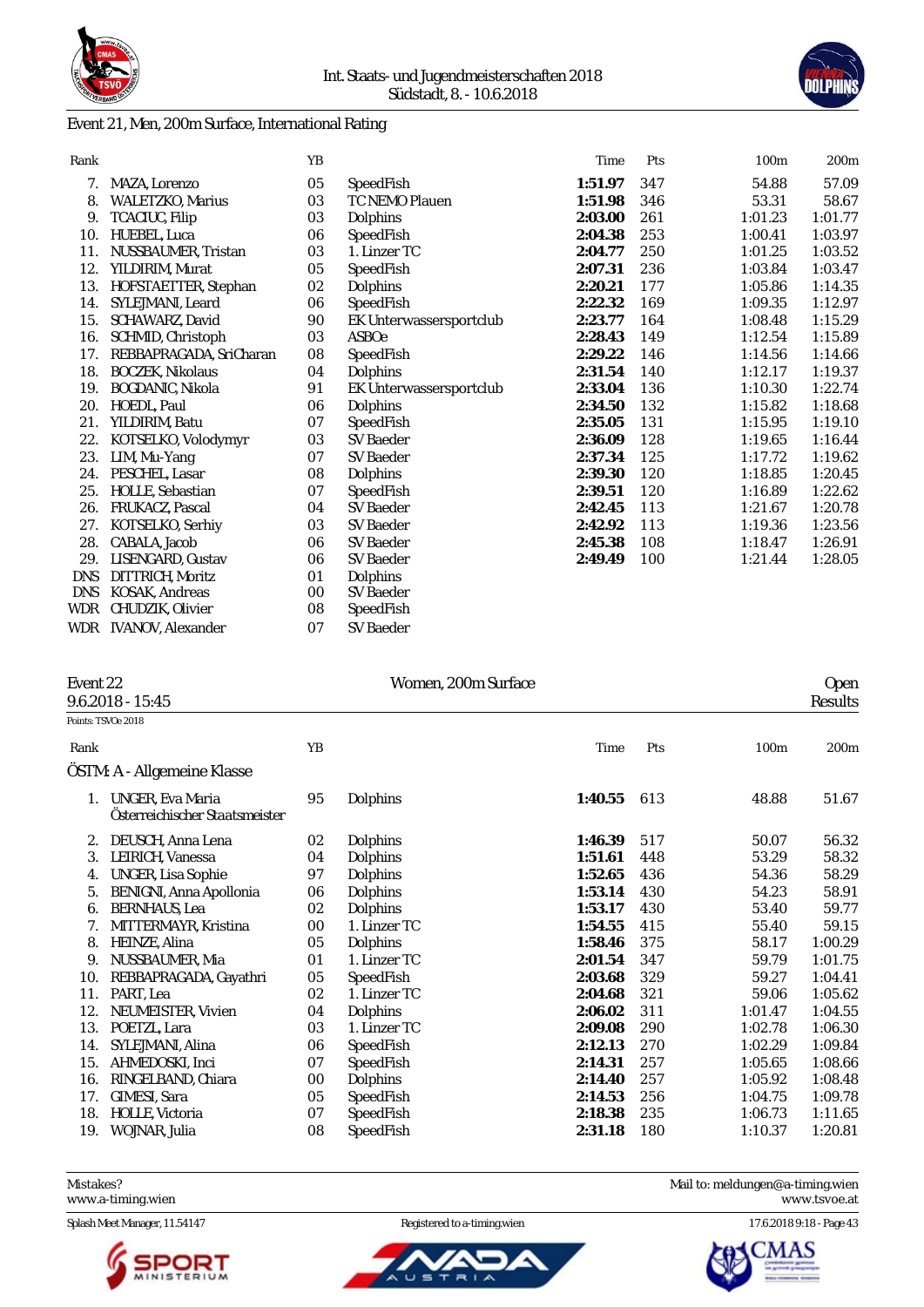



# Event 22, Women, 200m Surface, ÖSTM: A - Allgemeine Klasse

| Rank |                                         | YB     |                     | Time    | Pts | 100m    | 200 <sub>m</sub> |
|------|-----------------------------------------|--------|---------------------|---------|-----|---------|------------------|
| 20.  | TRISCHAK, Fiona                         | 04     | <b>SV Baeder</b>    | 2:36.45 | 163 | 1:16.35 | 1:20.10          |
|      | 21. KOSTIC, Emilija                     | 05     | <b>SV Baeder</b>    | 2:37.64 | 159 | 1:17.17 | 1:20.47          |
|      | 22. KALCHBAUER, Eva                     | 03     | SV Baeder           | 2:48.38 | 131 | 1:21.96 | 1:26.42          |
|      | 23. FOCHLER, Nele                       | 06     | Dolphins            | 2:56.36 | 114 | 1:25.24 | 1:31.12          |
|      | 24. AKARIS, Kaira                       | 06     | Dolphins            | 3:02.37 | 103 | 1:29.84 | 1:32.53          |
|      | WDR IVANOV, Julia                       | 05     | <b>SV</b> Baeder    |         |     |         |                  |
|      |                                         |        |                     |         |     |         |                  |
|      | ÖSTM: B Jahrgang 2001/2002              |        |                     |         |     |         |                  |
|      | 1. DEUSCH, Anna Lena                    | 02     | Dolphins            | 1:46.39 | 517 | 50.07   | 56.32            |
|      | Österreichischer Jugend B Staatsmeister |        |                     |         |     |         |                  |
|      | 2. BERNHAUS, Lea                        | 02     | Dolphins            | 1:53.17 | 430 | 53.40   | 59.77            |
|      | 3. NUSSBAUMER, Mia                      | 01     | 1. Linzer TC        | 2:01.54 | 347 | 59.79   | 1:01.75          |
|      | 4. PART, Lea                            | 02     | 1. Linzer TC        | 2:04.68 | 321 | 59.06   | 1:05.62          |
|      |                                         |        |                     |         |     |         |                  |
|      | ÖSTM: C Jahrgang 2003/2004              |        |                     |         |     |         |                  |
|      | 1. LEIRICH, Vanessa                     | 04     | Dolphins            | 1:51.61 | 448 | 53.29   | 58.32            |
|      | Österreichischer Jugend C Staatsmeister |        |                     |         |     |         |                  |
| 2.   | NEUMEISTER, Vivien                      | 04     | Dolphins            | 2:06.02 | 311 | 1:01.47 | 1:04.55          |
|      | 3. POETZL, Lara                         | 03     | 1. Linzer TC        | 2:09.08 | 290 | 1:02.78 | 1:06.30          |
| 4.   | TRISCHAK, Fiona                         | 04     | SV Baeder           | 2:36.45 | 163 | 1:16.35 | 1:20.10          |
|      | 5. KALCHBAUER, Eva                      | 03     | <b>SV Baeder</b>    | 2:48.38 | 131 | 1:21.96 | 1:26.42          |
|      |                                         |        |                     |         |     |         |                  |
|      | ÖSTM: D Jahrgang 2005 und jünger        |        |                     |         |     |         |                  |
|      | 1. BENIGNI, Anna Apollonia              | 06     | Dolphins            | 1:53.14 | 430 | 54.23   | 58.91            |
|      | Österreichischer Jugend D Staatsmeister |        |                     |         |     |         |                  |
| 2.   | HEINZE, Alina                           | 05     | Dolphins            | 1:58.46 | 375 | 58.17   | 1:00.29          |
| 3.   | REBBAPRAGADA, Gayathri                  | 05     | SpeedFish           | 2:03.68 | 329 | 59.27   | 1:04.41          |
| 4.   | SYLEJMANI, Alina                        | 06     | SpeedFish           | 2:12.13 | 270 | 1:02.29 | 1:09.84          |
| 5.   | AHMEDOSKI, Inci                         | 07     | SpeedFish           | 2:14.31 | 257 | 1:05.65 | 1:08.66          |
| 6.   | GIMESI, Sara                            | 05     | SpeedFish           | 2:14.53 | 256 | 1:04.75 | 1:09.78          |
|      | 7. HOLLE, Victoria                      | 07     | SpeedFish           | 2:18.38 | 235 | 1:06.73 | 1:11.65          |
| 8.   | WOJNAR, Julia                           | 08     | SpeedFish           | 2:31.18 | 180 | 1:10.37 | 1:20.81          |
|      | 9. KOSTIC, Emilija                      | 05     | <b>SV Baeder</b>    | 2:37.64 | 159 | 1:17.17 | 1:20.47          |
| 10.  | <b>FOCHLER, Nele</b>                    | 06     | Dolphins            | 2:56.36 | 114 | 1:25.24 | 1:31.12          |
|      | 11. AKARIS, Kaira                       | 06     | Dolphins            | 3:02.37 | 103 | 1:29.84 | 1:32.53          |
|      | WDR IVANOV, Julia                       | 05     | SV Baeder           |         |     |         |                  |
|      |                                         |        |                     |         |     |         |                  |
|      | <b>International Rating</b>             |        |                     |         |     |         |                  |
|      | 1. LILLA, Blaszak                       | $00\,$ | <b>Bacsviz KVSC</b> | 1:38.25 | 657 | 48.77   | 49.48            |
| 2.   | HERBST, Anastasia                       | 02     | TC NEMO Plauen      | 1:39.51 | 632 | 48.32   | 51.19            |
| 3.   | UNGER, Eva Maria                        | 95     | Dolphins            | 1:40.55 | 613 | 48.88   | 51.67            |
| 4.   | DEUSCH, Anna Lena                       | 02     | <b>Dolphins</b>     | 1:46.39 | 517 | 50.07   | 56.32            |
| 5.   | DIANA, Kadar-Nemeth                     | 02     | <b>Bacsviz KVSC</b> | 1:50.45 | 462 | 52.76   | 57.69            |
| 6.   | <b>AGNES, Szili</b>                     | 06     | Bacsviz KVSC        | 1:51.36 | 451 | 53.72   | 57.64            |
|      | 7. LEIRICH, Vanessa                     | 04     | Dolphins            | 1:51.61 | 448 | 53.29   | 58.32            |
| 8.   | UNGER, Lisa Sophie                      | 97     | Dolphins            | 1:52.65 | 436 | 54.36   | 58.29            |
| 9.   | <b>BENIGNI, Anna Apollonia</b>          | 06     | Dolphins            | 1:53.14 | 430 | 54.23   | 58.91            |
| 10.  | <b>BERNHAUS, Lea</b>                    | 02     | Dolphins            | 1:53.17 | 430 | 53.40   | 59.77            |
| 11.  | MITTERMAYR, Kristina                    | 00     | 1. Linzer TC        | 1:54.55 | 415 | 55.40   | 59.15            |
| 12.  | PROCHASKA, Julia                        | 03     | TC NEMO Plauen      | 1:56.07 | 398 | 54.97   | 1:01.10          |
| 13.  | HEINZE, Alina                           | 05     | Dolphins            | 1:58.46 | 375 | 58.17   | 1:00.29          |
|      | 14. NUSSBAUMER, Mia                     | 01     | 1. Linzer TC        | 2:01.54 | 347 | 59.79   | 1:01.75          |
|      |                                         |        |                     |         |     |         |                  |

<www.a-timing.wien>

Splash Meet Manager, 11.54147 Registered to a-timing.wien 17.6.2018 9:18 - Page 44



ັບ ຣ

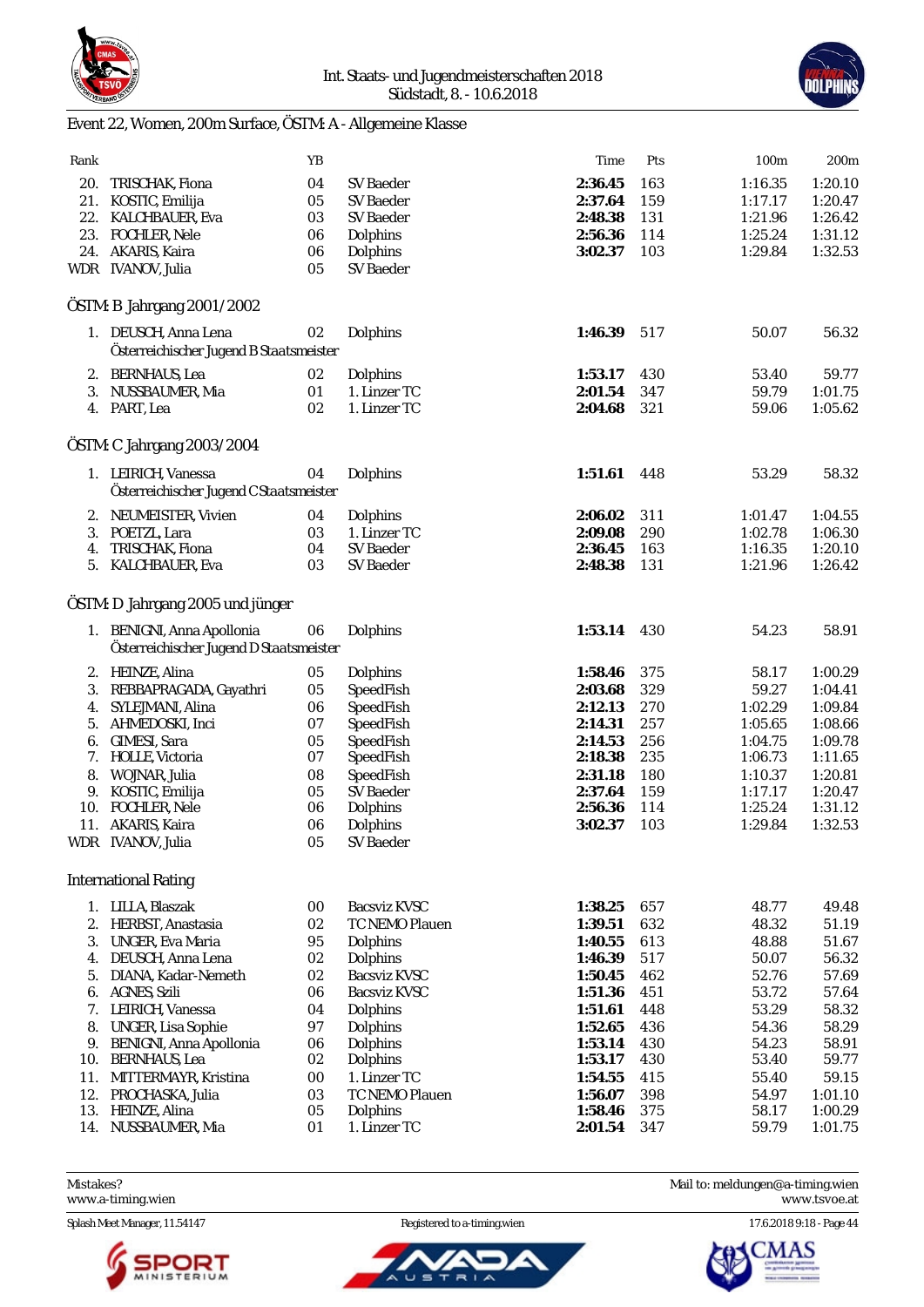



### Event 22, Women, 200m Surface, International Rating

| Rank |                        | YΒ |                  | Time    | Pts | 100 <sub>m</sub> | 200 <sub>m</sub> |
|------|------------------------|----|------------------|---------|-----|------------------|------------------|
| 15.  | REBBAPRAGADA, Gayathri | 05 | SpeedFish        | 2:03.68 | 329 | 59.27            | 1:04.41          |
| 16.  | PART, Lea              | 02 | 1. Linzer TC     | 2:04.68 | 321 | 59.06            | 1:05.62          |
| 17.  | NEUMEISTER, Vivien     | 04 | Dolphins         | 2:06.02 | 311 | 1:01.47          | 1:04.55          |
| 18.  | POETZL. Lara           | 03 | 1. Linzer TC     | 2:09.08 | 290 | 1:02.78          | 1:06.30          |
| 19.  | SYLEJMANI, Alina       | 06 | SpeedFish        | 2:12.13 | 270 | 1:02.29          | 1:09.84          |
| 20.  | AHMEDOSKI, Inci        | 07 | SpeedFish        | 2:14.31 | 257 | 1:05.65          | 1:08.66          |
| 21.  | RINGELBAND, Chiara     | 00 | Dolphins         | 2:14.40 | 257 | 1:05.92          | 1:08.48          |
| 22.  | <b>GIMESI, Sara</b>    | 05 | SpeedFish        | 2:14.53 | 256 | 1:04.75          | 1:09.78          |
| 23.  | <b>HOLLE, Victoria</b> | 07 | SpeedFish        | 2:18.38 | 235 | 1:06.73          | 1:11.65          |
| 24.  | WOJNAR, Julia          | 08 | SpeedFish        | 2:31.18 | 180 | 1:10.37          | 1:20.81          |
| 25.  | TRISCHAK, Fiona        | 04 | <b>SV Baeder</b> | 2:36.45 | 163 | 1:16.35          | 1:20.10          |
| 26.  | KOSTIC, Emilija        | 05 | <b>SV Baeder</b> | 2:37.64 | 159 | 1:17.17          | 1:20.47          |
| 27.  | <b>KALCHBAUER, Eva</b> | 03 | SV Baeder        | 2:48.38 | 131 | 1:21.96          | 1:26.42          |
| 28.  | <b>FOCHLER. Nele</b>   | 06 | Dolphins         | 2:56.36 | 114 | 1:25.24          | 1:31.12          |
| 29.  | AKARIS, Kaira          | 06 | Dolphins         | 3:02.37 | 103 | 1:29.84          | 1:32.53          |
| WDR  | IVANOV, Julia          | 05 | <b>SV Baeder</b> |         |     |                  |                  |

| Event 23<br>$9.6.2018 - 16:00$                               |            |    | Men, 100m Immersion |         |           | <b>Open</b><br>Results |
|--------------------------------------------------------------|------------|----|---------------------|---------|-----------|------------------------|
| Points: TSVOe 2018                                           |            |    |                     |         |           |                        |
| Rank Name                                                    | Nation YB  |    | Club                | Time    | Ti.behind | Pts                    |
| ÖSTM: A - Allgemeine Klasse                                  |            |    |                     |         |           |                        |
| 1. EISSERER, Geza<br>Österreichischer Staatsmeister          | AUT        | 94 | 1. Linzer TC        | 38.08   |           | 552                    |
| 2. CELIK, Mikail                                             | <b>AUT</b> | 03 | Dolphins            | 41.58   | $+3.50$   | 424                    |
| 3. PART, Michael                                             | <b>AUT</b> | 73 | 1. Linzer TC        | 43.05   | $+4.97$   | 382                    |
| 4. SCHMID, Fabian                                            | <b>AUT</b> | 02 | SpeedFish           | 48.30   | $+10.22$  | 271                    |
| 5. MAZA, Lorenzo                                             | <b>AUT</b> | 05 | SpeedFish           | 55.02   | $+16.94$  | 183                    |
| 6. TCACIUC, Filip                                            | <b>AUT</b> | 03 | Dolphins            | 59.13   | $+21.05$  | 147                    |
| 7. KEFER, Nikolas                                            | <b>AUT</b> | 02 | Dolphins            | 1:06.10 | $+28.02$  | 106                    |
| ÖSTM: B Jahrgang 2001/2002                                   |            |    |                     |         |           |                        |
| 1. SCHMID, Fabian<br>Österreichischer Jugend B Staatsmeister | AUT        | 02 | SpeedFish           | 48.30   |           | 271                    |
| 2. KEFER, Nikolas                                            | AUT        | 02 | Dolphins            | 1:06.10 | $+17.80$  | 106                    |
| ÖSTM: C Jahrgang 2003/2004                                   |            |    |                     |         |           |                        |
| 1. CELIK, Mikail<br>Österreichischer Jugend C Staatsmeister  | AUT        | 03 | Dolphins            | 41.58   |           | 424                    |
| 2. TCACIUC, Filip                                            | AUT        | 03 | Dolphins            | 59.13   | $+17.55$  | 147                    |
| ÖSTM: D Jahrgang 2005 und jünger                             |            |    |                     |         |           |                        |
| 1. MAZA, Lorenzo<br>Österreichischer Jugend D Staatsmeister  | AUT        | 05 | SpeedFish           | 55.02   |           | 183                    |



ັບ ຣ



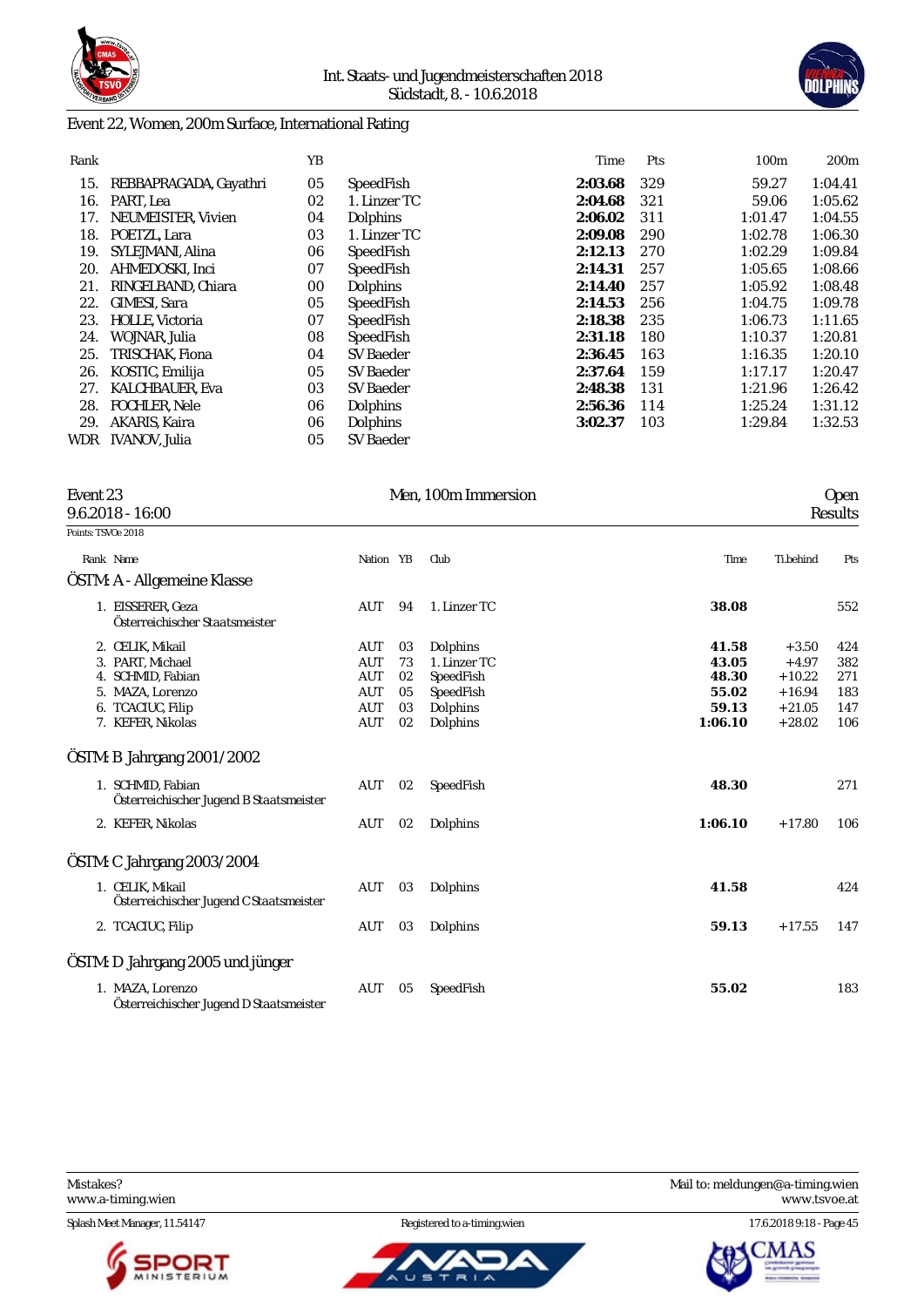



### Event 23, Men, 100m Immersion

### International Rating

| 1. ZEUNER, Sidney | GER | 96 | TC NEMO Plauen  | 35.81   |          | 664 |
|-------------------|-----|----|-----------------|---------|----------|-----|
| 2. EISSERER, Geza | AUT | 94 | 1. Linzer TC    | 38.08   | $+2.27$  | 552 |
| 3. CELIK, Mikail  | AUT | 03 | Dolphins        | 41.58   | $+5.77$  | 424 |
| 4. PART. Michael  | AUT | 73 | 1. Linzer TC    | 43.05   | $+7.24$  | 382 |
| 5. SCHMID, Fabian | AUT | 02 | SpeedFish       | 48.30   | $+12.49$ | 271 |
| 6. MAZA, Lorenzo  | AUT | 05 | SpeedFish       | 55.02   | $+19.21$ | 183 |
| 7. TCACIUC, Filip | AUT | 03 | Dolphins        | 59.13   | $+23.32$ | 147 |
| 8. KEFER, Nikolas | AUT | 02 | <b>Dolphins</b> | 1:06.10 | $+30.29$ | 106 |
|                   |     |    |                 |         |          |     |

Splash Meet Manager, 11.54147 Registered to a-timing.wien 17.6.2018 9:18 - Page 46





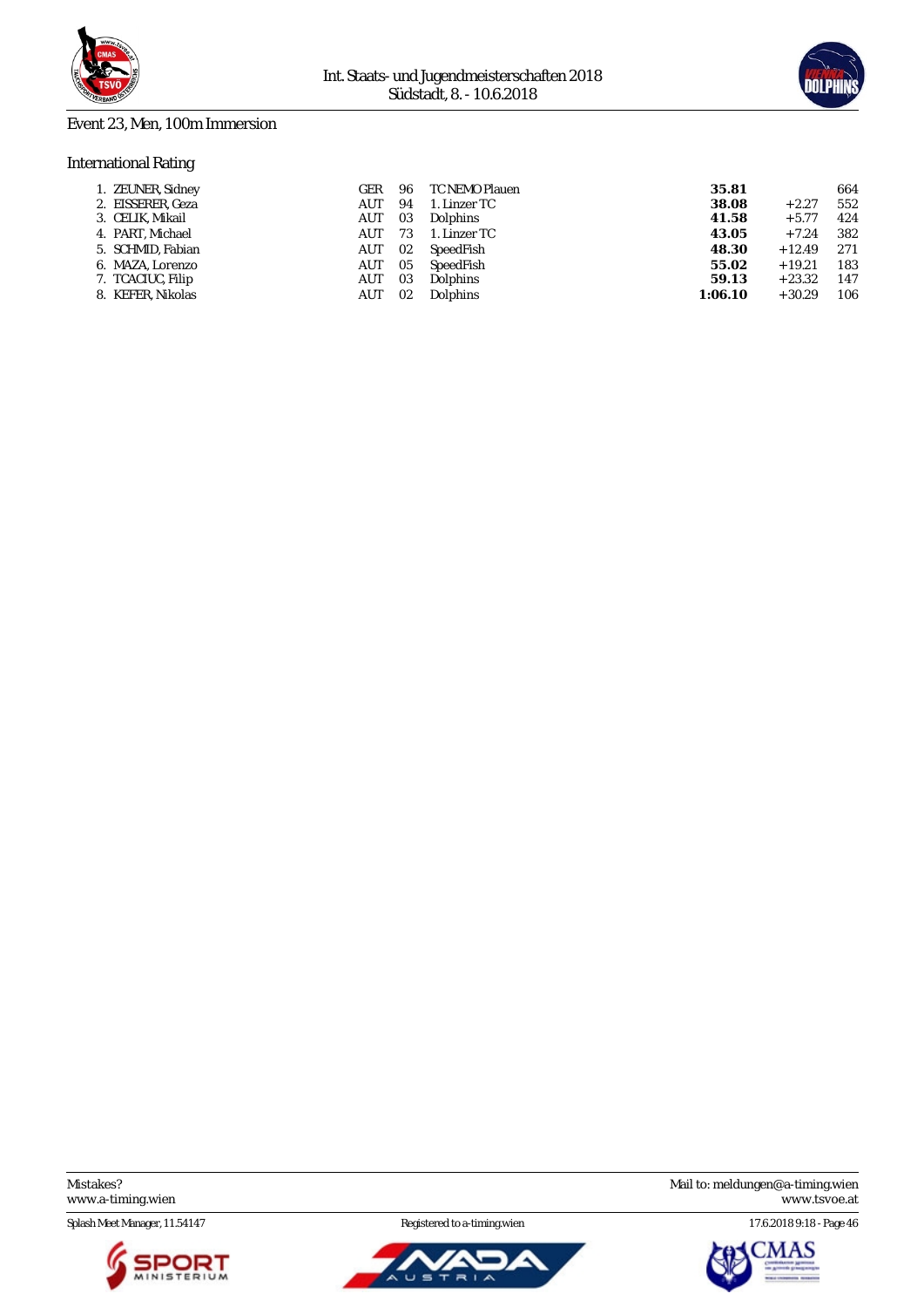



# Women, 4 x 100m Surface Open Results

| Event 24           |                                                          |                    | Women, 4 x 100m Surface<br>$9.6.2018 - 16:00$ |                                 |                                             |                    |         |                                  |     | Open<br><b>Results</b> |  |
|--------------------|----------------------------------------------------------|--------------------|-----------------------------------------------|---------------------------------|---------------------------------------------|--------------------|---------|----------------------------------|-----|------------------------|--|
| Points: TSVOe 2018 |                                                          |                    |                                               |                                 |                                             |                    |         |                                  |     |                        |  |
| Rank               |                                                          |                    | Nation                                        | Club                            |                                             |                    | Time    | Ti.behind                        | Pts |                        |  |
|                    | ÖSTM: A - Allgemeine Klasse                              |                    |                                               |                                 |                                             |                    |         |                                  |     |                        |  |
|                    | 1. ViennaDolphins-A1<br>Österreichischer Staatsmeister   |                    | <b>AUT</b>                                    | Dolphins                        |                                             |                    | 3:26.57 |                                  | 419 |                        |  |
|                    | <b>UNGER, Eva Maria</b><br>UNGER, Lisa Sophie            | $+0.69$<br>$+0.06$ |                                               | 46.73<br>51.37                  | ROTT, Conni<br>ROTT, Anja                   | $+0.25$<br>$+0.37$ |         | 53.17<br>55.30                   |     |                        |  |
|                    | 2. ViennaDolphins-B1<br>Österreichischer B Rekord        |                    | <b>AUT</b>                                    | Dolphins                        |                                             |                    | 3:28.64 | $+2.07$                          | 406 |                        |  |
|                    | DEUSCH, Anna Lena<br>LEIRICH, Vanessa                    | $+0.99$<br>$+0.63$ |                                               | 49.87<br>51.16                  | <b>BERNHAUS</b> , Lea<br>NEUMEISTER, Vivien | $+0.86$<br>$+0.53$ |         | 52.70<br>54.91                   |     |                        |  |
|                    | 3. TC Seepferdchen<br>NUSSBAUMER, Mia<br>PART, Lea       | $+0.79$<br>$+0.34$ | <b>AUT</b>                                    | 1. Linzer TC<br>55.15<br>56.92  | POETZL, Lara<br>MITTERMAYR, Kristina        | $+0.44$            | 3:38.71 | $+12.14$<br>55.03<br>51.61       | 353 |                        |  |
|                    | 4. ViennaDolphins-D1<br>Österreichischer D Rekord        |                    | AUT                                           | Dolphins                        |                                             |                    | 3:47.33 | $+20.76$                         | 314 |                        |  |
|                    | BENIGNI, Anna Apollonia<br>SZENT IVANYI, Timea           | $+1.06$<br>$+0.49$ |                                               | 51.73<br>1:02.85                | DERFLINGER, Lara Sophie<br>HEINZE, Alina    | $+0.42$<br>$+0.68$ |         | 59.77<br>52.98                   |     |                        |  |
|                    | 5. SpeedFish-5<br>GIMESI, Sara<br>REBBAPRAGADA, Gayathri | $+1.05$            | <b>AUT</b>                                    | SpeedFish<br>58.73<br>56.80     | SYLEJMANI, Alina<br>AHMEDOSKI, Inci         | $+1.00$<br>$+0.23$ | 3:53.32 | $+26.75$<br>58.98<br>58.81       | 291 |                        |  |
|                    | 6. SV Bäder-1<br>KALABIC, Dragana<br>KAPELLER, Mona      | $+0.92$            | <b>AUT</b>                                    | SV Baeder<br>58.30<br>1:05.08   | DUC. Vanessa<br>ANDERS, Veronika            | $+0.91$<br>$+0.66$ | 4:01.86 | $+35.29$<br>1:00.42<br>58.06     | 261 |                        |  |
|                    | 7. SpeedFish-4<br>HOLLE, Victoria<br>KOSLICKA, Karolina  | $+0.90$<br>$+0.79$ | <b>AUT</b>                                    | SpeedFish<br>1:02.38<br>1:13.53 | WOJNAR, Julia<br>HLOZKOVA, Stella           |                    | 4:41.71 | $+1:15.14$<br>1:07.60<br>1:18.20 | 165 |                        |  |
|                    | 8. ViennaDolphins-C1<br>HORAKOVA, Sara<br>FOCHLER, Nele  | $+0.84$<br>$+0.84$ | <b>AUT</b>                                    | Dolphins<br>1:04.65<br>1:19.21  | HOEBINGER, Franziska<br>AKARIS, Kaira       | $+0.89$            | 5:08.52 | $+1:41.95$<br>1:17.44<br>1:27.22 | 126 |                        |  |
|                    | WDR SV Bäder-2                                           |                    | <b>AUT</b>                                    | <b>SV Baeder</b>                |                                             |                    |         |                                  |     |                        |  |

Splash Meet Manager, 11.54147 Registered to a-timing.wien 17.6.2018 9:22 - Page 46





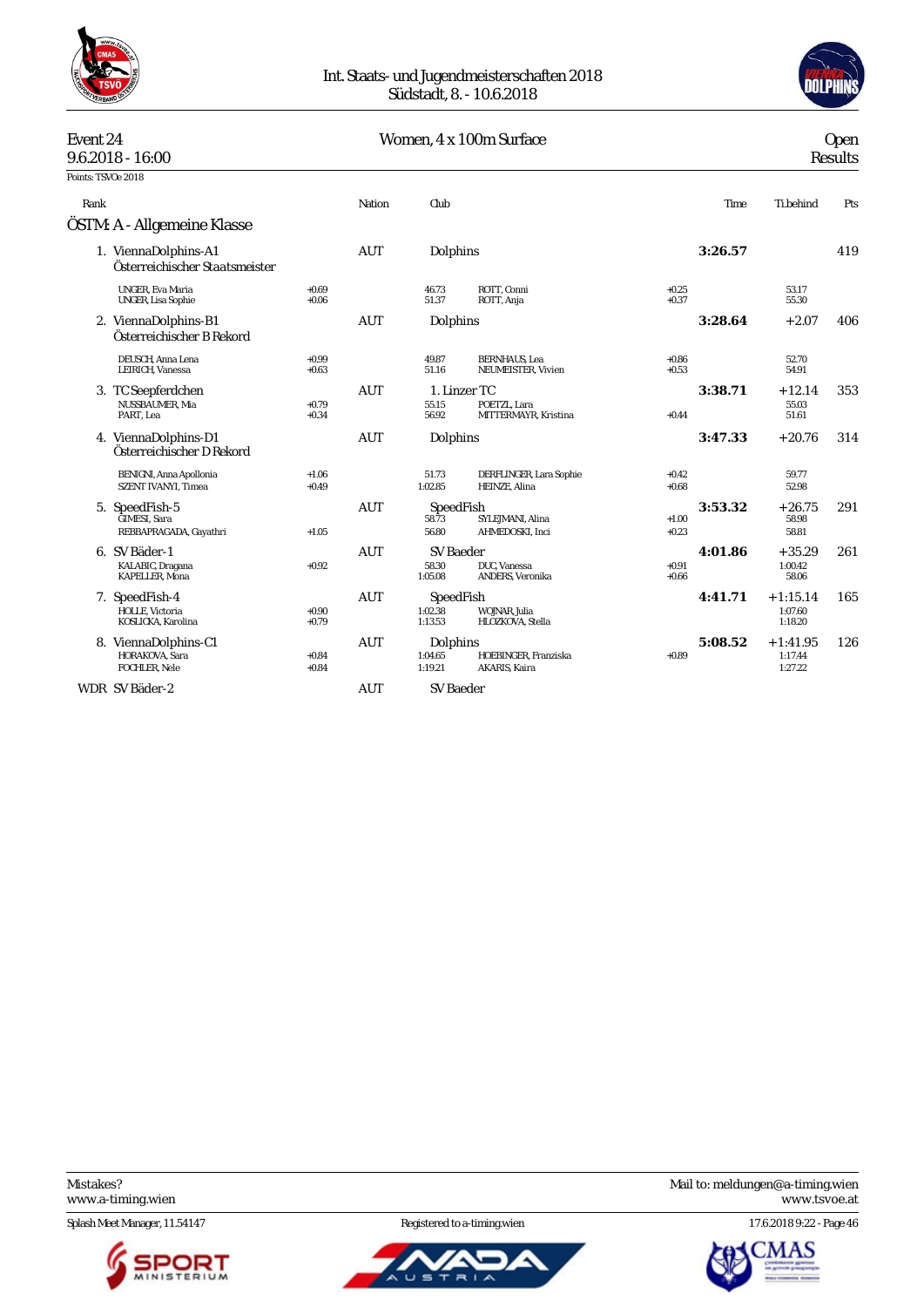



# Event 24 Communication Communication Communication Communication Communication Communication Communication Communication Communication Communication Communication Communication Communication Communication Communication Com 9.6.2018 - 16:00 Results Points: TSVOe 2018 Rank Nation Club Time Ti.behind Pts ÖSTM: B Jahrgang 2001/2002 1. ViennaDolphins-B1 AUT Dolphins **3:28.64** 406 *Österreichischer Jugend B Staatsmeister, Österreichischer B Rekord* DEUSCH, Anna Lena +0.99 49.87 BERNHAUS, Lea +0.86 52.70 LEIRICH, Vanessa +0.63 51.16 NEUMEISTER, Vivien +0.53 54.91 2. SV Bäder-1 AUT SV Baeder **4:01.86** + 33.22 261 KALABIC, Dragana +0.92 58.30 DUC, Vanessa +0.91 1:00.42 KAPELLER, Mona 1:05.08 ANDERS, Veronika +0.66 58.06 ÖSTM: C Jahrgang 2003/2004 1. ViennaDolphins-C1 AUT Dolphins **5:08.52** 126 *Österreichischer Jugend C Staatsmeister* HORAKOVA, Sara +0.84 1:04.65 HOEBINGER, Franziska +0.89 1:17.44 FOCHLER, Nele +0.84 1:19.21 AKARIS, Kaira 1:27.22 ÖSTM: D Jahrgang 2005 und jünger 1. ViennaDolphins-D1 AUT Dolphins **3:47.33** 314 *Österreichischer Jugend D Staatsmeister, Österreichischer D Rekord* 8 1.06 51.73 DERFLINGER, Lara Sophie +0.42 59.77 <br>+0.49 1.02.85 HEINZE, Alina +0.68 +0.68 52.98 BENIGNI, Anna Apollonia<br>SZENT IVANYI, Timea 2. SpeedFish-5 AUT SpeedFish **3:53.32** + 5.99 291 GIMESI, Sara 58.73 SYLEJMANI, Alina +1.00 58.98<br>
REBBAPRAGADA. Gavathri +1.05 56.80 AHMEDOSKI. Inci +0.23 58.81 58.81 58.81 REBBAPRAGADA, Gayathri 3. SpeedFish-4 **AUT** SpeedFish <br>
HOLLE, Victoria + 54.38 165<br>
KOSLICKA, Karolina + 0.79 + 0.79 1:13.53 HLOZKOVA, Stella + 1.71 + 54.38 165<br>
1:13.53 HLOZKOVA, Stella + 1.18.20 1:13.50 HOLLE, Victoria +0.90 1:02.38 WOJNAR, Julia 1:07.60 KOSLICKA, Karolina +0.79 1:13.53 HLOZKOVA, Stella 1:18.20

Splash Meet Manager, 11.54147 **Registered to a-timing.wien** 17.6.2018 9:20 - Page 47







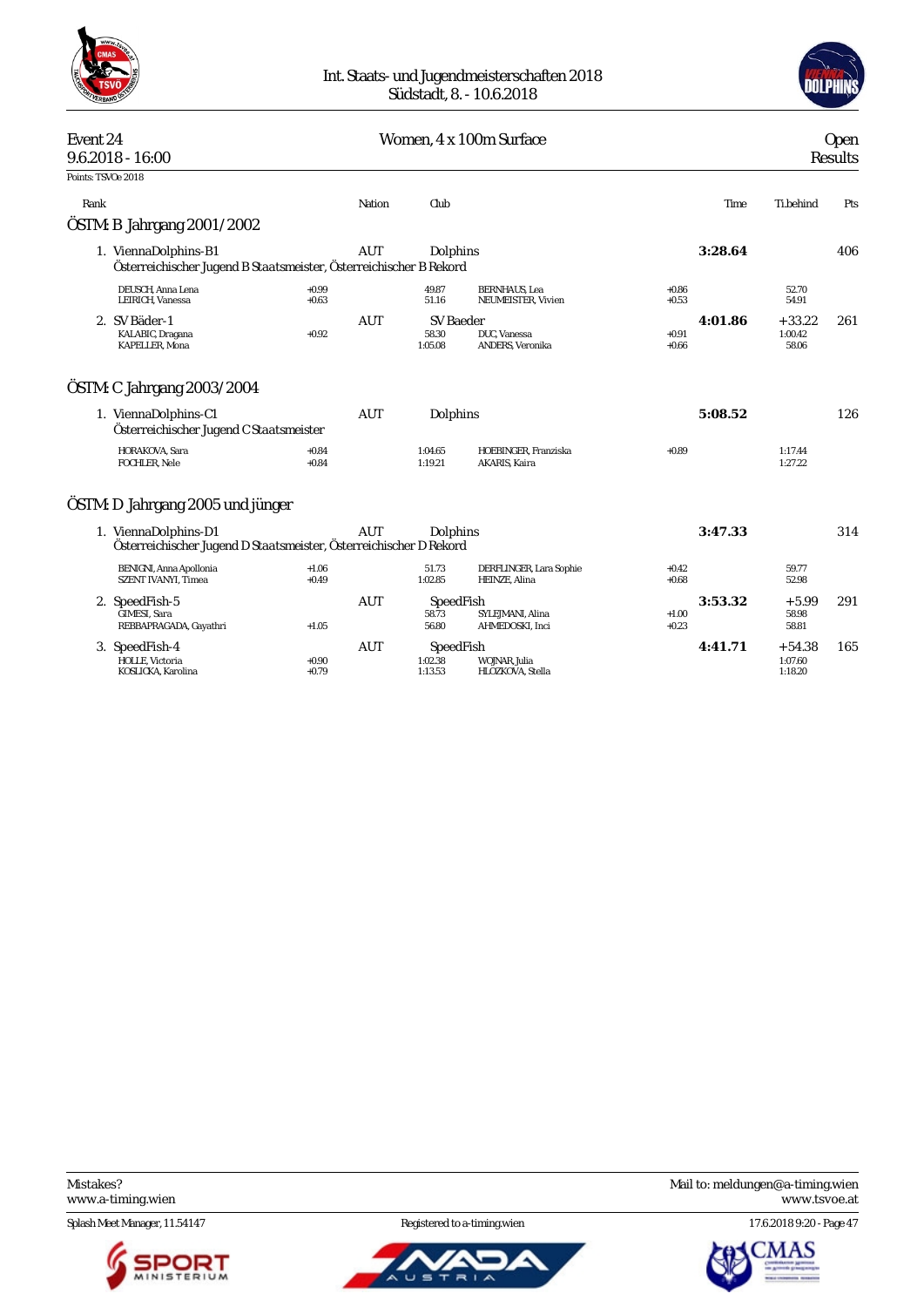



| Event 24           |                                                                |                    |            |                                      | Women, 4 x 100m Surface                                           |                    |         |                                  | <b>Open</b>    |
|--------------------|----------------------------------------------------------------|--------------------|------------|--------------------------------------|-------------------------------------------------------------------|--------------------|---------|----------------------------------|----------------|
|                    | $9.6.2018 - 16:00$                                             |                    |            |                                      |                                                                   |                    |         |                                  | <b>Results</b> |
| Points: TSVOe 2018 |                                                                |                    |            |                                      |                                                                   |                    |         |                                  |                |
| Rank               |                                                                |                    | Nation     | Club                                 |                                                                   |                    | Time    | Ti.behind                        | Pts            |
|                    | <b>International Rating</b>                                    |                    |            |                                      |                                                                   |                    |         |                                  |                |
|                    | 1. Bácsvíz KVSC<br>LILLA. Blaszak<br>NORA, Szili               | $+0.94$<br>$+0.42$ | <b>HUN</b> | 45.40<br>51.46                       | <b>Bacsviz KVSC</b><br><b>AGNES, Szili</b><br>DIANA, Kadar-Nemeth | $+0.44$<br>$+0.37$ | 3:15.59 | 50.99<br>47.74                   | 493            |
|                    | 2. ViennaDolphins-A1<br>UNGER, Eva Maria<br>UNGER, Lisa Sophie | $+0.69$<br>$+0.06$ | <b>AUT</b> | Dolphins<br>46.73<br>51.37           | ROTT, Conni<br>ROTT, Anja                                         | $+0.25$<br>$+0.37$ | 3:26.57 | $+10.98$<br>53.17<br>55.30       | 419            |
|                    | 3. ViennaDolphins-B1<br>Österreichischer B Rekord              |                    | <b>AUT</b> | Dolphins                             |                                                                   |                    | 3:28.64 | $+13.05$                         | 406            |
|                    | DEUSCH, Anna Lena<br>LEIRICH. Vanessa                          | $+0.99$<br>$+0.63$ |            | 49.87<br>51.16                       | <b>BERNHAUS</b> , Lea<br>NEUMEISTER, Vivien                       | $+0.86$<br>$+0.53$ |         | 52.70<br>54.91                   |                |
|                    | 4. TC Seepferdchen<br>NUSSBAUMER, Mia<br>PART. Lea             | $+0.79$<br>$+0.34$ | AUT        | 1. Linzer TC<br>55.15<br>56.92       | POETZL, Lara<br>MITTERMAYR, Kristina                              | $+0.44$            | 3:38.71 | $+23.12$<br>55.03<br>51.61       | 353            |
|                    | 5. ViennaDolphins-D1<br>Österreichischer D Rekord              |                    | <b>AUT</b> | Dolphins                             |                                                                   |                    | 3:47.33 | $+31.74$                         | 314            |
|                    | <b>BENIGNI, Anna Apollonia</b><br><b>SZENT IVANYI. Timea</b>   | $+1.06$<br>$+0.49$ |            | 51.73<br>1:02.85                     | DERFLINGER, Lara Sophie<br>HEINZE, Alina                          | $+0.42$<br>$+0.68$ |         | 59.77<br>52.98                   |                |
|                    | 6. SpeedFish-5<br>GIMESI, Sara<br>REBBAPRAGADA, Gayathri       | $+1.05$            | <b>AUT</b> | SpeedFish<br>58.73<br>56.80          | SYLEJMANI, Alina<br>AHMEDOSKI, Inci                               | $+1.00$<br>$+0.23$ | 3:53.32 | $+37.73$<br>58.98<br>58.81       | 291            |
|                    | 7. SV Bäder-1<br>KALABIC, Dragana<br>KAPELLER, Mona            | $+0.92$            | <b>AUT</b> | <b>SV Baeder</b><br>58.30<br>1:05.08 | DUC, Vanessa<br>ANDERS, Veronika                                  | $+0.91$<br>$+0.66$ | 4:01.86 | $+46.27$<br>1:00.42<br>58.06     | 261            |
|                    | 8. SpeedFish-4<br>HOLLE, Victoria<br>KOSLICKA, Karolina        | $+0.90$<br>$+0.79$ | AUT        | SpeedFish<br>1:02.38<br>1:13.53      | WOJNAR, Julia<br>HLOZKOVA, Stella                                 |                    | 4:41.71 | $+1:26.12$<br>1:07.60<br>1:18.20 | 165            |
|                    | 9. ViennaDolphins-C1<br>HORAKOVA, Sara<br><b>FOCHLER, Nele</b> | $+0.84$<br>$+0.84$ | <b>AUT</b> | Dolphins<br>1:04.65<br>1:19.21       | HOEBINGER, Franziska<br>AKARIS, Kaira                             | $+0.89$            | 5:08.52 | $+1:52.93$<br>1:17.44<br>1:27.22 | 126            |

Splash Meet Manager, 11.54147 Registered to a-timing.wien 17.6.2018 9:25 - Page 48





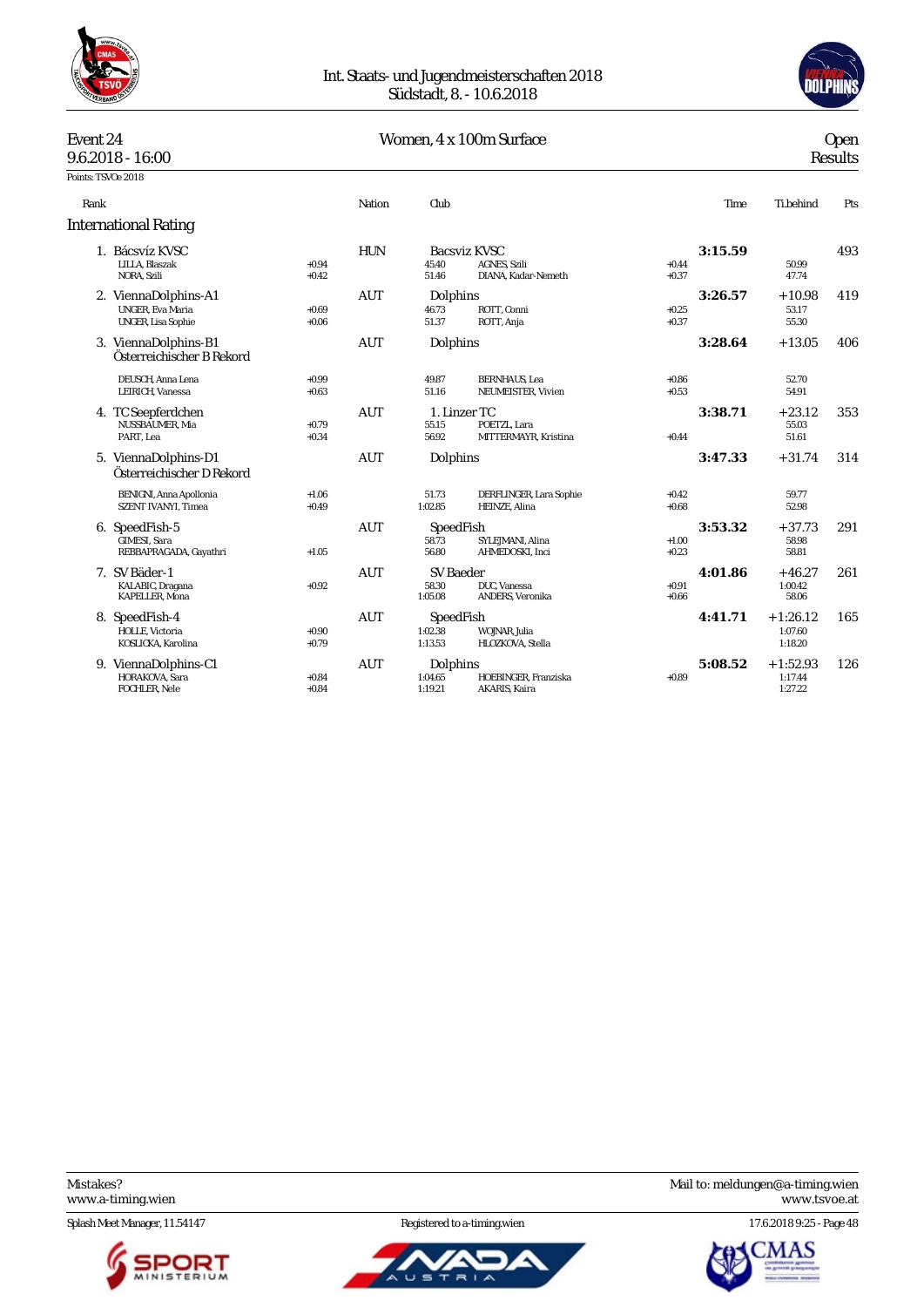



|                    | Event 25<br>$9.6.2018 - 16:10$                            |                    | Men, 4 x 100m Surface |                                        |                                                           |                    | <b>Open</b><br><b>Results</b> |                                  |     |
|--------------------|-----------------------------------------------------------|--------------------|-----------------------|----------------------------------------|-----------------------------------------------------------|--------------------|-------------------------------|----------------------------------|-----|
| Points: TSVOe 2018 |                                                           |                    |                       |                                        |                                                           |                    |                               |                                  |     |
| Rank               |                                                           |                    | Nation                | Club                                   |                                                           |                    | Time                          | Ti.behind                        | Pts |
|                    | ÖSTM: A - Allgemeine Klasse                               |                    |                       |                                        |                                                           |                    |                               |                                  |     |
|                    | 1. ViennaDolphins-A1<br>Österreichischer Staatsmeister    |                    | <b>AUT</b>            | Dolphins                               |                                                           |                    | 3:02.75                       |                                  | 417 |
|                    | ROGLER, Gerhard<br>SCHMIDT, Patrick                       | $+0.75$<br>$+0.33$ |                       | 40.77<br>41.71                         | HAIDER, Stephan<br>RONCEVIC, Alexander                    | $+0.58$<br>$+0.54$ |                               | 50.26<br>50.01                   |     |
|                    | 2. TC Seepferdchen<br>PART. Michael<br>MAURER, Michael    | $+0.92$<br>$+0.59$ | <b>AUT</b>            | 1. Linzer TC<br>46.06<br>48.94         | NUSSBAUMER, Tristan<br>EISSERER, Geza                     | $+0.47$<br>$+0.41$ | 3:06.85                       | $+4.10$<br>51.74<br>40.11        | 390 |
|                    | 3. ViennaDolphins-C1<br>CELIK, Mikail<br>JUST, David      | $+0.94$<br>$+0.48$ | <b>AUT</b>            | Dolphins<br>43.40<br>56.50             | <b>BOCZEK, Nikolaus</b><br>LJUBISAVLJEVIC, Maxim          | $+0.81$<br>$-0.01$ | 3:33.49                       | $+30.74$<br>1:03.33<br>50.26     | 262 |
|                    | 4. SpeedFish-3<br>SCHMID, Fabian<br>EMROVIC, Kemal        | $+0.93$<br>$+0.71$ | <b>AUT</b>            | SpeedFish<br>44.88<br>56.18            | <b>WEICHBERGER, Felix</b><br>EMROVIC, Kenan               | $+0.62$<br>$+0.83$ | 3:35.34                       | $+32.59$<br>1:06.56<br>47.72     | 255 |
|                    | 5. SpeedFish-1<br>Österreichischer D Rekord               |                    | <b>AUT</b>            | SpeedFish                              |                                                           |                    | 3:46.64                       | $+43.89$                         | 219 |
|                    | MAZA, Lorenzo<br>YILDIRIM, Murat                          | $+0.98$<br>$+0.46$ |                       | 51.41<br>55.90                         | SYLEJMANI, Leard<br>HUEBEL, Luca                          | $+0.55$<br>$+0.70$ |                               | 1:03.44<br>55.89                 |     |
|                    | 6. SV Bäder-1<br>KOTSELKO, Serhiy<br>FELBER, Lucas        | $+1.00$<br>$+0.72$ | AUT                   | <b>SV Baeder</b><br>1:06.78<br>1:06.17 | HALLAK. Aiman<br><b>MAKOLA, Mateusz</b>                   | $+0.91$<br>$+0.79$ | 4:15.98                       | $+1:13.23$<br>1:02.75<br>1:00.28 | 152 |
|                    | 7. SV Bäder-2<br>KOTSELKO, Volodymyr<br>LISENGARD, Gustav | $+0.62$            | <b>AUT</b>            | SV Baeder<br>1:07.17<br>1:16.16        | CABALA, Jacob<br>LIM, Mu-Yang                             | $+0.46$            | 4:30.26                       | $+1:27.51$<br>1:03.35<br>1:03.58 | 129 |
|                    | 8. SpeedFish-2<br>Österreichischer E Rekord               |                    | AUT                   | SpeedFish                              |                                                           |                    | 4:37.40                       | $+1:34.65$                       | 119 |
|                    | ALBINI, Marco<br>REBBAPRAGADA, SriCharan                  | $+0.85$            |                       | 1:04.17<br>1:10.49                     | HOLLE, Sebastian<br>YILDIRIM, Batu                        | $+0.56$            |                               | 1:13.10<br>1:09.64               |     |
|                    | 9. ViennaDolphins-D1<br>PESCHEL, Lasar<br>HOEDL, Paul     | $+1.07$<br>$+0.57$ | <b>AUT</b>            | Dolphins<br>1:13.36<br>1:11.48         | STIPKOVICH, Alexander<br>DITSCHEINER-LINDEMANN, Christoph | $+0.76$            | 5:05.56                       | $+2:02.81$<br>1:16.41<br>1:24.31 | 89  |
|                    |                                                           |                    |                       |                                        |                                                           |                    |                               |                                  |     |

DNF ViennaDolphins-B1 AUT Dolphins DITTRICH, Moritz, KEFER, Nikolas, HOFSTAETTER, Stephan, TCACIUC, Filip

Splash Meet Manager, 11.54147 Registered to a-timing.wien 17.6.2018 9:31 - Page 49





Mistakes? Mail to: [meldungen@a-timing.wien](mailto:meldungen@a-timing.wien) <www.a-timing.wien> <www.tsvoe.at>

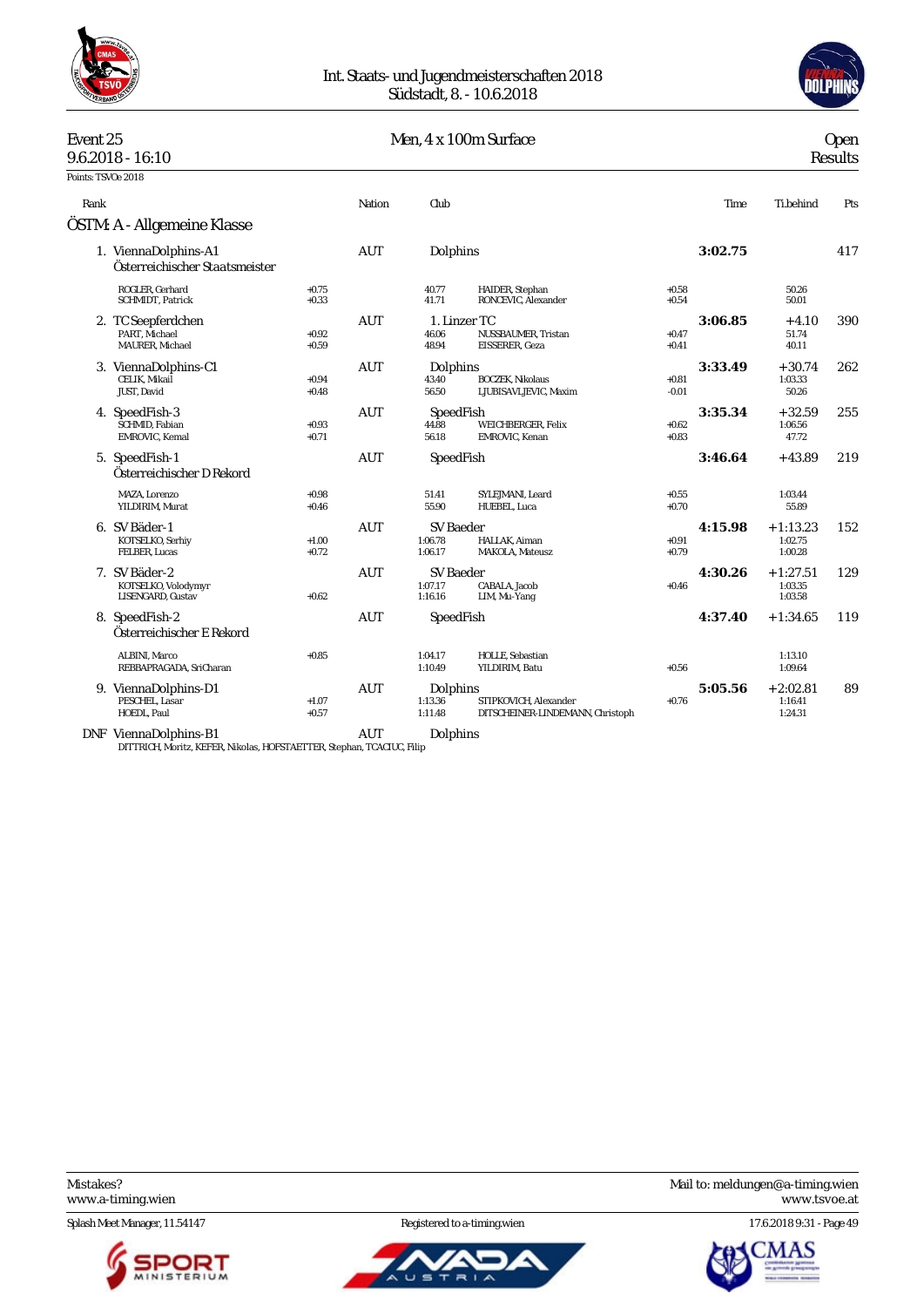



# Event 25 Deep Nen, 4 x 100m Surface Area open 9.6.2018 - 16:10 Results Points: TSVOe 2018 Rank Nation Club Time Ti.behind Pts ÖSTM: B Jahrgang 2001/2002 1. SpeedFish-3 AUT SpeedFish **3:35.34** 255 *Österreichischer Jugend B Staatsmeister* 0.93 44.88 WEICHBERGER, Felix +0.62 +0.71 56.18 EMROVIC, Kenan +1.062 +0.71 56.18 56.18 +0.83 +1.772 SCHMID, Fabian<br>EMROVIC, Kemal DNF ViennaDolphins-B1 AUT Dolphins DITTRICH, Moritz, KEFER, Nikolas, HOFSTAETTER, Stephan, TCACIUC, Filip ÖSTM: C Jahrgang 2003/2004 1. ViennaDolphins-C1 AUT Dolphins **3:33.49** 262

| 1. VIUIIIKUUIDIIIIIS-UI<br>Österreichischer Jugend C Staatsmeister |                    | AV 1 | DUIDILIUS                       |                                                  |                    | <u>J.JJ.TJ</u> |                                | $\sim$ $\sim$ |
|--------------------------------------------------------------------|--------------------|------|---------------------------------|--------------------------------------------------|--------------------|----------------|--------------------------------|---------------|
| CELIK. Mikail<br>JUST. David                                       | $+0.94$<br>$+0.48$ |      | 43.40<br>56.50                  | <b>BOCZEK. Nikolaus</b><br>LJUBISAVLJEVIC. Maxim | $+0.81$<br>$-0.01$ |                | 1:03.33<br>50.26               |               |
| 2. SV Bäder-1                                                      |                    | AUT  | SV Baeder                       |                                                  |                    | 4:15.98        | $+42.49$                       | 152           |
| KOTSELKO, Serhiy<br>FELBER, Lucas                                  | $+1.00$<br>$+0.72$ |      | 1:06.78<br>1:06.17              | HALLAK, Aiman<br>MAKOLA, Mateusz                 | $+0.91$<br>$+0.79$ |                | 1:02.75<br>1:00.28             |               |
| 3. SV Bäder-2<br>KOTSELKO, Volodymyr<br>LISENGARD, Gustav          | $+0.62$            | AUT  | SV Baeder<br>1:07.17<br>1:16.16 | CABALA. Jacob<br>LIM, Mu-Yang                    | $+0.46$            | 4:30.26        | $+56.77$<br>1:03.35<br>1:03.58 | 129           |

### ÖSTM: D Jahrgang 2005 und jünger

|    | 1. SpeedFish-1                                                     |                    | AUT | SpeedFish                      |                                                           |                    | 3:46.64 |                                  | 219 |
|----|--------------------------------------------------------------------|--------------------|-----|--------------------------------|-----------------------------------------------------------|--------------------|---------|----------------------------------|-----|
|    | Österreichischer Jugend D Staatsmeister, Österreichischer D Rekord |                    |     |                                |                                                           |                    |         |                                  |     |
|    | MAZA. Lorenzo<br>YILDIRIM. Murat                                   | $+0.98$<br>$+0.46$ |     | 51.41<br>55.90                 | SYLEJMANI, Leard<br>HUEBEL, Luca                          | $+0.55$<br>$+0.70$ |         | 1:03.44<br>55.89                 |     |
|    | 2. SpeedFish-2<br>Österreichischer E Rekord                        |                    | AUT | SpeedFish                      |                                                           |                    | 4:37.40 | $+50.76$                         | 119 |
|    | ALBINI, Marco<br>REBBAPRAGADA. SriCharan                           | $+0.85$            |     | 1:04.17<br>1:10.49             | HOLLE, Sebastian<br>YILDIRIM. Batu                        | $+0.56$            |         | 1:13.10<br>1:09.64               |     |
| 3. | ViennaDolphins-D1<br>PESCHEL, Lasar<br>HOEDL, Paul                 | $+1.07$<br>$+0.57$ | AUT | Dolphins<br>1:13.36<br>1:11.48 | STIPKOVICH, Alexander<br>DITSCHEINER-LINDEMANN, Christoph | $+0.76$            | 5:05.56 | $+1:18.92$<br>1:16.41<br>1:24.31 | 89  |

Splash Meet Manager, 11.54147 **Registered to a-timing.wien** 18.6.2018 17:41 - Page 50





Mistakes? Mail to: [meldungen@a-timing.wien](mailto:meldungen@a-timing.wien) <www.a-timing.wien> <www.tsvoe.at>

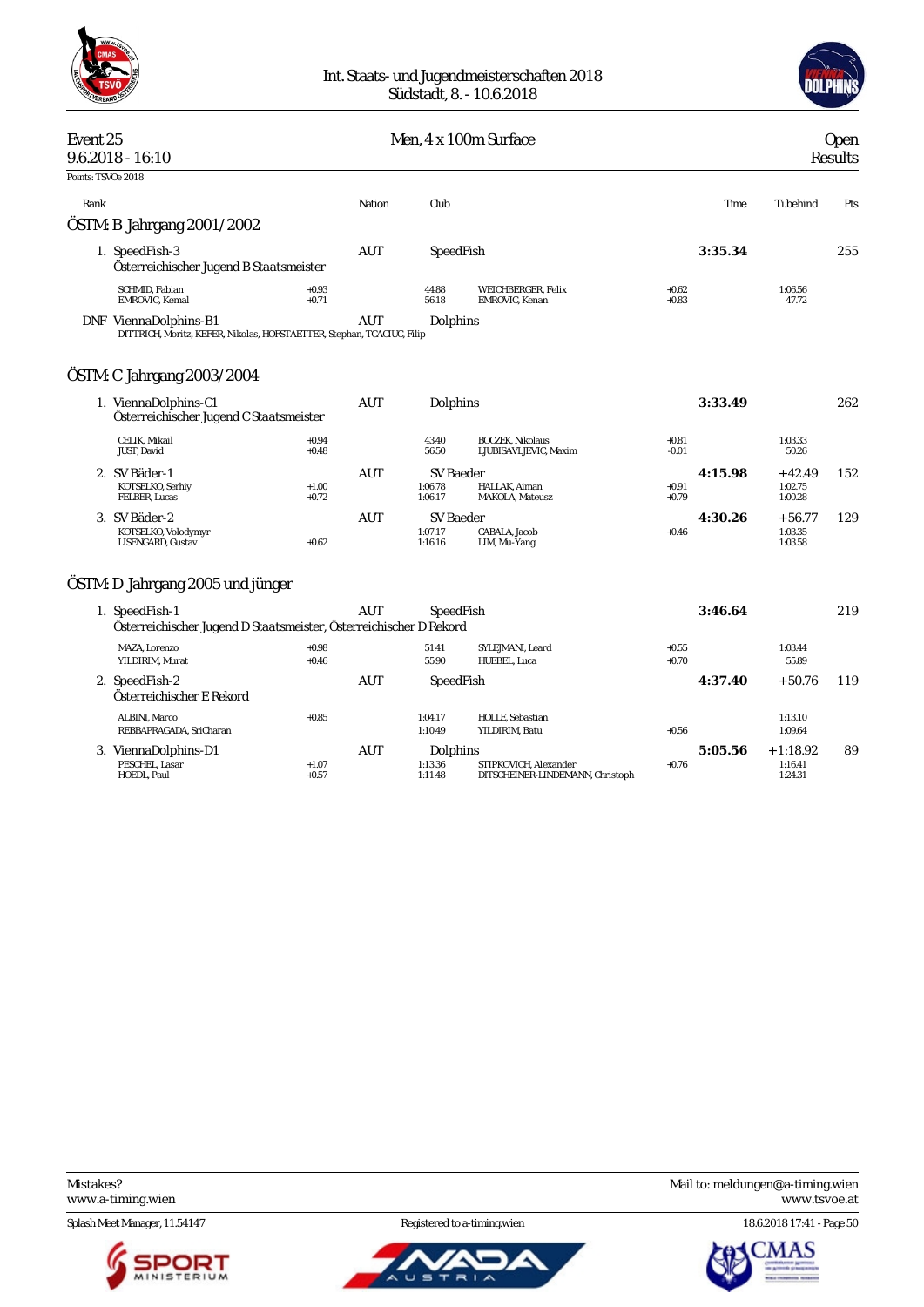



Meet name: Int. Staats- und Jugendmeisterschaften 2018 Location (City): Südstadt (AUT) Pool: Long Course (50m)<br>Date: 08.06.2018 - 10.06.2018 Number of lanes: 8 (1 - 8) Date: 08.06.2018 - 10.06.2018 Number of lanes: 8 (1 - 8)<br>Pool name: Bundessport und Freizeit-Zentrum Südstadt Timining equipment: Automatic Bundessport und Freizeit-Zentrum Südstadt Timining equipment:

Start method: 1 start rule

#### Session No. 4 - 10. June 2018, 10.6.2018

| # Role<br>No.                | Name                         |   | Club       | City | Grade                              | Remarks |
|------------------------------|------------------------------|---|------------|------|------------------------------------|---------|
| 1 The chief recorders        | STEINER, Andreas Ing.        | M | <b>ATW</b> | Wien | Technical Crew. SR                 |         |
| 2 The recorders              | SCHMID, Michael              | M | <b>ATW</b> | Wien | Judge, KR                          |         |
| 3 The recorders              | <b>FLASCHNER.</b> Melanie    | F | <b>ATW</b> | Wien | Judge, KR                          |         |
| 4 The chief judge            | KESZTHELYI, Ferenc Mag. (FH) | М | <b>ATW</b> |      | Straßhof an der Technical Crew. SR |         |
| 5 The style judge            | FLASCHNER, Maximilian        | М | <b>ATW</b> | Wien | Judge, KR                          |         |
| 6 The starters               | SCHMIDT, Konrad              | М | <b>FSD</b> |      |                                    |         |
| 7 The announcers or speakers | DERFLINGER, Georg            | M | <b>FSD</b> |      |                                    |         |
| 8 The time keeper            | SARMA, Maria                 | F | <b>ATW</b> |      | Judge, SR                          |         |
| 9 The timekeeper             | SCHMIDT, Irene               | F | <b>FSD</b> |      | Judge                              |         |
| 10 The timekeeper            | SCHMIDT, Konrad              | M | <b>FSD</b> |      |                                    |         |
| 11 The timekeeper            | <b>BERTL, Wolfang</b>        | M | unattached |      |                                    |         |
| 12 The timekeeper            | HÜBEL, Alexander             | M | FSF        |      |                                    |         |
| 13 The timekeeper            | HÜBEL, Hajnalka              | F | <b>FSF</b> |      |                                    |         |
| 14 The timekeeper            | HEINZE, Robert               | M | <b>FSD</b> |      |                                    |         |
| 15 The timekeeper            | BIRO. Oliver                 | М | <b>FSD</b> |      |                                    |         |
| 16 The turning judges        | DEUSCH, Christian            | М | <b>FSD</b> |      |                                    |         |
| 17 The turning judges        | SARMA, Stephan               | М | <b>ATW</b> |      |                                    |         |
| 18 The turning judges        | SALOMON, Gerald              | M | <b>FSD</b> |      |                                    |         |
| 19 The turning judges        | RESTUCCIA, Assunta           | F | unattached |      |                                    |         |
| 20 The turning judges        | DUC, Pawel                   | М | <b>SVB</b> |      |                                    |         |
| 21 The turning judges        | <b>KAPELLER, Ewald</b>       | M | <b>SVB</b> |      |                                    |         |
| 22 The pre-start judge       | FOCHLER, Marit               | F | <b>ATW</b> |      |                                    |         |
| 23 The pre-start judge       | FELBER. Eva                  | F | <b>SVB</b> |      |                                    |         |
| 24 The master of ceremonies  | KASTNER, Angela              | F | FSF        |      |                                    |         |
| 25 The master of ceremonies  | WOJNAR. Elisabeth            | F | <b>FSF</b> |      |                                    |         |
| 26 other                     | BENIGNI, Guido               | M | <b>FSD</b> |      |                                    |         |

Signature secretary Signature referee

Splash Meet Manager, 11.54147 Registered to a-timing.wien 17.6.2018 9:33 - Page 51





Mistakes? Mail to: [meldungen@a-timing.wien](mailto:meldungen@a-timing.wien) <www.a-timing.wien> <www.tsvoe.at>

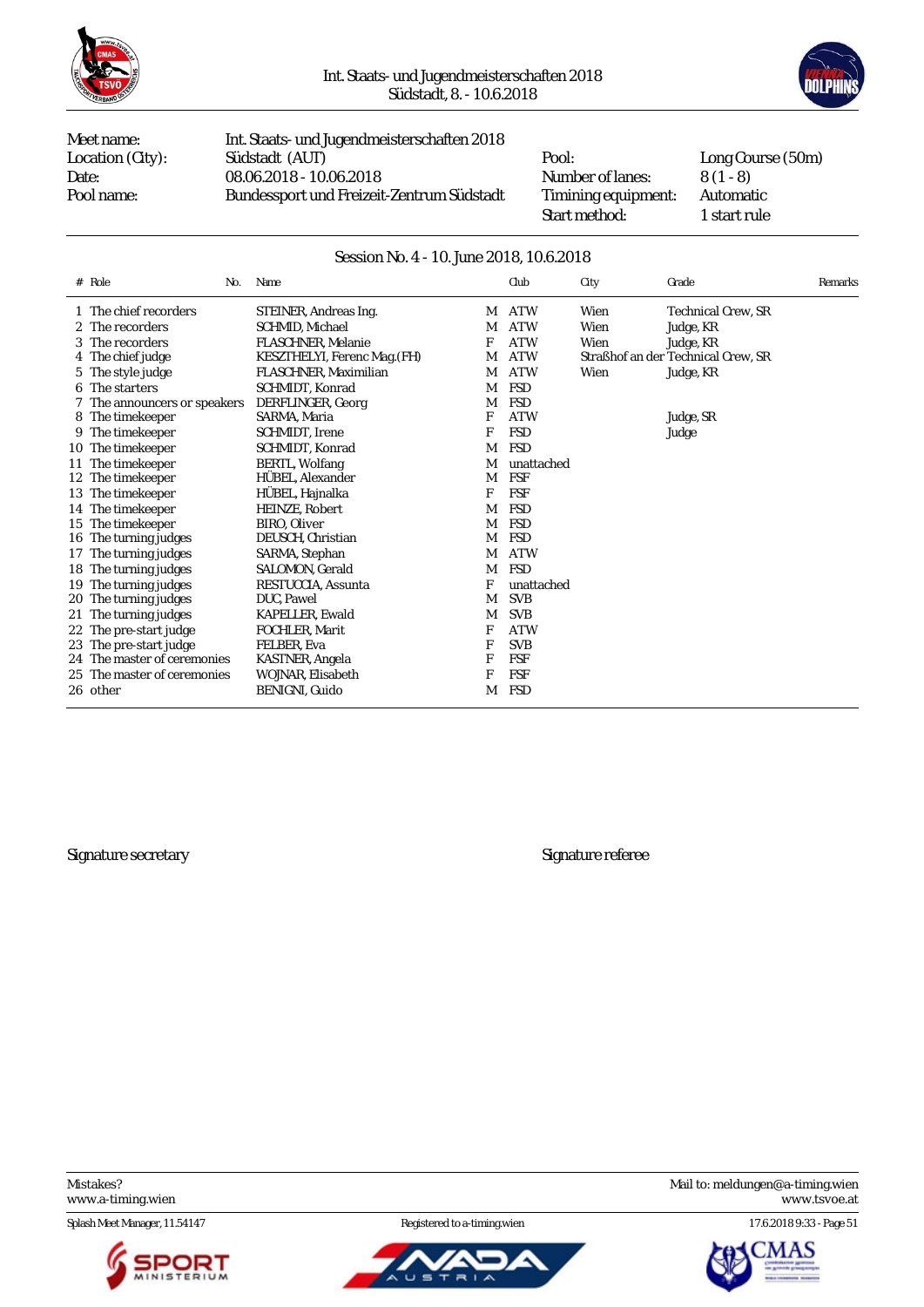

#### Int. Staats- und Jugendmeisterschaften 2018 Südstadt, 8. - 10.6.2018



### Event 26 Women, 400m Bifins Open

| 10.6.2018 - 9:30                                                                                                      |                          |                      |                                                              |                                                                   |                                              |     |                  |                                    |                                                                                                                          | ՟՟<br>Results |
|-----------------------------------------------------------------------------------------------------------------------|--------------------------|----------------------|--------------------------------------------------------------|-------------------------------------------------------------------|----------------------------------------------|-----|------------------|------------------------------------|--------------------------------------------------------------------------------------------------------------------------|---------------|
| Points: TSVOe 2018                                                                                                    |                          |                      |                                                              |                                                                   |                                              |     |                  |                                    |                                                                                                                          |               |
| Rank Name                                                                                                             | Nation YB                |                      | Club                                                         | Time                                                              | Ti.behind                                    | Pts | 100 <sub>m</sub> | 200m                               | 300m                                                                                                                     | 400m          |
| ÖM: A - Allgemeine Klasse                                                                                             |                          |                      |                                                              |                                                                   |                                              |     |                  |                                    |                                                                                                                          |               |
| 1. ROTT, Conni<br>Österreichischer Meister, Österreichischer Rekord                                                   | AUT 99                   |                      | Dolphins                                                     | 4:15.12                                                           |                                              |     |                  |                                    | 1:00.89 1:06.48 1:04.71 1:03.04                                                                                          |               |
| 2. ANDERS, Veronika<br>Österreichischer B Rekord                                                                      | AUT 01                   |                      | <b>SV Baeder</b>                                             | 4:32.07                                                           | $+16.95$                                     |     |                  |                                    | 1:03.47 1:12.14 1:10.60 1:05.86                                                                                          |               |
| 3. KALABIC, Dragana<br>4. DUC, Vanessa                                                                                | AUT<br>AUT               | 01<br>03             | SV Baeder<br>SV Baeder                                       | 4:34.82<br>4:40.66                                                | $+19.70$<br>$+25.54$                         |     |                  | 1:04.55 1:13.92                    | 1:04.71 1:11.09 1:12.01 1:07.01<br>1:10.90 1:11.29                                                                       |               |
| 5. DEUSCH, Anna Lena<br>6. SZENT IVANYI, Timea<br>Österreichischer D Rekord                                           | AUT<br>AUT               | 02<br>05             | Dolphins<br>Dolphins                                         | 4:49.73<br>4:58.45                                                | $+34.61$<br>$+43.33$                         |     |                  |                                    | 1:07.36 1:13.63 1:14.22 1:14.52<br>1:09.69 1:18.13 1:17.40 1:13.23                                                       |               |
| 7. ROTT, Anja<br>8. WALCHSHOFER, Alexa<br>9. DERFLINGER, Lara Sophie AUT                                              | AUT<br><b>AUT</b>        | 95<br>05<br>06       | Dolphins<br><b>Abyss Divers</b><br>Dolphins                  | 4:59.80<br>5:01.08<br>5:10.05                                     | $+44.68$<br>$+45.96$<br>$+54.93$             |     |                  |                                    | 1:14.92 1:20.06 1:16.20 1:08.62<br>1:09.97 1:17.18 1:17.59 1:16.34<br>1:14.57 1:20.27 1:20.13 1:15.08                    |               |
| 10. KAPELLER, Mona<br>11. GIMESI, Sara<br>12. HLOZKOVA, Stella                                                        | AUT<br>AUT<br>AUT        | 04<br>05<br>08       | <b>SV</b> Baeder<br>SpeedFish<br>SpeedFish                   | $5:19.70 + 1:04.58$<br>$5:29.88 + 1:14.76$<br>$5:45.45 + 1:30.33$ |                                              |     |                  | 1:13.68 1:22.46                    | 1:25.68 1:17.88<br>1:11.24 1:23.06 1:32.15 1:23.43<br>1:19.76 1:30.94 1:31.62 1:23.13                                    |               |
| 13. BERNHAUS, Lea<br>DNS HORAKOVA, Sara                                                                               | <b>AUT</b><br>AUT        | 02<br>03             | Dolphins<br>Dolphins                                         | $5:56.45 + 1:41.33$                                               |                                              |     |                  |                                    | 1:20.78 1:30.97 1:33.73 1:30.97                                                                                          |               |
| OM: B Jahrgang 2001/2002                                                                                              |                          |                      |                                                              |                                                                   |                                              |     |                  |                                    |                                                                                                                          |               |
| 1. ANDERS, Veronika<br>Österreichischer Jugend B Meister, Österreichischer Rekord                                     | AUT                      | - 01                 | <b>SV Baeder</b>                                             | 4:32.07                                                           |                                              |     |                  |                                    | 1:03.47 1:12.14 1:10.60 1:05.86                                                                                          |               |
| 2. KALABIC, Dragana<br>3. DEUSCH, Anna Lena                                                                           | AUT<br>AUT               | 01<br>02             | SV Baeder<br>Dolphins                                        | 4:34.82<br>4:49.73                                                | $+2.75$<br>$+17.66$                          |     |                  |                                    | 1:04.71 1:11.09 1:12.01 1:07.01<br>1:07.36 1:13.63 1:14.22 1:14.52                                                       |               |
| 4. BERNHAUS, Lea                                                                                                      | AUT                      | 02                   | Dolphins                                                     | $5:56.45 + 1:24.38$                                               |                                              |     |                  |                                    | 1:20.78 1:30.97 1:33.73 1:30.97                                                                                          |               |
| OM: C Jahrgang 2003/2004                                                                                              |                          |                      |                                                              |                                                                   |                                              |     |                  |                                    |                                                                                                                          |               |
| 1. DUC, Vanessa<br>Österreichischer Jugend C Meister                                                                  | AUT                      | 03                   | <b>SV Baeder</b>                                             | 4:40.66                                                           |                                              |     |                  |                                    | 1:04.55 1:13.92 1:10.90 1:11.29                                                                                          |               |
| 2. KAPELLER, Mona<br>DNS HORAKOVA, Sara                                                                               | AUT<br>AUT               | 04<br>03             | <b>SV</b> Baeder<br>Dolphins                                 | 5:19.70                                                           | $+39.04$                                     |     |                  |                                    | 1:13.68 1:22.46 1:25.68 1:17.88                                                                                          |               |
| ÖM: D Jahrgang 2005 und jünger                                                                                        |                          |                      |                                                              |                                                                   |                                              |     |                  |                                    |                                                                                                                          |               |
| 1. SZENT IVANYI, Timea<br>Österreichischer Jugend D Meister, Österreichischer D Rekord                                | AUT                      | 05                   | Dolphins                                                     | 4:58.45                                                           |                                              |     |                  |                                    | 1:09.69 1:18.13 1:17.40 1:13.23                                                                                          |               |
| 2. WALCHSHOFER, Alexa<br>3. DERFLINGER, Lara Sophie AUT<br>4. GIMESI, Sara<br>5. HLOZKOVA, Stella                     | AUT<br>AUT<br>AUT        | 05<br>06<br>05<br>08 | <b>Abyss Divers</b><br>Dolphins<br>SpeedFish<br>SpeedFish    | 5:01.08<br>5:10.05<br>5:29.88<br>5:45.45                          | $+2.63$<br>$+11.60$<br>$+31.43$<br>$+47.00$  |     |                  | 1:14.57 1:20.27<br>1:11.24 1:23.06 | 1:09.97 1:17.18 1:17.59 1:16.34<br>1:20.13 1:15.08<br>1:32.15 1:23.43<br>1:19.76 1:30.94 1:31.62 1:23.13                 |               |
| <b>International Rating</b>                                                                                           |                          |                      |                                                              |                                                                   |                                              |     |                  |                                    |                                                                                                                          |               |
| 1. ROTT, Conni<br>Österreichischer Rekord                                                                             | AUT                      | 99                   | Dolphins                                                     | 4:15.12                                                           |                                              |     |                  |                                    | 1:00.89 1:06.48 1:04.71 1:03.04                                                                                          |               |
| 2. ANDERS, Veronika<br>Österreichischer B Rekord                                                                      | AUT                      | 01                   | <b>SV</b> Baeder                                             | 4:32.07                                                           | $+16.95$                                     |     |                  |                                    | 1:03.47 1:12.14 1:10.60 1:05.86                                                                                          |               |
| 3. KALABIC, Dragana<br>4. DUC, Vanessa<br>5. DEUSCH, Anna Lena<br>6. SZENT IVANYI, Timea<br>Österreichischer D Rekord | AUT<br>AUT<br>AUT<br>AUT | 01<br>03<br>02<br>05 | <b>SV Baeder</b><br><b>SV</b> Baeder<br>Dolphins<br>Dolphins | 4:34.82<br>4:40.66<br>4:49.73<br>4:58.45                          | $+19.70$<br>$+25.54$<br>$+34.61$<br>$+43.33$ |     |                  | 1:04.55 1:13.92                    | 1:04.71 1:11.09 1:12.01 1:07.01<br>1:10.90 1:11.29<br>1:07.36 1:13.63 1:14.22 1:14.52<br>1:09.69 1:18.13 1:17.40 1:13.23 |               |

<www.a-timing.wien>



ū  $\equiv$ 



ĀŚ 'M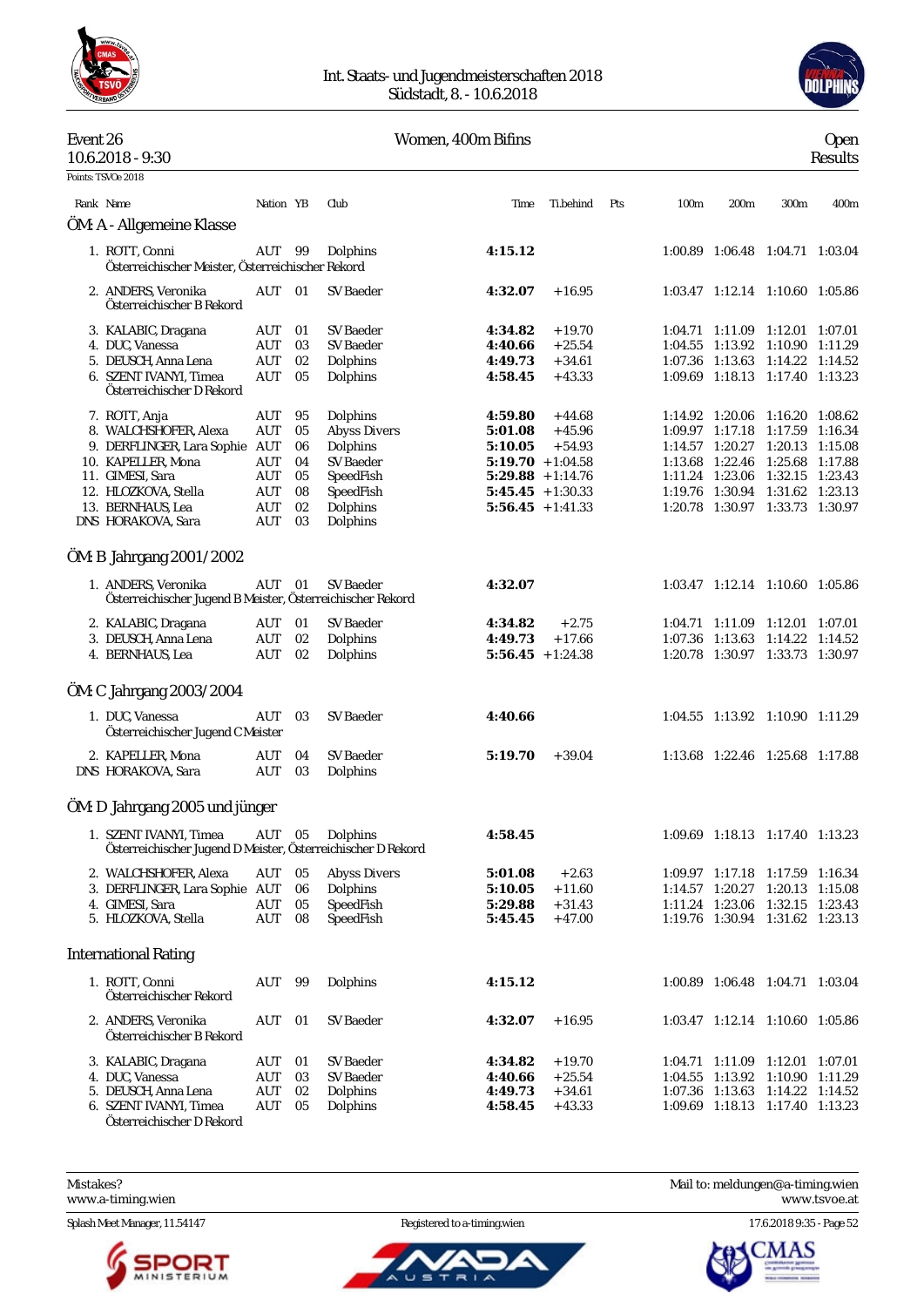



#### Event 26, Women, 400m Bifins, International Rating

| Rank Name                      | Nation YB |      | Club            | Time                | Ti.behind | Pts | 100 <sub>m</sub>    | 200 <sub>m</sub>                | 300 <sub>m</sub> | 400m    |
|--------------------------------|-----------|------|-----------------|---------------------|-----------|-----|---------------------|---------------------------------|------------------|---------|
| 7. ROTT, Anja                  | AUT       | 95   | <b>Dolphins</b> | 4:59.80             | $+44.68$  |     | 1:14.92             | 1:20.06                         | 1:16.20          | 1:08.62 |
| 8. WALCHSHOFER, Alexa          | AUT       | - 05 | Abyss Divers    | 5:01.08             | + 45.96   |     |                     | 1:09.97 1:17.18 1:17.59 1:16.34 |                  |         |
| 9. DERFLINGER, Lara Sophie AUT |           | -06  | <b>Dolphins</b> | 5:10.05             | $+54.93$  |     |                     | $1:14.57$ $1:20.27$             | 1:20.13 1:15.08  |         |
| 10. KAPELLER, Mona             | AUT       | -04  | SV Baeder       | $5:19.70 + 1:04.58$ |           |     |                     | 1:13.68 1:22.46 1:25.68 1:17.88 |                  |         |
| 11. GIMESI, Sara               | AUT       | 05   | SpeedFish       | $5:29.88 + 1:14.76$ |           |     | 1:11.24             | 1:23.06                         | 1:32.15 1:23.43  |         |
| 12. HLOZKOVA, Stella           | AUT       | 08   | SpeedFish       | $5:45.45 + 1:30.33$ |           |     | 1:19.76             | 1:30.94                         | 1:31.62          | 1:23.13 |
| 13. BERNHAUS, Lea              | AUT       | 02   | Dolphins        | $5:56.45 + 1:41.33$ |           |     | $1:20.78$ $1:30.97$ |                                 | 1:33.73 1:30.97  |         |
| DNS HORAKOVA, Sara             | AUT       | 03   | Dolphins        |                     |           |     |                     |                                 |                  |         |

| Event 27 | 10.6.2018 - 9:40                                             |            |      | Men, 400m Bifins        |         |                     |     |       |                                 |                 | <b>Open</b><br>Results |
|----------|--------------------------------------------------------------|------------|------|-------------------------|---------|---------------------|-----|-------|---------------------------------|-----------------|------------------------|
|          | Points: TSVOe 2018                                           |            |      |                         |         |                     |     |       |                                 |                 |                        |
|          | Rank Name                                                    | Nation YB  |      | Club                    | Time    | Ti.behind           | Pts | 100m  | 200m                            | 300m            | 400m                   |
|          | ÖM: A - Allgemeine Klasse                                    |            |      |                         |         |                     |     |       |                                 |                 |                        |
|          | 1. UNGER, Dominik                                            | AUT        | - 95 | FC Graz                 | 3:45.10 |                     |     | 53.55 | 57.62                           | 59.23           | 54.70                  |
|          | Österreichischer Meister, Österreichischer Rekord            |            |      |                         |         |                     |     |       |                                 |                 |                        |
|          | 2. SCHMIDT, Patrick                                          | AUT        | 98   | Dolphins                | 3:53.47 | $+8.37$             |     | 54.29 | 58.07                           |                 | 59.47 1:01.64          |
|          | 3. HAIDER, Stephan                                           | AUT        | 99   | Dolphins                | 3:54.45 | $+9.35$             |     |       | 54.19 1:00.76                   | 1:01.08         | 58.42                  |
|          | 4. LJUBISAVLJEVIC, Maxim                                     | AUT        | 03   | Dolphins                | 4:34.88 | $+49.78$            |     |       | $1:02.07$ $1:11.82$             | 1:13.57 1:07.42 |                        |
|          | Österreichischer C Rekord                                    |            |      |                         |         |                     |     |       |                                 |                 |                        |
|          | 5. MAKOLA, Mateusz                                           | AUT        | 04   | <b>SV</b> Baeder        | 4:35.57 | $+50.47$            |     |       | 1:03.71 1:11.58                 | 1:12.32 1:07.96 |                        |
|          | 6. JUST, David                                               | AUT        | 03   | Dolphins                | 4:37.84 | $+52.74$            |     |       | 1:03.48 1:11.56                 | 1:13.37 1:09.43 |                        |
|          | 7. EMROVIC, Kemal                                            | <b>AUT</b> | 04   | SpeedFish               | 4:38.28 | $+53.18$            |     |       | 1:02.79 1:13.41                 | 1:12.12 1:09.96 |                        |
|          | 8. HOFSTAETTER, Stephan                                      | AUT        | 02   | Dolphins                |         | $4:52.22 + 1:07.12$ |     |       | 1:06.77 1:15.64                 | 1:15.90 1:13.91 |                        |
|          | 9. SCHAWARZ, David                                           | <b>AUT</b> | 90   | EK Unterwassersportclub |         | $4:53.20 + 1:08.10$ |     |       | 1:07.16 1:15.47                 | 1:17.15         | 1:13.42                |
|          | 10. TCACIUC, Filip                                           | AUT        | 03   | Dolphins                |         | $4:57.12 + 1:12.02$ |     |       | 1:19.44 1:13.78                 | 1:14.61 1:09.29 |                        |
|          | 11. SCHMID, Fabian                                           | <b>AUT</b> | 02   | SpeedFish               |         | $4:57.33 + 1:12.23$ |     |       | 1:10.17 1:16.08                 | 1:17.93         | 1:13.15                |
|          | 12. ALBINI, Marco                                            | AUT        | 07   | SpeedFish               |         | $4:58.87 + 1:13.77$ |     |       | 1:09.33 1:18.95                 | 1:18.80 1:11.79 |                        |
|          | 13. FELBER, Lucas                                            | AUT        | 04   | <b>SV Baeder</b>        |         | $5:09.32 + 1:24.22$ |     |       | 1:12.02 1:21.89                 | 1:21.67 1:13.74 |                        |
|          | 14. BOGDANIC, Nikola                                         | AUT        | 91   | EK Unterwassersportclub |         | $5:16.57 + 1:31.47$ |     |       | 1:10.91 1:20.23                 | 1:25.97 1:19.46 |                        |
|          | 15. KOTSELKO, Serhiy                                         | AUT        | 03   | <b>SV Baeder</b>        |         | $5:18.89 + 1:33.79$ |     |       | 1:13.26 1:23.24                 | 1:23.80 1:18.59 |                        |
|          | 16. KOTSELKO, Volodymyr                                      | <b>AUT</b> | 03   | SV Baeder               |         | $5:29.86 + 1:44.76$ |     |       | 1:18.74 1:25.80                 | 1:25.48 1:19.84 |                        |
|          | 17. HOEDL, Paul                                              | <b>AUT</b> | 06   | Dolphins                |         | $5:53.85 + 2:08.75$ |     |       | 1:21.74 1:31.61                 | 1:32.96 1:27.54 |                        |
|          | 18. STIPKOVICH, Alexander                                    | <b>AUT</b> | 05   | Dolphins                |         | $5:56.78 + 2:11.68$ |     |       | 1:21.93 1:33.92 1:35.34 1:25.59 |                 |                        |
|          | DNS RONCEVIC, Alexander                                      | <b>AUT</b> | 92   | Dolphins                |         |                     |     |       |                                 |                 |                        |
|          | DNS CABALA, Jacob                                            | AUT        | 06   | <b>SV</b> Baeder        |         |                     |     |       |                                 |                 |                        |
|          | DNS FRUKACZ, Pascal                                          | <b>AUT</b> | 04   | <b>SV</b> Baeder        |         |                     |     |       |                                 |                 |                        |
|          | WDR WEICHBERGER, Felix                                       | <b>AUT</b> | 03   | SpeedFish               |         |                     |     |       |                                 |                 |                        |
|          | ÖM: B Jahrgang 2001/2002                                     |            |      |                         |         |                     |     |       |                                 |                 |                        |
|          | 1. HOFSTAETTER, Stephan<br>Österreichischer Jugend B Meister | AUT        | 02   | Dolphins                | 4:52.22 |                     |     |       | 1:06.77 1:15.64 1:15.90 1:13.91 |                 |                        |
|          | 2. SCHMID, Fabian                                            | AUT        | 02   | SpeedFish               | 4:57.33 | $+5.11$             |     |       | 1:10.17 1:16.08 1:17.93 1:13.15 |                 |                        |
|          | ÖM: C Jahrgang 2003/2004                                     |            |      |                         |         |                     |     |       |                                 |                 |                        |
|          | 1. LJUBISAVLJEVIC, Maxim                                     | AUT        | 03   | Dolphins                | 4:34.88 |                     |     |       | 1:02.07 1:11.82 1:13.57 1:07.42 |                 |                        |
|          | Österreichischer Jugend C Meister, Österreichischer C Rekord |            |      |                         |         |                     |     |       |                                 |                 |                        |
|          | 2. MAKOLA, Mateusz<br>Österreichischer Rekord                | AUT        | 04   | <b>SV Baeder</b>        | 4:35.57 | $+0.69$             |     |       | 1:03.71 1:11.58 1:12.32 1:07.96 |                 |                        |
|          | 3. JUST, David                                               | AUT        | 03   | Dolphins                | 4:37.84 | $+2.96$             |     |       | 1:03.48 1:11.56                 | 1:13.37 1:09.43 |                        |
|          | 4. EMROVIC, Kemal                                            | AUT        | 04   | SpeedFish               | 4:38.28 | $+3.40$             |     |       | 1:02.79 1:13.41                 | 1:12.12 1:09.96 |                        |
|          | 5. TCACIUC, Filip                                            | AUT        | 03   | Dolphins                | 4:57.12 | $+22.24$            |     |       | 1:19.44 1:13.78                 | 1:14.61 1:09.29 |                        |
|          | 6. FELBER, Lucas                                             | AUT        | 04   | SV Baeder               | 5:09.32 | $+34.44$            |     |       | 1:12.02 1:21.89 1:21.67 1:13.74 |                 |                        |

### 7. KOTSELKO, Serhiy AUT 03 SV Baeder **5:18.89** + 44.01 1:13.26 1:23.24 1:23.80 1:18.59 8. KOTSELKO, Volodymyr AUT 03 SV Baeder **5:29.86** + 54.98 1:18.74 1:25.80 1:25.48 1:19.84

<www.a-timing.wien> <www.tsvoe.at>

Splash Meet Manager, 11.54147 **Registered to a-timing.wien** 17.6.2018 9:35 - Page 53





Mistakes? Mail to: [meldungen@a-timing.wien](mailto:meldungen@a-timing.wien)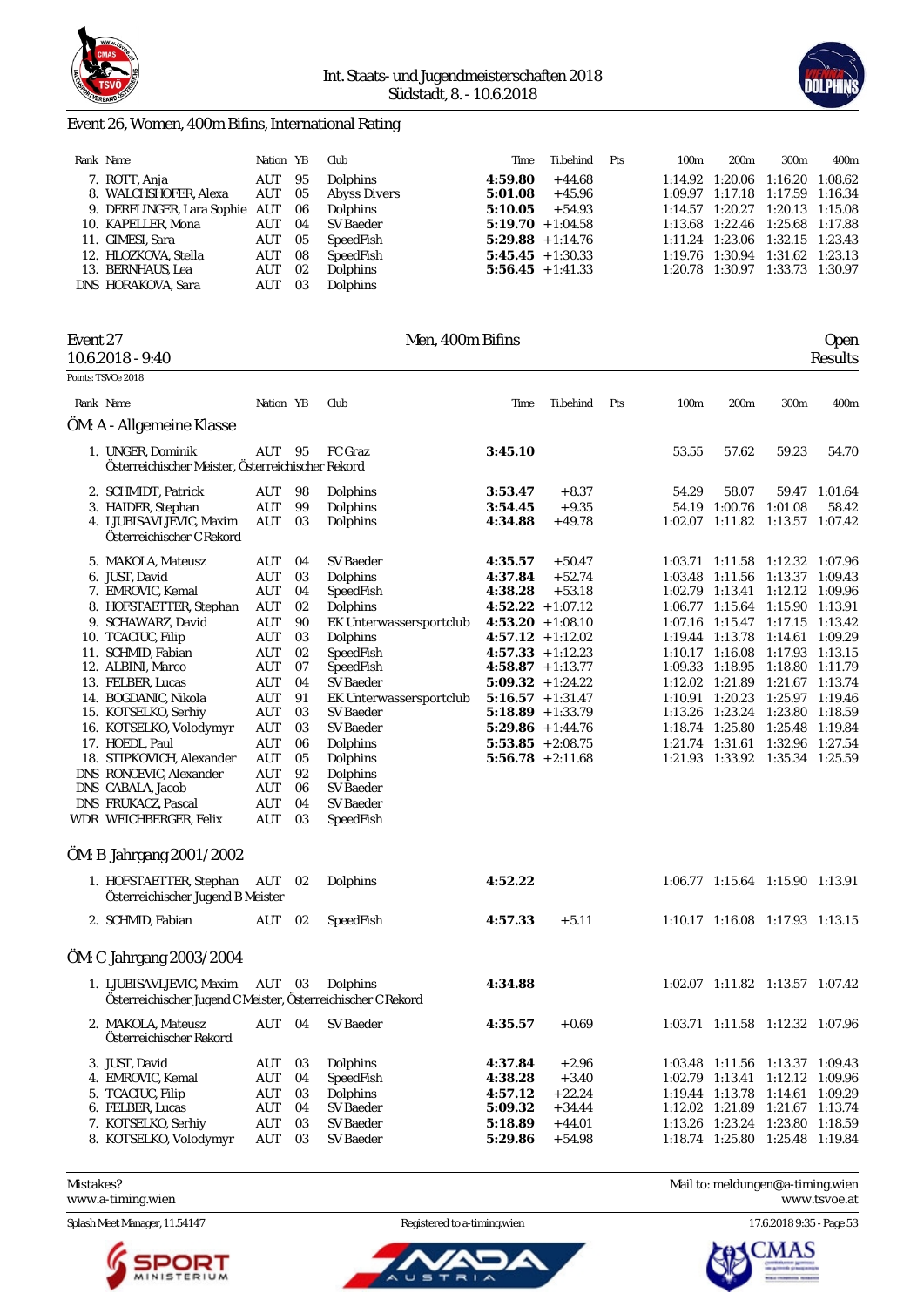

#### Int. Staats- und Jugendmeisterschaften 2018 Südstadt, 8. - 10.6.2018



# Event 27, Boys, 400m Bifins, ÖM: C Jahrgang 2003/2004

WDR WEICHBERGER, Felix AUT 03 SpeedFish

| Rank Name                                                                                                                                                                                                                                                                                                                    | Nation YB                                                                                                                                              |                                                                                  | Club                                                                                                                                                                                                                           | Time                                                                                                                                                                                                                                                                                       | Ti.behind                                 | Pts | 100 <sub>m</sub>        | 200 <sub>m</sub>                                                                                                                                                                                                                                                                                   | 300m                                                                                                                                                                                     | 400m                                                |
|------------------------------------------------------------------------------------------------------------------------------------------------------------------------------------------------------------------------------------------------------------------------------------------------------------------------------|--------------------------------------------------------------------------------------------------------------------------------------------------------|----------------------------------------------------------------------------------|--------------------------------------------------------------------------------------------------------------------------------------------------------------------------------------------------------------------------------|--------------------------------------------------------------------------------------------------------------------------------------------------------------------------------------------------------------------------------------------------------------------------------------------|-------------------------------------------|-----|-------------------------|----------------------------------------------------------------------------------------------------------------------------------------------------------------------------------------------------------------------------------------------------------------------------------------------------|------------------------------------------------------------------------------------------------------------------------------------------------------------------------------------------|-----------------------------------------------------|
| DNS FRUKACZ, Pascal<br>WDR WEICHBERGER, Felix                                                                                                                                                                                                                                                                                | AUT<br>AUT                                                                                                                                             | 04<br>03                                                                         | <b>SV</b> Baeder<br>SpeedFish                                                                                                                                                                                                  |                                                                                                                                                                                                                                                                                            |                                           |     |                         |                                                                                                                                                                                                                                                                                                    |                                                                                                                                                                                          |                                                     |
| ÖM: D Jahrgang 2005 und jünger                                                                                                                                                                                                                                                                                               |                                                                                                                                                        |                                                                                  |                                                                                                                                                                                                                                |                                                                                                                                                                                                                                                                                            |                                           |     |                         |                                                                                                                                                                                                                                                                                                    |                                                                                                                                                                                          |                                                     |
| 1. ALBINI, Marco<br>Österreichischer Jugend D Meister                                                                                                                                                                                                                                                                        | AUT                                                                                                                                                    | 07                                                                               | SpeedFish                                                                                                                                                                                                                      | 4:58.87                                                                                                                                                                                                                                                                                    |                                           |     |                         | 1:09.33 1:18.95 1:18.80 1:11.79                                                                                                                                                                                                                                                                    |                                                                                                                                                                                          |                                                     |
| 2. HOEDL, Paul<br>3. STIPKOVICH, Alexander<br>DNS CABALA, Jacob                                                                                                                                                                                                                                                              | AUT<br>AUT<br>AUT                                                                                                                                      | 06<br>05<br>06                                                                   | Dolphins<br>Dolphins<br>SV Baeder                                                                                                                                                                                              | 5:53.85<br>5:56.78                                                                                                                                                                                                                                                                         | $+54.98$<br>$+57.91$                      |     |                         | 1:21.74 1:31.61<br>$1:21.93$ $1:33.92$                                                                                                                                                                                                                                                             | 1:32.96 1:27.54<br>1:35.34 1:25.59                                                                                                                                                       |                                                     |
| <b>International Rating</b>                                                                                                                                                                                                                                                                                                  |                                                                                                                                                        |                                                                                  |                                                                                                                                                                                                                                |                                                                                                                                                                                                                                                                                            |                                           |     |                         |                                                                                                                                                                                                                                                                                                    |                                                                                                                                                                                          |                                                     |
| 1. UNGER, Dominik<br>Österreichischer Rekord                                                                                                                                                                                                                                                                                 | AUT                                                                                                                                                    | 95                                                                               | FC Graz                                                                                                                                                                                                                        | 3:45.10                                                                                                                                                                                                                                                                                    |                                           |     | 53.55                   | 57.62                                                                                                                                                                                                                                                                                              | 59.23                                                                                                                                                                                    | 54.70                                               |
| 2. MILAN, Kolonics<br>3. SCHMIDT, Patrick<br>4. HAIDER, Stephan<br>5. LJUBISAVLJEVIC, Maxim<br>Österreichischer C Rekord                                                                                                                                                                                                     | <b>HUN</b><br><b>AUT</b><br>AUT<br><b>AUT</b>                                                                                                          | 02<br>98<br>99<br>03                                                             | Bacsviz KVSC<br>Dolphins<br>Dolphins<br>Dolphins                                                                                                                                                                               | 3:45.58<br>3:53.47<br>3:54.45<br>4:34.88                                                                                                                                                                                                                                                   | $+0.48$<br>$+8.37$<br>$+9.35$<br>$+49.78$ |     | 55.77<br>54.29<br>54.19 | 57.27<br>58.07<br>1:00.76<br>1:02.07 1:11.82 1:13.57 1:07.42                                                                                                                                                                                                                                       | 58.66<br>59.47<br>1:01.08                                                                                                                                                                | 53.88<br>1:01.64<br>58.42                           |
| 6. MAKOLA, Mateusz<br>7. JUST, David<br>8. EMROVIC, Kemal<br>9. HOFSTAETTER, Stephan<br>10. SCHAWARZ, David<br>11. TCACIUC, Filip<br>12. SCHMID, Fabian<br>13. ALBINI, Marco<br>14. FELBER, Lucas<br>15. BOGDANIC, Nikola<br>16. KOTSELKO, Serhiy<br>17. KOTSELKO, Volodymyr<br>18. HOEDL, Paul<br>19. STIPKOVICH, Alexander | AUT<br>AUT<br>AUT<br><b>AUT</b><br>AUT<br>AUT<br><b>AUT</b><br><b>AUT</b><br><b>AUT</b><br><b>AUT</b><br><b>AUT</b><br><b>AUT</b><br><b>AUT</b><br>AUT | 04<br>03<br>04<br>02<br>90<br>03<br>02<br>07<br>04<br>91<br>03<br>03<br>06<br>05 | <b>SV Baeder</b><br>Dolphins<br>SpeedFish<br>Dolphins<br>EK Unterwassersportclub<br>Dolphins<br>SpeedFish<br>SpeedFish<br><b>SV Baeder</b><br>EK Unterwassersportclub<br>SV Baeder<br><b>SV Baeder</b><br>Dolphins<br>Dolphins | 4:35.57<br>4:37.84<br>4:38.28<br>$4:52.22 + 1:07.12$<br>$4:53.20 + 1:08.10$<br>$4:57.12 + 1:12.02$<br>$4:57.33 + 1:12.23$<br>$4:58.87 + 1:13.77$<br>$5:09.32 + 1:24.22$<br>$5:16.57 + 1:31.47$<br>$5:18.89 + 1:33.79$<br>$5:29.86 + 1:44.76$<br>$5:53.85 + 2:08.75$<br>$5:56.78 + 2:11.68$ | $+50.47$<br>$+52.74$<br>$+53.18$          |     | 1:13.26                 | $1:03.71$ $1:11.58$<br>1:03.48 1:11.56<br>1:02.79 1:13.41<br>1:06.77 1:15.64<br>1:07.16 1:15.47 1:17.15 1:13.42<br>1:19.44 1:13.78<br>1:10.17 1:16.08<br>1:09.33 1:18.95<br>1:12.02 1:21.89<br>1:10.91 1:20.23<br>1:23.24<br>1:18.74 1:25.80<br>1:21.74 1:31.61<br>1:21.93 1:33.92 1:35.34 1:25.59 | 1:12.32 1:07.96<br>1:13.37 1:09.43<br>1:12.12 1:09.96<br>1:15.90 1:13.91<br>1:14.61 1:09.29<br>1:17.93<br>1:18.80<br>1:21.67<br>1:25.97 1:19.46<br>1:23.80<br>1:25.48 1:19.84<br>1:32.96 | 1:13.15<br>1:11.79<br>1:13.74<br>1:18.59<br>1:27.54 |
| DNS RONCEVIC, Alexander<br>DNS CABALA, Jacob<br>DNS FRUKACZ, Pascal                                                                                                                                                                                                                                                          | <b>AUT</b><br><b>AUT</b><br><b>AUT</b>                                                                                                                 | 92<br>06<br>04                                                                   | Dolphins<br><b>SV Baeder</b><br><b>SV</b> Baeder                                                                                                                                                                               |                                                                                                                                                                                                                                                                                            |                                           |     |                         |                                                                                                                                                                                                                                                                                                    |                                                                                                                                                                                          |                                                     |

| Event 28           | 10.6.2018 - 10:00                                                          |                  | Women, 800m Surface |                |                                 |                                |                |                    |                    | <b>Open</b><br>Results |                               |                                  |     |
|--------------------|----------------------------------------------------------------------------|------------------|---------------------|----------------|---------------------------------|--------------------------------|----------------|--------------------|--------------------|------------------------|-------------------------------|----------------------------------|-----|
| Points: TSVOe 2018 |                                                                            |                  |                     |                |                                 |                                |                |                    |                    |                        |                               |                                  |     |
|                    | Rank Name                                                                  |                  |                     |                | YB<br>Nation                    | Club                           |                |                    |                    |                        | Time                          | Ti.behind                        | Pts |
|                    | ÖM: A - Allgemeine Klasse                                                  |                  |                     |                |                                 |                                |                |                    |                    |                        |                               |                                  |     |
|                    | 1. UNGER, Eva Maria<br>Österreichischer Meister<br>100m:<br>51.77<br>51.77 |                  |                     |                | AUT<br>95                       | Dolphins                       |                |                    |                    |                        | 7:26.28                       |                                  | 757 |
|                    | 200m:                                                                      | 1:48.95          | 57.18               | 300m:<br>400m: | 2:45.68<br>3:42.27              | 56.73<br>56.59                 | 500m:<br>600m: | 4:38.60<br>5:34.84 | 56.33<br>56.24     | 700m:<br>800m:         | 6:31.41<br>7:26.28            | 56.57<br>54.87                   |     |
|                    | 2. DEUSCH, Anna Lena<br>100m:<br>200 <sub>m</sub>                          | 55.14<br>1:55.57 | 55.14<br>1:00.43    | 300m:<br>400m: | AUT<br>02<br>2:57.05<br>3:59.04 | Dolphins<br>1:01.48<br>1:01.99 | 500m:<br>600m: | 5:02.21<br>6:05.45 | 1:03.17<br>1:03.24 | 700m:<br>800m:         | 8:08.66<br>7:07.95<br>8:08.66 | $+42.38$<br>1:02.50<br>1:00.71   | 577 |
|                    | 3. LEIRICH, Vanessa<br>100m:<br>200 <sub>m</sub>                           | 55.65<br>1:58.90 | 55.65<br>1:03.25    | 300m:<br>400m: | AUT<br>04<br>3:03.01<br>4:07.62 | Dolphins<br>1:04.11<br>1:04.61 | 500m:<br>600m: | 5:12.20<br>6:16.19 | 1:04.58<br>1:03.99 | 700m:<br>800m:         | 8:22.76<br>7:20.66<br>8:22.76 | $+56.48$<br>1:04.47<br>1:02.10   | 530 |
|                    | 4. BERNHAUS, Lea<br>100m:<br>200m:                                         | 58.64<br>2:03.87 | 58.64<br>1:05.23    | 300m:<br>400m: | AUT<br>02<br>3:09.36<br>4:15.75 | Dolphins<br>1:05.49<br>1:06.39 | 500m:<br>600m: | 5:21.86<br>6:28.56 | 1:06.11<br>1:06.70 | 700m:<br>800m:         | 8:39.69<br>7:35.32<br>8:39.69 | $+1:13.41$<br>1:06.76<br>1:04.37 | 480 |

<www.a-timing.wien>

Splash Meet Manager, 11.54147 Registered to a-timing.wien 17.6.2018 9:35 - Page 54







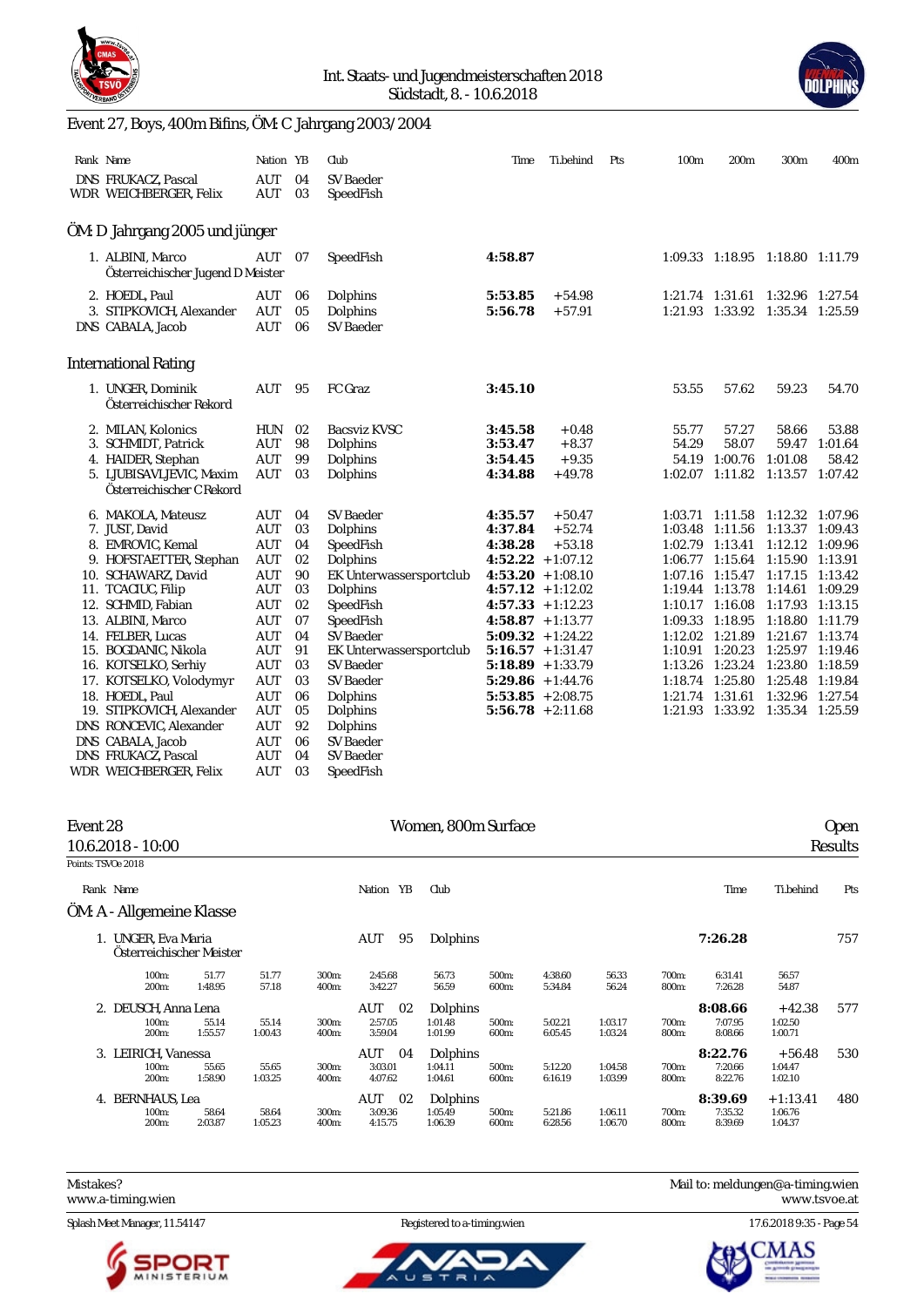



# Event 28, Women, 800m Surface, ÖM: A - Allgemeine Klasse

| Rank Name                                                 |                    |                    |                | Nation YB                       | Club                               |                |                    |                    |                | Time                            | Ti.behind                        | Pts |
|-----------------------------------------------------------|--------------------|--------------------|----------------|---------------------------------|------------------------------------|----------------|--------------------|--------------------|----------------|---------------------------------|----------------------------------|-----|
| 5. HEINZE, Alina<br>100m:<br>200m:                        | 1:00.53<br>2:06.62 | 1:00.53<br>1:06.09 | 300m:<br>400m: | AUT<br>05<br>3:13.14<br>4:20.02 | Dolphins<br>1:06.52<br>1:06.88     | 500m:<br>600m: | 5:26.78<br>6:32.93 | 1:06.76<br>1:06.15 | 700m:<br>800m: | 8:40.99<br>7:39.03<br>8:40.99   | $+1:14.71$<br>1:06.10<br>1:01.96 | 476 |
| 6. UNGER, Lisa Sophie<br>100m:<br>200m:                   | 55.56<br>1:59.98   | 55.56<br>1:04.42   | 300m:<br>400m: | AUT<br>97<br>3:06.09<br>4:12.57 | Dolphins<br>1:06.11<br>1:06.48     | 500m:<br>600m: | 5:21.10<br>6:28.42 | 1:08.53<br>1:07.32 | 700m:<br>800m: | 8:45.61<br>7:37.14<br>8:45.61   | $+1:19.33$<br>1:08.72<br>1:08.47 | 464 |
| 7. BENIGNI, Anna Apollonia<br>100m:<br>200m:              | 1:02.27<br>2:09.68 | 1:02.27<br>1:07.41 | 300m:<br>400m: | AUT<br>06<br>3:16.62<br>4:23.58 | Dolphins<br>1:06.94<br>1:06.96     | 500m:<br>600m: | 5:30.56<br>6:37.66 | 1:06.98<br>1:07.10 | 700m:<br>800m: | 8:47.97<br>7:44.09<br>8:47.97   | $+1:21.69$<br>1:06.43<br>1:03.88 | 457 |
| 8. MITTERMAYR, Kristina<br>100m:<br>200m:                 | 1:03.59<br>2:13.29 | 1:03.59<br>1:09.70 | 300m:<br>400m: | AUT<br>00<br>3:24.13<br>4:34.47 | 1. Linzer TC<br>1:10.84<br>1:10.34 | 500m:<br>600m: | 5:43.77<br>6:54.15 | 1:09.30<br>1:10.38 | 700m:<br>800m: | 9:14.00<br>8:04.39<br>9:14.00   | $+1:47.72$<br>1:10.24<br>1:09.61 | 396 |
| 9. NUSSBAUMER, Mia<br>100m:<br>200m:                      | 1:07.79<br>2:20.87 | 1:07.79<br>1:13.08 | 300m:<br>400m: | AUT<br>01<br>3:34.22<br>4:48.39 | 1. Linzer TC<br>1:13.35<br>1:14.17 | 500m:<br>600m: | 6:02.54<br>7:18.73 | 1:14.15<br>1:16.19 | 700m:<br>800m: | 9:45.09<br>8:32.56<br>9:45.09   | $+2:18.81$<br>1:13.83<br>1:12.53 | 336 |
| 10. PART, Lea<br>100m:<br>200m:                           | 1:10.23<br>2:28.33 | 1:10.23<br>1:18.10 | 300m:<br>400m: | AUT<br>02<br>3:47.04<br>5:06.61 | 1. Linzer TC<br>1:18.71<br>1:19.57 | 500m:<br>600m: | 6:23.63<br>7:40.34 | 1:17.02<br>1:16.71 | 700m:<br>800m: | 10:11.21<br>8:54.11<br>10:11.21 | $+2:44.93$<br>1:13.77<br>1:17.10 | 295 |
| 11. POETZL, Lara<br>100m:<br>200m:                        | 1:12.87<br>2:31.76 | 1:12.87<br>1:18.89 | 300m:<br>400m: | AUT<br>03<br>3:52.53<br>5:15.00 | 1. Linzer TC<br>1:20.77<br>1:22.47 | 500m:<br>600m: | 6:37.46<br>7:59.66 | 1:22.46<br>1:22.20 | 700m:<br>800m: | 10:49.83<br>9:23.42<br>10:49.83 | $+3:23.55$<br>1:23.76<br>1:26.41 | 245 |
| DNS WALCHSHOFER, Alexa                                    |                    |                    |                | <b>AUT</b><br>05                | <b>Abyss Divers</b>                |                |                    |                    |                |                                 |                                  |     |
| ÖM: B Jahrgang 2001/2002                                  |                    |                    |                |                                 |                                    |                |                    |                    |                |                                 |                                  |     |
| 1. DEUSCH, Anna Lena<br>Österreichischer Jugend B Meister |                    |                    |                | AUT<br>02                       | Dolphins                           |                |                    |                    |                | 8:08.66                         |                                  | 577 |
| 100m:<br>200m:                                            | 55.14<br>1:55.57   | 55.14<br>1:00.43   | 300m:<br>400m: | 2:57.05<br>3:59.04              | 1:01.48<br>1:01.99                 | 500m:<br>600m: | 5:02.21<br>6:05.45 | 1:03.17<br>1:03.24 | 700m:<br>800m: | 7:07.95<br>8:08.66              | 1:02.50<br>1:00.71               |     |
| 2. BERNHAUS, Lea<br>100m:<br>200m:                        | 58.64<br>2:03.87   | 58.64<br>1:05.23   | 300m:<br>400m: | AUT<br>02<br>3:09.36<br>4:15.75 | Dolphins<br>1:05.49<br>1:06.39     | 500m:<br>600m: | 5:21.86<br>6:28.56 | 1:06.11<br>1:06.70 | 700m:<br>800m: | 8:39.69<br>7:35.32<br>8:39.69   | $+31.03$<br>1:06.76<br>1:04.37   | 480 |
| 3. NUSSBAUMER, Mia<br>100m:<br>200m:                      | 1:07.79<br>2:20.87 | 1:07.79<br>1:13.08 | 300m:<br>400m: | AUT<br>01<br>3:34.22<br>4:48.39 | 1. Linzer TC<br>1:13.35<br>1:14.17 | 500m:<br>600m: | 6:02.54<br>7:18.73 | 1:14.15<br>1:16.19 | 700m:<br>800m: | 9:45.09<br>8:32.56<br>9:45.09   | $+1:36.43$<br>1:13.83<br>1:12.53 | 336 |
| 4. PART, Lea<br>100m:<br>200m:                            | 1:10.23<br>2:28.33 | 1:10.23<br>1:18.10 | 300m:<br>400m: | AUT<br>02<br>3:47.04<br>5:06.61 | 1. Linzer TC<br>1:18.71<br>1:19.57 | 500m:<br>600m: | 6:23.63<br>7:40.34 | 1:17.02<br>1:16.71 | 700m:<br>800m: | 10:11.21<br>8:54.11<br>10:11.21 | $+2:02.55$<br>1:13.77<br>1:17.10 | 295 |

# ÖM: C Jahrgang 2003/2004

| 1. LEIRICH, Vanessa<br>Österreichischer Jugend C Meister |                    |                    |                | AUT<br>04                       | Dolphins                           |                |                    |                    |                | 8:22.76                         |                                  | 530 |
|----------------------------------------------------------|--------------------|--------------------|----------------|---------------------------------|------------------------------------|----------------|--------------------|--------------------|----------------|---------------------------------|----------------------------------|-----|
| 100m:<br>200 <sub>m</sub> :                              | 55.65<br>1:58.90   | 55.65<br>1:03.25   | 300m:<br>400m: | 3:03.01<br>4:07.62              | 1:04.11<br>1:04.61                 | 500m:<br>600m: | 5:12.20<br>6:16.19 | 1:04.58<br>1:03.99 | 700m:<br>800m: | 7:20.66<br>8:22.76              | 1:04.47<br>1:02.10               |     |
| 2. POETZL, Lara<br>100m:<br>200 <sub>m</sub> :           | 1:12.87<br>2:31.76 | 1:12.87<br>1:18.89 | 300m:<br>400m: | AUT<br>03<br>3:52.53<br>5:15.00 | 1. Linzer TC<br>1:20.77<br>1:22.47 | 500m:<br>600m: | 6:37.46<br>7:59.66 | 1:22.46<br>1:22.20 | 700m:<br>800m: | 10:49.83<br>9:23.42<br>10:49.83 | $+2:27.07$<br>1:23.76<br>1:26.41 | 245 |

# ÖM: D Jahrgang 2005 und jünger

| 1. HEINZE, Alina<br>Österreichischer Jugend D Meister                                                                   |                    |                    |                | AUT<br>05                       | <b>Dolphins</b>                |                |                    |                    |                | 8:40.99                       |                               | 476 |
|-------------------------------------------------------------------------------------------------------------------------|--------------------|--------------------|----------------|---------------------------------|--------------------------------|----------------|--------------------|--------------------|----------------|-------------------------------|-------------------------------|-----|
| 100m:<br>200 <sub>m</sub> :                                                                                             | 1:00.53<br>2:06.62 | 1:00.53<br>1:06.09 | 300m:<br>400m: | 3:13.14<br>4:20.02              | 1:06.52<br>1:06.88             | 500m:<br>600m: | 5:26.78<br>6:32.93 | 1:06.76<br>1:06.15 | 700m:<br>800m: | 7:39.03<br>8:40.99            | 1:06.10<br>1:01.96            |     |
| 2. BENIGNI, Anna Apollonia<br>1:02.27<br>1:02.27<br>300m:<br>100m:<br>2:09.68<br>200 <sub>m</sub> :<br>1:07.41<br>400m: |                    |                    |                | AUT<br>06<br>3:16.62<br>4:23.58 | Dolphins<br>1:06.94<br>1:06.96 | 500m:<br>600m: | 5:30.56<br>6:37.66 | 1:06.98<br>1:07.10 | 700m:<br>800m: | 8:47.97<br>7:44.09<br>8:47.97 | $+6.98$<br>1:06.43<br>1:03.88 | 457 |
| DNS WALCHSHOFER, Alexa                                                                                                  |                    |                    |                | AUT<br>05                       | Abyss Divers                   |                |                    |                    |                |                               |                               |     |

Splash Meet Manager, 11.54147 Registered to a-timing.wien 17.6.2018 9:35 - Page 55





Mistakes? Mail to: [meldungen@a-timing.wien](mailto:meldungen@a-timing.wien) <www.a-timing.wien> <www.tsvoe.at>

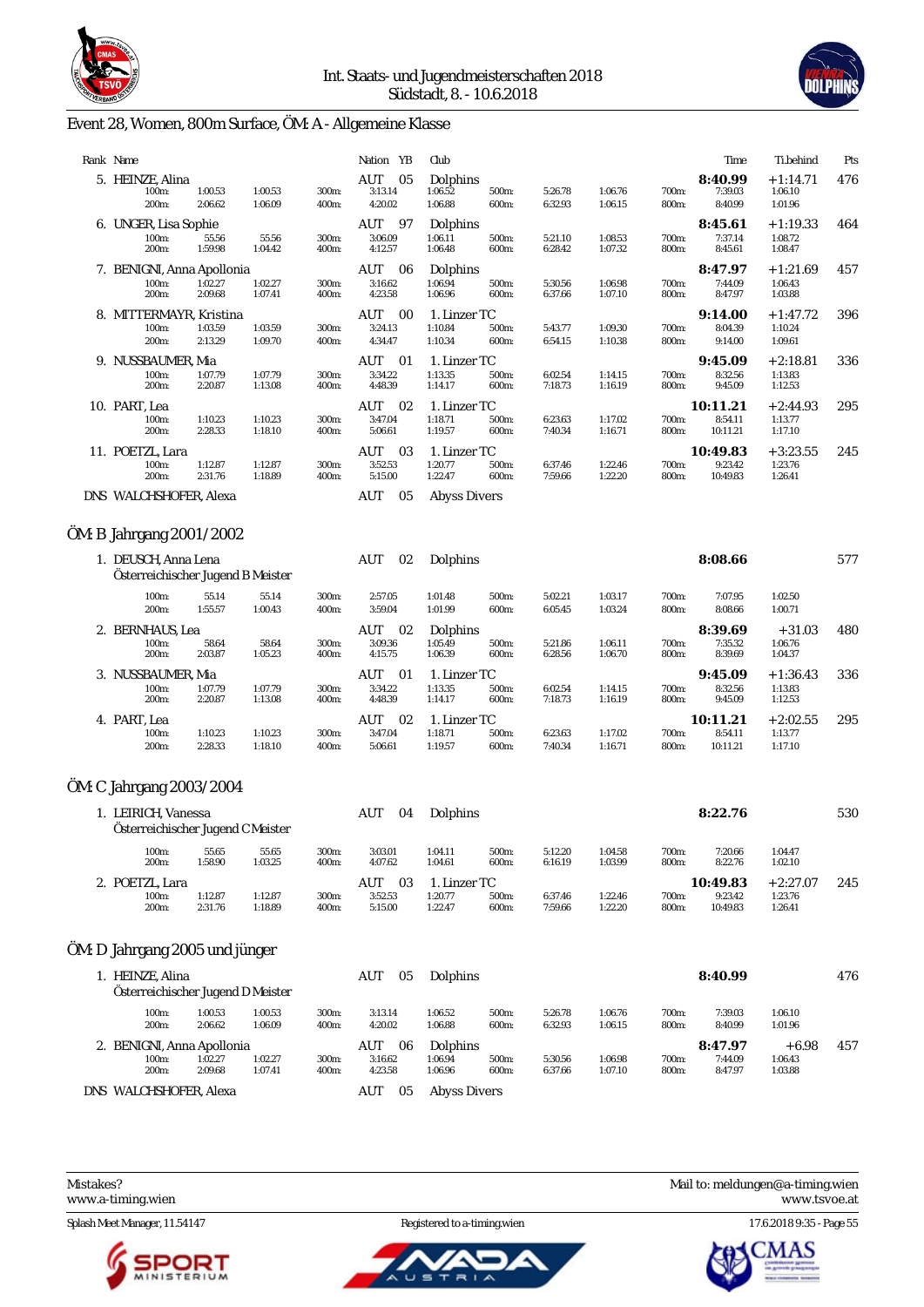

### Event 28, Women, 800m Surface

### International Rating

| 1. UNGER, Eva Maria                           |                    |                    |                | AUT<br>95                               | Dolphins                              |                |                    |                    |                | 7:26.28                         |                                  | 757 |
|-----------------------------------------------|--------------------|--------------------|----------------|-----------------------------------------|---------------------------------------|----------------|--------------------|--------------------|----------------|---------------------------------|----------------------------------|-----|
| 100m:<br>200 <sub>m</sub> :                   | 51.77<br>1:48.95   | 51.77<br>57.18     | 300m:<br>400m: | 2:45.68<br>3:42.27                      | 56.73<br>56.59                        | 500m:<br>600m: | 4:38.60<br>5:34.84 | 56.33<br>56.24     | 700m:<br>800m: | 6:31.41<br>7:26.28              | 56.57<br>54.87                   |     |
| 2. HERBST, Anastasia<br>100m:<br>200m:        | 52.55<br>1:50.02   | 52.55<br>57.47     | 300m:<br>400m: | 02<br>GER<br>2:48.82<br>3:48.59         | TC NEMO Plauen<br>58.80<br>59.77      | 500m:<br>600m: | 4:49.74<br>5:51.09 | 1:01.15<br>1:01.35 | 700m:<br>800m: | 7:45.71<br>6:50.06<br>7:45.71   | $+19.43$<br>58.97<br>55.65       | 666 |
| 3. MALINOWSKA, Lena<br>100m:<br>200m:         | 54.06<br>1:52.72   | 54.06<br>58.66     | 300m:<br>400m: | <b>SVK</b><br>00<br>$2:52.29$ $3:52.64$ | Zralok Bratislava<br>59.57<br>1:00.35 | 500m:<br>600m: | 4:53.75<br>5:55.96 | 1:01.11<br>1:02.21 | 700m:<br>800m: | 7:57.79<br>6:57.23<br>7:57.79   | $+31.51$<br>1:01.27<br>1:00.56   | 617 |
| 4. DEUSCH, Anna Lena<br>100m:<br>200m:        | 55.14<br>1:55.57   | 55.14<br>1:00.43   | 300m:<br>400m: | AUT<br>02<br>2:57.05<br>3:59.04         | Dolphins<br>1:01.48<br>1:01.99        | 500m:<br>600m: | 5:02.21<br>6:05.45 | 1:03.17<br>1:03.24 | 700m:<br>800m: | 8:08.66<br>7:07.95<br>8:08.66   | $+42.38$<br>1:02.50<br>1:00.71   | 577 |
| 5. LEIRICH, Vanessa<br>100m:<br>200m:         | 55.65<br>1:58.90   | 55.65<br>1:03.25   | 300m:<br>400m: | AUT<br>04<br>3:03.01<br>4:07.62         | Dolphins<br>1:04.11<br>1:04.61        | 500m:<br>600m: | 5:12.20<br>6:16.19 | 1:04.58<br>1:03.99 | 700m:<br>800m: | 8:22.76<br>7:20.66<br>8:22.76   | $+56.48$<br>1:04.47<br>1:02.10   | 530 |
| 6. AGNES, Szili<br>100m:<br>200m:             | 1:00.87<br>2:05.44 | 1:00.87<br>1:04.57 | 300m:<br>400m: | HUN<br>06<br>3:09.97<br>4:14.96         | Bacsviz KVSC<br>1:04.53<br>1:04.99    | 500m:<br>600m: | 5:19.31<br>6:23.85 | 1:04.35<br>1:04.54 | 700m:<br>800m: | 8:24.05<br>7:26.10<br>8:24.05   | $+57.77$<br>1:02.25<br>57.95     | 526 |
| 7. BERNHAUS, Lea<br>100m:<br>200m:            | 58.64<br>2:03.87   | 58.64<br>1:05.23   | 300m:<br>400m: | AUT<br>02<br>3:09.36<br>4:15.75         | Dolphins<br>1:05.49<br>1:06.39        | 500m:<br>600m: | 5:21.86<br>6:28.56 | 1:06.11<br>1:06.70 | 700m:<br>800m: | 8:39.69<br>7:35.32<br>8:39.69   | $+1:13.41$<br>1:06.76<br>1:04.37 | 480 |
| 8. HEINZE, Alina<br>100m:<br>200m:            | 1:00.53<br>2:06.62 | 1:00.53<br>1:06.09 | 300m:<br>400m: | AUT<br>05<br>3:13.14<br>4:20.02         | Dolphins<br>1:06.52<br>1:06.88        | 500m:<br>600m: | 5:26.78<br>6:32.93 | 1:06.76<br>1:06.15 | 700m:<br>800m: | 8:40.99<br>7:39.03<br>8:40.99   | $+1:14.71$<br>1:06.10<br>1:01.96 | 476 |
| 9. UNGER, Lisa Sophie<br>100m:<br>200m:       | 55.56<br>1:59.98   | 55.56<br>1:04.42   | 300m:<br>400m: | AUT<br>97<br>3:06.09<br>4:12.57         | Dolphins<br>1:06.11<br>1:06.48        | 500m:<br>600m: | 5:21.10<br>6:28.42 | 1:08.53<br>1:07.32 | 700m:<br>800m: | 8:45.61<br>7:37.14<br>8:45.61   | $+1:19.33$<br>1:08.72<br>1:08.47 | 464 |
| 10. BENIGNI, Anna Apollonia<br>100m:<br>200m: | 1:02.27<br>2:09.68 | 1:02.27<br>1:07.41 | 300m:<br>400m: | 06<br>AUT<br>3:16.62<br>4:23.58         | Dolphins<br>1:06.94<br>1:06.96        | 500m:<br>600m: | 5:30.56<br>6:37.66 | 1:06.98<br>1:07.10 | 700m:<br>800m: | 8:47.97<br>7:44.09<br>8:47.97   | $+1:21.69$<br>1:06.43<br>1:03.88 | 457 |
| 11. MITTERMAYR, Kristina<br>100m:<br>200m:    | 1:03.59<br>2:13.29 | 1:03.59<br>1:09.70 | 300m:<br>400m: | AUT<br>00<br>3:24.13<br>4:34.47         | 1. Linzer TC<br>1:10.84<br>1:10.34    | 500m:<br>600m: | 5:43.77<br>6:54.15 | 1:09.30<br>1:10.38 | 700m:<br>800m: | 9:14.00<br>8:04.39<br>9:14.00   | $+1:47.72$<br>1:10.24<br>1:09.61 | 396 |
| 12. NUSSBAUMER, Mia<br>100m:<br>200m:         | 1:07.79<br>2:20.87 | 1:07.79<br>1:13.08 | 300m:<br>400m: | AUT<br>01<br>3:34.22<br>4:48.39         | 1. Linzer TC<br>1:13.35<br>1:14.17    | 500m:<br>600m: | 6:02.54<br>7:18.73 | 1:14.15<br>1:16.19 | 700m:<br>800m: | 9:45.09<br>8:32.56<br>9:45.09   | $+2:18.81$<br>1:13.83<br>1:12.53 | 336 |
| 13. PART, Lea<br>100m:<br>200m:               | 1:10.23<br>2:28.33 | 1:10.23<br>1:18.10 | 300m:<br>400m: | <b>AUT</b><br>02<br>3:47.04<br>5:06.61  | 1. Linzer TC<br>1:18.71<br>1:19.57    | 500m:<br>600m: | 6:23.63<br>7:40.34 | 1:17.02<br>1:16.71 | 700m:<br>800m: | 10:11.21<br>8:54.11<br>10:11.21 | $+2:44.93$<br>1:13.77<br>1:17.10 | 295 |
| 14. POETZL, Lara<br>100m:<br>200m:            | 1:12.87<br>2:31.76 | 1:12.87<br>1:18.89 | 300m:<br>400m: | <b>AUT</b><br>03<br>3:52.53<br>5:15.00  | 1. Linzer TC<br>1:20.77<br>1:22.47    | 500m:<br>600m: | 6:37.46<br>7:59.66 | 1:22.46<br>1:22.20 | 700m:<br>800m: | 10:49.83<br>9:23.42<br>10:49.83 | $+3:23.55$<br>1:23.76<br>1:26.41 | 245 |
| DNS KISSOVA, Petra<br>DNS WALCHSHOFER, Alexa  |                    |                    |                | <b>SVK</b><br>05<br>AUT<br>05           | Barakuda Sala<br>Abyss Divers         |                |                    |                    |                |                                 |                                  |     |

| Event 29           |                                            |                  |                  |                |                                 | Men, 800m Surface               |                |                    |                    |                |                               |                              | Open    |
|--------------------|--------------------------------------------|------------------|------------------|----------------|---------------------------------|---------------------------------|----------------|--------------------|--------------------|----------------|-------------------------------|------------------------------|---------|
|                    | $10.6.2018 - 10.20$                        |                  |                  |                |                                 |                                 |                |                    |                    |                |                               |                              | Results |
| Points: TSVOe 2018 |                                            |                  |                  |                |                                 |                                 |                |                    |                    |                |                               |                              |         |
|                    | Rank Name                                  |                  |                  |                | Nation YB                       | Club                            |                |                    |                    |                | Time                          | Ti.behind                    | Pts     |
|                    | ÖM: A - Allgemeine Klasse                  |                  |                  |                |                                 |                                 |                |                    |                    |                |                               |                              |         |
|                    | EISSERER, Geza<br>Österreichischer Meister |                  |                  |                | AUT<br>94                       | 1. Linzer TC                    |                |                    |                    |                | 6:46.10                       |                              | 795     |
|                    | 100m:<br>200 <sub>m</sub> :                | 46.44<br>1:37.14 | 46.44<br>50.70   | 300m:<br>400m: | 2:29.41<br>3:22.69              | 52.27<br>53.28                  | 500m:<br>600m: | 4:15.26<br>5:08.06 | 52.57<br>52.80     | 700m:<br>800m: | 5:59.48<br>6:46.10            | 51.42<br>46.62               |         |
|                    | 2. SCHMIDT, Patrick<br>100m:               | 51.45            | 51.45            | 300m:          | AUT<br>98<br>2:49.15            | Dolphins<br>59.78               | 500m:          | 4:50.00            | 1:00.65            | 700m:          | 7:50.29<br>6:51.43            | $+1:04.19$<br>1:00.83        | 512     |
|                    | 200 <sub>m</sub> :                         | 1:49.37          | 57.92            | 400m:          | 3:49.35                         | 1:00.20                         | 600m:          | 5:50.60            | 1:00.60            | 800m:          | 7:50.29                       | 58.86                        |         |
|                    | 3. SCHMID, Fabian<br>100m:<br>200m:        | 56.14<br>1:56.38 | 56.14<br>1:00.24 | 300m:<br>400m: | AUT<br>02<br>2:58.30<br>4:00.39 | SpeedFish<br>1:01.92<br>1:02.09 | 500m:<br>600m: | 5:01.80<br>6:03.08 | 1:01.41<br>1:01.28 | 700m:<br>800m: | 7:56.77<br>7:02.33<br>7:56.77 | $+1:10.67$<br>59.25<br>54.44 | 491     |
|                    |                                            |                  |                  |                |                                 |                                 |                |                    |                    |                |                               |                              |         |

<www.a-timing.wien>



ັບ ຣ







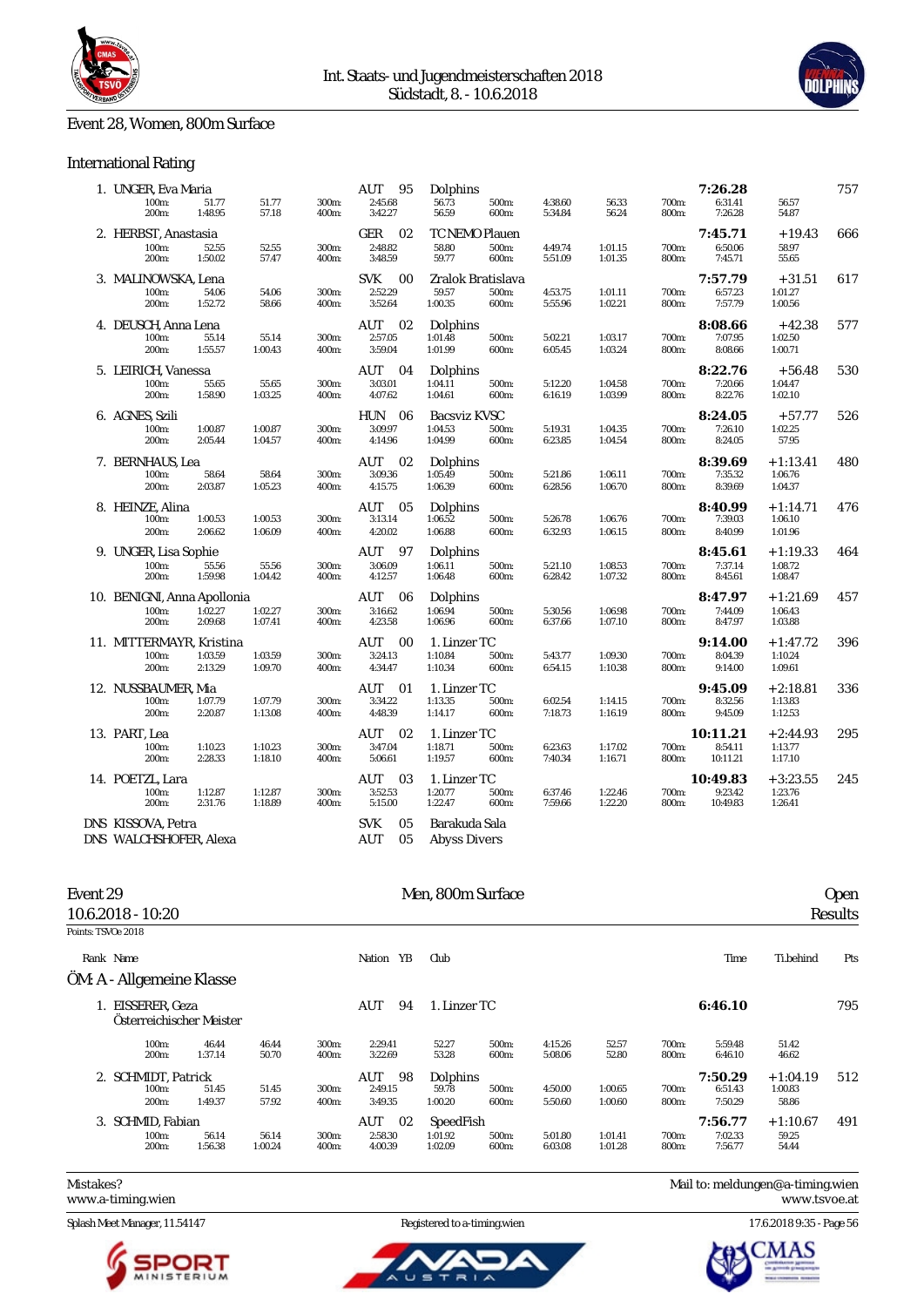



# Event 29, Men, 800m Surface, ÖM: A - Allgemeine Klasse

| Rank Name                                              |                    |                    |                | Nation YB                        | Club                               |                |                    |                    |                | Time                            | Ti.behind                        | Pts |
|--------------------------------------------------------|--------------------|--------------------|----------------|----------------------------------|------------------------------------|----------------|--------------------|--------------------|----------------|---------------------------------|----------------------------------|-----|
| 4. CELIK, Mikail<br>100m:<br>200m:                     | 57.45<br>1:59.11   | 57.45<br>1:01.66   | 300m:<br>400m: | 03<br>AUT<br>3:00.81<br>4:02.92  | Dolphins<br>1:01.70<br>1:02.11     | 500m:<br>600m: | 5:04.23<br>6:04.69 | 1:01.31<br>1:00.46 | 700m:<br>800m: | 7:58.85<br>7:04.73<br>7:58.85   | $+1:12.75$<br>1:00.04<br>54.12   | 485 |
| 5. MAZA, Lorenzo<br>100m:<br>200m:                     | 57.99<br>2:01.69   | 57.99<br>1:03.70   | 300m:<br>400m: | AUT<br>05<br>3:05.38<br>4:08.65  | SpeedFish<br>1:03.69<br>1:03.27    | 500m:<br>600m: | 5:12.57<br>6:15.09 | 1:03.92<br>1:02.52 | 700m:<br>800m: | 8:12.31<br>7:16.89<br>8:12.31   | $+1:26.21$<br>1:01.80<br>55.42   | 446 |
| 6. HUEBEL, Luca<br>100m:<br>200m:                      | 1:02.39<br>2:14.22 | 1:02.39<br>1:11.83 | 300m:<br>400m: | AUT<br>-06<br>3:25.81<br>4:36.73 | SpeedFish<br>1:11.59<br>1:10.92    | 500m:<br>600m: | 5:46.65<br>6:58.93 | 1:09.92<br>1:12.28 | 700m:<br>800m: | 9:17.73<br>8:09.28<br>9:17.73   | $+2:31.63$<br>1:10.35<br>1:08.45 | 307 |
| 7. NUSSBAUMER, Tristan<br>100m:<br>200m:               | 1:14.05<br>2:33.78 | 1:14.05<br>1:19.73 | 300m:<br>400m: | AUT<br>03<br>3:55.02<br>5:14.75  | 1. Linzer TC<br>1:21.24<br>1:19.73 | 500m:<br>600m: | 6:33.74<br>7:52.63 | 1:18.99<br>1:18.89 | 700m:<br>800m: | 10:22.57<br>9:09.59<br>10:22.57 | $+3:36.47$<br>1:16.96<br>1:12.98 | 221 |
| ÖM: B Jahrgang 2001/2002                               |                    |                    |                |                                  |                                    |                |                    |                    |                |                                 |                                  |     |
| 1. SCHMID, Fabian<br>Österreichischer Jugend B Meister |                    |                    |                | AUT<br>02                        | SpeedFish                          |                |                    |                    |                | 7:56.77                         |                                  | 491 |
| 100m:<br>200m:                                         | 56.14<br>1:56.38   | 56.14<br>1:00.24   | 300m:<br>400m: | 2:58.30<br>4:00.39               | 1:01.92<br>1:02.09                 | 500m:<br>600m: | 5:01.80<br>6:03.08 | 1:01.41<br>1:01.28 | 700m:<br>800m: | 7:02.33<br>7:56.77              | 59.25<br>54.44                   |     |
| ÖM: C Jahrgang 2003/2004                               |                    |                    |                |                                  |                                    |                |                    |                    |                |                                 |                                  |     |
| 1. CELIK, Mikail<br>Österreichischer Jugend C Meister  |                    |                    |                | AUT<br>03                        | Dolphins                           |                |                    |                    |                | 7:58.85                         |                                  | 485 |
| 100m:<br>200m:                                         | 57.45<br>1:59.11   | 57.45<br>1:01.66   | 300m:<br>400m: | 3:00.81<br>4:02.92               | 1:01.70<br>1:02.11                 | 500m:<br>600m: | 5:04.23<br>6:04.69 | 1:01.31<br>1:00.46 | 700m:<br>800m: | 7:04.73<br>7:58.85              | 1:00.04<br>54.12                 |     |
| 2. NUSSBAUMER, Tristan<br>100m:<br>200m:               | 1:14.05<br>2:33.78 | 1:14.05<br>1:19.73 | 300m:<br>400m: | AUT<br>03<br>3:55.02<br>5:14.75  | 1. Linzer TC<br>1:21.24<br>1:19.73 | 500m:<br>600m: | 6:33.74<br>7:52.63 | 1:18.99<br>1:18.89 | 700m:<br>800m: | 10:22.57<br>9:09.59<br>10:22.57 | $+2:23.72$<br>1:16.96<br>1:12.98 | 221 |
| ÖM: D Jahrgang 2005 und jünger                         |                    |                    |                |                                  |                                    |                |                    |                    |                |                                 |                                  |     |
| 1. MAZA, Lorenzo<br>Österreichischer Jugend D Meister  |                    |                    |                | AUT<br>05                        | SpeedFish                          |                |                    |                    |                | 8:12.31                         |                                  | 446 |
| 100m:<br>200m:                                         | 57.99<br>2:01.69   | 57.99<br>1:03.70   | 300m:<br>400m: | 3:05.38<br>4:08.65               | 1:03.69<br>1:03.27                 | 500m:<br>600m: | 5:12.57<br>6:15.09 | 1:03.92<br>1:02.52 | 700m:<br>800m: | 7:16.89<br>8:12.31              | 1:01.80<br>55.42                 |     |
| 2. HUEBEL, Luca<br>100m:<br>200m:                      | 1:02.39<br>2:14.22 | 1:02.39<br>1:11.83 | 300m:<br>400m: | AUT<br>06<br>3:25.81<br>4:36.73  | SpeedFish<br>1:11.59<br>1:10.92    | 500m:<br>600m: | 5:46.65<br>6:58.93 | 1:09.92<br>1:12.28 | 700m:<br>800m: | 9:17.73<br>8:09.28<br>9:17.73   | $+1:05.42$<br>1:10.35<br>1:08.45 | 307 |
| <b>International Rating</b>                            |                    |                    |                |                                  |                                    |                |                    |                    |                |                                 |                                  |     |
| 1. EISSERER, Geza<br>100m:<br>200m:                    | 46.44<br>1:37.14   | 46.44<br>50.70     | 300m:<br>400m: | 94<br>AUT<br>2:29.41<br>3:22.69  | 1. Linzer TC<br>52.27<br>53.28     | 500m:<br>600m: | 4:15.26<br>5:08.06 | 52.57<br>52.80     | 700m:<br>800m: | 6:46.10<br>5:59.48<br>6:46.10   | 51.42<br>46.62                   | 795 |
| 2. GOLENIA, Robert<br>100m:<br>200m:                   | 47.62<br>1:38.50   | 47.62<br>50.88     | 300m:<br>400m: | GER<br>00<br>2:30.35<br>3:23.19  | TC NEMO Plauen<br>51.85<br>52.84   | 500m:<br>600m: | 4:15.79<br>5:08.52 | 52.60<br>52.73     | 700m:<br>800m: | 6:49.26<br>5:59.95<br>6:49.26   | $+3.16$<br>51.43<br>49.31        | 777 |
| 3. SCHMIDT, Patrick<br>100m:<br>200m:                  | 51.45<br>1:49.37   | 51.45<br>57.92     | 300m:<br>400m: | AUT 98<br>2:49.15<br>3:49.35     | Dolphins<br>59.78<br>1:00.20       | 500m:<br>600m: | 4:50.00<br>5:50.60 | 1:00.65<br>1:00.60 | 700m:<br>800m: | 7:50.29<br>6:51.43<br>7:50.29   | $+1:04.19$<br>1:00.83<br>58.86   | 512 |
| 4. SCHMID, Fabian<br>100m:<br>200m:                    | 56.14<br>1:56.38   | 56.14<br>1:00.24   | 300m:<br>400m: | AUT 02<br>2:58.30<br>4:00.39     | SpeedFish<br>1:01.92<br>1:02.09    | 500m:<br>600m: | 5:01.80<br>6:03.08 | 1:01.41<br>1:01.28 | 700m:<br>800m: | 7:56.77<br>7:02.33<br>7:56.77   | $+1:10.67$<br>59.25<br>54.44     | 491 |
| 5. CELIK, Mikail<br>100m:<br>200m:                     | 57.45<br>1:59.11   | 57.45<br>1:01.66   | 300m:<br>400m: | AUT 03<br>3:00.81<br>4:02.92     | Dolphins<br>1:01.70<br>1:02.11     | 500m:<br>600m: | 5:04.23<br>6:04.69 | 1:01.31<br>1:00.46 | 700m:<br>800m: | 7:58.85<br>7:04.73<br>7:58.85   | $+1:12.75$<br>1:00.04<br>54.12   | 485 |
| 6. MAZA, Lorenzo<br>100m:<br>200m:                     | 57.99<br>2:01.69   | 57.99<br>1:03.70   | 300m:<br>400m: | AUT<br>05<br>3:05.38<br>4:08.65  | SpeedFish<br>1:03.69<br>1:03.27    | 500m:<br>600m: | 5:12.57<br>6:15.09 | 1:03.92<br>1:02.52 | 700m:<br>800m: | 8:12.31<br>7:16.89<br>8:12.31   | $+1:26.21$<br>1:01.80<br>55.42   | 446 |
| 7. HUEBEL, Luca<br>100m:<br>200m:                      | 1:02.39<br>2:14.22 | 1:02.39<br>1:11.83 | 300m:<br>400m: | AUT<br>06<br>3:25.81<br>4:36.73  | SpeedFish<br>1:11.59<br>1:10.92    | 500m:<br>600m: | 5:46.65<br>6:58.93 | 1:09.92<br>1:12.28 | 700m:<br>800m: | 9:17.73<br>8:09.28<br>9:17.73   | $+2:31.63$<br>1:10.35<br>1:08.45 | 307 |
|                                                        |                    |                    |                |                                  |                                    |                |                    |                    |                |                                 |                                  |     |

<www.a-timing.wien>

Splash Meet Manager, 11.54147 Registered to a-timing.wien 17.6.2018 9:35 - Page 57



ū

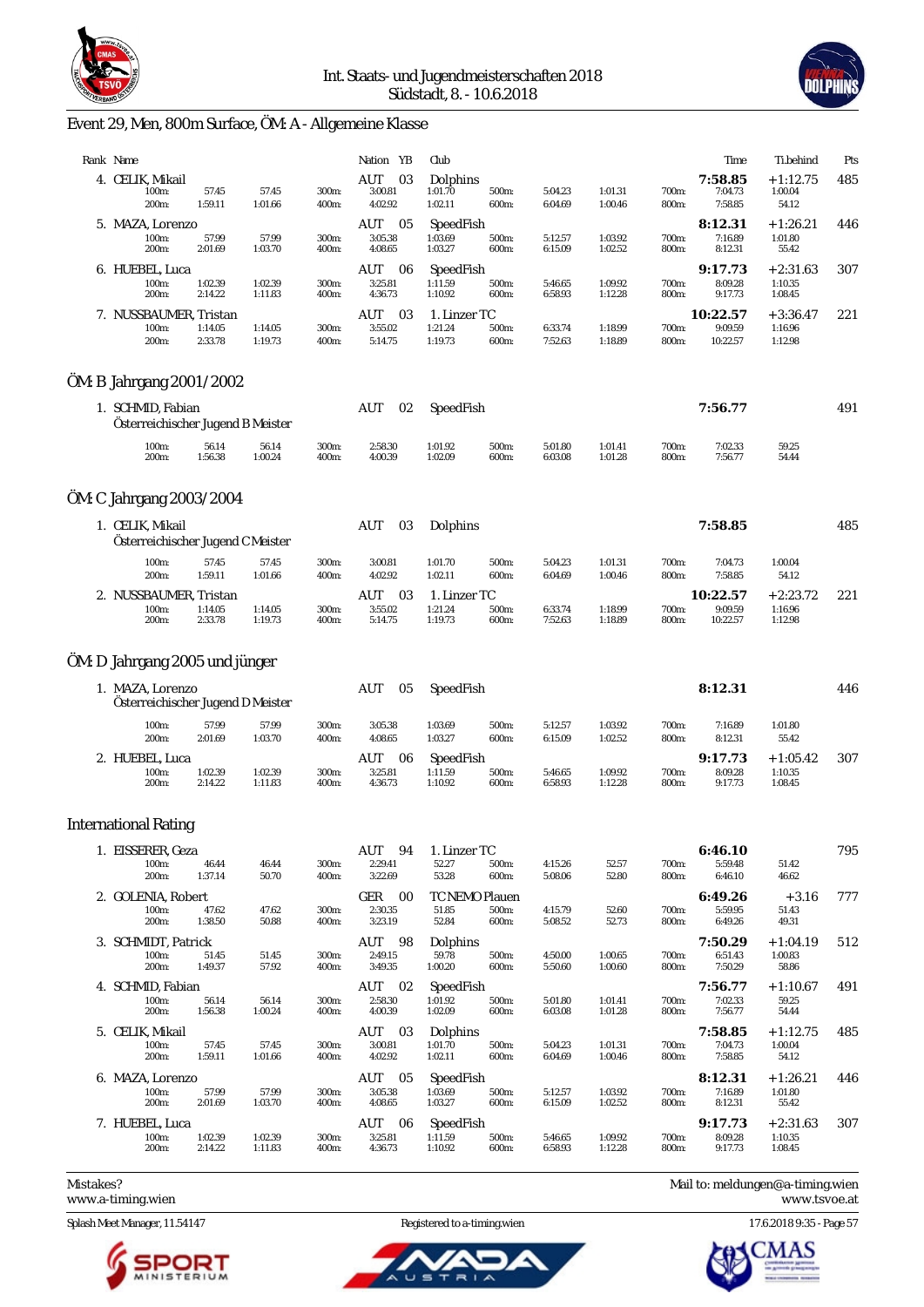



### Event 29, Men, 800m Surface, International Rating

| Rank Name           |         |         |       | YB<br>Nation | Club      |       |         |         |       | Time     | Ti.behind  | Pts |
|---------------------|---------|---------|-------|--------------|-----------|-------|---------|---------|-------|----------|------------|-----|
| NUSSBAUMER. Tristan |         |         |       | AUT<br>03    | Linzer TC |       |         |         |       | 10:22.57 | $+3:36.47$ | 221 |
| 100m:               | 1:14.05 | 1:14.05 | 300m: | 3:55.02      | 1:21.24   | 500m: | 6:33.74 | 1:18.99 | 700m: | 9:09.59  | 1:16.96    |     |
| 200 <sub>m</sub> :  | 2:33.78 | 1:19.73 | 400m: | 5:14.75      | 1:19.73   | 600m: | 7:52.63 | 1:18.89 | 800m: | 10:22.57 | 1:12.98    |     |

| Event 30           |                                                            |            |    | Women, 50m Bifins   |       |           | <b>Open</b> |
|--------------------|------------------------------------------------------------|------------|----|---------------------|-------|-----------|-------------|
|                    | 10.6.2018 - 10:30                                          |            |    |                     |       |           | Results     |
| Points: TSVOe 2018 |                                                            |            |    |                     |       |           |             |
|                    | Rank Name                                                  | Nation YB  |    | Club                | Time  | Ti.behind | Pts         |
|                    | OSTM: A - Allgemeine Klasse                                |            |    |                     |       |           |             |
|                    | 1. ROTT, Conni<br>Österreichischer Staatsmeister           | AUT        | 99 | Dolphins            | 24.64 |           | 578         |
|                    | 2. ANDERS, Veronika                                        | AUT        | 01 | SV Baeder           | 24.87 | $+0.23$   | 562         |
|                    | 3. ROTT, Anja                                              | AUT        | 95 | Dolphins            | 24.97 | $+0.33$   | 555         |
|                    | 4. KALABIC, Dragana                                        | <b>AUT</b> | 01 | SV Baeder           | 25.90 | $+1.26$   | 497         |
|                    | 5. DUC, Vanessa                                            | AUT        | 03 | SV Baeder           | 26.73 | $+2.09$   | 452         |
|                    | 6. SZENT IVANYI, Timea                                     | AUT        | 05 | Dolphins            | 27.14 | $+2.50$   | 432         |
|                    | 7. RINGELBAND, Chiara                                      | AUT        | 00 | Dolphins            | 27.36 | $+2.72$   | 422         |
|                    | 8. HORAKOVA, Sara                                          | AUT        | 03 | Dolphins            | 27.53 | $+2.89$   | 414         |
|                    | 9. DERFLINGER, Lara Sophie                                 | <b>AUT</b> | 06 | Dolphins            | 27.73 | $+3.09$   | 405         |
|                    | 10. WALCHSHOFER, Alexa                                     | AUT        | 05 | <b>Abyss Divers</b> | 27.89 | $+3.25$   | 398         |
|                    | 11. KAPELLER, Mona                                         | AUT        | 04 | <b>SV Baeder</b>    | 28.41 | $+3.77$   | 377         |
|                    | 12. NEUMEISTER, Vivien                                     | AUT        | 04 | Dolphins            | 28.81 | $+4.17$   | 361         |
|                    | 13. SYLEJMANI, Alina                                       | <b>AUT</b> | 06 | SpeedFish           | 29.03 | $+4.39$   | 353         |
|                    | 14. GIMESI, Sara                                           | AUT        | 05 | SpeedFish           | 29.27 | $+4.63$   | 345         |
|                    | 15. KOSTIC, Emilija                                        | AUT        | 05 | SV Baeder           | 29.76 | $+5.12$   | 328         |
|                    | 16. KOSLICKA, Karolina                                     | <b>AUT</b> | 08 | SpeedFish           | 29.93 | $+5.29$   | 322         |
|                    | 17. MAISENBERG, Alexandra                                  | <b>AUT</b> | 06 | SpeedFish           | 30.42 | $+5.78$   | 307         |
|                    | 18. GOLGER, Rosina                                         | AUT        | 08 | SpeedFish           | 31.14 | $+6.50$   | 286         |
|                    | 19. HOEBINGER, Franziska                                   | AUT        | 06 | Dolphins            | 31.41 | $+6.77$   | 279         |
|                    | 20. KALCHBAUER, Eva                                        | AUT        | 03 | <b>SV Baeder</b>    | 32.19 | $+7.55$   | 259         |
|                    | 21. BERNHAUS, Lea                                          | <b>AUT</b> | 02 | Dolphins            | 32.68 | $+8.04$   | 248         |
|                    | 22. AKARIS, Kaira                                          | <b>AUT</b> | 06 | Dolphins            | 32.82 | $+8.18$   | 244         |
|                    | 23. HLOZKOVA, Stella                                       | AUT        | 08 | SpeedFish           | 33.51 | $+8.87$   | 230         |
|                    | 24. MANOUCHEHRI, Jasmin                                    | <b>AUT</b> | 06 | Dolphins            | 35.59 | $+10.95$  | 192         |
|                    | 25. FOCHLER, Nele                                          | <b>AUT</b> | 06 | Dolphins            | 35.98 | $+11.34$  | 186         |
|                    | DSQ TRISCHAK, Fiona                                        | AUT        | 04 | SV Baeder           | 32.57 | $+7.93$   |             |
|                    | A01 - False Start (Time: 10:40)                            |            |    |                     |       |           |             |
|                    | WDR IVANOV, Julia                                          | AUT        | 05 | SV Baeder           |       |           |             |
|                    | ÖSTM: B Jahrgang 2001/2002                                 |            |    |                     |       |           |             |
|                    | 1. ANDERS, Veronika                                        | AUT        | 01 | <b>SV Baeder</b>    | 24.87 |           | 562         |
|                    | Österreichischer Jugend B Staatsmeister                    |            |    |                     |       |           |             |
|                    | 2. KALABIC, Dragana                                        | AUT        | 01 | <b>SV Baeder</b>    | 25.90 | $+1.03$   | 497         |
|                    | 3. BERNHAUS, Lea                                           | <b>AUT</b> | 02 | Dolphins            | 32.68 | $+7.81$   | 248         |
|                    | ÖSTM: C Jahrgang 2003/2004                                 |            |    |                     |       |           |             |
|                    | 1. DUC. Vanessa<br>Österreichischer Jugend C Staatsmeister | AUT        | 03 | SV Baeder           | 26.73 |           | 452         |
|                    | 2. HORAKOVA, Sara                                          | AUT        | 03 | Dolphins            | 27.53 | $+0.80$   | 414         |
|                    | 3. KAPELLER, Mona                                          | <b>AUT</b> | 04 | SV Baeder           | 28.41 | $+1.68$   | 377         |
|                    | 4. NEUMEISTER, Vivien                                      | AUT        | 04 | Dolphins            | 28.81 | $+2.08$   | 361         |
|                    | 5. KALCHBAUER, Eva                                         | <b>AUT</b> | 03 | SV Baeder           | 32.19 | $+5.46$   | 259         |
|                    | DSQ TRISCHAK, Fiona<br>A01 - False Start (Time: 10:40)     | AUT        | 04 | <b>SV Baeder</b>    | 32.57 | $+5.84$   |             |

<www.a-timing.wien>

Splash Meet Manager, 11.54147 Registered to a-timing.wien 17.6.2018 9:35 - Page 58



Ъ



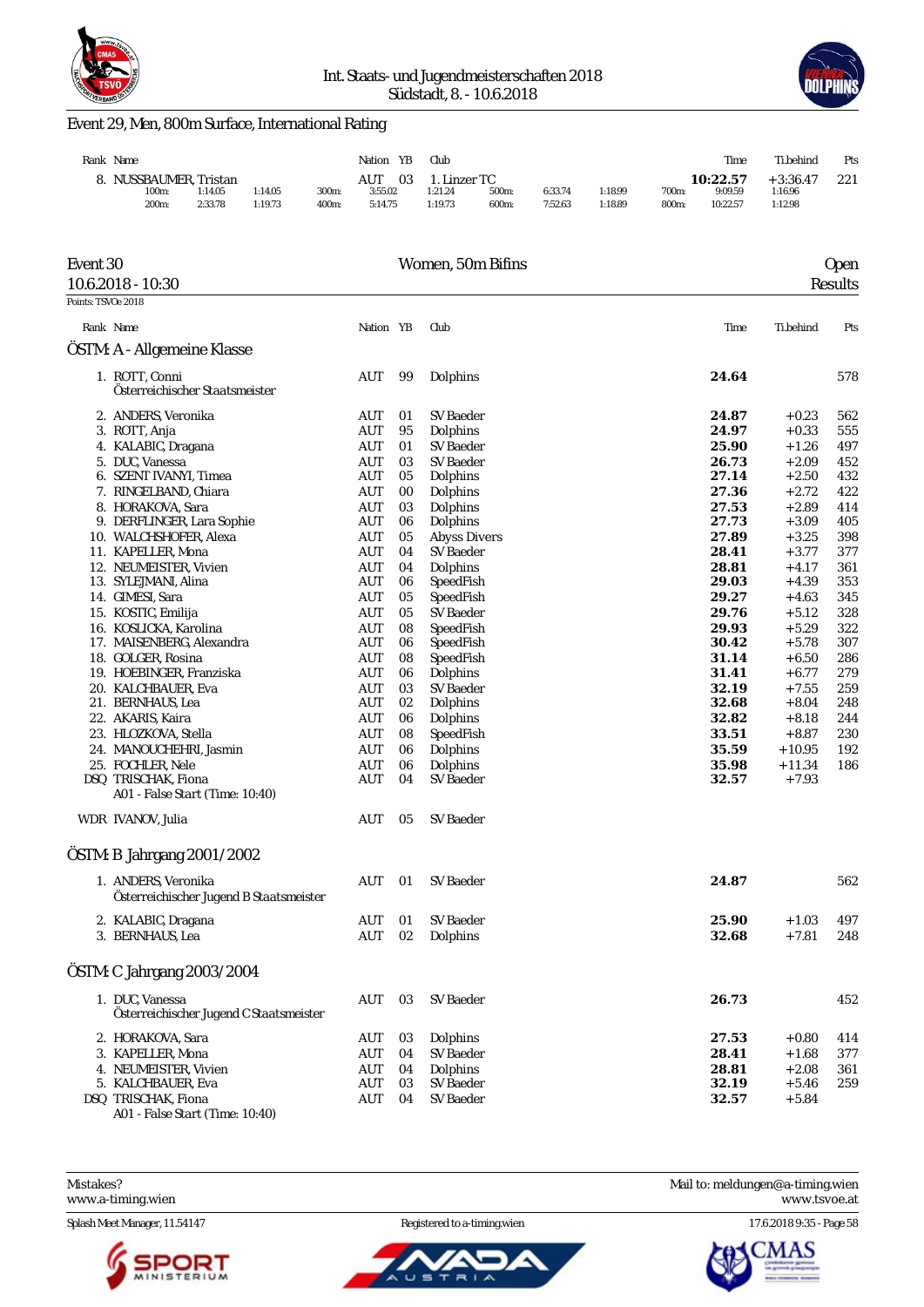

#### Event 30, Women, 50m Bifins

### ÖSTM: D Jahrgang 2005 und jünger

| 1. SZENT IVANYI, Timea                  | AUT                              | 05 | Dolphins              | 27.14 |          | 432 |
|-----------------------------------------|----------------------------------|----|-----------------------|-------|----------|-----|
| Österreichischer Jugend D Staatsmeister |                                  |    |                       |       |          |     |
| 2. DERFLINGER, Lara Sophie              | <b>AUT</b>                       | 06 | Dolphins              | 27.73 | $+0.59$  | 405 |
| 3. WALCHSHOFER, Alexa                   | AUT                              | 05 | <b>Abyss Divers</b>   | 27.89 | $+0.75$  | 398 |
| 4. SYLEJMANI, Alina                     | AUT                              | 06 | SpeedFish             | 29.03 | $+1.89$  | 353 |
| 5. GIMESI, Sara                         | <b>AUT</b>                       | 05 | SpeedFish             | 29.27 | $+2.13$  | 345 |
| 6. KOSTIC, Emilija                      | AUT                              | 05 | SV Baeder             | 29.76 | $+2.62$  | 328 |
| 7. KOSLICKA, Karolina                   | AUT                              | 08 | SpeedFish             | 29.93 | $+2.79$  | 322 |
| 8. MAISENBERG, Alexandra                | AUT                              | 06 | SpeedFish             | 30.42 | $+3.28$  | 307 |
| 9. GOLGER, Rosina                       | AUT                              | 08 | SpeedFish             | 31.14 | $+4.00$  | 286 |
| 10. HOEBINGER, Franziska                | AUT                              | 06 | Dolphins              | 31.41 | $+4.27$  | 279 |
| 11. AKARIS, Kaira                       | AUT                              | 06 | Dolphins              | 32.82 | $+5.68$  | 244 |
| 12. HLOZKOVA, Stella                    | AUT                              | 08 | SpeedFish             | 33.51 | $+6.37$  | 230 |
| 13. MANOUCHEHRI, Jasmin                 | AUT                              | 06 | Dolphins              | 35.59 | $+8.45$  | 192 |
| 14. FOCHLER, Nele                       | <b>AUT</b>                       | 06 | Dolphins              | 35.98 | $+8.84$  | 186 |
| WDR IVANOV, Julia                       | <b>AUT</b>                       | 05 | <b>SV</b> Baeder      |       |          |     |
|                                         |                                  |    |                       |       |          |     |
| <b>International Rating</b>             |                                  |    |                       |       |          |     |
| 1. NORA, Szili                          | <b>HUN</b>                       | 04 | <b>Bacsviz KVSC</b>   | 24.50 |          | 588 |
| 2. ZIMMER, Antonia                      | GER                              | 02 | <b>TC NEMO Plauen</b> | 24.53 | $+0.03$  | 585 |
| 3. ROTT, Conni                          | AUT                              | 99 | Dolphins              | 24.64 | $+0.14$  | 578 |
| 4. ANDERS, Veronika                     | <b>AUT</b>                       | 01 | <b>SV Baeder</b>      | 24.87 | $+0.37$  | 562 |
| 5. ROTT, Anja                           | AUT                              | 95 | Dolphins              | 24.97 | $+0.47$  | 555 |
| 6. KALABIC, Dragana                     | AUT                              | 01 | SV Baeder             | 25.90 | $+1.40$  | 497 |
| 7. DIANA, Kadar-Nemeth                  | HUN                              | 02 | Bacsviz KVSC          | 26.21 | $+1.71$  | 480 |
| 8. PROCHASKA, Julia                     | GER                              | 03 | TC NEMO Plauen        | 26.28 | $+1.78$  | 476 |
| 9. DUC, Vanessa                         | AUT                              | 03 | SV Baeder             | 26.73 | $+2.23$  | 452 |
| 10. SZENT IVANYI, Timea                 | AUT                              | 05 | Dolphins              | 27.14 | $+2.64$  | 432 |
| 11. RINGELBAND, Chiara                  | <b>AUT</b>                       | 00 | Dolphins              | 27.36 | $+2.86$  | 422 |
| 12. HORAKOVA, Sara                      | <b>AUT</b>                       | 03 | Dolphins              | 27.53 | $+3.03$  | 414 |
| 13. DERFLINGER, Lara Sophie             | <b>AUT</b>                       | 06 | Dolphins              | 27.73 | $+3.23$  | 405 |
| 14. WALCHSHOFER, Alexa                  | AUT                              | 05 | <b>Abyss Divers</b>   | 27.89 | $+3.39$  | 398 |
| 15. KAPELLER, Mona                      | <b>AUT</b>                       | 04 | <b>SV</b> Baeder      | 28.41 | $+3.91$  | 377 |
| 16. NEUMEISTER, Vivien                  | <b>AUT</b>                       | 04 | Dolphins              | 28.81 | $+4.31$  | 361 |
| 17. SYLEJMANI, Alina                    | AUT                              | 06 | SpeedFish             | 29.03 | $+4.53$  | 353 |
| 18. GIMESI, Sara                        | AUT                              | 05 | SpeedFish             | 29.27 | $+4.77$  | 345 |
| 19. KOSTIC, Emilija                     | <b>AUT</b>                       | 05 | SV Baeder             | 29.76 | $+5.26$  | 328 |
| 20. KOSLICKA, Karolina                  | AUT                              | 08 | SpeedFish             | 29.93 | $+5.43$  | 322 |
| 21. MAISENBERG, Alexandra               | <b>AUT</b>                       | 06 | SpeedFish             | 30.42 | $+5.92$  | 307 |
| 22. GOLGER, Rosina                      | <b>AUT</b>                       | 08 | SpeedFish             | 31.14 | $+6.64$  | 286 |
| 23. HOEBINGER, Franziska                | AUT                              | 06 | Dolphins              | 31.41 | $+6.91$  | 279 |
| 24. KALCHBAUER, Eva                     | <b>AUT</b>                       | 03 | <b>SV Baeder</b>      | 32.19 | $+7.69$  | 259 |
| 25. BERNHAUS, Lea                       | AUT                              | 02 | Dolphins              | 32.68 | $+8.18$  | 248 |
| 26. AKARIS, Kaira                       | <b>AUT</b>                       | 06 | Dolphins              | 32.82 | $+8.32$  | 244 |
| 27. HLOZKOVA, Stella                    | AUT                              | 08 | SpeedFish             | 33.51 | $+9.01$  | 230 |
| 28. MANOUCHEHRI, Jasmin                 | $\mathbf{A}\mathbf{U}\mathbf{T}$ | 06 | Dolphins              | 35.59 | $+11.09$ | 192 |
| 29. FOCHLER, Nele                       | <b>AUT</b>                       | 06 | Dolphins              | 35.98 | $+11.48$ | 186 |
| DSQ TRISCHAK, Fiona                     | <b>AUT</b>                       | 04 | SV Baeder             | 32.57 | $+8.07$  |     |
| A01 - False Start (Time: 10:40)         |                                  |    |                       |       |          |     |

WDR IVANOV, Julia AUT 05 SV Baeder





Mistakes? Mail to: [meldungen@a-timing.wien](mailto:meldungen@a-timing.wien) <www.a-timing.wien> <www.tsvoe.at>

Splash Meet Manager, 11.54147 **Registered to a-timing.wien** 17.6.2018 9:35 - Page 59



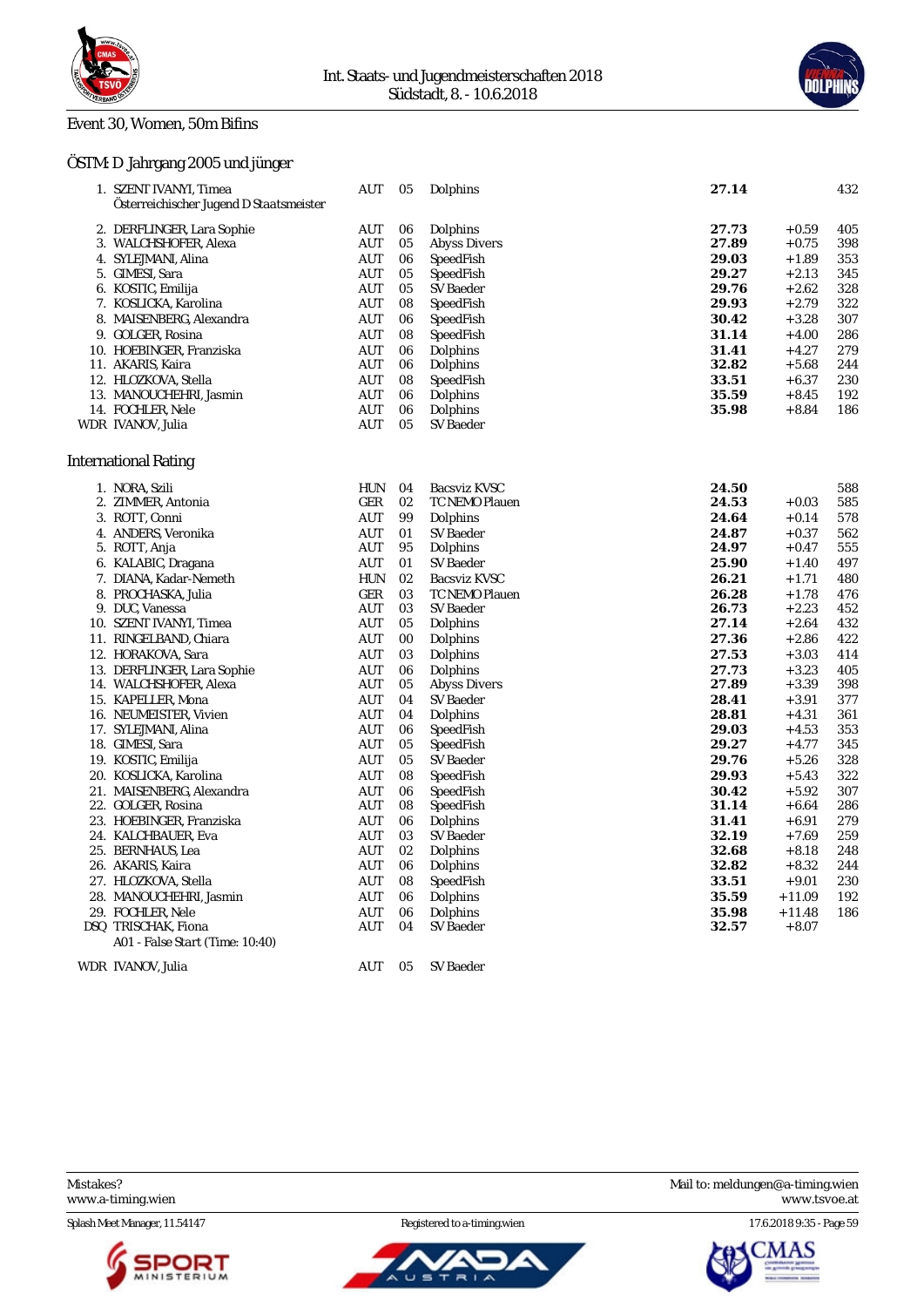

#### Int. Staats- und Jugendmeisterschaften 2018 Südstadt, 8. - 10.6.2018



### Event 31 Men, 50m Bifins

| Event 31            | Men, 50m Bifins | Jpen           |
|---------------------|-----------------|----------------|
| $10.6.2018 - 10.35$ |                 | <b>Results</b> |

| Points: TSVOe 2018 |                                                              |                                  |          |                                      |                |                      |            |
|--------------------|--------------------------------------------------------------|----------------------------------|----------|--------------------------------------|----------------|----------------------|------------|
|                    | Rank Name                                                    | Nation YB                        |          | Club                                 | Time           | Ti.behind            | Pts        |
|                    | OSTM: A - Allgemeine Klasse                                  |                                  |          |                                      |                |                      |            |
|                    | 1. UNGER, Dominik<br>Österreichischer Staatsmeister          | AUT                              | 95       | FC Graz                              | 20.40          |                      | 735        |
|                    | 2. REISER, Marco                                             | AUT                              | 00       | FC Graz                              | 21.06          | $+0.66$              | 668        |
|                    | 3. SCHMIDT, Patrick                                          | AUT                              | 98       | Dolphins                             | 21.62          | $+1.22$              | 617        |
|                    | 4. HAIDER, Stephan                                           | AUT                              | 99       | Dolphins                             | 22.47          | $+2.07$              | 550        |
|                    | 5. SCHMID, Fabian                                            | AUT                              | 02       | SpeedFish                            | 22.59          | $+2.19$              | 541        |
|                    | 6. RIGHI, Alessandro                                         | AUT                              | 00       | SV Baeder                            | 23.96          | $+3.56$              | 454        |
|                    | 7. JUST, David                                               | AUT                              | 03       | Dolphins                             | 24.31          | $+3.91$              | 434        |
|                    | 8. HOFSTAETTER, Stephan                                      | AUT                              | 02       | Dolphins                             | 24.59          | $+4.19$              | 420        |
|                    | 9. LJUBISAVLJEVIC, Maxim                                     | AUT                              | 03       | Dolphins                             | 24.71          | $+4.31$              | 414        |
|                    | 10. MAKOLA, Mateusz                                          | AUT                              | 04       | SV Baeder                            | 24.98          | $+4.58$              | 400        |
|                    | 11. KEFER, Nikolas                                           | AUT                              | 02       | Dolphins                             | 25.03          | + 4.63               | 398        |
|                    | 12. SCHAWARZ, David                                          | AUT                              | 90       | EK Unterwassersportclub              | 25.35          | $+4.95$              | 383        |
|                    | 13. EMROVIC, Kemal                                           | AUT                              | 04       | SpeedFish                            | 26.51          | $+6.11$              | 335        |
|                    | 14. TCACIUC, Filip                                           | AUT                              | 03       | Dolphins                             | 26.61          | $+6.21$              | 331        |
|                    | 15. HALLAK, Aiman<br>16. BOGDANIC, Nikola                    | AUT<br>AUT                       | 04<br>91 | SV Baeder<br>EK Unterwassersportclub | 26.65<br>26.70 | $+6.25$<br>$+6.30$   | 330<br>328 |
|                    | 17. BOCZEK, Nikolaus                                         | AUT                              | 04       | Dolphins                             | 27.21          | $+6.81$              | 310        |
|                    | 18. LIM, Mu-Yang                                             | AUT                              | 07       | SV Baeder                            | 27.37          | $+6.97$              | 304        |
|                    | 19. FELBER, Lucas                                            | AUT                              | 04       | SV Baeder                            | 27.64          | + 7.24               | 295        |
|                    | 20. ALBINI, Marco                                            | <b>AUT</b>                       | 07       | SpeedFish                            | 27.69          | $+7.29$              | 294        |
|                    | 21. KOTSELKO, Volodymyr                                      | AUT                              | 03       | SV Baeder                            | 28.20          | $+7.80$              | 278        |
|                    | 22. KOTSELKO, Serhiy                                         | AUT                              | 03       | SV Baeder                            | 28.70          | $+8.30$              | 264        |
|                    | 23. HOEDL, Paul                                              | AUT                              | 06       | Dolphins                             | 29.17          | $+8.77$              | 251        |
|                    | 24. SYLEJMANI, Leard                                         | AUT                              | 06       | SpeedFish                            | 30.12          | $+9.72$              | 228        |
|                    | 25. HOLLE, Sebastian                                         | AUT                              | 07       | SpeedFish                            | 30.15          | $+9.75$              | 228        |
|                    | 26. KOSAK, Andreas                                           | <b>AUT</b>                       | 00       | SV Baeder                            | 30.35          | $+9.95$              | 223        |
|                    | 27. STIPKOVICH, Alexander                                    | AUT                              | 05       | Dolphins                             | 30.50          | $+10.10$             | 220        |
|                    | 28. BENKOVIC, Daniel                                         | <b>AUT</b>                       | 04       | Dolphins                             | 31.00          | $+10.60$             | 209        |
|                    | 29. PESCHEL, Lasar                                           | <b>AUT</b>                       | 08       | Dolphins                             | 31.40          | $+11.00$             | 202        |
|                    | 30. YILDIRIM, Murat                                          | AUT                              | 05       | SpeedFish                            | 32.00          | $+11.60$             | 190        |
|                    | 31. LISENGARD, Gustav                                        | AUT                              | 06       | SV Baeder                            | 33.21          | $+12.81$             | 170        |
|                    | 32. YILDIRIM, Batu                                           | <b>AUT</b>                       | 07       | SpeedFish                            | 34.53          | $+14.13$             | 152        |
|                    | 33. DITSCHEINER-LINDEMANN, Christoph                         | <b>AUT</b>                       | 05       | Dolphins                             | 34.84          | $+14.44$             | 148        |
|                    | 34. ECKL, Thomas                                             | <b>AUT</b>                       | 08       | Dolphins                             | 35.07          | $+14.67$             | 145        |
|                    | 35. SALOMON, Leon<br>36. GIMESI, Samu                        | AUT<br>AUT                       | 09       | SpeedFish<br>SpeedFish               | 35.28<br>35.53 | $+14.88$<br>$+15.13$ | 142<br>139 |
|                    | 37. STREERUWITZ, Luis                                        | <b>AUT</b>                       | 09<br>08 | SpeedFish                            | 37.71          | $+17.31$             | 116        |
|                    | DNS RONCEVIC, Alexander                                      | AUT                              | 92       | Dolphins                             |                |                      |            |
|                    | DNS CABALA, Jacob                                            | AUT                              | 06       | SV Baeder                            |                |                      |            |
|                    | DNS FRUKACZ, Pascal                                          | $\mathbf{A}\mathbf{U}\mathbf{T}$ | 04       | SV Baeder                            |                |                      |            |
|                    | WDR CHUDZIK, Olivier                                         | AUT                              | 08       | SpeedFish                            |                |                      |            |
|                    | WDR WEICHBERGER, Felix                                       | <b>AUT</b>                       | 03       | SpeedFish                            |                |                      |            |
|                    | WDR IVANOV, Alexander                                        | <b>AUT</b>                       | 07       | SV Baeder                            |                |                      |            |
|                    | ÖSTM: B Jahrgang 2001/2002                                   |                                  |          |                                      |                |                      |            |
|                    | 1. SCHMID, Fabian<br>Österreichischer Jugend B Staatsmeister | AUT                              | 02       | SpeedFish                            | 22.59          |                      | 541        |
|                    |                                                              |                                  |          |                                      |                |                      |            |
|                    | 2. HOFSTAETTER, Stephan                                      | AUT                              | 02       | Dolphins                             | 24.59          | $+2.00$              | 420        |
|                    | 3. KEFER, Nikolas                                            | AUT                              | 02       | Dolphins                             | 25.03          | $+2.44$              | 398        |

Splash Meet Manager, 11.54147 Registered to a-timing.wien 17.6.2018 9:35 - Page 60



Ū.  $\blacksquare$ 



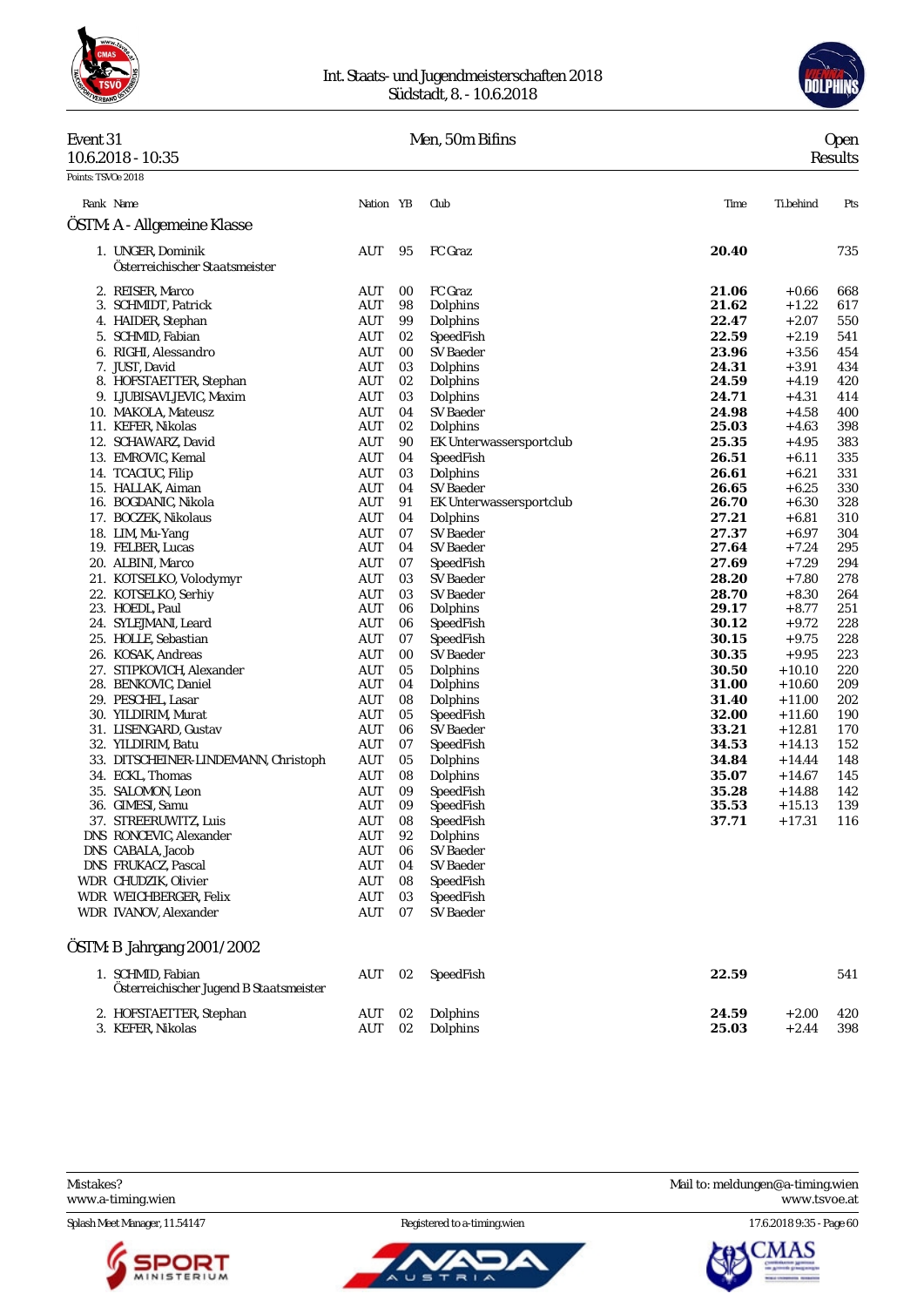

#### Event 31, Men, 50m Bifins



| ÖSTM: C Jahrgang 2003/2004                                 |                   |           |                                      |                |                     |            |
|------------------------------------------------------------|-------------------|-----------|--------------------------------------|----------------|---------------------|------------|
| 1. JUST, David<br>Österreichischer Jugend C Staatsmeister  | AUT               | 03        | Dolphins                             | 24.31          |                     | 434        |
| 2. LJUBISAVLJEVIC, Maxim                                   | AUT               | 03        | Dolphins                             | 24.71          | $+0.40$             | 414        |
| 3. MAKOLA, Mateusz                                         | AUT               | 04        | SV Baeder                            | 24.98          | $+0.67$             | 400        |
| 4. EMROVIC, Kemal                                          | AUT               | 04        | SpeedFish                            | 26.51          | $+2.20$             | 335        |
| 5. TCACIUC, Filip                                          | AUT               | 03        | Dolphins                             | 26.61          | $+2.30$             | 331        |
| 6. HALLAK, Aiman                                           | AUT               | 04        | SV Baeder                            | 26.65          | $+2.34$             | 330        |
| 7. BOCZEK, Nikolaus                                        | AUT               | 04        | Dolphins                             | 27.21          | $+2.90$             | 310        |
| 8. FELBER, Lucas                                           | AUT               | 04        | SV Baeder                            | 27.64          | $+3.33$             | 295        |
| 9. KOTSELKO, Volodymyr                                     | <b>AUT</b>        | 03        | SV Baeder                            | 28.20          | $+3.89$             | 278        |
| 10. KOTSELKO, Serhiy                                       | AUT               | 03        | SV Baeder                            | 28.70          | $+4.39$             | 264        |
| 11. BENKOVIC, Daniel                                       | AUT               | 04        | Dolphins                             | 31.00          | $+6.69$             | 209        |
| DNS FRUKACZ, Pascal<br>WDR WEICHBERGER, Felix              | AUT<br><b>AUT</b> | 04<br>03  | SV Baeder<br>SpeedFish               |                |                     |            |
|                                                            |                   |           |                                      |                |                     |            |
| ÖSTM: D Jahrgang 2005 und jünger                           |                   |           |                                      |                |                     |            |
| 1. LIM, Mu-Yang<br>Österreichischer Jugend D Staatsmeister | AUT               | 07        | <b>SV Baeder</b>                     | 27.37          |                     | 304        |
| 2. ALBINI, Marco                                           | AUT               | 07        | SpeedFish                            | 27.69          | $+0.32$             | 294        |
| 3. HOEDL, Paul                                             | AUT               | 06        | Dolphins                             | 29.17          | $+1.80$             | 251        |
| 4. SYLEJMANI, Leard                                        | AUT               | 06        | SpeedFish                            | 30.12          | $+2.75$             | 228        |
| 5. HOLLE, Sebastian                                        | AUT               | 07        | SpeedFish                            | 30.15          | $+2.78$             | 228        |
| 6. STIPKOVICH, Alexander                                   | AUT               | 05        | Dolphins                             | 30.50          | $+3.13$             | 220        |
| 7. PESCHEL, Lasar                                          | <b>AUT</b>        | 08        | Dolphins                             | 31.40          | $+4.03$             | 202        |
| 8. YILDIRIM, Murat                                         | AUT               | 05        | SpeedFish                            | 32.00          | $+4.63$             | 190        |
| 9. LISENGARD, Gustav                                       | AUT               | 06        | SV Baeder                            | 33.21          | $+5.84$             | 170        |
| 10. YILDIRIM, Batu                                         | AUT               | 07        | SpeedFish                            | 34.53          | $+7.16$             | 152        |
| 11. DITSCHEINER-LINDEMANN, Christoph                       | <b>AUT</b>        | 05        | Dolphins                             | 34.84          | $+7.47$             | 148        |
| 12. ECKL, Thomas                                           | AUT               | 08        | Dolphins                             | 35.07          | $+7.70$             | 145        |
| 13. SALOMON, Leon                                          | AUT               | 09        | SpeedFish                            | 35.28          | $+7.91$             | 142        |
| 14. GIMESI, Samu<br>15. STREERUWITZ, Luis                  | AUT<br>AUT        | 09<br>08  | SpeedFish<br>SpeedFish               | 35.53<br>37.71 | $+8.16$<br>$+10.34$ | 139<br>116 |
| DNS CABALA, Jacob                                          | AUT               | 06        | SV Baeder                            |                |                     |            |
| WDR CHUDZIK, Olivier                                       | <b>AUT</b>        | 08        | SpeedFish                            |                |                     |            |
| WDR IVANOV, Alexander                                      | <b>AUT</b>        | 07        | SV Baeder                            |                |                     |            |
| <b>International Rating</b>                                |                   |           |                                      |                |                     |            |
| 1. UNGER, Dominik                                          |                   |           | FC Graz                              | 20.40          |                     |            |
| 2. MARCELL, Kocsis                                         | AUT<br><b>HUN</b> | 95<br>01  | <b>Bacsviz KVSC</b>                  | 20.41          | $+0.01$             | 735<br>734 |
| 3. REISER, Marco                                           | AUT               | 00        | FC Graz                              | 21.06          | $+0.66$             | 668        |
| 4. SCHMIDT, Patrick                                        | AUT               | $\bf{98}$ | Dolphins                             | 21.62          | $+\,1.22$           | 617        |
| 5. MILAN, Kolonics                                         | HUN               | 02        | Bacsviz KVSC                         | 21.80          | $+1.40$             | 602        |
| 6. KOZMER, Jakub                                           | <b>SVK</b>        | 03        | Barakuda Sala                        | 22.37          | $+1.97$             | 557        |
| 7. HAIDER, Stephan                                         | AUT               | 99        | Dolphins                             | 22.47          | $+2.07$             | 550        |
| 8. SCHMID, Fabian                                          | AUT               | 02        | SpeedFish                            | 22.59          | $+2.19$             | 541        |
| 9. RIGHI, Alessandro                                       | AUT               | $00\,$    | SV Baeder                            | 23.96          | $+3.56$             | 454        |
| 10. JUST, David                                            | <b>AUT</b>        | 03        | Dolphins                             | 24.31          | $+3.91$             | 434        |
| 11. HOFSTAETTER, Stephan                                   | AUT               | 02        | Dolphins                             | 24.59          | $+4.19$             | 420        |
| 12. LJUBISAVLJEVIC, Maxim                                  | AUT               | 03        | Dolphins                             | 24.71          | $+4.31$             | 414        |
| 13. MAKOLA, Mateusz                                        | <b>AUT</b>        | 04        | <b>SV Baeder</b>                     | 24.98          | $+4.58$             | 400        |
| 14. KEFER, Nikolas                                         | <b>AUT</b>        | 02        | Dolphins                             | 25.03<br>25.35 | $+4.63$<br>$+4.95$  | 398        |
| 15. SCHAWARZ, David<br>16. EMROVIC, Kemal                  | AUT<br>AUT        | 90<br>04  | EK Unterwassersportclub<br>SpeedFish | 26.51          | $+6.11$             | 383<br>335 |
| 17. TCACIUC, Filip                                         | AUT               | 03        | Dolphins                             | 26.61          | $+6.21$             | 331        |
| 18. HALLAK, Aiman                                          | AUT               | 04        | SV Baeder                            | 26.65          | $+6.25$             | 330        |
| 19. BOGDANIC, Nikola                                       | <b>AUT</b>        | 91        | EK Unterwassersportclub              | 26.70          | $+6.30$             | 328        |
| 20. BOCZEK, Nikolaus                                       | AUT               | 04        | Dolphins                             | 27.21          | $+6.81$             | 310        |
| 21. LIM, Mu-Yang                                           | AUT               | 07        | SV Baeder                            | 27.37          | $+6.97$             | 304        |
| 22. FELBER, Lucas                                          | <b>AUT</b>        | 04        | SV Baeder                            | 27.64          | $+7.24$             | 295        |
| 23. ALBINI, Marco                                          | AUT               | 07        | SpeedFish                            | 27.69          | $+7.29$             | 294        |

24. KOTSELKO, Volodymyr AUT 03 SV Baeder **28.20** + 7.80 278

Splash Meet Manager, 11.54147 Registered to a-timing.wien 17.6.2018 9:35 - Page 61



ū  $\equiv$ 



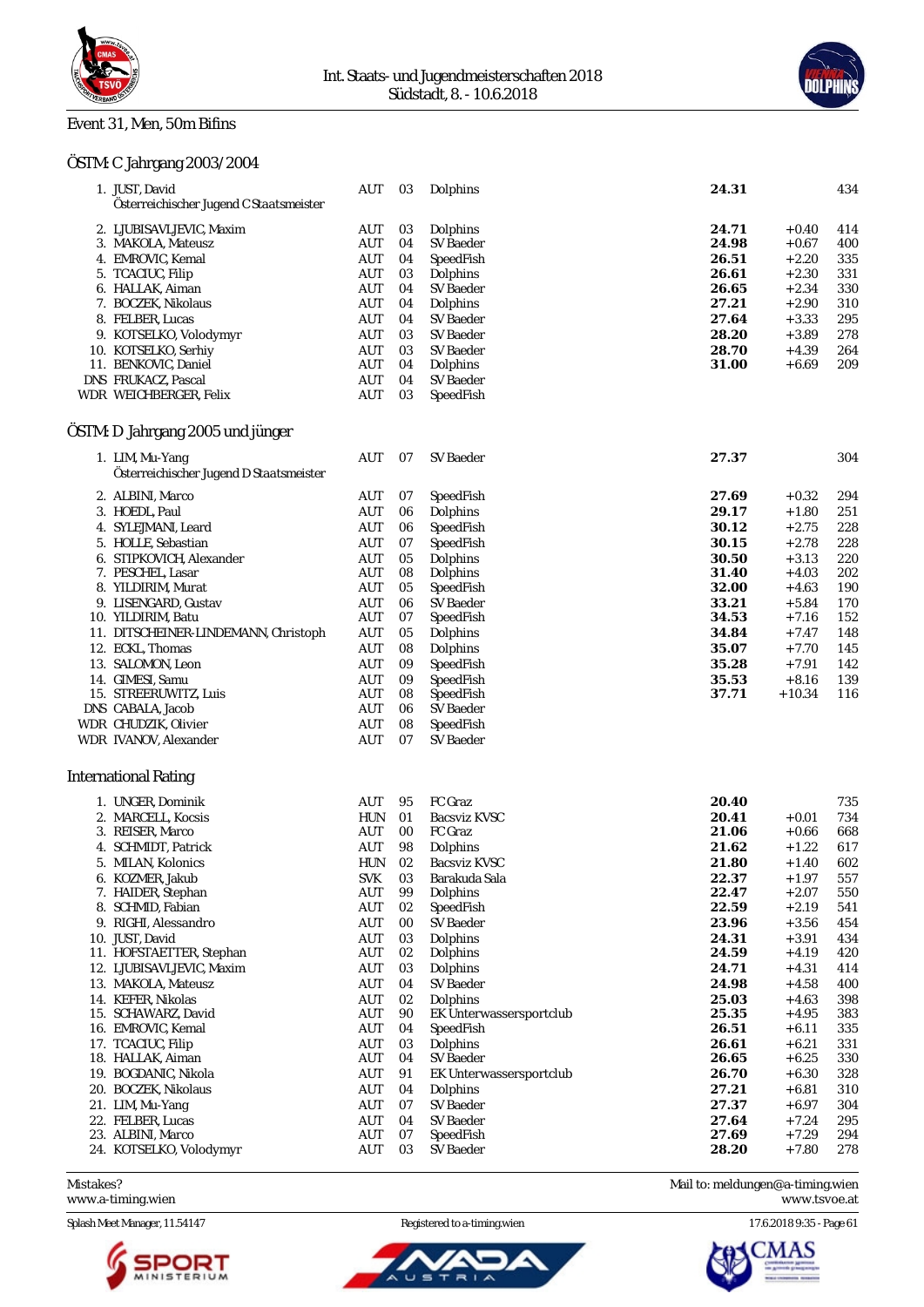



### Event 31, Men, 50m Bifins, International Rating

|            | Rank Name                        | Nation     | YB | Club      | Time  | Ti.behind | Pts |
|------------|----------------------------------|------------|----|-----------|-------|-----------|-----|
|            | 25. KOTSELKO, Serhiy             | AUT        | 03 | SV Baeder | 28.70 | $+8.30$   | 264 |
|            | 26. HOEDL, Paul                  | AUT        | 06 | Dolphins  | 29.17 | $+8.77$   | 251 |
| 27.        | SYLEJMANI, Leard                 | AUT        | 06 | SpeedFish | 30.12 | $+9.72$   | 228 |
|            | 28. HOLLE, Sebastian             | AUT        | 07 | SpeedFish | 30.15 | $+9.75$   | 228 |
|            | 29. KOSAK, Andreas               | AUT        | 00 | SV Baeder | 30.35 | $+9.95$   | 223 |
|            | 30. STIPKOVICH, Alexander        | AUT        | 05 | Dolphins  | 30.50 | $+10.10$  | 220 |
|            | 31. BENKOVIC, Daniel             | AUT        | 04 | Dolphins  | 31.00 | $+10.60$  | 209 |
|            | 32. PESCHEL, Lasar               | AUT        | 08 | Dolphins  | 31.40 | $+11.00$  | 202 |
|            | 33. YILDIRIM, Murat              | AUT        | 05 | SpeedFish | 32.00 | $+11.60$  | 190 |
|            | 34. LISENGARD, Gustav            | AUT        | 06 | SV Baeder | 33.21 | $+12.81$  | 170 |
|            | 35. YILDIRIM, Batu               | AUT        | 07 | SpeedFish | 34.53 | $+14.13$  | 152 |
| 36.        | DITSCHEINER-LINDEMANN, Christoph | <b>AUT</b> | 05 | Dolphins  | 34.84 | $+14.44$  | 148 |
|            | 37. ECKL, Thomas                 | <b>AUT</b> | 08 | Dolphins  | 35.07 | $+14.67$  | 145 |
| 38.        | SALOMON, Leon                    | <b>AUT</b> | 09 | SpeedFish | 35.28 | $+14.88$  | 142 |
|            | 39. GIMESI, Samu                 | AUT        | 09 | SpeedFish | 35.53 | $+15.13$  | 139 |
| 40.        | STREERUWITZ, Luis                | AUT        | 08 | SpeedFish | 37.71 | $+17.31$  | 116 |
|            | DNS RONCEVIC, Alexander          | <b>AUT</b> | 92 | Dolphins  |       |           |     |
|            | DNS CABALA, Jacob                | <b>AUT</b> | 06 | SV Baeder |       |           |     |
| <b>DNS</b> | FRUKACZ, Pascal                  | AUT        | 04 | SV Baeder |       |           |     |
|            | WDR CHUDZIK, Olivier             | AUT        | 08 | SpeedFish |       |           |     |
|            | WDR WEICHBERGER, Felix           | AUT        | 03 | SpeedFish |       |           |     |
|            | WDR IVANOV, Alexander            | AUT        | 07 | SV Baeder |       |           |     |

#### $10.6.2018 - 11:05$

| Event 32            | Women, 100m Surface | Open    |
|---------------------|---------------------|---------|
| $10.6.2018 - 11:05$ |                     | Results |

| Points: TSVOe 2018 |                                                       |            |    |                  |         |           |     |
|--------------------|-------------------------------------------------------|------------|----|------------------|---------|-----------|-----|
|                    | Rank Name                                             | Nation YB  |    | Club             | Time    | Ti.behind | Pts |
|                    | ÖSTM: A - Allgemeine Klasse                           |            |    |                  |         |           |     |
|                    | 1. UNGER, Eva Maria<br>Österreichischer Staatsmeister | AUT        | 95 | Dolphins         | 44.92   |           | 610 |
|                    | 2. DEUSCH, Anna Lena                                  | AUT        | 02 | Dolphins         | 47.59   | $+2.67$   | 513 |
|                    | 3. UNGER, Lisa Sophie                                 | <b>AUT</b> | 97 | Dolphins         | 48.69   | $+3.77$   | 479 |
|                    | 4. LEIRICH, Vanessa                                   | <b>AUT</b> | 04 | Dolphins         | 49.06   | $+4.14$   | 468 |
|                    | 5. BENIGNI, Anna Apollonia                            | <b>AUT</b> | 06 | Dolphins         | 51.18   | $+6.26$   | 412 |
|                    | 6. MITTERMAYR, Kristina                               | <b>AUT</b> | 00 | 1. Linzer TC     | 51.76   | $+6.84$   | 399 |
|                    | 7. BERNHAUS, Lea                                      | AUT        | 02 | Dolphins         | 52.38   | $+7.46$   | 385 |
|                    | 8. HEINZE, Alina                                      | <b>AUT</b> | 05 | Dolphins         | 53.24   | $+8.32$   | 366 |
|                    | 9. NEUMEISTER, Vivien                                 | <b>AUT</b> | 04 | Dolphins         | 53.97   | $+9.05$   | 352 |
|                    | 10. NUSSBAUMER, Mia                                   | AUT        | 01 | 1. Linzer TC     | 54.26   | $+9.34$   | 346 |
|                    | 11. POETZL, Lara                                      | <b>AUT</b> | 03 | 1. Linzer TC     | 54.76   | $+9.84$   | 337 |
|                    | 12. REBBAPRAGADA, Gayathri                            | AUT        | 05 | SpeedFish        | 54.86   | $+9.94$   | 335 |
|                    | 13. PART, Lea                                         | <b>AUT</b> | 02 | 1. Linzer TC     | 54.90   | $+9.98$   | 334 |
|                    | 14. GIMESI, Sara                                      | AUT        | 05 | SpeedFish        | 56.63   | $+11.71$  | 304 |
|                    | 15. DUC, Vanessa                                      | <b>AUT</b> | 03 | SV Baeder        | 57.62   | $+12.70$  | 289 |
|                    | 16. SYLEJMANI, Alina                                  | AUT        | 06 | SpeedFish        | 57.76   | $+12.84$  | 287 |
|                    | 17. AHMEDOSKI, Inci                                   | AUT        | 07 | SpeedFish        | 58.75   | $+13.83$  | 273 |
|                    | 18. KALABIC, Dragana                                  | <b>AUT</b> | 01 | SV Baeder        | 59.92   | $+15.00$  | 257 |
|                    | 19. HOLLE, Victoria                                   | AUT        | 07 | SpeedFish        | 1:00.32 | $+15.40$  | 252 |
|                    | 20. DERFLINGER, Lara Sophie                           | AUT        | 06 | Dolphins         | 1:00.78 | $+15.86$  | 246 |
|                    | 21. RINGELBAND, Chiara                                | <b>AUT</b> | 00 | Dolphins         | 1:02.00 | $+17.08$  | 232 |
|                    | 22. WOJNAR, Julia                                     | <b>AUT</b> | 08 | SpeedFish        | 1:05.50 | $+20.58$  | 197 |
|                    | 23. KOSLICKA, Karolina                                | AUT        | 08 | SpeedFish        | 1:08.95 | $+24.03$  | 169 |
|                    | 24. KOSTIC, Emilija                                   | AUT        | 05 | <b>SV</b> Baeder | 1:10.29 | $+25.37$  | 159 |
|                    | 25. HLOZKOVA, Stella                                  | AUT        | 08 | SpeedFish        | 1:12.65 | $+27.73$  | 144 |
|                    | 26. TRISCHAK, Fiona                                   | <b>AUT</b> | 04 | <b>SV Baeder</b> | 1:12.71 | $+27.79$  | 144 |
|                    | 27. HOEBINGER, Franziska                              | <b>AUT</b> | 06 | Dolphins         | 1:15.38 | $+30.46$  | 129 |
|                    | 28. MAISENBERG, Alexandra                             | <b>AUT</b> | 06 | SpeedFish        | 1:15.46 | $+30.54$  | 129 |
|                    | 29. KALCHBAUER, Eva                                   | AUT        | 03 | <b>SV</b> Baeder | 1:15.59 | $+30.67$  | 128 |
|                    | 30. GOLGER, Rosina                                    | AUT        | 08 | SpeedFish        | 1:16.12 | $+31.20$  | 125 |
|                    | 31. FOCHLER, Nele                                     | <b>AUT</b> | 06 | Dolphins         | 1:17.31 | $+32.39$  | 120 |

Mistakes? Mail to: [meldungen@a-timing.wien](mailto:meldungen@a-timing.wien) <www.a-timing.wien>

Splash Meet Manager, 11.54147 Registered to a-timing.wien 17.6.2018 9:35 - Page 62



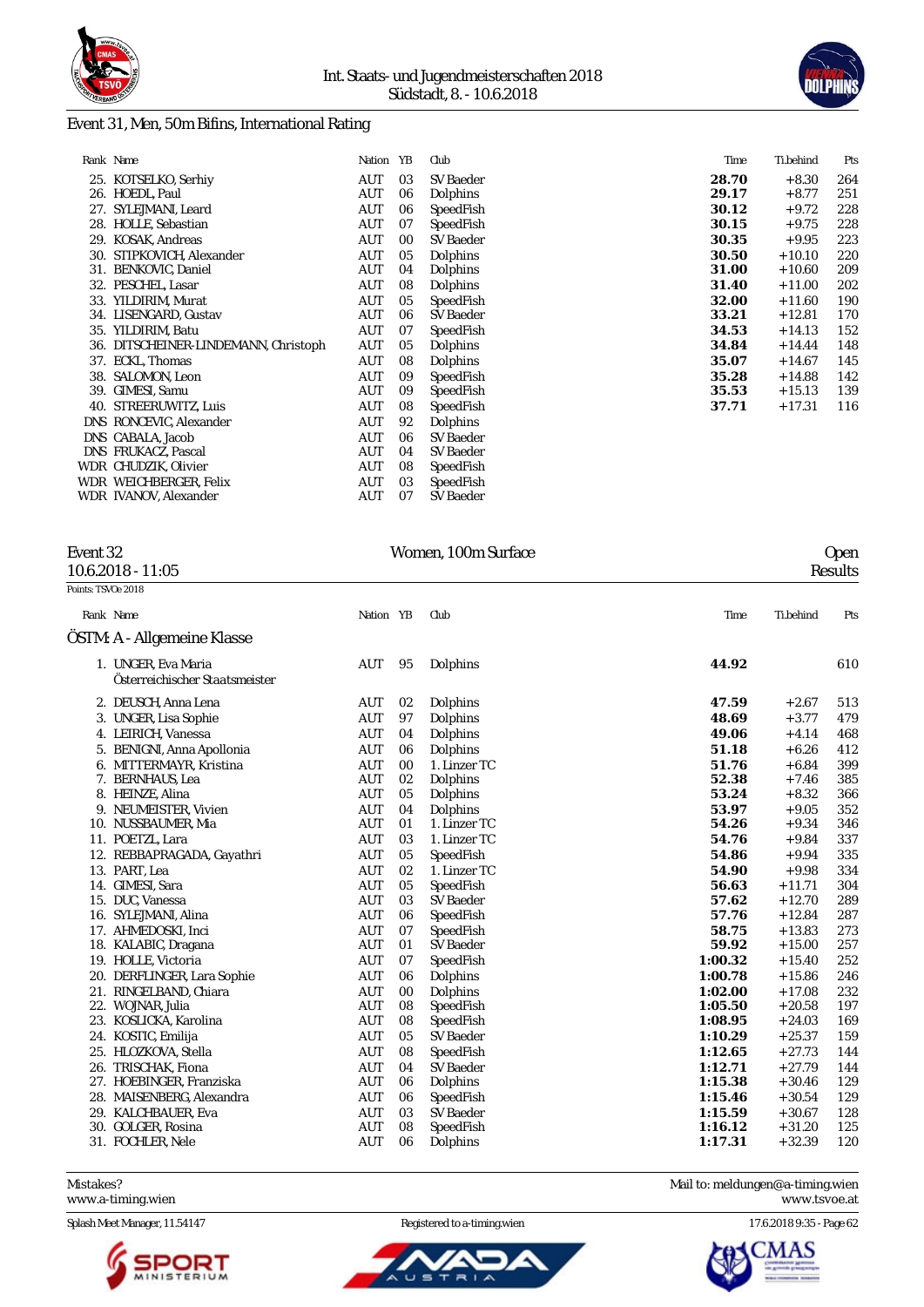



# Event 32, Women, 100m Surface, ÖSTM: A - Allgemeine Klasse

| Rank Name                                          | Nation YB  |          | Club                       | Time           | Ti.behind          | Pts        |
|----------------------------------------------------|------------|----------|----------------------------|----------------|--------------------|------------|
| 32. AKARIS, Kaira                                  | AUT        | 06       | Dolphins                   | 1:19.73        | $+34.81$           | 109        |
| 33. MANOUCHEHRI, Jasmin                            | AUT        | 06       | Dolphins                   | 1:20.83        | $+35.91$           | 105        |
| DNS WALCHSHOFER, Alexa                             | AUT        | 05       | <b>Abyss Divers</b>        |                |                    |            |
| WDR IVANOV, Julia                                  | AUT        | 05       | <b>SV Baeder</b>           |                |                    |            |
|                                                    |            |          |                            |                |                    |            |
| OSTM: B Jahrgang 2001/2002                         |            |          |                            |                |                    |            |
| 1. DEUSCH, Anna Lena                               | AUT        | 02       | Dolphins                   | 47.59          |                    | 513        |
| Österreichischer Jugend B Staatsmeister            |            |          |                            |                |                    |            |
|                                                    |            |          |                            |                |                    |            |
| 2. BERNHAUS, Lea                                   | AUT        | 02       | Dolphins                   | 52.38          | $+4.79$            | 385        |
| 3. NUSSBAUMER, Mia                                 | AUT        | 01       | 1. Linzer TC               | 54.26          | $+6.67$            | 346        |
| 4. PART, Lea                                       | AUT        | 02       | 1. Linzer TC               | 54.90          | $+7.31$            | 334        |
| 5. KALABIC, Dragana                                | AUT        | 01       | SV Baeder                  | 59.92          | $+12.33$           | 257        |
| ÖSTM: C Jahrgang 2003/2004                         |            |          |                            |                |                    |            |
|                                                    |            |          |                            |                |                    |            |
| 1. LEIRICH, Vanessa                                | AUT        | 04       | Dolphins                   | 49.06          |                    | 468        |
| Österreichischer Jugend C Staatsmeister            |            |          |                            |                |                    |            |
| 2. NEUMEISTER, Vivien                              | AUT        | 04       | Dolphins                   | 53.97          | $+4.91$            | 352        |
| 3. POETZL, Lara                                    | AUT        | 03       | 1. Linzer TC               | 54.76          | $+5.70$            | 337        |
| 4. DUC, Vanessa                                    | AUT        | 03       | SV Baeder                  | 57.62          | $+8.56$            | 289        |
| 5. TRISCHAK, Fiona                                 | AUT        | 04       | SV Baeder                  | 1:12.71        | $+23.65$           | 144        |
| 6. KALCHBAUER, Eva                                 | <b>AUT</b> | 03       | SV Baeder                  | 1:15.59        | $+26.53$           | 128        |
|                                                    |            |          |                            |                |                    |            |
| ÖSTM: D Jahrgang 2005 und jünger                   |            |          |                            |                |                    |            |
| 1. BENIGNI, Anna Apollonia                         | AUT        | 06       | Dolphins                   | 51.18          |                    | 412        |
| Österreichischer Jugend D Staatsmeister            |            |          |                            |                |                    |            |
| 2. HEINZE, Alina                                   | AUT        | 05       | Dolphins                   | 53.24          | $+2.06$            | 366        |
| 3. REBBAPRAGADA, Gayathri                          | AUT        | 05       | SpeedFish                  | 54.86          | $+3.68$            | 335        |
| 4. GIMESI, Sara                                    | AUT        | 05       | SpeedFish                  | 56.63          | $+5.45$            | 304        |
| 5. SYLEJMANI, Alina                                | AUT        | 06       | SpeedFish                  | 57.76          | $+6.58$            | 287        |
| 6. AHMEDOSKI, Inci                                 | AUT        | 07       | SpeedFish                  | 58.75          | $+7.57$            | 273        |
| 7. HOLLE, Victoria                                 | AUT        | 07       | SpeedFish                  | 1:00.32        | $+9.14$            | 252        |
| 8. DERFLINGER, Lara Sophie                         | AUT        | 06       | Dolphins                   | 1:00.78        | $+9.60$            | 246        |
| 9. WOJNAR, Julia                                   | AUT        | 08       | SpeedFish                  | 1:05.50        | $+14.32$           | 197        |
| 10. KOSLICKA, Karolina                             | AUT        | 08       | SpeedFish                  | 1:08.95        | $+17.77$           | 169        |
| 11. KOSTIC, Emilija                                | AUT        | 05       | SV Baeder                  | 1:10.29        | $+19.11$           | 159        |
| 12. HLOZKOVA, Stella                               | AUT        | 08       | SpeedFish                  | 1:12.65        | $+21.47$           | 144        |
| 13. HOEBINGER, Franziska                           | AUT        | 06       | Dolphins                   | 1:15.38        | $+24.20$           | 129        |
| 14. MAISENBERG, Alexandra                          | <b>AUT</b> | 06       | SpeedFish                  | 1:15.46        | $+24.28$           | 129        |
| 15. GOLGER, Rosina                                 | AUT        | 08       | SpeedFish                  | 1:16.12        | $+24.94$           | 125        |
| 16. FOCHLER, Nele                                  | AUT        | 06       | Dolphins                   | 1:17.31        | $+26.13$           | 120        |
| 17. AKARIS, Kaira                                  | AUT        | 06       | Dolphins                   | 1:19.73        | $+28.55$           | 109        |
| 18. MANOUCHEHRI, Jasmin                            | AUT        | 06       | Dolphins                   | 1:20.83        | $+29.65$           | 105        |
| DNS WALCHSHOFER, Alexa                             | AUT        | 05       | <b>Abyss Divers</b>        |                |                    |            |
| WDR IVANOV, Julia                                  | AUT        | 05       | SV Baeder                  |                |                    |            |
| <b>International Rating</b>                        |            |          |                            |                |                    |            |
|                                                    |            |          |                            |                |                    |            |
| 1. LILLA, Blaszak                                  | <b>HUN</b> | 00       | <b>Bacsviz KVSC</b>        | 42.79          |                    | 705        |
| 2. UNGER, Eva Maria                                | AUT        | 95       | Dolphins                   | 44.92          | $+2.13$            | 610        |
| 3. HERBST, Anastasia                               | GER        | 02       | TC NEMO Plauen             | 45.20          | $+2.41$            | 598        |
| 4. DIANA, Kadar-Nemeth                             | HUN        | 02       | <b>Bacsviz KVSC</b>        | 46.90          | $+4.11$            | 536        |
| 5. DEUSCH, Anna Lena                               | AUT        | 02       | Dolphins                   | 47.59          | $+4.80$            | 513        |
| 6. UNGER, Lisa Sophie                              | AUT        | 97       | Dolphins                   | 48.69          | $+5.90$            | 479        |
| 7. LEIRICH, Vanessa                                | AUT        | 04       | Dolphins                   | 49.06          | $+6.27$            | 468        |
| 8. AGNES, Szili                                    | HUN        | 06       | Bacsviz KVSC               | 49.34          | $+6.55$            | 460        |
| 9. PROCHASKA, Julia<br>10. BENIGNI, Anna Apollonia | GER<br>AUT | 03<br>06 | TC NEMO Plauen<br>Dolphins | 49.88<br>51.18 | $+7.09$<br>$+8.39$ | 445<br>412 |
| 11. MITTERMAYR, Kristina                           | AUT        | 00       | 1. Linzer TC               | 51.76          | $+8.97$            | 399        |
| 12. BERNHAUS, Lea                                  | AUT        | 02       | Dolphins                   | 52.38          | $+9.59$            | 385        |
|                                                    |            |          |                            |                |                    |            |

- 
- Mistakes? Mail to: [meldungen@a-timing.wien](mailto:meldungen@a-timing.wien)

<www.a-timing.wien> <www.tsvoe.at>

Splash Meet Manager, 11.54147 **Registered to a-timing.wien** 17.6.2018 9:35 - Page 63



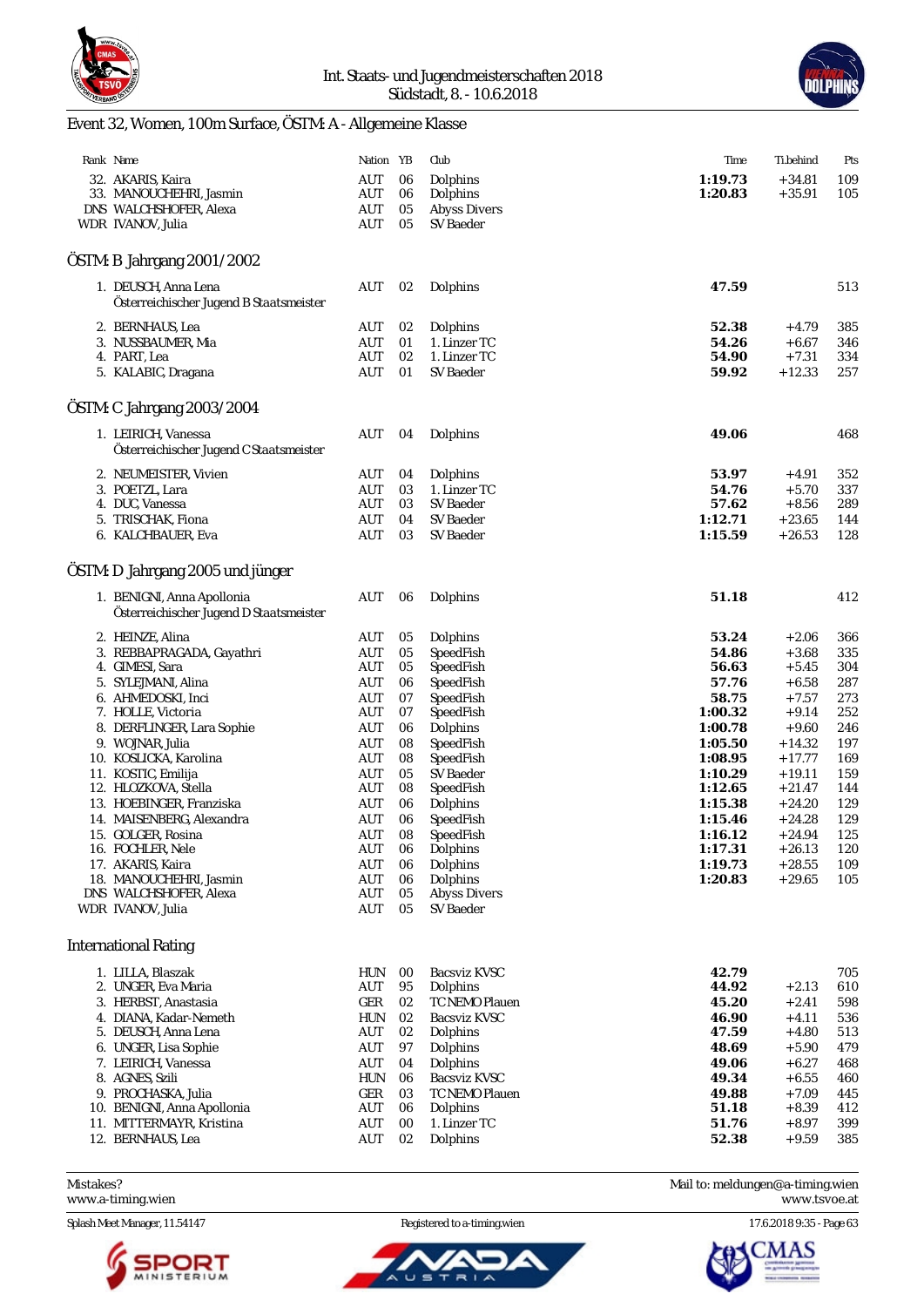

### Event 32, Women, 100m Surface, International Rating

|     | Rank Name                   | Nation YB  |    | Club                | Time    | Ti.behind | Pts |
|-----|-----------------------------|------------|----|---------------------|---------|-----------|-----|
|     | 13. NORA, Szili             | <b>HUN</b> | 04 | Bacsviz KVSC        | 53.06   | $+10.27$  | 370 |
| 14. | HEINZE, Alina               | AUT        | 05 | Dolphins            | 53.24   | $+10.45$  | 366 |
| 15. | NEUMEISTER, Vivien          | <b>AUT</b> | 04 | Dolphins            | 53.97   | $+11.18$  | 352 |
| 16. | NUSSBAUMER, Mia             | <b>AUT</b> | 01 | 1. Linzer TC        | 54.26   | $+11.47$  | 346 |
| 17. | POETZL, Lara                | AUT        | 03 | 1. Linzer TC        | 54.76   | $+11.97$  | 337 |
|     | 18. REBBAPRAGADA, Gayathri  | <b>AUT</b> | 05 | SpeedFish           | 54.86   | $+12.07$  | 335 |
|     | 19. PART, Lea               | <b>AUT</b> | 02 | 1. Linzer TC        | 54.90   | $+12.11$  | 334 |
| 20. | GIMESI, Sara                | <b>AUT</b> | 05 | SpeedFish           | 56.63   | $+13.84$  | 304 |
| 21. | DUC, Vanessa                | AUT        | 03 | <b>SV Baeder</b>    | 57.62   | $+14.83$  | 289 |
| 22. | SYLEJMANI, Alina            | <b>AUT</b> | 06 | SpeedFish           | 57.76   | $+14.97$  | 287 |
|     | 23. AHMEDOSKI, Inci         | <b>AUT</b> | 07 | SpeedFish           | 58.75   | $+15.96$  | 273 |
|     | 24. KALABIC, Dragana        | <b>AUT</b> | 01 | <b>SV Baeder</b>    | 59.92   | $+17.13$  | 257 |
|     | 25. HOLLE, Victoria         | <b>AUT</b> | 07 | SpeedFish           | 1:00.32 | $+17.53$  | 252 |
|     | 26. DERFLINGER, Lara Sophie | AUT        | 06 | Dolphins            | 1:00.78 | $+17.99$  | 246 |
| 27. | RINGELBAND, Chiara          | AUT        | 00 | Dolphins            | 1:02.00 | $+19.21$  | 232 |
| 28. | WOJNAR, Julia               | <b>AUT</b> | 08 | SpeedFish           | 1:05.50 | $+22.71$  | 197 |
| 29. | KOSLICKA. Karolina          | <b>AUT</b> | 08 | SpeedFish           | 1:08.95 | $+26.16$  | 169 |
|     | 30. KOSTIC, Emilija         | <b>AUT</b> | 05 | <b>SV Baeder</b>    | 1:10.29 | $+27.50$  | 159 |
| 31. | HLOZKOVA, Stella            | AUT        | 08 | SpeedFish           | 1:12.65 | $+29.86$  | 144 |
| 32. | TRISCHAK, Fiona             | <b>AUT</b> | 04 | SV Baeder           | 1:12.71 | $+29.92$  | 144 |
|     | 33. HOEBINGER, Franziska    | <b>AUT</b> | 06 | Dolphins            | 1:15.38 | $+32.59$  | 129 |
|     | 34. MAISENBERG, Alexandra   | AUT        | 06 | SpeedFish           | 1:15.46 | $+32.67$  | 129 |
| 35. | KALCHBAUER, Eva             | AUT        | 03 | <b>SV Baeder</b>    | 1:15.59 | $+32.80$  | 128 |
| 36. | GOLGER, Rosina              | AUT        | 08 | SpeedFish           | 1:16.12 | $+33.33$  | 125 |
| 37. | FOCHLER, Nele               | AUT        | 06 | Dolphins            | 1:17.31 | $+34.52$  | 120 |
|     | 38. AKARIS, Kaira           | <b>AUT</b> | 06 | Dolphins            | 1:19.73 | $+36.94$  | 109 |
| 39. | MANOUCHEHRI, Jasmin         | <b>AUT</b> | 06 | Dolphins            | 1:20.83 | $+38.04$  | 105 |
|     | DNS WALCHSHOFER, Alexa      | AUT        | 05 | <b>Abyss Divers</b> |         |           |     |
|     | WDR IVANOV, Julia           | AUT        | 05 | <b>SV Baeder</b>    |         |           |     |

# $10.6.2018 - 11:10$

# Event 33 Men, 100m Surface Open 10.6.2018 - 11:10 Consults

| Points: TSVOe 2018           |                                                                                                                                                                                                                                                                                                    |                                                                                                                                                               |                                                                                  |                                                                                                                                                                                                                  |                                                                                                                                |                                                                                                                                                                  |                                                                                                |
|------------------------------|----------------------------------------------------------------------------------------------------------------------------------------------------------------------------------------------------------------------------------------------------------------------------------------------------|---------------------------------------------------------------------------------------------------------------------------------------------------------------|----------------------------------------------------------------------------------|------------------------------------------------------------------------------------------------------------------------------------------------------------------------------------------------------------------|--------------------------------------------------------------------------------------------------------------------------------|------------------------------------------------------------------------------------------------------------------------------------------------------------------|------------------------------------------------------------------------------------------------|
|                              | Rank Name                                                                                                                                                                                                                                                                                          | Nation YB                                                                                                                                                     |                                                                                  | Club                                                                                                                                                                                                             | Time                                                                                                                           | Ti.behind                                                                                                                                                        | Pts                                                                                            |
|                              | ÖSTM: A - Allgemeine Klasse                                                                                                                                                                                                                                                                        |                                                                                                                                                               |                                                                                  |                                                                                                                                                                                                                  |                                                                                                                                |                                                                                                                                                                  |                                                                                                |
|                              | 1. EISSERER, Geza<br>Österreichischer Staatsmeister                                                                                                                                                                                                                                                | <b>AUT</b>                                                                                                                                                    | 94                                                                               | 1. Linzer TC                                                                                                                                                                                                     | 37.79                                                                                                                          |                                                                                                                                                                  | 720                                                                                            |
| 5.<br>8.<br>9.<br>10.<br>13. | 2. CELIK, Mikail<br>3. SCHMIDT, Patrick<br>4. SCHMID, Fabian<br>PART, Michael<br>6. MAZA, Lorenzo<br>7. NUSSBAUMER, Tristan<br>TCACIUC, Filip<br>RIGHI, Alessandro<br>EMROVIC, Kemal<br>11. HOFSTAETTER, Stephan<br>12. HUEBEL, Luca<br>YILDIRIM, Murat<br>14. LIM, Mu-Yang<br>15. SCHAWARZ, David | AUT<br><b>AUT</b><br>AUT<br><b>AUT</b><br><b>AUT</b><br><b>AUT</b><br>AUT<br><b>AUT</b><br><b>AUT</b><br><b>AUT</b><br><b>AUT</b><br>AUT<br><b>AUT</b><br>AUT | 03<br>98<br>02<br>73<br>05<br>03<br>03<br>00<br>04<br>02<br>06<br>05<br>07<br>90 | Dolphins<br>Dolphins<br>SpeedFish<br>1. Linzer TC<br>SpeedFish<br>1. Linzer TC<br>Dolphins<br><b>SV Baeder</b><br>SpeedFish<br>Dolphins<br>SpeedFish<br>SpeedFish<br><b>SV Baeder</b><br>EK Unterwassersportclub | 42.77<br>42.90<br>44.34<br>45.84<br>49.96<br>51.59<br>52.93<br>53.67<br>54.19<br>55.02<br>55.30<br>56.66<br>1:00.65<br>1:00.66 | $+4.98$<br>$+5.11$<br>$+6.55$<br>$+8.05$<br>$+12.17$<br>$+13.80$<br>$+15.14$<br>$+15.88$<br>$+16.40$<br>$+17.23$<br>$+17.51$<br>$+18.87$<br>$+22.86$<br>$+22.87$ | 497<br>492<br>446<br>403<br>312<br>283<br>262<br>251<br>244<br>233<br>230<br>214<br>174<br>174 |
| 17.                          | 16. BOGDANIC, Nikola<br><b>BOCZEK, Nikolaus</b><br>18. SYLEJMANI, Leard<br>19. REBBAPRAGADA, SriCharan<br>20. KOTSELKO, Volodymyr<br>21. ALBINI, Marco<br>22. KOTSELKO, Serhiy<br>23. HOEDL, Paul<br>24. YILDIRIM, Batu                                                                            | AUT<br>AUT<br><b>AUT</b><br><b>AUT</b><br>AUT<br>AUT<br>AUT<br>AUT<br>AUT                                                                                     | 91<br>04<br>06<br>08<br>03<br>07<br>03<br>06<br>07                               | EK Unterwassersportclub<br>Dolphins<br>SpeedFish<br>SpeedFish<br><b>SV Baeder</b><br>SpeedFish<br><b>SV Baeder</b><br>Dolphins<br>SpeedFish                                                                      | 1:01.33<br>1:03.48<br>1:03.96<br>1:04.24<br>1:04.73<br>1:05.69<br>1:05.99<br>1:07.89<br>1:07.92                                | $+23.54$<br>$+25.69$<br>$+26.17$<br>$+26.45$<br>$+26.94$<br>$+27.90$<br>$+28.20$<br>$+30.10$<br>$+30.13$                                                         | 168<br>152<br>148<br>147<br>143<br>137<br>135<br>124<br>124                                    |
|                              |                                                                                                                                                                                                                                                                                                    |                                                                                                                                                               |                                                                                  |                                                                                                                                                                                                                  |                                                                                                                                |                                                                                                                                                                  |                                                                                                |

Mistakes? Mail to: [meldungen@a-timing.wien](mailto:meldungen@a-timing.wien) <www.a-timing.wien>

Splash Meet Manager, 11.54147 Registered to a-timing.wien 17.6.2018 9:35 - Page 64



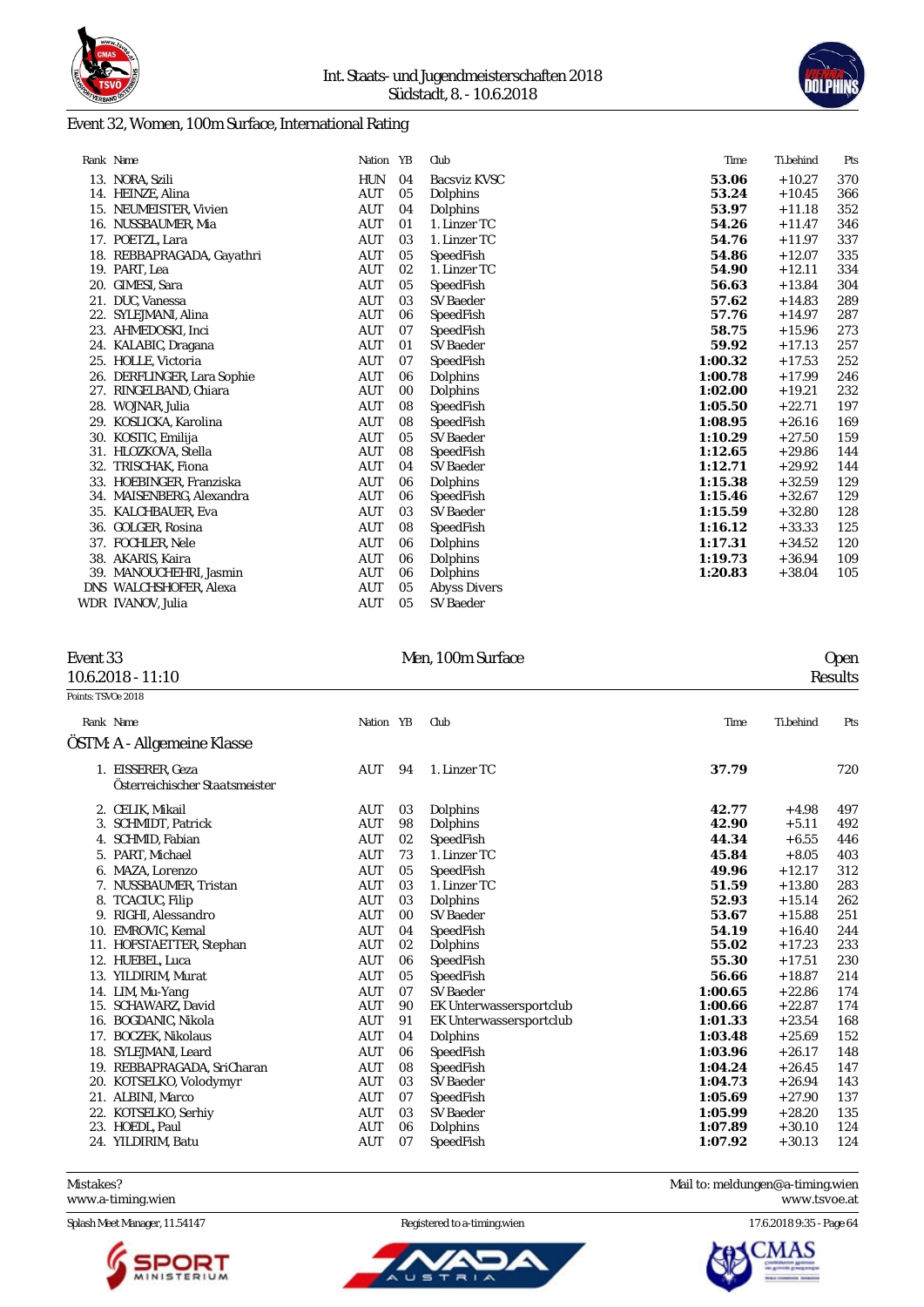



# Event 33, Men, 100m Surface, ÖSTM: A - Allgemeine Klasse

| Rank Name                                                    | Nation YB         |          | Club                   | Time               | Ti.behind            | Pts        |
|--------------------------------------------------------------|-------------------|----------|------------------------|--------------------|----------------------|------------|
| 25. KOSAK, Andreas                                           | AUT               | 00       | SV Baeder              | 1:08.49            | $+30.70$             | 121        |
| 26. HOLLE, Sebastian                                         | AUT               | 07       | SpeedFish              | 1:11.60            | $+33.81$             | 106        |
| 27. BENKOVIC, Daniel                                         | AUT               | 04       | Dolphins               | 1:13.57            | $+35.78$             | 98         |
| 28. PESCHEL, Lasar                                           | AUT               | 08       | Dolphins               | 1:13.90            | $+36.11$             | 96         |
| 29. LISENGARD, Gustav                                        | AUT               | 06       | SV Baeder              | 1:14.25            | $+36.46$             | 95         |
| 30. STREERUWITZ, Luis                                        | AUT               | 08       | SpeedFish              | 1:15.58            | $+37.79$             | 90         |
| 31. GIMESI, Samu                                             | AUT               | 09       | SpeedFish              | 1:21.00            | $+43.21$             | 73         |
| 32. SALOMON, Leon                                            | AUT               | 09       | SpeedFish              | 1:24.15            | $+46.36$             | 65         |
| 33. ECKL, Thomas                                             | AUT               | 08       | Dolphins               | 1:25.65            | $+47.86$             | 62         |
| DNS FRUKACZ, Pascal                                          | AUT               | 04       | SV Baeder              |                    |                      |            |
| WDR CHUDZIK, Olivier                                         | AUT               | 08       | SpeedFish              |                    |                      |            |
| WDR IVANOV, Alexander                                        | AUT               | 07       | SV Baeder              |                    |                      |            |
| ÖSTM: B Jahrgang 2001/2002                                   |                   |          |                        |                    |                      |            |
|                                                              |                   |          |                        |                    |                      |            |
| 1. SCHMID, Fabian<br>Österreichischer Jugend B Staatsmeister | AUT               | 02       | SpeedFish              | 44.34              |                      | 446        |
| 2. HOFSTAETTER, Stephan                                      | AUT               | 02       | Dolphins               | 55.02              | $+10.68$             | 233        |
| ÖSTM: C Jahrgang 2003/2004                                   |                   |          |                        |                    |                      |            |
| 1. CELIK, Mikail                                             | AUT               | 03       | Dolphins               | 42.77              |                      | 497        |
| Österreichischer Jugend C Staatsmeister                      |                   |          |                        |                    |                      |            |
| 2. NUSSBAUMER, Tristan                                       | AUT               | 03       | 1. Linzer TC           | 51.59              | $+8.82$              | 283        |
| 3. TCACIUC, Filip                                            | AUT               | 03       | Dolphins               | 52.93              | $+10.16$             | 262        |
| 4. EMROVIC, Kemal                                            | AUT               | 04       | SpeedFish              | 54.19              | $+11.42$             | 244        |
| 5. BOCZEK, Nikolaus                                          | AUT               | 04       | Dolphins               | 1:03.48            | $+20.71$             | 152        |
| 6. KOTSELKO, Volodymyr                                       | AUT               | 03       | SV Baeder              | 1:04.73            | $+21.96$             | 143        |
| 7. KOTSELKO, Serhiy                                          | AUT               | 03       | SV Baeder              | 1:05.99            | $+23.22$             | 135        |
| 8. BENKOVIC, Daniel                                          | AUT               | 04       | Dolphins               | 1:13.57            | $+30.80$             | 98         |
| DNS FRUKACZ, Pascal                                          | AUT               | 04       | SV Baeder              |                    |                      |            |
| ÖSTM: D Jahrgang 2005 und jünger                             |                   |          |                        |                    |                      |            |
| 1. MAZA, Lorenzo                                             | AUT               |          |                        | 49.96              |                      |            |
| Österreichischer Jugend D Staatsmeister                      |                   | 05       | SpeedFish              |                    |                      | 312        |
| 2. HUEBEL, Luca                                              | AUT               | 06       | SpeedFish              | 55.30              | $+5.34$              | 230        |
| 3. YILDIRIM, Murat                                           | AUT               | 05       | SpeedFish              | 56.66              | $+6.70$              | 214        |
| 4. LIM, Mu-Yang                                              | AUT               | 07       | SV Baeder              | 1:00.65            | $+10.69$             | 174        |
| 5. SYLEJMANI, Leard                                          | AUT               | 06       | SpeedFish              | 1:03.96            | $+14.00$             | 148        |
|                                                              | AUT               | 08       |                        |                    |                      |            |
| 6. REBBAPRAGADA, SriCharan                                   | <b>AUT</b>        |          | SpeedFish              | 1:04.24            | $+14.28$             | 147        |
| 7. ALBINI, Marco<br>8. HOEDL, Paul                           | AUT               | 07<br>06 | SpeedFish              | 1:05.69            | $+15.73$<br>$+17.93$ | 137<br>124 |
| 9. YILDIRIM, Batu                                            |                   |          | Dolphins               | 1:07.89<br>1:07.92 |                      |            |
|                                                              | AUT               | 07       | SpeedFish<br>SpeedFish |                    | + 17.96              | 124        |
| 10. HOLLE, Sebastian<br>11. PESCHEL, Lasar                   | <b>AUT</b><br>AUT | 07<br>08 | Dolphins               | 1:11.60<br>1:13.90 | $+21.64$<br>$+23.94$ | 106<br>96  |
| 12. LISENGARD, Gustav                                        | AUT               | 06       | SV Baeder              | 1:14.25            | $+24.29$             | 95         |
| 13. STREERUWITZ, Luis                                        | <b>AUT</b>        | 08       | SpeedFish              | 1:15.58            | $+25.62$             | 90         |
| 14. GIMESI, Samu                                             | AUT               | 09       | SpeedFish              | 1:21.00            | $+31.04$             |            |
| 15. SALOMON, Leon                                            |                   | 09       | SpeedFish              |                    |                      | 73         |
| 16. ECKL, Thomas                                             | AUT<br>AUT        | 08       | Dolphins               | 1:24.15<br>1:25.65 | $+34.19$<br>$+35.69$ | 65<br>62   |
| WDR CHUDZIK, Olivier                                         | AUT               | 08       | SpeedFish              |                    |                      |            |
| WDR IVANOV, Alexander                                        | AUT               | 07       | SV Baeder              |                    |                      |            |
|                                                              |                   |          |                        |                    |                      |            |

Splash Meet Manager, 11.54147 Registered to a-timing.wien 17.6.2018 9:35 - Page 65





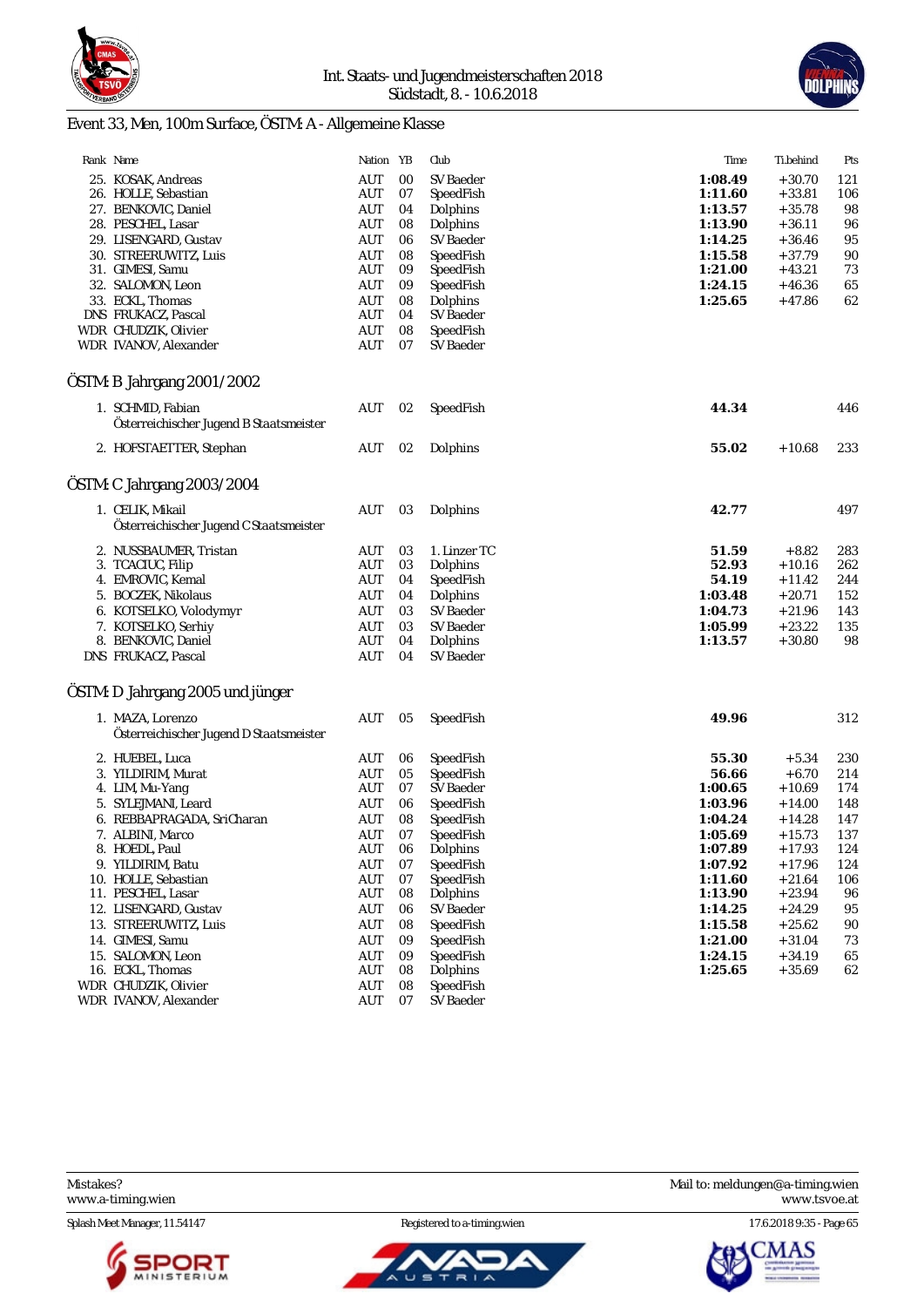

#### Event 33, Men, 100m Surface

### International Rating

| 1. ZEUNER, Sidney           | GER        | 96 | TC NEMO Plauen                 | 36.79   |          | 780 |
|-----------------------------|------------|----|--------------------------------|---------|----------|-----|
| 2. EISSERER, Geza           | <b>AUT</b> | 94 | 1. Linzer TC                   | 37.79   | $+1.00$  | 720 |
| 3. GOLENIA, Robert          | GER        | 00 | TC NEMO Plauen                 | 39.03   | $+2.24$  | 654 |
| 4. MARCELL, Kocsis          | HUN        | 01 | Bacsviz KVSC                   | 41.51   | $+4.72$  | 543 |
| 5. CELIK, Mikail            | <b>AUT</b> | 03 | Dolphins                       | 42.77   | $+5.98$  | 497 |
| 6. SCHMIDT, Patrick         | <b>AUT</b> | 98 | Dolphins                       | 42.90   | $+6.11$  | 492 |
| 7. KOZMER, Jakub            | <b>SVK</b> | 03 | Barakuda Sala                  | 44.34   | $+7.55$  | 446 |
| SCHMID, Fabian              | <b>AUT</b> | 02 | SpeedFish                      | 44.34   | $+7.55$  | 446 |
| 9. PART, Michael            | <b>AUT</b> | 73 | 1. Linzer TC                   | 45.84   | $+9.05$  | 403 |
| 10. WALETZKO, Marius        | <b>GER</b> | 03 | TC NEMO Plauen                 | 46.20   | $+9.41$  | 394 |
| 11. MAZA, Lorenzo           | <b>AUT</b> | 05 | SpeedFish                      | 49.96   | $+13.17$ | 312 |
| 12. NUSSBAUMER, Tristan     | <b>AUT</b> | 03 | 1. Linzer TC                   | 51.59   | $+14.80$ | 283 |
| 13. TCACIUC, Filip          | <b>AUT</b> | 03 | Dolphins                       | 52.93   | $+16.14$ | 262 |
| 14. RIGHI, Alessandro       | <b>AUT</b> | 00 | SV Baeder                      | 53.67   | $+16.88$ | 251 |
| 15. EMROVIC, Kemal          | <b>AUT</b> | 04 | SpeedFish                      | 54.19   | $+17.40$ | 244 |
| 16. HOFSTAETTER, Stephan    | <b>AUT</b> | 02 | Dolphins                       | 55.02   | $+18.23$ | 233 |
| 17. HUEBEL, Luca            | <b>AUT</b> | 06 | SpeedFish                      | 55.30   | $+18.51$ | 230 |
| 18. YILDIRIM, Murat         | <b>AUT</b> | 05 | SpeedFish                      | 56.66   | $+19.87$ | 214 |
| 19. LIM, Mu-Yang            | <b>AUT</b> | 07 | SV Baeder                      | 1:00.65 | $+23.86$ | 174 |
| 20. SCHAWARZ, David         | <b>AUT</b> | 90 | <b>EK Unterwassersportclub</b> | 1:00.66 | $+23.87$ | 174 |
| 21. BOGDANIC, Nikola        | <b>AUT</b> | 91 | EK Unterwassersportclub        | 1:01.33 | $+24.54$ | 168 |
| 22. BOCZEK, Nikolaus        | <b>AUT</b> | 04 | Dolphins                       | 1:03.48 | $+26.69$ | 152 |
| 23. SYLEJMANI, Leard        | <b>AUT</b> | 06 | SpeedFish                      | 1:03.96 | $+27.17$ | 148 |
| 24. REBBAPRAGADA, SriCharan | <b>AUT</b> | 08 | SpeedFish                      | 1:04.24 | $+27.45$ | 147 |
| 25. KOTSELKO, Volodymyr     | AUT        | 03 | <b>SV Baeder</b>               | 1:04.73 | $+27.94$ | 143 |
| 26. ALBINI, Marco           | <b>AUT</b> | 07 | SpeedFish                      | 1:05.69 | $+28.90$ | 137 |
| 27. KOTSELKO, Serhiy        | <b>AUT</b> | 03 | SV Baeder                      | 1:05.99 | $+29.20$ | 135 |
| 28. HOEDL, Paul             | <b>AUT</b> | 06 | Dolphins                       | 1:07.89 | $+31.10$ | 124 |
| 29. YILDIRIM, Batu          | <b>AUT</b> | 07 | SpeedFish                      | 1:07.92 | $+31.13$ | 124 |
| 30. KOSAK, Andreas          | <b>AUT</b> | 00 | <b>SV Baeder</b>               | 1:08.49 | $+31.70$ | 121 |
| 31. HOLLE, Sebastian        | <b>AUT</b> | 07 | SpeedFish                      | 1:11.60 | $+34.81$ | 106 |
| 32. BENKOVIC, Daniel        | <b>AUT</b> | 04 | Dolphins                       | 1:13.57 | $+36.78$ | 98  |
| 33. PESCHEL, Lasar          | <b>AUT</b> | 08 | Dolphins                       | 1:13.90 | $+37.11$ | 96  |
| 34. LISENGARD, Gustav       | <b>AUT</b> | 06 | <b>SV</b> Baeder               | 1:14.25 | $+37.46$ | 95  |
| 35. STREERUWITZ, Luis       | <b>AUT</b> | 08 | SpeedFish                      | 1:15.58 | $+38.79$ | 90  |
| 36. GIMESI, Samu            | AUT        | 09 | SpeedFish                      | 1:21.00 | $+44.21$ | 73  |
| 37. SALOMON, Leon           | <b>AUT</b> | 09 | SpeedFish                      | 1:24.15 | $+47.36$ | 65  |
| 38. ECKL, Thomas            | <b>AUT</b> | 08 | Dolphins                       | 1:25.65 | $+48.86$ | 62  |
| DNS FRUKACZ, Pascal         | <b>AUT</b> | 04 | <b>SV</b> Baeder               |         |          |     |
| WDR CHUDZIK, Olivier        | <b>AUT</b> | 08 | SpeedFish                      |         |          |     |
| WDR IVANOV, Alexander       | AUT        | 07 | <b>SV</b> Baeder               |         |          |     |
| EXH LJUBISAVLJEVIC, Maxim   | AUT        | 03 | Dolphins                       | 50.72   |          | 298 |

Splash Meet Manager, 11.54147 Registered to a-timing.wien 17.6.2018 9:35 - Page 66







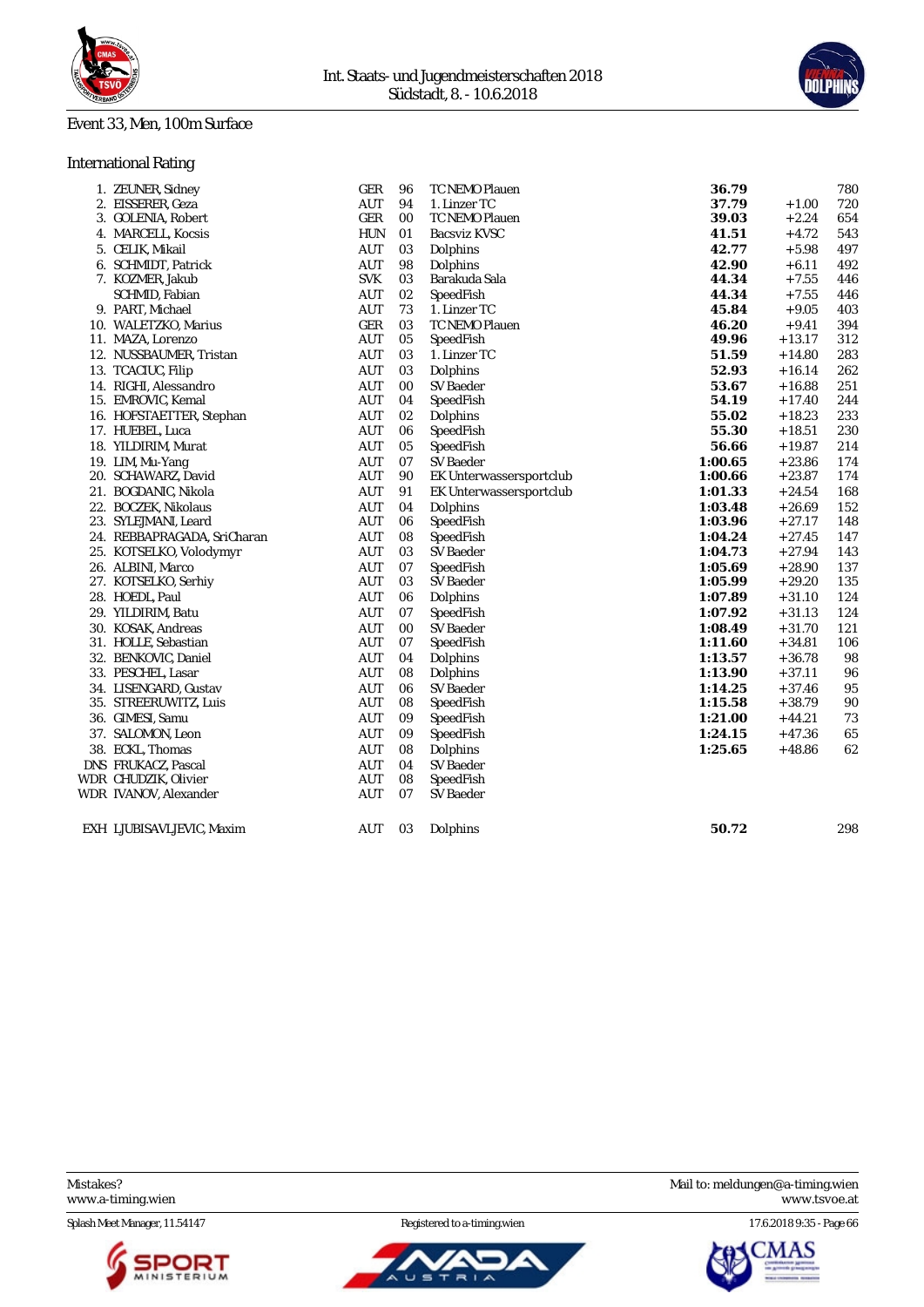



# **Medal Statistics**

| <b>All Events</b> |
|-------------------|
|                   |

|                                                                                                                                             |                                                                                                         |                                                                                                                                              | Gold                                                                                      | Men<br>Silver                                                                                    | <b>Bronze</b>                                                                                            | Gold                                                                                  | Women                                                                                            | Silver Bronze                                                                   | Gold                                                                                     |                                                                                    | All<br>Silver Bronze                                                                                                 | Total                                                                                          |
|---------------------------------------------------------------------------------------------------------------------------------------------|---------------------------------------------------------------------------------------------------------|----------------------------------------------------------------------------------------------------------------------------------------------|-------------------------------------------------------------------------------------------|--------------------------------------------------------------------------------------------------|----------------------------------------------------------------------------------------------------------|---------------------------------------------------------------------------------------|--------------------------------------------------------------------------------------------------|---------------------------------------------------------------------------------|------------------------------------------------------------------------------------------|------------------------------------------------------------------------------------|----------------------------------------------------------------------------------------------------------------------|------------------------------------------------------------------------------------------------|
| ÖM: A - Allgemeine Klasse                                                                                                                   |                                                                                                         |                                                                                                                                              |                                                                                           |                                                                                                  |                                                                                                          |                                                                                       |                                                                                                  |                                                                                 |                                                                                          |                                                                                    |                                                                                                                      |                                                                                                |
| 1. Dolphins<br>2. 1. Linzer TC<br>3. FC Graz<br>4. SV Baeder<br>5. SpeedFish                                                                | <b>FSD</b><br><b>ELTC</b><br><b>UFC</b><br><b>SVB</b><br><b>FSF</b>                                     | <b>AUT</b><br><b>AUT</b><br>AUT<br><b>AUT</b><br><b>AUT</b>                                                                                  | 2<br>3<br>$\mathbf{1}$<br>$\sim$                                                          | 4<br>$\boldsymbol{2}$<br>$\overline{\phantom{a}}$<br>$\bar{a}$                                   | 3<br>$\blacksquare$<br>$\frac{1}{2}$<br>$\overline{c}$                                                   | 6<br>$\overline{\phantom{a}}$<br>$\overline{\phantom{a}}$                             | 4<br>÷,<br>$\overline{\phantom{a}}$<br>$\boldsymbol{2}$                                          | 3<br>$\overline{c}$<br>$\overline{\phantom{a}}$<br>$\mathbf{1}$<br>L.           | 8<br>$\sqrt{3}$<br>$\mathbf{1}$<br>$\frac{1}{2}$                                         | 8<br>$\boldsymbol{2}$<br>$\overline{\phantom{a}}$<br>$\boldsymbol{2}$<br>$\bar{a}$ | $\boldsymbol{6}$<br>$\boldsymbol{2}$<br>$\Box$<br>$\mathbf{1}$<br>$\boldsymbol{2}$                                   | $2\sqrt{2}$<br>$\boldsymbol{7}$<br>$\mathbf{1}$<br>$\sqrt{3}$<br>$\sqrt{2}$                    |
| ÖM: B Jahrgang 2001/2002                                                                                                                    |                                                                                                         |                                                                                                                                              |                                                                                           |                                                                                                  |                                                                                                          |                                                                                       |                                                                                                  |                                                                                 |                                                                                          |                                                                                    |                                                                                                                      |                                                                                                |
| 1. Dolphins<br>2. SpeedFish<br>3. SV Baeder<br>4.1. Linzer TC                                                                               | <b>FSD</b><br><b>FSF</b><br><b>SVB</b><br><b>ELTC</b>                                                   | <b>AUT</b><br><b>AUT</b><br><b>AUT</b><br><b>AUT</b>                                                                                         | $\mathbf{1}$<br>3<br>$\overline{\phantom{a}}$                                             | $\mathbf{1}$<br>$\mathbf{1}$<br>$\bar{ }$                                                        |                                                                                                          | 3<br>$\blacksquare$<br>$\mathbf{1}$<br>$\sim$                                         | 3<br>$\blacksquare$<br>$\mathbf{1}$                                                              | $\mathbf{1}$<br>$\Box$<br>$\overline{\phantom{a}}$<br>3                         | 4<br>$\sqrt{3}$<br>$\mathbf{1}$<br>$\bar{a}$                                             | 4<br>$\mathbf{1}$<br>$\mathbf{1}$<br>$\overline{a}$                                | 1<br>$\Box$<br>$\Box$<br>3                                                                                           | 9<br>4<br>$\sqrt{2}$<br>$\overline{3}$                                                         |
| ÖM: C Jahrgang 2003/2004                                                                                                                    |                                                                                                         |                                                                                                                                              |                                                                                           |                                                                                                  |                                                                                                          |                                                                                       |                                                                                                  |                                                                                 |                                                                                          |                                                                                    |                                                                                                                      |                                                                                                |
| 1. Dolphins<br>2. SV Baeder<br>3. 1. Linzer TC                                                                                              | <b>FSD</b><br><b>SVB</b><br><b>ELTC</b>                                                                 | <b>AUT</b><br><b>AUT</b><br><b>AUT</b>                                                                                                       | $\sqrt{5}$<br>$\overline{\phantom{a}}$                                                    | $\overline{\phantom{a}}$<br>$\mathbf{1}$<br>$\boldsymbol{2}$                                     | $\mathbf{1}$<br>$\overline{\phantom{a}}$                                                                 | 3<br>$\mathbf{1}$<br>$\overline{a}$                                                   | $\overline{\phantom{a}}$<br>$\mathbf{1}$<br>$\mathbf{1}$                                         | ÷,                                                                              | 8<br>$\mathbf{1}$<br>$\bar{a}$                                                           | $\overline{\phantom{a}}$<br>$\boldsymbol{2}$<br>3                                  | 1<br>$\Box$                                                                                                          | 9<br>$\sqrt{3}$<br>3                                                                           |
| ÖM: D Jahrgang 2005 und jünger                                                                                                              |                                                                                                         |                                                                                                                                              |                                                                                           |                                                                                                  |                                                                                                          |                                                                                       |                                                                                                  |                                                                                 |                                                                                          |                                                                                    |                                                                                                                      |                                                                                                |
| 1. SpeedFish<br>2. Dolphins<br>3. Abyss Divers                                                                                              | <b>FSF</b><br><b>FSD</b><br>ADA                                                                         | <b>AUT</b><br><b>AUT</b><br><b>AUT</b>                                                                                                       | 4<br>$\overline{\phantom{a}}$<br>÷,                                                       | $\boldsymbol{2}$<br>$\mathbf{1}% _{T}\left  \mathbf{1}\right\rangle$<br>$\overline{\phantom{a}}$ | $\boldsymbol{2}$<br>÷,                                                                                   | 3<br>$\overline{a}$                                                                   | $\boldsymbol{2}$<br>$\mathbf{1}$                                                                 | $\overline{\phantom{m}}$<br>$\mathbf{1}$<br>$\mathbf{1}$                        | 4<br>$\sqrt{3}$<br>$\frac{1}{2}$                                                         | $\boldsymbol{2}$<br>3<br>$\mathbf{1}$                                              | $\overline{\phantom{a}}$<br>$\sqrt{3}$<br>$\mathbf{1}$                                                               | 6<br>$\boldsymbol{9}$<br>$\sqrt{2}$                                                            |
| <b>International Rating</b>                                                                                                                 |                                                                                                         |                                                                                                                                              |                                                                                           |                                                                                                  |                                                                                                          |                                                                                       |                                                                                                  |                                                                                 |                                                                                          |                                                                                    |                                                                                                                      |                                                                                                |
| 1. TC NEMO Plauen<br>2. Bacsviz KVSC<br>3. Dolphins<br>4.1. Linzer TC<br>5. FC Graz<br>6. Zralok Bratislava<br>7. SV Baeder<br>8. SpeedFish | <b>TCNP</b><br><b>BAC</b><br><b>FSD</b><br><b>ELTC</b><br><b>UFC</b><br>ZBR<br><b>SVB</b><br><b>FSF</b> | GER<br><b>HUN</b><br><b>AUT</b><br><b>AUT</b><br><b>AUT</b><br><b>SVK</b><br><b>AUT</b><br>$\mathbf{A}\mathbf{U}\mathbf{T}$                  | $\sqrt{5}$<br>$\overline{\phantom{a}}$<br>$\overline{\phantom{a}}$<br>5<br>4<br>$\bar{a}$ | 2<br>$\,6\,$<br>$\mathbf{1}$<br>$\mathbf 5$<br>$\sim$<br>÷.<br>$\blacksquare$                    | 3<br>3<br>$\boldsymbol{6}$<br>$\overline{\phantom{a}}$<br>$\mathbf{1}$<br>$\overline{a}$<br>$\mathbf{1}$ | $\mathbf{1}$<br>6<br>$\,6\,$<br>$\overline{\phantom{a}}$<br>$\bar{a}$<br>$\mathbf{1}$ | 5<br>$\mathbf{1}$<br>$\mathbf 5$<br>$\overline{\phantom{a}}$<br>$\mathbf{1}$<br>$\boldsymbol{2}$ | 3<br>$\overline{c}$<br>6<br>ä,<br>ä,<br>$\boldsymbol{2}$<br>$\mathbf{1}$        | 6<br>$\boldsymbol{6}$<br>$\boldsymbol{6}$<br>$\bf 5$<br>$\boldsymbol{4}$<br>$\mathbf{1}$ | 7<br>7<br>$\,6$<br>$\bf 5$<br>$\Box$<br>$\mathbf{1}$<br>$\boldsymbol{2}$<br>L,     | 6<br>$\mathbf 5$<br>12<br>$\overline{\phantom{a}}$<br>$\mathbf{1}$<br>$\boldsymbol{2}$<br>$\mathbf 1$<br>$\mathbf 1$ | 19<br>18<br>24<br>10<br>$\mathbf 5$<br>$\overline{\mathbf{4}}$<br>$\mathbf{3}$<br>$\mathbf{1}$ |
| ÖSTM: A - Allgemeine Klasse                                                                                                                 |                                                                                                         |                                                                                                                                              |                                                                                           |                                                                                                  |                                                                                                          |                                                                                       |                                                                                                  |                                                                                 |                                                                                          |                                                                                    |                                                                                                                      |                                                                                                |
| 1. Dolphins<br>2. 1. Linzer TC<br>3. FC Graz<br>4. SV Baeder<br>5. SpeedFish                                                                | <b>FSD</b><br><b>ELTC</b><br><b>UFC</b><br><b>SVB</b><br>FSF                                            | <b>AUT</b><br>$\mathbf{A}\mathbf{U}\mathbf{T}$<br>$\mathop{\rm AUT}$<br>$\mathbf{A}\mathbf{U}\mathbf{T}$<br>$\mathbf{A}\mathbf{U}\mathbf{T}$ | $\mathbf{1}$<br>$\boldsymbol{6}$<br>$\sqrt{3}$                                            | 6<br>$\mathbf{1}$<br>$\boldsymbol{3}$                                                            | 6<br>$\mathbf{1}$<br>$\mathbf{1}$<br>÷,<br>$\mathbf{1}$                                                  | 9<br>$\overline{\phantom{a}}$                                                         | 6<br>$\mathbf{1}$<br>$\overline{a}$<br>$\sqrt{2}$<br>$\overline{\phantom{a}}$                    | 7<br>$\mathbf{1}$<br>$\overline{a}$<br>$\mathbf{1}$<br>$\overline{\phantom{a}}$ | 10<br>$\boldsymbol{6}$<br>$\sqrt{3}$<br>$\Box$<br>$\overline{\phantom{a}}$               | 12<br>$\boldsymbol{2}$<br>$\,3$<br>$\boldsymbol{2}$<br>$\bar{\phantom{a}}$         | 13<br>$\boldsymbol{2}$<br>$\mathbf{1}$<br>$\mathbf{1}$<br>$\mathbf{1}$                                               | 35<br>10<br>$\tau$<br>$\sqrt{3}$<br>$\mathbf{1}$                                               |

<www.a-timing.wien>

Splash Meet Manager, 11.54147 Registered to a-timing.wien 18.6.2018 17:47 - Page 67



ັບ ຣ Ŧ  $\overline{a}$